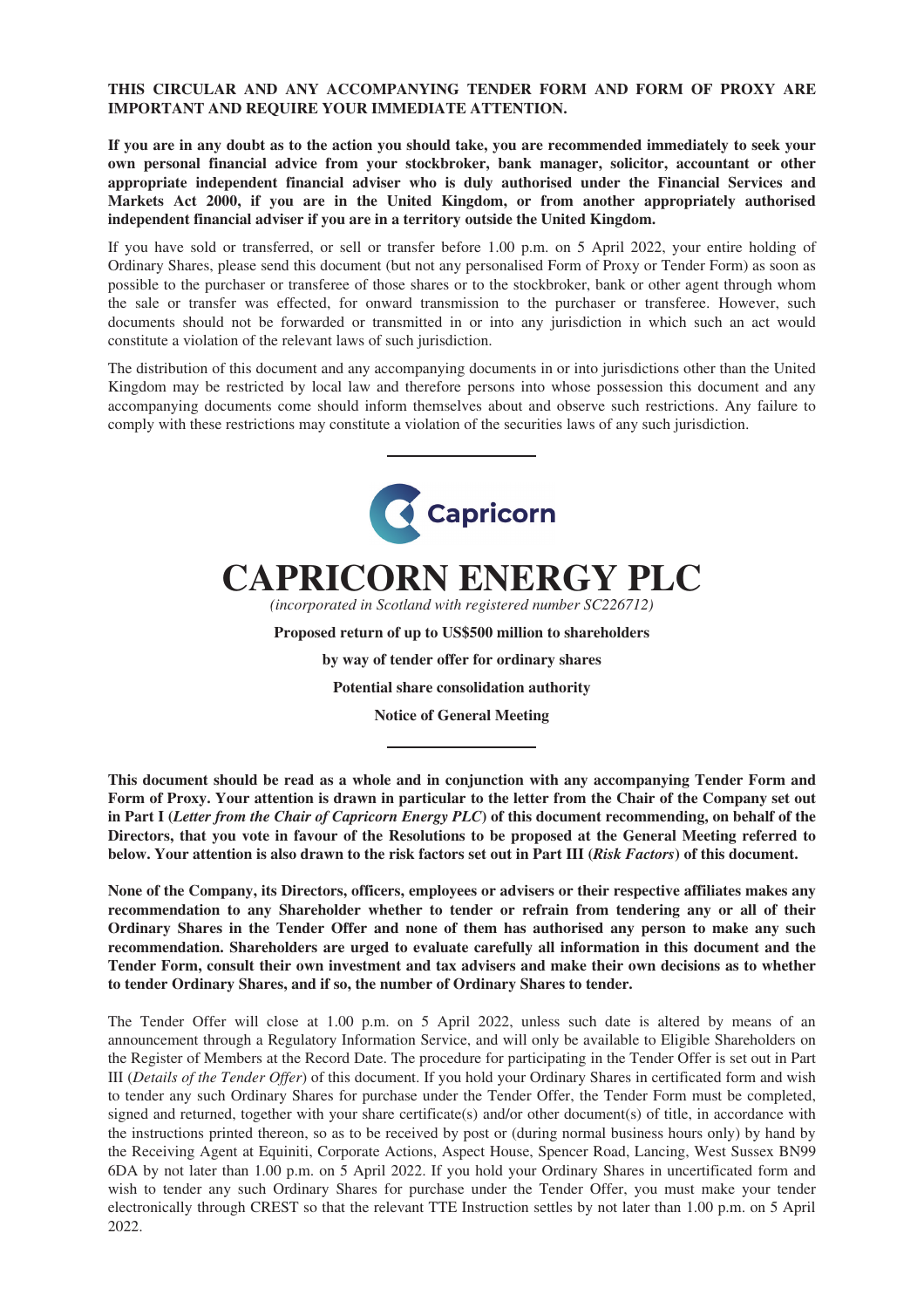Each Shareholder is advised to check with any broker, dealer, bank, custodian, trust company or other nominee or other intermediary through which they hold Ordinary Shares to confirm whether such intermediary needs to receive instructions from such Shareholder before the deadlines specified in this document in order for that Shareholder to be able to participate in the Tender Offer. The deadlines set by intermediaries for the submission instructions may be earlier than the relevant deadlines specified in this document.

The availability of the Tender Offer to Shareholders who are not resident in the United Kingdom may be affected by the laws of the relevant jurisdiction in which they are located. Shareholders who are not resident in the United Kingdom should read paragraph 6 of Part IV (*Details of the Tender Offer*) of this document and should inform themselves about, and observe, any applicable legal or regulatory requirements. In addition, the attention of Shareholders who are resident in the United States is drawn to the Notice for US Shareholders on page 4 of this document.

The Tender Offer is not being made, directly or indirectly, in or into, or by use of the mails of, or by any means or instrumentality (including, without limitation, facsimile transmission, telex, telephone and e-mail) of interstate or foreign commerce of, or any facilities of a national securities exchange of, any Restricted Jurisdiction and the Tender Offer cannot be accepted by any such use, means, instrumentality or facility or from within any Restricted Jurisdiction. Accordingly, unless otherwise determined by the Company and permitted by applicable law and regulation, neither this document nor the Tender Form nor any related document is being, nor may it be, directly or indirectly, mailed, transmitted or otherwise forwarded, distributed, or sent in, into or from any Restricted Jurisdiction, and persons receiving this document, the Tender Form and/or any related document (including, without limitation, trustees, nominees or custodians) must not mail or otherwise forward, distribute or send it in, into or from such Restricted Jurisdiction, as to do so may invalidate any purported acceptance of the Tender Offer. Any person (including, without limitation, trustees, nominees or custodians) who would or otherwise intends to, or who may have a contractual or legal obligation to, forward this document, the Tender Form and/or any related document to any jurisdiction outside the United Kingdom, should seek appropriate advice before taking any action.

The Tender Offer is conditional on approval from Shareholders, which is being sought at the General Meeting. Notice of the General Meeting, to be held at 50 Lothian Road, Edinburgh EH3 9BY at 10.00 a.m. on 25 March 2022, is set out at the end of this document. As at 3 March 2022 (being the last practicable date prior to the publication of this document), there are only limited restrictions on public gatherings in Scotland as a consequence of the COVID-19 pandemic. This means that Capricorn is able to facilitate the attendance of Shareholders in person at the General Meeting, although face coverings will be required to be worn indoors in line with current Scottish restrictions. Whilst attendance in person at the General Meeting is possible, in order to minimise public health risks, refreshments will not be served, and the Directors may not be available to meet with Shareholders, before or after the General Meeting. Should Shareholders wish to attend the General Meeting in person, they are requested to pre-register by sending an email to IR.Mailbox@capricornenergy.com. Shareholders are responsible for understanding and complying with any restrictions applicable to their own journey and should bear in mind that at the time of the General Meeting these rules may differ between different parts of the UK. Capricorn will continue to monitor the situation and, in particular, any changes to the applicable law or guidance in force as a consequence of the COVID-19 pandemic. If circumstances change such that it is necessary to change the arrangements for the General Meeting, Capricorn will communicate such change via its website and (where appropriate) through the release of an announcement to a Regulatory Information Service. Shareholders are therefore encouraged to check Capricorn's website and the latest Scottish and UK Government guidance before finalising their travel arrangements to attend the General Meeting.

Enclosed with this document is a Form of Proxy for use in respect of the General Meeting. Whether or not you plan to attend the General meeting, you are requested to complete, sign and return the Form of Proxy as soon as possible, and in any event, so as to arrive at the offices of the Company's registrar, Equiniti, Aspect House, Spencer Road, Lancing, West Sussex BN99 6DA, not later than 10.00 a.m. on 23 March 2022. Alternatively, you may register your proxy appointment or voting directions electronically via the www.sharevote.co.uk website (further information regarding the use of this facility is set out in the notes to the notice of General Meeting) not later than 10.00 a.m. on 23 March 2022. If you hold your Ordinary Shares in CREST, you may appoint a proxy by completing and transmitting a CREST Proxy Instruction so as to be received by the Company's registrar, Equiniti, not later than 10.00 a.m. on 23 March 2022.

This document is a circular relating to the proposed Tender Offer and Return of Value prepared in accordance with the Listing Rules made under section 73A of the Financial Services and Markets Act 2000 ("**FSMA**") and approved by the Financial Conduct Authority (the "**FCA**").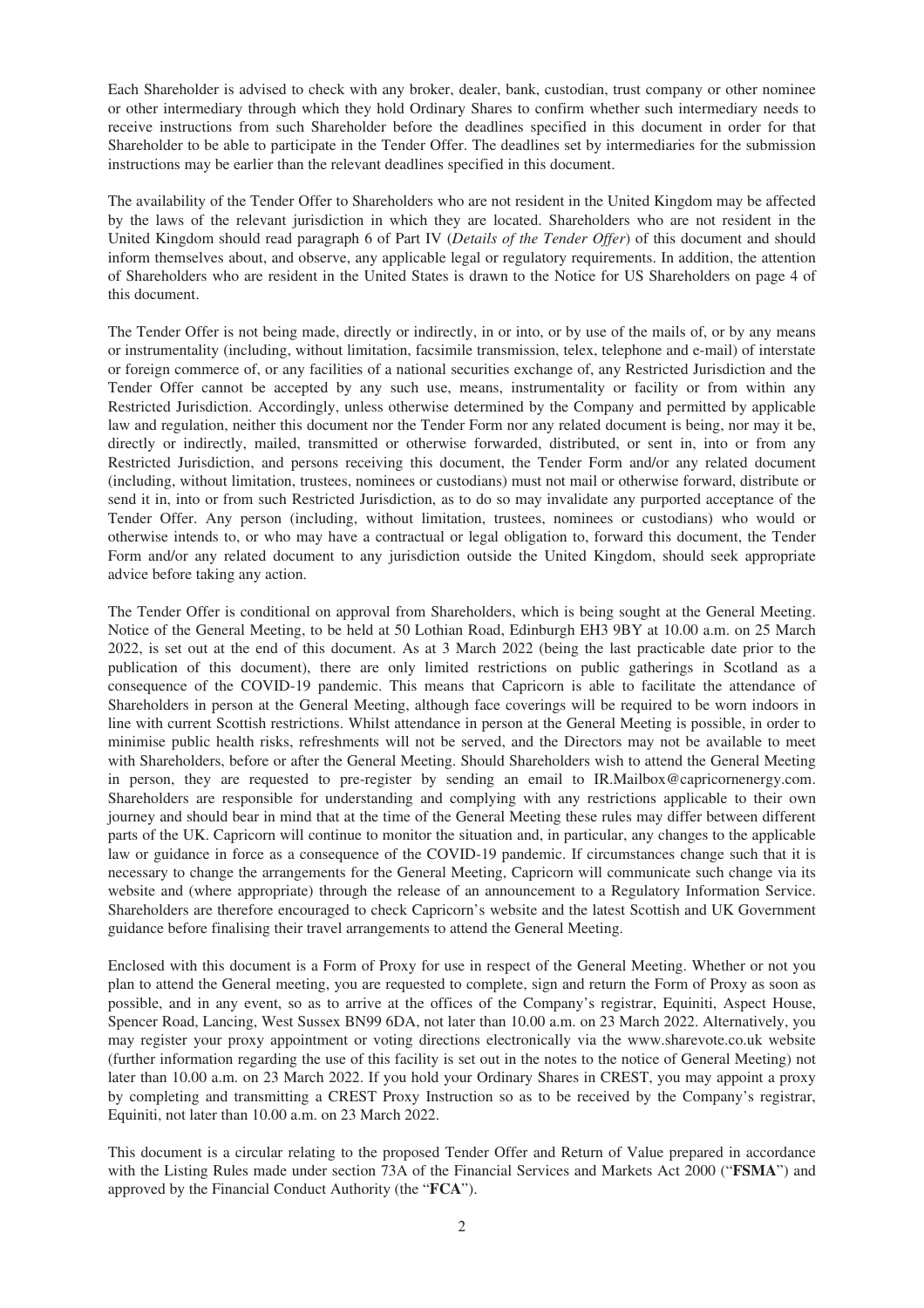N. M. Rothschild & Sons Limited ("**Rothschild & Co"**), which is authorised and regulated by the FCA in the United Kingdom, is acting as sponsor and joint financial adviser to the Company and no one else in connection with the Tender Offer and the Return of Value and will not regard any other person as its client in relation to the Tender Offer and the Return of Value and will not be responsible to anyone other than the Company for providing the protections afforded to clients of Rothschild & Co or its affiliates nor for providing advice in relation to the Tender Offer or the Return of Value, nor for providing advice in relation to the contents of this document or the Tender Offer or the Return of Value or any transaction, arrangement or matter referred to in this document.

J.P. Morgan Securities plc, which conducts its UK banking business as J.P. Morgan Cazenove ("**J.P. Morgan Cazenove**"), is authorised in the United Kingdom by the Prudential Regulation Authority (the "**PRA**") and regulated in the United Kingdom by the FCA and the PRA. J.P. Morgan Cazenove is acting as joint financial adviser and joint corporate broker exclusively for the Company and no one else in connection with the Tender Offer and will not regard any other person as its client in relation to the Tender Offer and will not be responsible to anyone other than the Company for providing the protections afforded to clients of J.P. Morgan Cazenove or its affiliates, nor for providing advice in relation to the Tender Offer or any transaction, arrangement or matter referred to in this document.

Morgan Stanley & Co. International plc ("**Morgan Stanley**") is authorised by the PRA and regulated in the United Kingdom by the FCA and the PRA. Morgan Stanley is acting as joint financial adviser and joint corporate broker exclusively for the Company and no one else in connection with the Tender Offer and the Return of Value and will not regard any other person as its client in relation to the Tender Offer and the Return of Value and will not be responsible to any person other than the Company for providing the protections afforded to clients of Morgan Stanley or its affiliates, nor for providing advice in relation to the Tender Offer or the Return of Value or any transaction, arrangement or matter referred to in this document.

Save for the responsibilities and liabilities, if any, of Rothschild & Co, J.P. Morgan Cazenove and/or Morgan Stanley (together the "**Financial Advisers**") under FSMA or the regulatory regime established thereunder, none of the Financial Advisers or any persons associated or affiliated with any of them accepts any responsibility whatsoever and makes no representations or warranties, express or implied, in relation to the contents of this document, including its accuracy, completeness or verification or for any other statement made or purported to be made by Capricorn, or on Capricorn's behalf, or any of the Financial Advisers or on any Financial Adviser's behalf. Nothing contained in this document is, or shall be, relied on as a promise or representation in this respect, whether as to the past or the future, in connection with Capricorn or the Tender Offer. Each Financial Adviser accordingly disclaims to the fullest extent permitted by law all and any responsibility and liability whether arising in tort, contract or otherwise which it might otherwise be found to have in respect of this document or any such statement.

#### **Forward-looking statements**

This document contains (or may contain) certain forward-looking statements with respect to certain of Capricorn's plans and its current goals and expectations relating to its future financial condition and performance and which involve a number of risks and uncertainties. Capricorn cautions readers that no forward-looking statement is a guarantee of future performance and that actual results could differ materially from those contained in the forwardlooking statements. These forward-looking statements can be identified by the fact that they do not relate only to historical or current facts. Forward-looking statements sometimes use words such as "aim", "anticipate", "target", "expect", "estimate", "intend", "plan", "goal", "believe", or other words of similar meaning. Examples of forwardlooking statements include statements regarding or which make assumptions in respect of future events. By their nature, forward-looking statements involve risk and uncertainty because they relate to future events and circumstances, including, but not limited to, economic and business conditions, the effects of continued volatility in credit markets, market-related risks such as changes in the price of oil or changes in interest rates and foreign exchange rates, the policies and actions of governmental and regulatory authorities, changes in legislation, the success of future acquisitions and other strategic transactions and the impact of competition. A number of these factors are beyond Capricorn's control. As a result, Capricorn's actual future results may differ materially from the plans, goals and expectations set forth in Capricorn's forward-looking statements. Any forward-looking statements made in this document by or on behalf of Capricorn speak only as of the date they are made. Except as required by any applicable laws, the Listing Rules, the Disclosure and Transparency Rules, the Market Abuse Regulation or other regulations, Capricorn expressly disclaims any obligation or undertaking to release publicly any updates or revisions to any forward-looking statements contained in this document to reflect any changes in Capricorn's expectations with regard thereto or any changes in events, conditions or circumstances on which any such statement is based.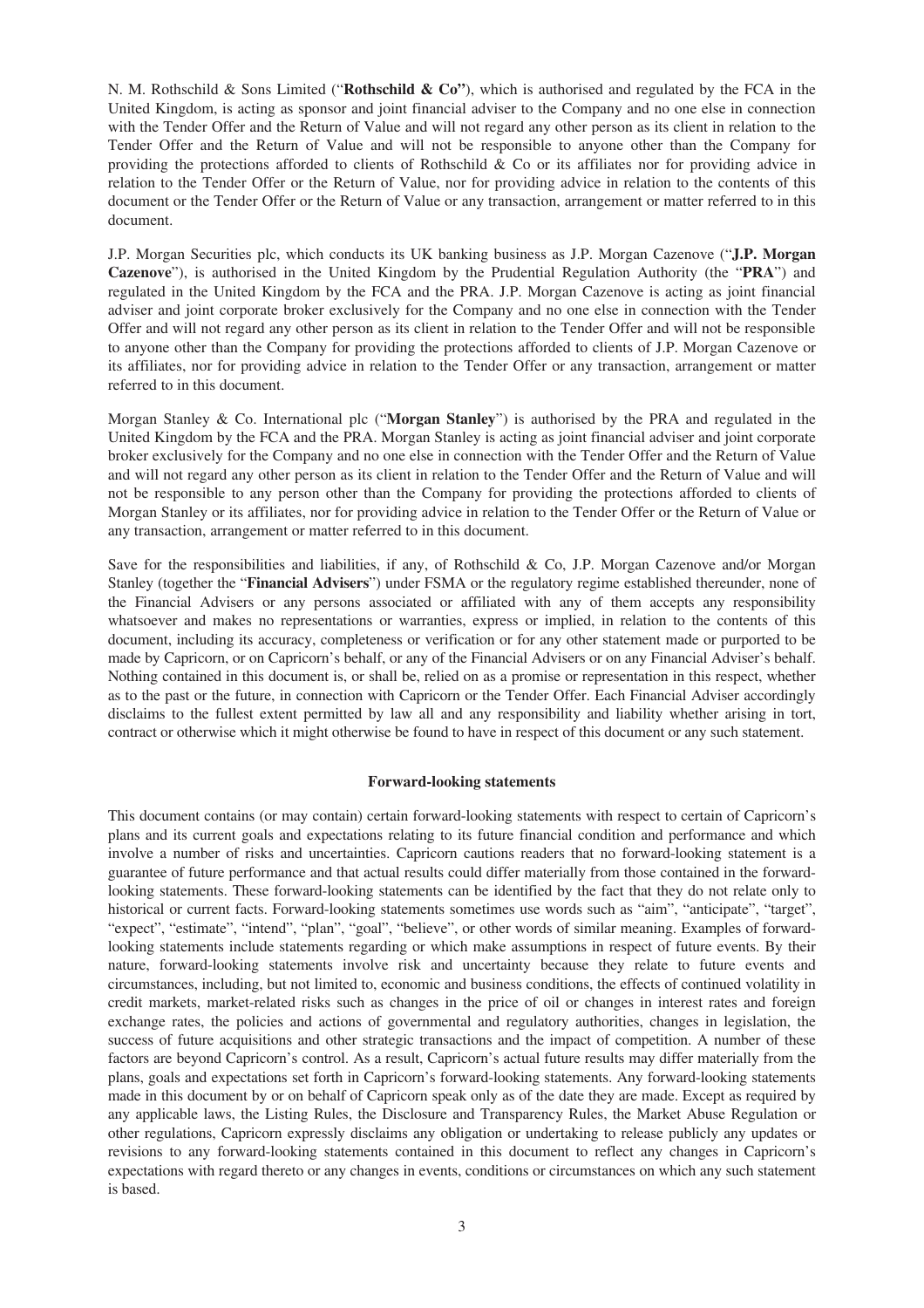Shareholders should note that the contents of paragraphs related to forward-looking statements are not intended to qualify the statements made as to the sufficiency of working capital in paragraph 8 of Part VIII (*Additional Information*) of this document.

### **Note regarding presentation of currencies**

All references in this document to "GBP", "pounds sterling" or "£" are to the lawful currency of the United Kingdom and all references to "US dollars", "US\$" and "\$" are to the lawful currency of the United States.

## **Notice for US Shareholders**

The Tender Offer relates to securities in a non-US company registered in the UK and is subject to the disclosure requirements, rules and practices applicable to companies listed in the UK, which differ from those of the US in certain material respects. This document has been prepared in accordance with UK style and practice for the purpose of complying with Scots and (where applicable) English law and the Listing Rules, and US Shareholders should read this entire Circular, including Part IV (*Details of the Tender Offer*), Part V (*Potential Further Stage of the Return of Value*) and Part VI (*Taxation*) of this document. The financial information relating to the Company, which is available for review on the Company's website, has not been prepared in accordance with generally accepted accounting principles in the US and thus may not be comparable to financial information relating to US companies.

The Tender Offer is not subject to the disclosure and other procedural requirements of Rule 13e-4 or Regulation 14D under the US Securities Exchange Act of 1934, as amended (the "**US Exchange Act**"). The Tender Offer will be made in the US in accordance with the requirements of Regulation 14E under the US Exchange Act to the extent applicable. Certain provisions of Regulation 14E under the US Exchange Act are not applicable to the Tender Offer by virtue of Rule 14d-1(d) under the US Exchange Act. Morgan Stanley will act as US dealer manager with respect to the Tender Offer in the United States to the extent required. US Shareholders should note that the Ordinary Shares are not listed on a US securities exchange and the Company is not subject to the periodic reporting requirements of the US Exchange Act and is not required to, and does not, file any reports with the US Securities and Exchange Commission thereunder.

It may be difficult for US Shareholders to enforce certain rights and claims arising in connection with the Tender Offer under US federal securities laws since the Company is located outside the US and most of its officers and directors may reside outside the US. It may not be possible to sue a non-US company or its officers or directors in a non-US court for violations of US federal securities laws. It also may not be possible to compel a non-US company or its affiliates to subject themselves to a US court's judgment.

The receipt of cash pursuant to the Tender Offer by a Shareholder who is a US person will be a taxable transaction for US federal income tax purposes. Paragraph 2 of Part VI (*Taxation*) of this document sets out a guide to certain US tax consequences of the Tender Offer for Shareholders under current US law. However, each such Shareholder should consult and seek individual advice from an appropriate professional adviser.

To the extent permitted by applicable law and in accordance with normal UK practice, the Company, Morgan Stanley, J.P. Morgan Cazenove or any of their respective affiliates, may make certain purchases of, or arrangements to purchase, Ordinary Shares outside the United States during the period in which the Tender Offer remains open for participation, including sales and purchases of Ordinary Shares effected by Morgan Stanley or J.P. Morgan Cazenove acting as market maker in the Ordinary Shares. These purchases, or other arrangements, may occur outside the United States either in the open market at prevailing prices or in private transactions at negotiated prices. In order to be excepted from the requirements of Rule 14e-5 under the US Exchange Act by virtue of Rule 14e-5(b)(12) thereunder, such purchases, or arrangements to purchase, must comply with applicable Scots and, where applicable, English law and regulation, including the Listing Rules, and the relevant provisions of the US Exchange Act. Any information about such purchases will be disclosed as required in the UK and the US and, if required, will be reported via a Regulatory Information Service and will be available on the London Stock Exchange website at http://www.londonstockexchange.com.

While the Tender Offer is being made available to Shareholders in the US, the right to tender Ordinary Shares is not being made available in any jurisdiction in the US in which the making of the Tender Offer or the right to tender such Ordinary Shares would not be in compliance with the laws of such jurisdiction.

Furthermore, the Tender Offer is not being extended to holders of American Depositary Shares representing Ordinary Shares ("**ADSs**"), nor for American Depositary Receipts evidencing such American Depositary Shares ("**ADRs**"). However, the Tender Offer is being made for the Ordinary Shares underlying the ADSs. Holders of ADSs and ADRs are encouraged to consult with the appropriate depositary of the relevant ADR program relating to their ADSs or ADRs about either (i) tendering Ordinary Shares represented by their ADSs into the Tender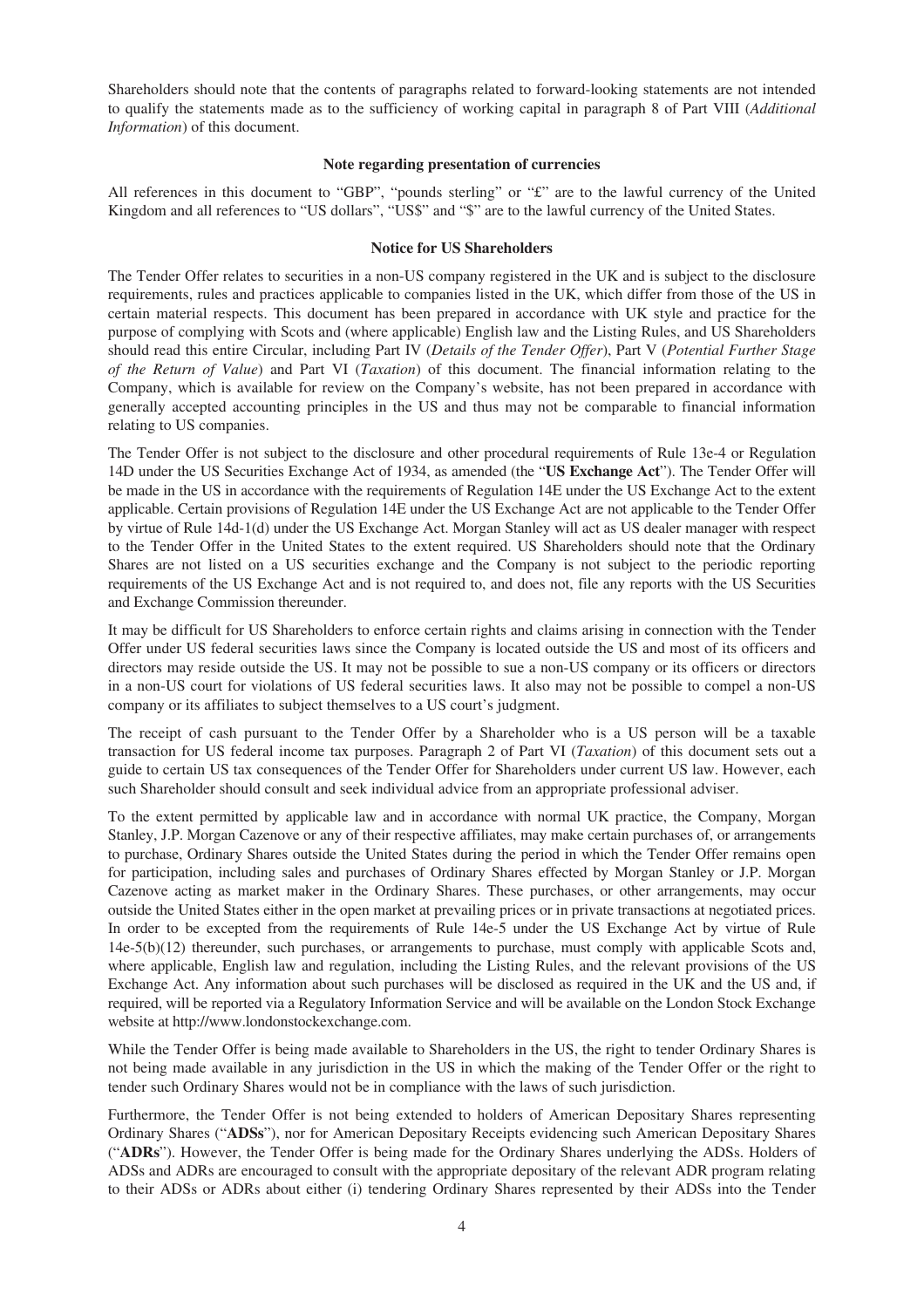Offer or (ii) cancelling their ADSs for delivery of the underlying Ordinary Shares to them, which may then be tendered into the Tender Offer. Holders of ADSs should adhere to the timelines that may be imposed on their cancellation of the ADSs in order to be able to tender the underlying Ordinary Shares into the Tender Offer.

This document has not been approved, disapproved or otherwise recommended by the US Securities and Exchange Commission or any US state securities commission and such authorities have not confirmed the accuracy or determined the adequacy of this document. Any representation to the contrary is a criminal offence in the US.

**Dated 7 March 2022**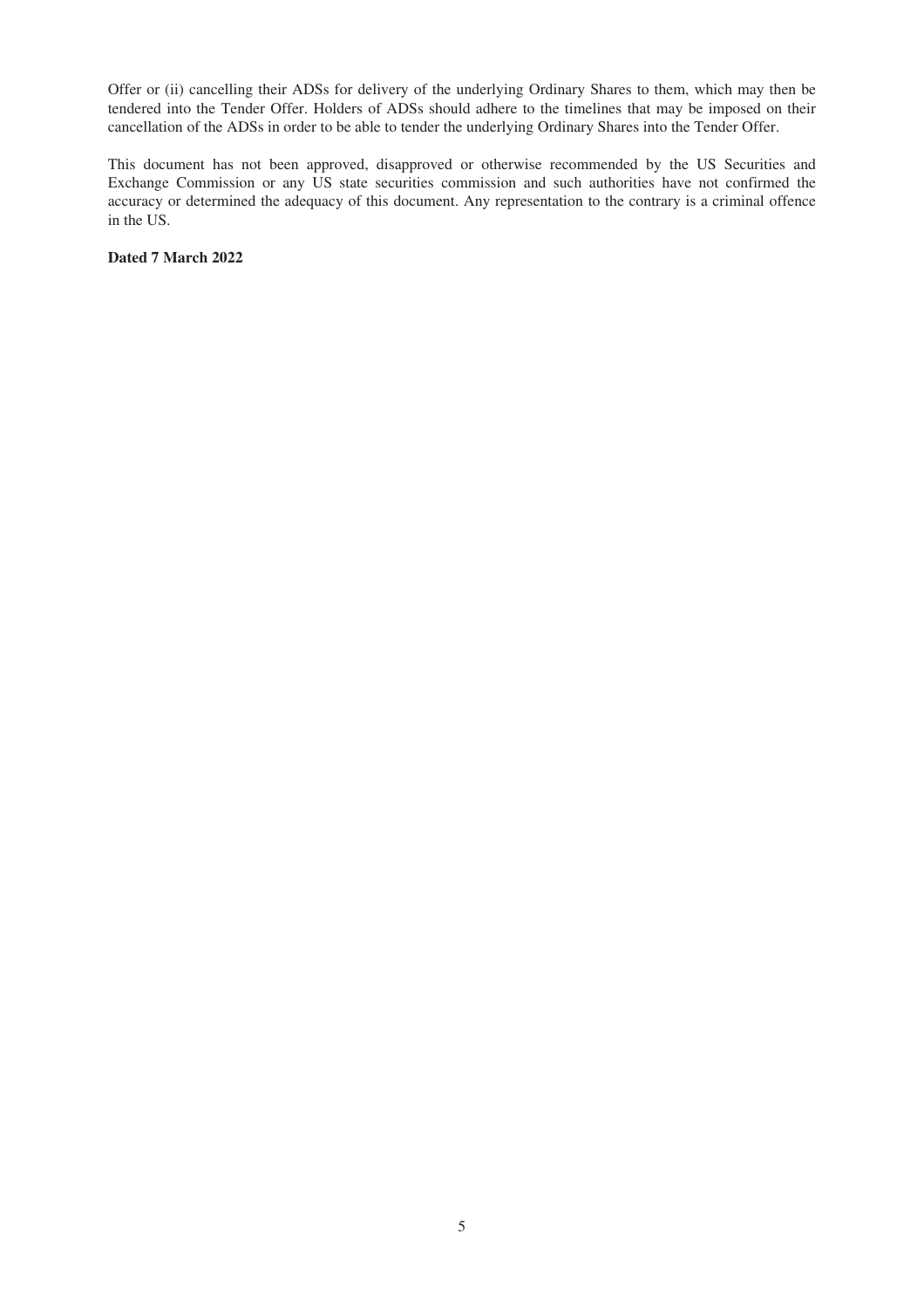### **TABLE OF CONTENTS**

| Page |
|------|
|      |
|      |
|      |
|      |
|      |
|      |
|      |
|      |
|      |
|      |

## **SHAREHOLDER HELPLINE**

Questions of a factual nature relating to the Resolutions to be proposed at the General Meeting may be directed to the Company's registrar, Equiniti, using the telephone helpline number 0333-207-6505 (for calls from within the United Kingdom) and +44 333-207-6505 (for calls from outside the United Kingdom). Lines are open from 8.30 a.m. to 5.30 p.m. (UK time) Monday to Friday (excluding English and Welsh public holidays). Calls to the helpline from outside the UK will be charged at the applicable international rate. Please note that calls to these numbers may be monitored or recorded for security and training purposes.

Please note that, for legal reasons, this helpline will not be able to provide advice on the merits of the Resolutions to be proposed at the General Meeting or the Return of Value or give personal, legal, financial or tax advice.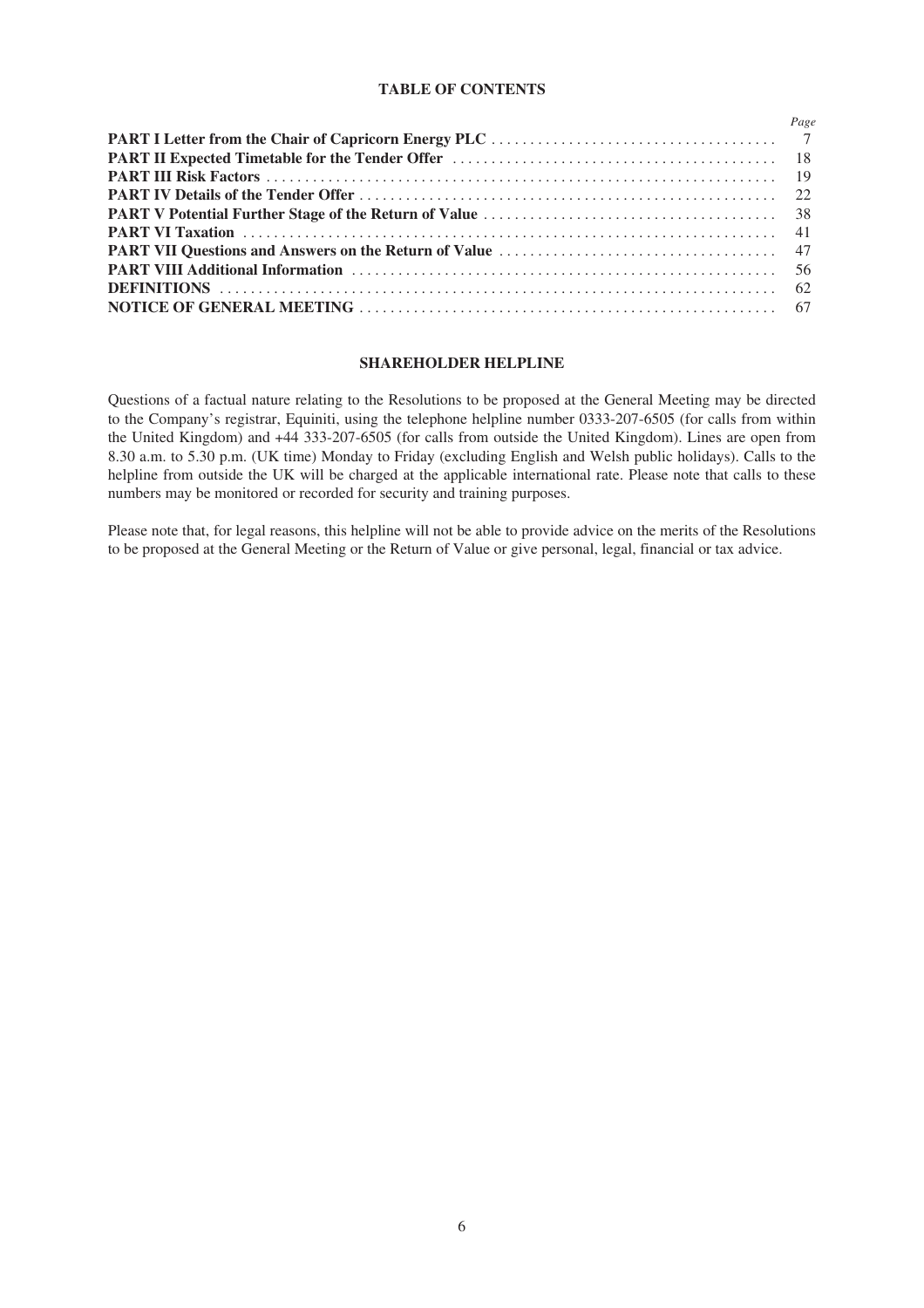# **PART I**

## **LETTER FROM THE CHAIR OF CAPRICORN ENERGY PLC**

# **CAPRICORN ENERGY PLC**

*(Incorporated in Scotland with registered number SC226712)*

<span id="page-6-0"></span>Nicoletta Giadrossi (Non-Executive Chair) Registered and Head Office: Keith Lough (Non-Executive Director) 50 Lothian Road Peter Kallos (Non-Executive Director) and the settlement of the settlement of the Edinburgh edinburgh edinburgh Alison Wood (Non-Executive Director) Catherine Krajicek (Non-Executive Director) Erik Daugbjerg (Non-Executive Director) Simon Thomson (Chief Executive) James Smith (Chief Financial Officer)

EH3 9BY

7 March 2022

*To Shareholders and, for information only, to participants in the Capricorn Share Schemes*

Dear Shareholder

#### **Proposed Return of Value to Shareholders**

#### 1. **Introduction**

On 24 February 2022, Capricorn announced that its expected tax refund of approximately INR79 billion had been paid by the Government of India (the "**Indian Tax Refund**") and that the Group had received net proceeds of approximately US\$1.06 billion. The Company now proposes to return up to US\$700 million of value from the Indian Tax Refund to Shareholders.

Having consulted with Shareholders on the capital return options, the Board has determined that, in order to provide flexibility to Shareholders, the most appropriate means of returning value is to conduct a Tender Offer to return up to US\$500 million to Shareholders (the "**Return of Value**"). In addition to the Return of Value, and as previously announced by the Company, the Board intends to return a further sum of up to US\$200 million by way of an ongoing share repurchase programme (under which an aggregate of 4,432,805 Ordinary Shares have already been repurchased) to provide a continuing value-accretive return of capital to Shareholders, using the authority granted to the Company to make market purchases of its own shares at the 2021 AGM, as renewed or replaced at future AGMs.

The principal purpose of this document is to explain the background to and reasons for the Return of Value, and to seek Shareholder approval of certain matters required to effect the Return of Value. Eligible Shareholders are also being invited, in connection with the Tender Offer, to tender some or all of their Ordinary Shares for purchase on the terms and subject to the conditions set out in this document.

Shareholders may decide not to participate fully or partially in the Tender Offer for a number of reasons, including their view of the potential for the value of the Company to increase in the future. If a material amount of the US\$500 million is not returned through the Tender Offer, the Board will consider a possible further stage of the Return of Value through a Special Dividend with an accompanying Share Consolidation with the aim of making the market price of an Ordinary Share comparable before and after payment of the Special Dividend, subject to normal market movements.

The purpose of this document is to provide Shareholders with information on the proposed Return of Value and potential Share Capital Consolidation. A general meeting of the Company is to be held at 50 Lothian Road, Edinburgh EH3 9BY at 10.00 a.m. on 25 March 2022 to seek the approval of Shareholders to the proposed Return of Value. The notice of that general meeting is set out at the end of this document.

Shareholders should read the whole of this document and not rely solely on the information in this letter.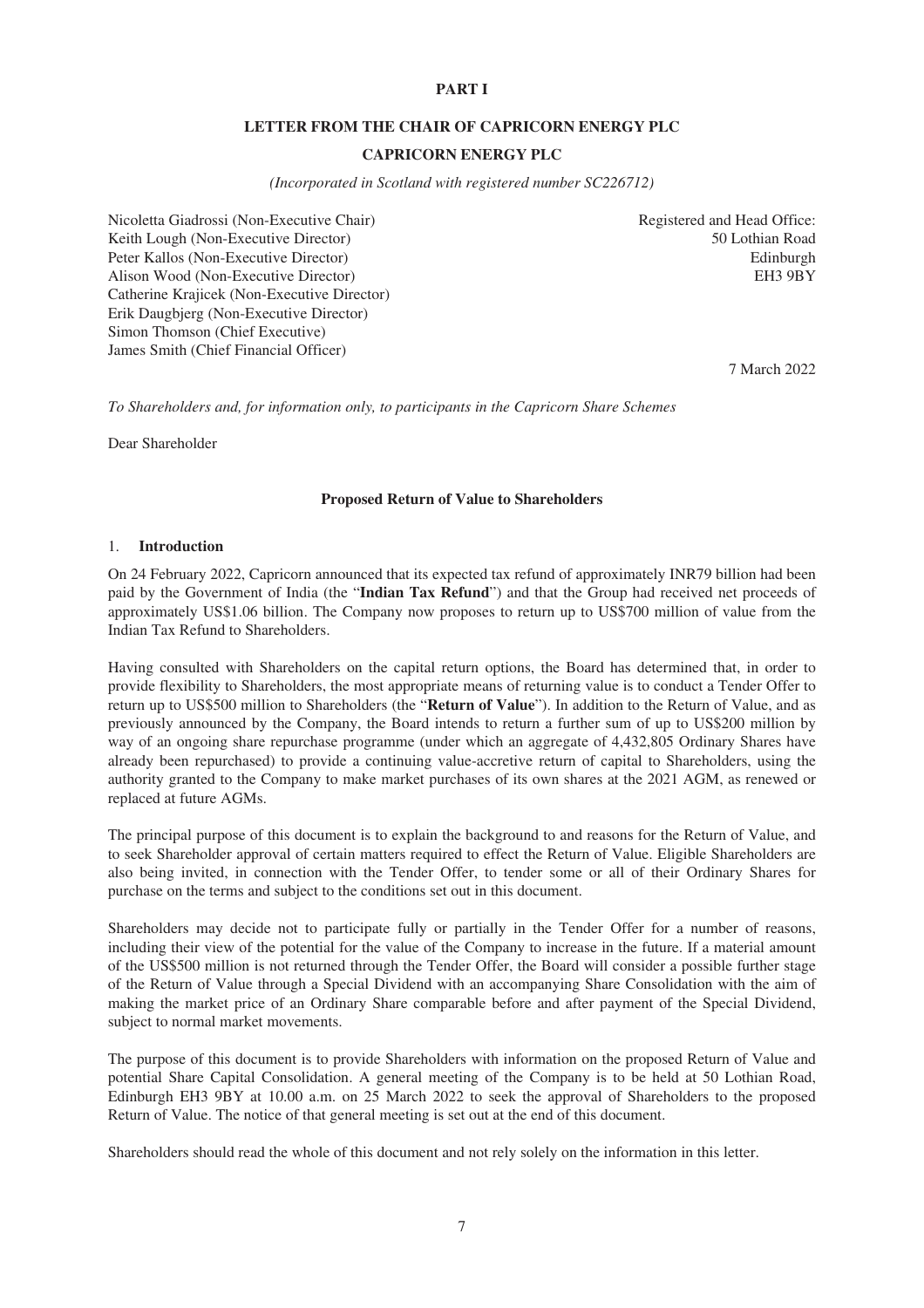## 2. **Background to and Reasons for the Tender Offer**

With the receipt of the Indian Tax Refund and active management of the asset portfolio in recent years, Capricorn is well positioned to continue delivery of its differentiated business model of returning value to Shareholders whilst building sustainable cash flow generation and growth.

The Board expects to retain the remainder of the Indian Tax Refund to augment working capital and to assist with the further expansion of the Group's low cost, sustainable production base.

### 3. **Benefits of the Tender Offer for Shareholders**

The benefits of the Tender Offer for Shareholders as a whole are that:

- it is available to all Eligible Shareholders regardless of the size of their holdings;
- it provides Eligible Shareholders who wish to reduce their holdings of Ordinary Shares with an opportunity to do so at a market-driven price with the possibility of a modest premium; and
- it permits Shareholders who wish to retain their current investment in Capricorn and their Ordinary Shares to do so, and no Shareholder is required to participate in the Tender Offer.

The Tender Offer will reduce the number of Ordinary Shares in issue, and so should, assuming earnings stay the same, have a positive impact on the Group's earnings per share (as the Company intends to cancel all of the Ordinary Shares acquired in connection with the Tender Offer).

### 4. **Pricing of the Tender Offer**

As explained in more detail in paragraph 5 of this letter, Eligible Shareholders will be able to select the price at which they wish to tender their Ordinary Shares for purchase within a range of prices which are based on and expressed by reference to the average market price at which the Ordinary Shares trade (known as the "**volumeweighted average price**" or "**VWAP**") in the five Trading Days up to and including the Closing Date. As further explained below, the VWAP-based prices in the Price Range extend from:

- a price that is equal to the VWAP-based price (the "**Minimum Price**"); to
- a price that is a five per cent. premium over the VWAP-based price (the "**Maximum Price**"), in each case rounded down to the nearest whole penny.

The price paid in the Tender Offer will be determined as described in paragraph 5 of this letter.

The reason for using an average market price in the five Trading Days up to and including the Closing Date as the base for each price in the Price Range is to ensure that, as far as possible, the pricing of the Tender Offer remains connected to the then-market price of the Ordinary Shares. Setting a fixed price, or a fixed range, in pence per Ordinary Share at the outset of the Tender Offer would risk the tender price or range becoming disconnected from the prevailing market price, i.e. higher or lower than the market price at the time of the Tender Offer closing, which could mean that (where the market price is above the tender price or range) the Tender Offer would not be generally attractive to Shareholders and take-up would likely be low, or (where the market price is well below the tender price or range) the tendered shares would be purchased at a material premium to the prevailing market price, effectively at the expense of those Shareholders who choose not to tender. By contrast, this risk should be reduced by the dynamic pricing structure where the base for each price in the Price Range is set by taking an average of the actual VWAP trading prices over a five day trading period up to and including the Closing Date.

We expect the Price Range to track the market price of an Ordinary Share. However, in order to comply with applicable law, it is also a term of the Tender Offer that no Ordinary Shares will be acquired at a price that exceeds £10 per Ordinary Share. Tenders at prices that exceed £10 (any such price being an "**Excluded Price**") will be disregarded for the purpose of the Tender Offer.

The use of a dynamic VWAP-based pricing structure also means that the absolute price in pounds and pence per Ordinary Share will not be known until after the Tender Offer has closed for acceptances. That is because determination of the price depends on the average market value of the Ordinary Shares in the five Trading Days leading up to and including the Closing Date, the total number of Ordinary Shares tendered by Eligible Shareholders, and the prices at which Eligible Shareholders tender their Ordinary Shares. The Company will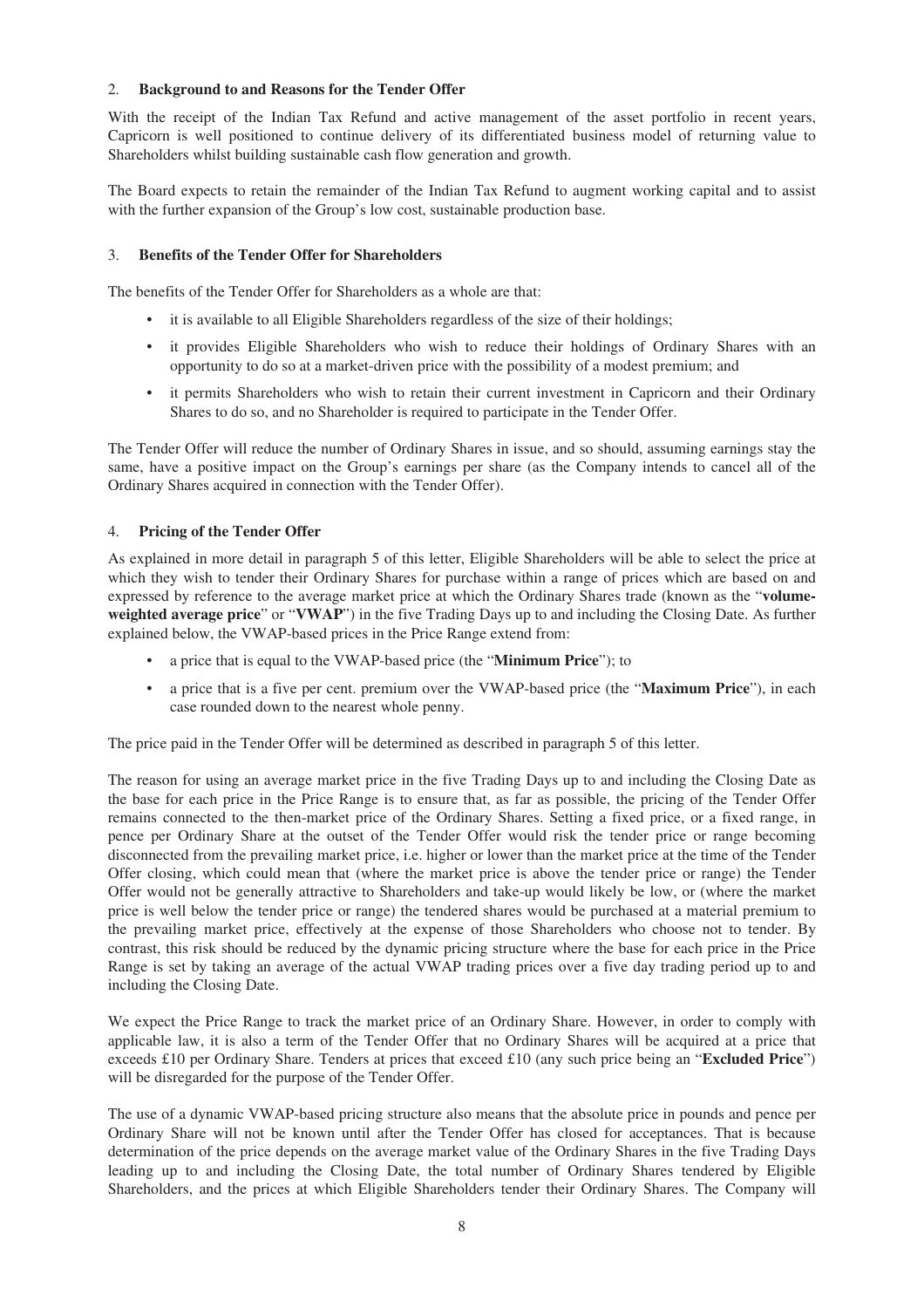announce the absolute price to be paid to successfully participating Eligible Shareholders as soon as this has been determined, which is expected to be on 6 April 2022, together with the results of the Tender Offer. During the calculation period for Average VWAP, the Company intends to publish on the "Investors" section of its website www.capricornenergy.com the Daily VWAP for each of the relevant Trading Days as soon as reasonably practicable on each day following trading closing.

Additional information about the pricing structure and terms of the Tender Offer is set out in paragraph 5 below and in Part IV (*Details of the Tender Offer*) of this document.

## 5. **Further Details of the Tender Offer**

### 5.1 *Overview of the Tender Offer*

It is proposed that up to 492,422,932 Ordinary Shares (representing approximately 99.38 per cent. of the Issued Ordinary Share Capital as at the Latest Practicable Date) be purchased under the Tender Offer, for a maximum aggregate cash consideration equal to the Value Limit.

All Eligible Shareholders on the Register of Members at 6.00 p.m. on 5 April 2022 are entitled, but not required, to tender some or all of their Ordinary Shares for purchase by Morgan Stanley, acting as principal, at a price (or prices) within the permitted range of VWAP-based prices set out in this document.

Subject to satisfaction of the conditions to the Tender Offer, Ordinary Shares which are successfully tendered under the Tender Offer will be purchased at a single price per Ordinary Share (referred to as the "**Strike Price**"), which will be determined at the end of the Tender Offer period in accordance with the mechanism set out in paragraph 2.13 of Part IV (*Details of the Tender Offer*) of this document. The Strike Price will be set in a manner that ensures that as much of the Value Limit as possible is returned to Shareholders.

The Tender Offer is to be effected by Morgan Stanley (acting as principal and not as agent, nominee or trustee) purchasing Ordinary Shares from Shareholders. Morgan Stanley, in turn, has the right to require the Company to purchase from it, and can be required by the Company to sell to it, such Ordinary Shares at the Strike Price under an option agreement (the "**Option Agreement**"), details of which are set out in paragraph 3 of Part VIII (*Additional Information*) of this document. All Ordinary Shares purchased by the Company from Morgan Stanley pursuant to the Option Agreement will be cancelled.

Following discussions between Morgan Stanley and the Panel on Takeovers and Mergers (the "**Panel**") in respect of the application of Rule 9, the Panel has agreed that Morgan Stanley will not be required to make an offer under Rule 9 as a result of purchasing Ordinary Shares from Eligible Shareholders pursuant to the Tender Offer. For more information, please see paragraph 4 of Part VIII (*Additional Information*).

## 5.2 *Options available to Eligible Shareholders in respect of the Tender Offer*

Eligible Shareholders are not obliged to tender any Ordinary Shares if they do not wish to do so. If no action is taken by Eligible Shareholders, there will be no change to the number of Ordinary Shares that they hold and they will receive no cash as a result of the Tender Offer.

Eligible Shareholders who wish to participate in the Tender Offer can tender their Ordinary Shares in the following ways:

- submit a tender to sell some or all of their Ordinary Shares at whatever price is ultimately determined under the terms of the Tender Offer to be the Strike Price (referred to as a "**Strike Price Tender**"), without selecting one of the specified VWAP-based prices within the Price Range; or
- submit a tender to sell some or all of their Ordinary Shares at one of the following specified VWAPbased prices within the Price Range:
	- (i) an amount (in pence per Ordinary Share) equal to Average VWAP (rounded down to the nearest whole penny) (the "**Minimum Price**");
	- (ii) an amount (in pence per Ordinary Share) equal to Average VWAP plus an amount equal to one per cent. of Average VWAP (rounded down to the nearest whole penny);
	- (iii) an amount (in pence per Ordinary Share) equal to Average VWAP plus an amount equal to three per cent. of Average VWAP (rounded down to the nearest whole penny); and
	- (iv) an amount (in pence per Ordinary Share) equal to Average VWAP plus an amount equal to five per cent. of Average VWAP (rounded down to the nearest whole penny) (the "**Maximum Price**"),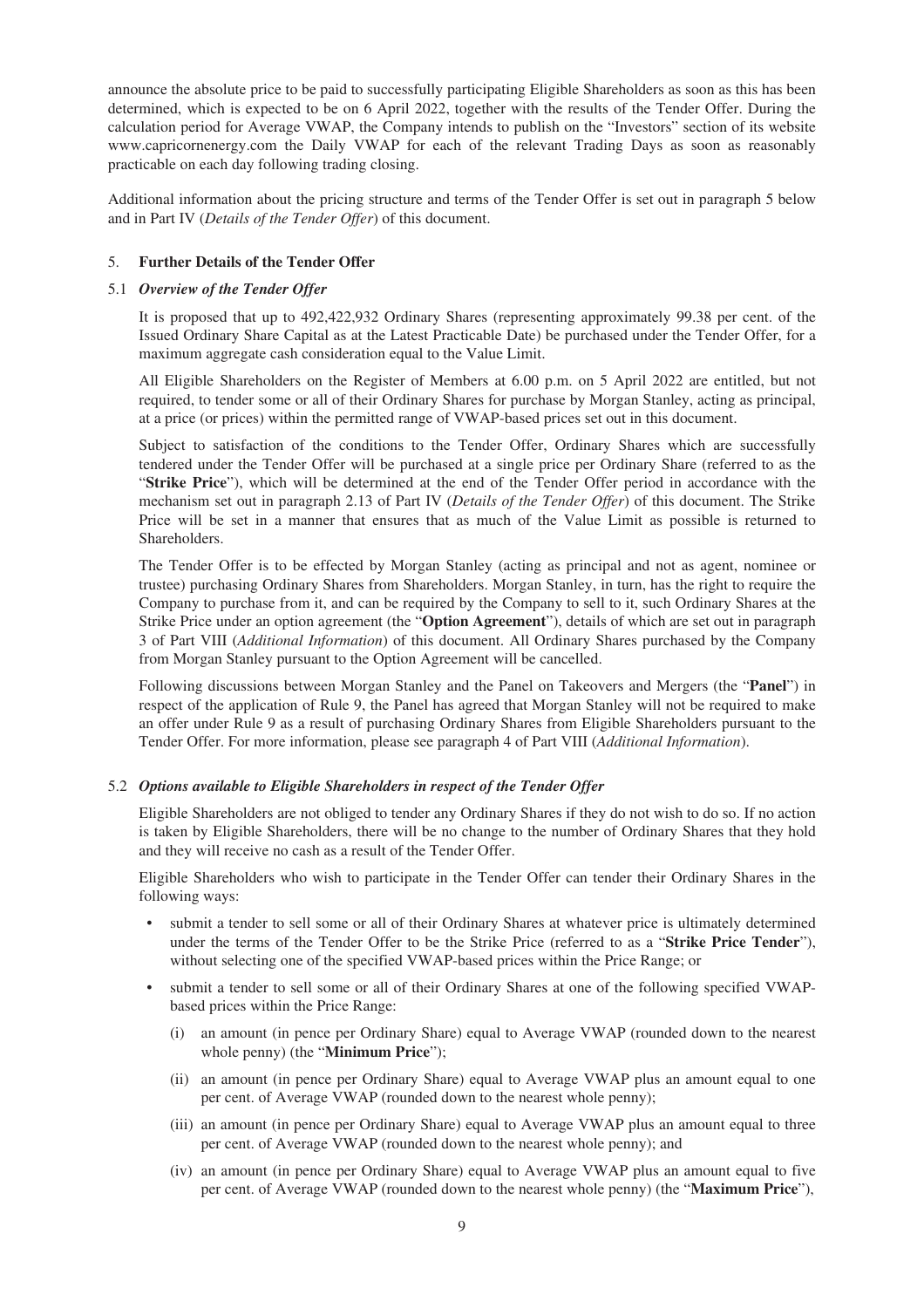(the prices in (i) to (iv) being the "**Price Range**"); or

• submit a tender at more than one of the VWAP-based prices within the Price Range (which could include a Strike Price Tender).

The total number of Ordinary Shares tendered by any Eligible Shareholder should not exceed the total number of Ordinary Shares registered in the name of that Eligible Shareholder at the Record Date. For example, if an Eligible Shareholder returned a tender purporting to offer for sale more than 100 per cent. of their Ordinary Shares, they would be deemed to have tendered only the number of Ordinary Shares actually owned by that Shareholder on the Record Date, with the tender in respect of any additional shares being deemed invalid. Further information on how any tenders of excess Ordinary Shares will be scaled back are set out in paragraph 2.2 of Part IV (*Details of the Tender Offer*) of this document.

Once made, any tender of Ordinary Shares will be irrevocable.

Any tender, other than a Strike Price Tender, must be made at one of the specified VWAP-based prices within the Price Range, as indicated on the Tender Form (in the case of certificated Ordinary Shares) and as explained in paragraph 2.2 of Part IV (*Details of the Tender Offer*) of this document (in the case of uncertificated Ordinary Shares).

A single price per Ordinary Share will be paid in respect of all Ordinary Shares purchased by Morgan Stanley pursuant to the Tender Offer. That price, being the Strike Price, shall be determined in accordance with the provisions set out in paragraph 2.13 of Part IV (*Details of the Tender Offer*) of this document.

The Tender Offer will close at 1.00 p.m. on 5 April 2022 and tenders received after that time will not be accepted (unless the Closing Date is extended by the Company in accordance with the terms of the Tender Offer).

Shareholders should note that the Tender Offer is conditional on, among other things, the passing at the General Meeting of Resolution 1 set out in the notice of the General Meeting set out at the end of this document.

### 5.3 *Number of Ordinary Shares purchased under the Tender Offer*

All Eligible Shareholders who tender Ordinary Shares at a price below or at the Strike Price or as Strike Price Tenders will receive the Strike Price for all successful tenders accepted, subject, where applicable, to the scaling-down arrangements described in paragraphs 2.16 to 2.17 of Part IV (*Details of the Tender Offer*) of this document. Accordingly, where scaling-down applies there is no guarantee that all of the Ordinary Shares which are tendered by Eligible Shareholders below or at the Strike Price or as Strike Price Tenders will be accepted for purchase. Any tenders which are at a price that exceeds the Strike Price will be rejected.

If the aggregate value of the Ordinary Shares validly tendered by Shareholders at a price below or at the Strike Price (or as Strike Price Tenders) is higher than the Value Limit, a detailed mechanism will be applied in order to scale down acceptances of validly tendered Ordinary Shares and to determine whether and the extent to which individual tenders are accepted.

These scaling-down arrangements are relatively complex and should be read in full. They are set out in full in paragraphs 2.16 to 2.17 of Part IV (*Details of the Tender Offer*) of this document.

By way of summary, but not in substitution for reading the scaling-down arrangements in full, where the Value Limit is exceeded, tenders are scaled down so that their aggregate value is below the Value Limit. In doing that, priority is given to Ordinary Shares tendered below the Strike Price or as a Strike Price Tender, with alternative arrangements applying where the Strike Price is at the Minimum Price. Further information on the scaling-down arrangements that apply in this situation is contained at paragraphs 2.16 and 2.17 of Part IV (*Details of the Tender Offer*) of this document.

#### 5.4 *Guaranteed Entitlement of each Eligible Shareholder*

If the Tender Offer is over-subscribed at the Minimum Price, then Eligible Shareholders will receive a minimum level of participation in the Tender Offer (known as their "**Guaranteed Entitlement**"). This Guaranteed Entitlement will be expressed as a percentage of an Eligible Shareholder's shareholding in the Company as at the Record Date and will, if relevant, be calculated once the Minimum Price is known. The level of the Guaranteed Entitlement (which will be the same percentage for each Eligible Shareholder) will be announced by the Company at the same time as the Strike Price and the results of the Tender Offer (expected to be 6 April 2022). The Guaranteed Entitlement shall be equal (or as near as may be reasonably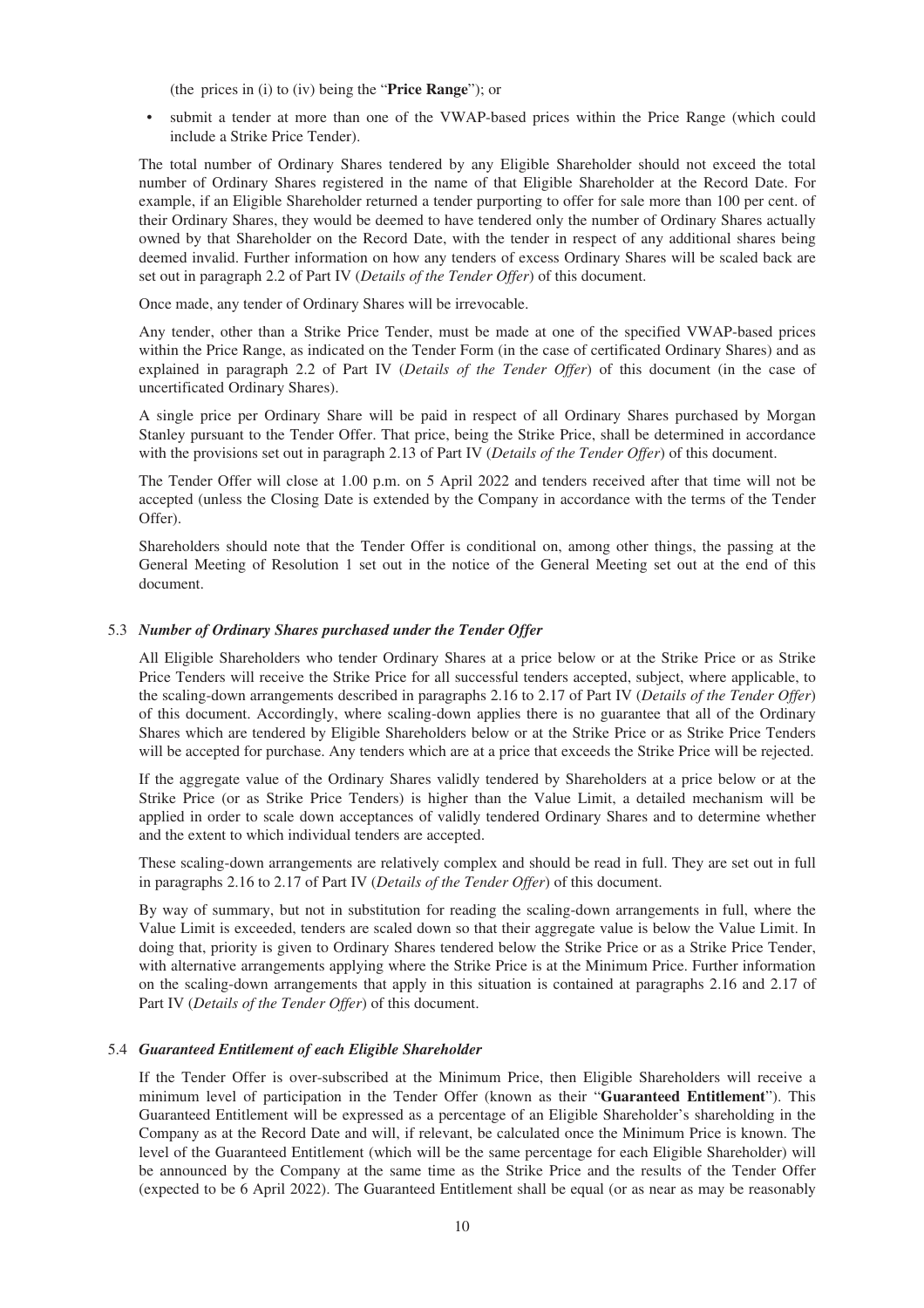practicable) to the percentage that the Value Limit bears to the market capitalisation of the Company at the Minimum Price. In these circumstances, the tender by any Eligible Shareholder of any Ordinary Shares in excess of their Guaranteed Entitlement will only be successful to the extent that other Eligible Shareholders have tendered less than their Guaranteed Entitlement and subject to the other terms and conditions of the Tender Offer. The arrangements for Guaranteed Entitlements are relatively complex and should be read in full. They are set out in full in paragraphs 2.16 to 2.17 of Part IV (*Details of the Tender Offer*) of this document.

## 5.5 *Circumstances in which the Tender Offer will or may not proceed*

There is no guarantee that the Tender Offer will take place. The Tender Offer is conditional on the passing of Resolution 1 set out in the Notice of General Meeting. The Tender Offer is also conditional on the other matters specified in paragraph 2.1 of Part IV (*Details of the Tender Offer*) of this document, including:

- (A) receipt of valid tenders in respect of at least 4,955,182 Ordinary Shares (representing approximately one per cent. of the Issued Ordinary Share Capital as at the Latest Practicable Date) by 1.00 p.m. on the Closing Date and there continuing to be valid tenders in respect of at least such number of Ordinary Shares;
- (B) the Strike Price being at or above the nominal value of an Ordinary Share;
- (C) the Tender Offer not having been terminated in accordance with its terms and the Company having confirmed to Morgan Stanley that it will not exercise its right to require Morgan Stanley not to proceed with the Tender Offer; and
- (D) Morgan Stanley being satisfied at all times up to immediately prior to the Unconditional Date that the Company has complied with its obligations and the conditions set out under the Option Agreement, and the Company is not in breach of any of the representations and warranties given by it under the Option Agreement.

The Board has reserved the right, at any time prior to the Tender Offer becoming unconditional, to require Morgan Stanley not to proceed with the Tender Offer if the Board concludes that the implementation of the Tender Offer is no longer in the best interests of the Company and/or Shareholders as a whole. The Board has also reserved the right, at any time prior to the announcement of the results of the Tender Offer, with the prior consent of Morgan Stanley, to revise the aggregate value of the Tender Offer, or to extend the period during which the Tender Offer is open, based on market conditions and/or other factors, subject to compliance with applicable legal and regulatory requirements.

If the Tender Offer does not occur, the Group will have on its balance sheet up to US\$500 million of cash from the Indian Tax Refund that it had proposed to be returned pursuant to the Return of Value. Holding this amount of cash means that the Group is likely to receive a reduced return on capital while the Board considers how best to deploy or return these funds to Shareholders. The Board is of the opinion that, subject to any value-creating alternatives, this cash is surplus to the requirements of the Group and that it would be in the best interests of the Company and Shareholders as a whole not to retain this cash on the Group's balance sheet but to return it to Shareholders by other means, such as a special dividend.

#### 5.6 *Announcement of Tender Offer results and Unconditional Date*

As set out in Part II (*Expected Timetable for the Tender Offer*) of this document, it is expected that the results of the Tender Offer and the Strike Price will be announced on 6 April 2022, at which time the Tender Offer is expected to become unconditional subject to the Conditions described in paragraph 2.1 of Part IV (*Details of the Tender Offer*) of this document having been satisfied. Until such time as the Tender Offer becomes unconditional, which is expected to be 6 April 2022 (the "**Unconditional Date**"), the Tender Offer will be subject to the Conditions described in paragraph 2.1 of Part IV (*Details of the Tender Offer*) of this document. Settlement is then expected to take place as set out in the timetable in Part II (*Expected Timetable for the Tender Offer*) of this document and as provided for in Part IV (*Details of the Tender Offer*) of this document.

## 5.7 *Full Terms and Conditions of the Tender Offer*

Full details of the Tender Offer, including the terms and conditions on which it is made, are set out in Part IV (*Details of the Tender Offer*) of this document. Certain questions and answers related to the Return of Value are set out in Part VI (*Questions and Answers on the Return of Value*) of this document.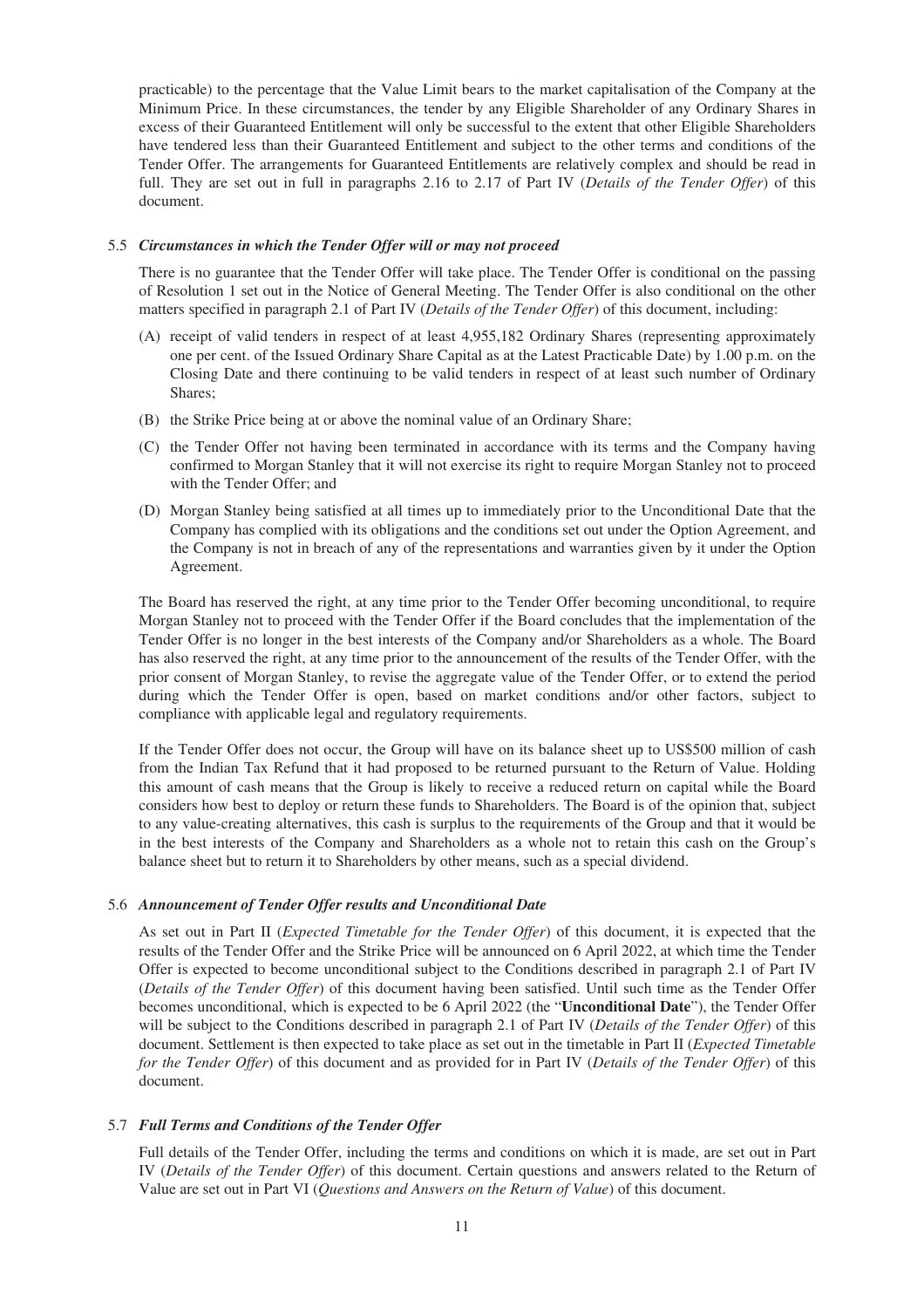## 5.8 *Action to be taken by Eligible Shareholders in relation to the Tender Offer*

Eligible Shareholders are not obliged to tender any of their Ordinary Shares if they do not wish to do so. If no action is taken by Eligible Shareholders, there will be no change to the number of Ordinary Shares they hold and they will receive no cash as a result of the Tender Offer.

You should read the whole of this document and not rely solely on the information in this letter. Shareholders should refer in particular to paragraph 14 of this letter and to the full details of the applicable procedures and related timings set out in Part IV (*Details of the Tender Offer*) of this document, for the action to be taken in respect of the Tender Offer.

The Board is making no recommendation to Shareholders in relation to their participation in the Tender Offer itself. Whether or not Shareholders decide to tender all or any of their Ordinary Shares will depend on, among other things, their view of Capricorn's prospects and their own individual circumstances, including their tax position. Shareholders need to make their own decision and are recommended to consult a duly authorised independent adviser. Shareholders' attention is drawn in particular to the risk factors set out in Part III (*Risk Factors*) of this document.

# 6. **Potential Further Stage of the Return of Value**

As stated above, the Return of Value will seek to return up to US\$500 million to Eligible Shareholders by means of the Tender Offer. There is however no guarantee that the Tender Offer will return the full sum of US\$500 million to Eligible Shareholders, as this is dependent, amongst other things, on the level of participation in the Tender Offer. If a material amount of the US\$500 million is not returned through the Tender Offer then, provided there is a meaningful surplus remaining, the Board anticipates the return of part or all of this to Shareholders by way of a special dividend (the "**Special Dividend**") with an accompanying consolidation of the Company's share capital. The Company is therefore also taking the opportunity at the General Meeting to seek Shareholder approval of both the Tender Offer and a separate resolution authorising the Board to effect a consolidation and sub-division or division of the Company's share capital (the "**Share Consolidation**"), which may be appropriate if a Special Dividend is paid with the aim of making the market price of an Ordinary Share comparable before and after payment of the Special Dividend, subject to normal market movements. Fractional entitlements arising from any Share Consolidation will be aggregated and sold in the market on behalf of the relevant Shareholder, save that any net proceeds of sale of any such fractional entitlement less than £3.00 per individual Shareholder will, consistent with the Articles of Association, be retained by the Company or, at the discretion of the Directors, donated to charity.

By requesting these authorities now, the Board is seeking to ensure that the Company will be able to act quickly and without the delay and cost of convening a further general meeting if the Board does subsequently decide to return a portion of the US\$500 million not returned by the Tender Offer by payment of a Special Dividend with an accompanying Share Consolidation (if appropriate). Further information about the Share Consolidation is set out in Part V (*Potential Further Stage of the Return of Value*) of this document. An illustrative example of the effect of a Share Consolidation is also set out in paragraph 27 of Part VII (*Questions and Answers on the Return of Value*) of this document.

Please note that there is no guarantee that, if the full US\$500 million is not returned through the Tender Offer, any repurchase of Ordinary Shares or Special Dividend for any surplus not returned will be paid, as such matters will be subject to the determination of the Board at the relevant time, including an assessment of prevailing equity market conditions, the capital needs of the Group, the sufficiency of distributable reserves and other factors, and the Board reserves the right to pursue alternative uses of the available funds, including for alternative share buybacks or dividends, or investment or working capital purposes.

In addition, if Shareholder approval of Resolution 2 to be proposed at the General Meeting, giving authority to the Board to undertake a future Share Consolidation, is not obtained, the Board may elect not to pay any Special Dividend as a consequence of being unable to undertake an associated Share Consolidation.

## 7. **Share Buy Back Programme and Return of up to US\$200 million**

At the Company's 2021 AGM held on 11 May 2021, a general authority to repurchase up to a maximum of 49,926,765 Ordinary Shares, representing approximately 10 per cent. of the Issued Ordinary Share Capital at that time was approved by Shareholders (the "**AGM Buyback Authority**").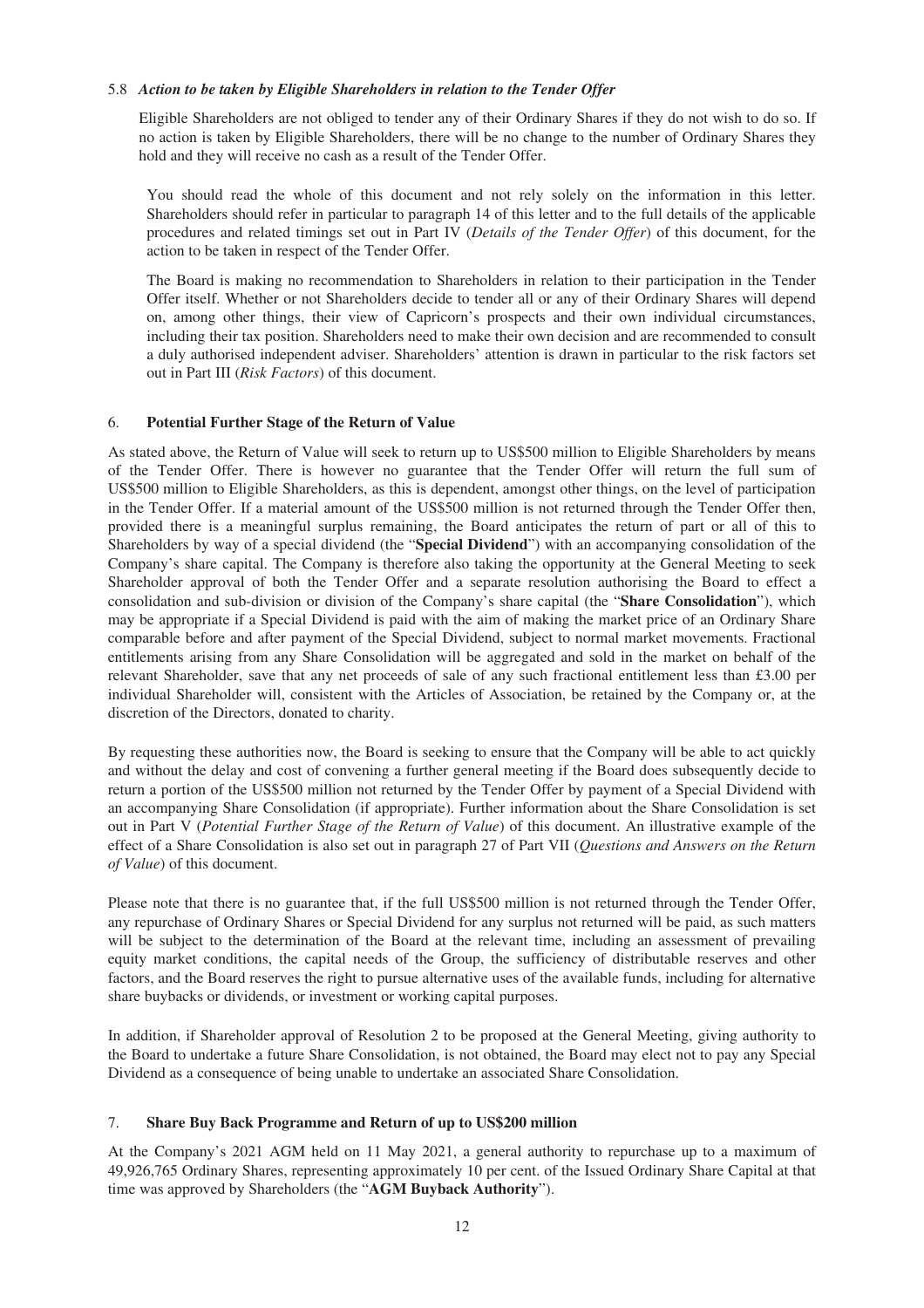On 15 November 2021, the Company announced it would commence a share repurchase programme of its Ordinary Shares of up to £20,000,000 using the AGM Buyback Authority, with the programme initiated prior to an anticipated larger buyback programme following receipt of the Indian Tax Refund. The announcement also stated that the Company had entered into non-discretionary arrangements with Morgan Stanley in relation to the purchase by Morgan Stanley, acting as principal during the period commencing on 15 November 2021 and ending no later than 31 January 2022, of Ordinary Shares in the share capital of the Company for an aggregate purchase price of no greater than £20,000,000 and the on-sale of such Shares by Morgan Stanley to the Company. On 25 January 2022, the Company announced that this share repurchase programme would continue to the end of February 2022.

As at the Latest Practicable Date, the Company has repurchased 4,432,805 Ordinary Shares since 15 November 2021 using the AGM Buyback Authority. The Company now intends that, including those Ordinary Shares already repurchased, it will pursue an ongoing share repurchase programme of up to a total value of US\$200m to provide a continuing value-accretive return of capital to Shareholders (the "**Share Buyback Programme**"). The Share Buyback Programme is independent of the Tender Offer and the Return of Value, and is expected to be undertaken using the AGM Buyback Authority and subsequent authorities to repurchase Ordinary Shares granted at future AGMs.

Except as part of the Tender Offer, the Board will not undertake any buybacks of Ordinary Shares between publication of this document and the expiration of the Tender Offer, which is expected to be on 5 April 2022.

Subject to the preceding paragraph, following the expiration of the Tender Offer, Capricorn intends to continue with the Share Buyback Programme by means of the on-market purchase of Ordinary Shares (or, as the case may be, any New Ordinary Shares resulting from the Share Consolidation). Any Ordinary Shares purchased pursuant to the Share Buyback Programme will be cancelled. The Share Buyback Programme will be reviewed by the Board on a quarterly basis. Any buyback of Ordinary Shares pursuant to the Share Buyback Programme will be effected in accordance with Chapter 12 of the Listing Rules, the EU Market Abuse Regulation 596/2014 and the Commission Delegated Regulation (EU) 2016/1052 (which are part of UK law by virtue of the European Union (Withdrawal) Act 2018).

Shareholders should also note that, if the Tender Offer is successfully implemented, the Issued Ordinary Share Capital will be reduced. The AGM Buyback Authority was taken on the basis of the Issued Ordinary Share Capital before the Tender Offer, and such any reduction as a result of the Tender Offer will also result in a corresponding reduction of the number of Ordinary Shares representing 10 per cent. of the Issued Ordinary Share Capital. In view of this, the Board intends to restrict its use of the AGM Buyback Authority to market purchases of Ordinary Shares representing a maximum of 10 per cent. of the Issued Ordinary Share Capital as it is after completion of the Tender Offer. The Board would then expect to seek a new authority from Shareholders to make market purchases of Ordinary Shares at the 2022 AGM.

## 8. *Capricorn Share Schemes – impact of Tender Offer*

Separate letters are being sent to participants in the Capricorn Share Schemes to advise them of the effect (if any) that the Tender Offer will have on their outstanding awards and options and as to whether they will be entitled to participate in the Tender Offer. In general terms, the position will be as follows:

# 8.1 *The SIP*

Participants in the SIP are the beneficial owners of a number of existing Ordinary Shares which the trustee of the arrangement (the "**SIP Trustee**") holds on their behalf. Provided that any such Ordinary Shares are not subject to a "holding period" as at the Unconditional Date (being a period specified in the rules of the SIP during which such Ordinary Shares cannot normally be sold or otherwise withdrawn from the plan) then the relevant employee will be entitled to instruct the SIP Trustee to participate in the Tender Offer in respect of those shares.

For the avoidance of doubt, it will not be possible for Ordinary Shares that, as at the Unconditional Date, remain subject to a holding period under the SIP to participate in the Tender Offer.

The letter being sent to each individual on whose behalf Ordinary Shares are held in the SIP will:

- explain in more detail the above right of participation in the Tender Offer; and
- set out the actions to be taken by them if they do wish to participate in this manner.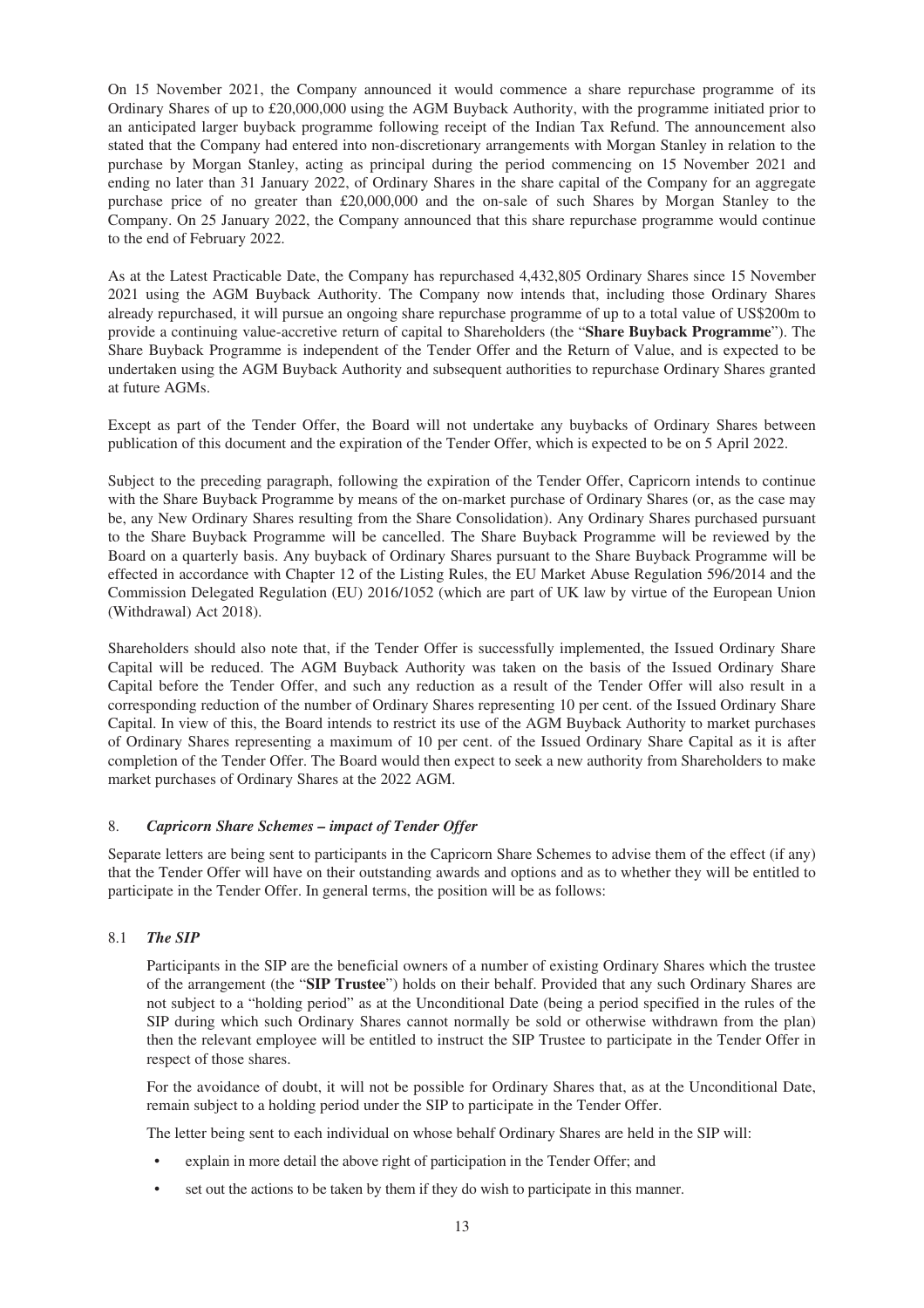## 8.2 *Other Capricorn Share Schemes*

Employees and former employees who hold options or awards over Ordinary Shares that were granted under the remaining Capricorn Share Schemes (i.e. those arrangements other than the SIP) and which remain outstanding at the Record Date will not be eligible to participate in the Tender Offer in respect of those shares. For the avoidance of doubt, this includes any awards under the 2017 LTIP that, as at the Record Date, are subject to a post-vesting holding period.

The Tender Offer will not affect the legal rights of the holders of the above awards and no adjustments require to be made to their terms as a result of its implementation.

### 9. *Capricorn Share Schemes – impact of potential further stage of Return of Value*

Any Special Dividend and Share Consolidation forming part of any further potential stage of the Return of Value may have an impact on participants in the Capricorn Share Schemes. If any Special Dividend and/or Share Consolidation is proposed, the Board anticipates that additional letters will be sent to participants in the Capricorn Share Schemes to advise them of the effect (if any) that the further potential stage of the Return of Value will have on their outstanding awards and options and as to whether they will be entitled to participate. In general terms, it is envisaged that the position will be as follows:

### 9.1 *The SIP*

If any Special Dividend forms part of the Return of Value, participants in the SIP will be entitled to receive the Special Dividend in respect of the Ordinary Shares held by the SIP Trustee on their behalf at that time. These Ordinary Shares will also be subject to any Share Consolidation that accompanies the Special Dividend.

In accordance with the rules of the SIP, it is anticipated that:

- participants will be given the opportunity to have the whole of any Special Dividend to which they are entitled reinvested in Ordinary Shares or New Ordinary Shares;
- any such shares will be classed as "Dividend Shares" for the purposes of the SIP and will be subject to a mandatory three-year holding period during which they cannot normally be sold or otherwise withdrawn from the plan; and
- any participant who does not elect to reinvest in Dividend Shares will receive any Special Dividend in cash.

#### 9.2 *Other Capricorn Share Schemes*

Participants in the remaining Capricorn Share Schemes (i.e. those arrangements other than the SIP) who hold options or awards entitling them to acquire Ordinary Shares at the relevant record date for any Special Dividend will not be eligible to receive the Special Dividend in respect of those options or awards (and for the avoidance of doubt, this includes any awards under the 2017 LTIP that are at the relevant time subject to a post-vesting holding period).

As a result of any Share Consolidation, no adjustment is expected to be required to the terms of these entitlements under the Capricorn Share Schemes, as options or awards over existing Ordinary Shares will take effect as options or awards over the same number of New Ordinary Shares, which would be expected to have approximately the same value per share following the Share Consolidation.

#### 10. *Taxation*

A guide to certain UK tax consequences of the Tender Offer for Shareholders under current UK law and HM Revenue & Customs practice is set out in paragraph 1 of Part VI (*Taxation*) of this document and a guide to certain US tax consequences of the Tender Offer for Shareholders under current US law is set out in paragraph 2 of Part VI (*Taxation*) of this document.

Shareholders who are subject to tax in a jurisdiction other than the UK or the US, or who are in any doubt as to the potential tax consequences of tendering their Ordinary Shares under the Tender Offer, are strongly recommended to consult their own independent professional advisers before tendering their Ordinary Shares under the Tender Offer.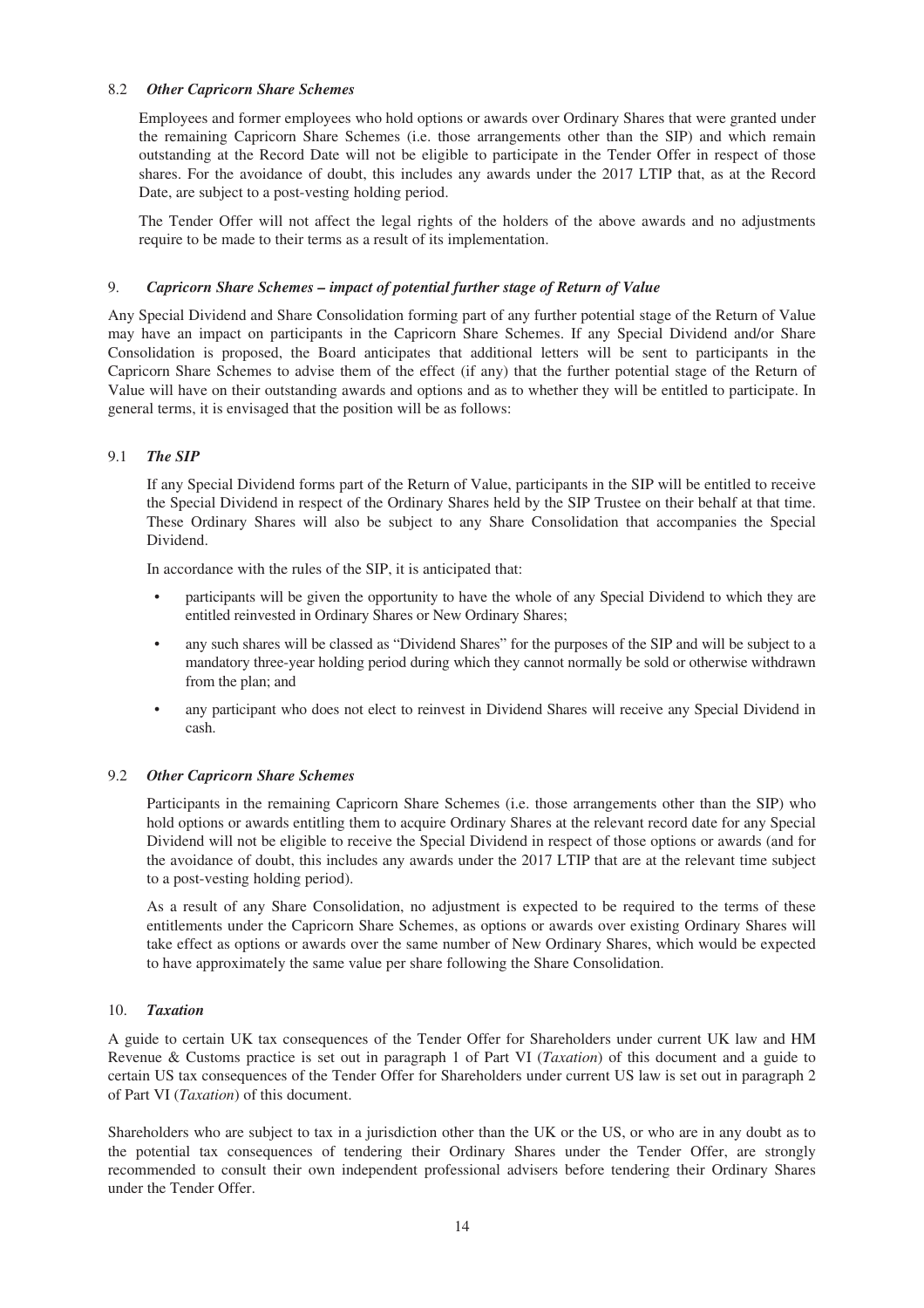Any Shareholder who is intending to accept the Tender Offer from the US, who has provided a US address or whose sale proceeds would be paid to an account maintained in the US is referred to the guide to certain aspects of the US information reporting and backup withholding rules set out under the heading "US information reporting and backup withholding" in paragraph 2 of Part VI (*Taxation*) of this document.

## 11. **Overseas Shareholders**

The attention of Overseas Shareholders is drawn to paragraph 6 of Part IV (*Details of the Tender Offer*) of this document. In addition, the attention of Shareholders who are resident in the United States is drawn to the Notice for US Shareholders on page 4 of this document.

# 12. **General Meeting and Resolutions**

A general meeting of the Company will be held at 50 Lothian Road, Edinburgh EH3 9BY at 10.00 a.m. on 25 March 2022 to propose the Resolutions seeking Shareholder approval of the Tender Offer and any potential Share Consolidation following a Special Dividend. The notice of that meeting is set out at the end of this document. A summary explanation of the Resolutions to be proposed at the General Meeting is set out below:

| <b>Resolution</b>                        | <b>Purpose</b>                | <b>Explanation</b>                                                                                                                                                                                                                                                                                                                                                                                                                                                                                                                                                                                                                                                                                                                                                                      |
|------------------------------------------|-------------------------------|-----------------------------------------------------------------------------------------------------------------------------------------------------------------------------------------------------------------------------------------------------------------------------------------------------------------------------------------------------------------------------------------------------------------------------------------------------------------------------------------------------------------------------------------------------------------------------------------------------------------------------------------------------------------------------------------------------------------------------------------------------------------------------------------|
| Special<br>Resolution                    | Tender Offer                  | This resolution seeks general authority to make market purchases of<br>Ordinary Shares in connection with the Tender Offer. The Resolution<br>specifies the maximum number of Ordinary Shares which may be<br>acquired, and the maximum and minimum prices at which Ordinary<br>Shares may be acquired, pursuant to this authority. The authority sought<br>will expire on 31 December 2022 and is in addition to, and not in<br>substitution for, the existing AGM Buyback Authority granted at the<br>2021 AGM.                                                                                                                                                                                                                                                                       |
| $\mathfrak{D}$<br>Ordinary<br>Resolution | <b>Share</b><br>Consolidation | This resolution seeks approval of any Share Consolidation that may be<br>implemented in the event that all or part of any further stage of the<br>Return of Value is undertaken by Special Dividend, as described in more<br>detail in Part V (Potential further stage of the Return of Value) of this<br>document. The purpose of any Share Consolidation would be to seek to<br>ensure that, to the extent reasonably practicable and subject to normal<br>market movements, the market price of one New Ordinary Share<br>immediately after the payment of a Special Dividend would be<br>comparable to the market price of one Ordinary Share immediately<br>beforehand. Resolution 2 also deals with fractional entitlements to New<br>Ordinary Shares in any Share Consolidation. |

As at the Latest Practicable Date, there are only limited restrictions on public gatherings in Scotland. This means that Capricorn is able to facilitate the attendance of Shareholders in person at the General Meeting, although face coverings will be required to be worn indoors in line with current Scottish restrictions. Whilst attendance in person at the General Meeting is possible, in order to minimise public health risks, refreshments will not be served, and the Directors may not be available to meet with Shareholders, before or after the General Meeting. Should Shareholders wish to attend the General Meeting in person, they are requested to pre-register by sending an email to IR.Mailbox@capricornenergy.com. Shareholders are responsible for understanding and complying with any restrictions applicable to their own journey and should bear in mind that at the time of the General Meeting these rules may differ between different parts of the UK. Capricorn will continue to monitor the situation and, in particular, any changes to the applicable law or guidance in force as a consequence of the COVID-19 pandemic. If circumstances change such that it is necessary to change the arrangements for the General Meeting, Capricorn will communicate such change via its website and (where appropriate) through the release of an announcement to a Regulatory Information Service. Shareholders are therefore encouraged to check Capricorn's website and the latest Scottish and UK Government guidance before finalising their travel arrangements to attend the General Meeting.

Whether or not Shareholders intend to attend the General Meeting in person, they are strongly encouraged to ensure that their votes are counted at the General Meeting by appointing the chair of the General Meeting as their proxy and submitting their completed Form of Proxy as soon as possible. Further instructions on voting by proxy are set out in paragraph 14 below.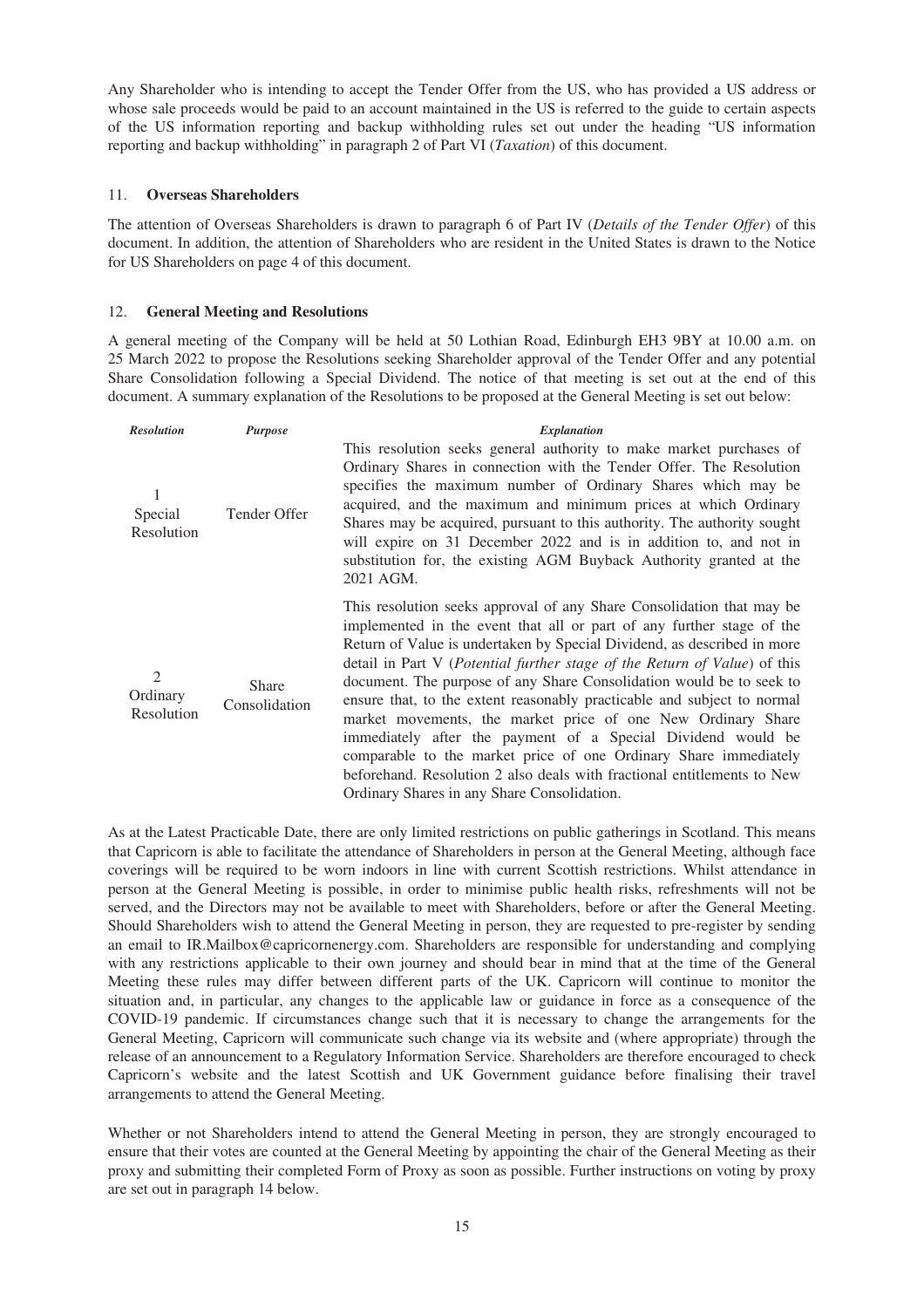The Board remains committed to allowing Shareholders the opportunity to engage with the Board. If Shareholders have any questions for the Board in advance of the General Meeting, these can be sent by e-mail to IR.Mailbox@capricornenergy.com. The Board will endeavour to answer key themes of these questions on the Company's website as soon as practical.

# 13. **Timetable**

A detailed timetable for the Tender Offer is set out in Part II (*Expected Timetable for the Tender Offer*) of this document. The timetable for any Special Dividend and associated Share Consolidation will depend on the level of participation in the Tender Offer and will be communicated by the Company through the release of an announcement to a Regulatory Information Service.

# 14. **Action to be taken**

## *Action to be taken in connection with the General Meeting*

As stated in paragraph 8 above, Shareholders who wish to attend the General Meeting are requested to pre-register their intention to do so by emailing IR.Mailbox@capricornenergy.com. Whilst attendance in person at the General Meeting is possible, in order to minimise public health risks, refreshments will not be served, and Directors may not be available to meet with Shareholders, before or after the General Meeting.

Enclosed with this document is a Form of Proxy for use in respect of the General Meeting. You are requested to complete, sign and return the Form of Proxy as soon as possible, and in any event, so as to arrive at the offices of the Company's registrar, Equiniti, Aspect House, Spencer Road, Lancing, West Sussex BN99 6DA, not later than 10.00 a.m. on 23 March 2022. Alternatively, you may register your proxy appointment or voting directions electronically via the www.sharevote.co.uk website (further information regarding the use of this facility is set out in the notes to the notice of General Meeting) not later than 10.00 a.m. on 23 March 2022. If you hold your Existing Ordinary Shares in CREST, you may appoint a Proxy by completing and transmitting a CREST Proxy Instruction so as to be received by the Company's registrar, Equiniti, not later than 10.00 a.m. on 23 March 2022.

## *Action to be taken in connection with the Tender Offer*

Those Shareholders who wish to tender Ordinary Shares should note that the procedure for doing so depends on whether their Ordinary Shares are held in certificated or uncertificated form. The relevant procedures are summarised below. Full details of applicable procedures and related timings are set out in Part IV (*Details of the Tender Offer*) of this document.

Shareholders who do not wish to sell any Ordinary Shares under the Tender Offer should take no action in relation to the Tender Form and should not make any TTE Instruction.

If you are in doubt about completion of the Tender Form or sending a TTE Instruction, please contact the Shareholder helpline on 0333-207-6505 (for calls from within the United Kingdom) and +44 333-207-6505 (for calls from outside the United Kingdom). Lines are open from 8.30 a.m. to 5.30 p.m. (UK time) Monday to Friday (excluding English and Welsh public holidays). Calls are charged at the standard geographic rate and will vary by provider. Calls from outside the UK will be charged at the applicable international rate.

Please note that, for legal reasons, the Shareholder helpline will not be able to provide advice on the merits of the Resolutions to be proposed at the General Meeting or the Return of Value or give personal, legal, financial or tax advice.

## • *Ordinary Shares held in certificated form*

Eligible Shareholders who hold Ordinary Shares in certificated form and who wish to tender all or any of their Ordinary Shares should complete a Tender Form, in accordance with the instructions printed thereon and set out in Part IV (*Details of the Tender Offer)* of this document, and return it, together with their share certificate(s) and/or other document(s) of title or (where applicable) a satisfactory indemnity in lieu thereof in respect of the tendered Ordinary Shares, so as to be received by post or (during normal business hours only) by hand by the Receiving Agent at Equiniti, Corporate Actions, Aspect House, Spencer Road, Lancing, West Sussex BN99 6DA, by not later than 1.00 p.m. on 5 April 2022.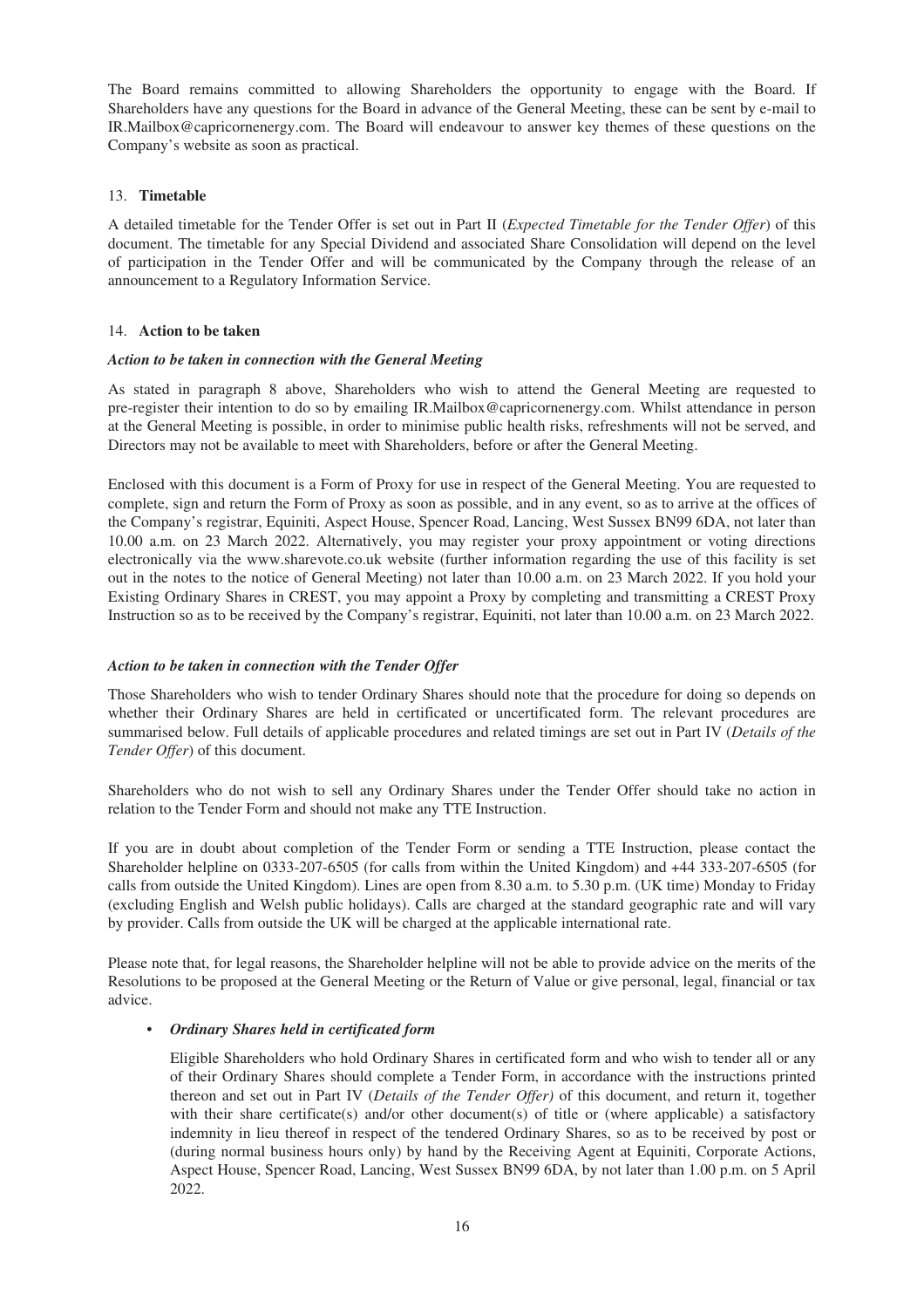# • *Ordinary Shares held in uncertificated form – that is, through CREST*

Eligible Shareholders who hold their Ordinary Shares in uncertificated form and who wish to tender all or any of their Ordinary Shares should tender electronically through CREST so that the TTE Instruction settles by not later than 1.00 p.m. on 5 April 2022. The CREST Manual may also assist you in making a TTE Instruction.

# 15. **Further information**

Your attention is drawn to the further information set out in this document and, in particular, to Part III (*Risk Factors*), Part IV (*Details of the Tender Offer*) and Part V (*Details of the Potential Further Stage of the Return of Value*) of this document. **Shareholders are advised to read the whole of this document and not just the summarised information set out in this letter.**

# 16. **Financial Advice**

The Board has received financial advice from Rothschild & Co, J.P. Morgan Cazenove and Morgan Stanley in relation to the Tender Offer. In providing their financial advice to the Board, Rothschild & Co, J.P. Morgan Cazenove and Morgan Stanley have relied on the Board's commercial assessment of the Tender Offer.

# 17. **Recommendation**

The Board is of the opinion that the Return of Value and the Resolutions to be proposed at the General Meeting are in the best interests of Shareholders as a whole. Accordingly, the Board unanimously recommends that you vote in favour of the Resolutions, as the Directors intend to do in respect of their own beneficial holdings amounting in aggregate to 1,187,044 Ordinary Shares representing approximately 0.24 per cent. of the current issued share capital of Capricorn as at the Latest Practicable Date.

The Board makes no recommendation to Shareholders in relation to participation in the Tender Offer itself. Whether or not Shareholders decide to tender all or any of their Ordinary Shares will depend on, among other things, their view of Capricorn's prospects and their own individual circumstances, including their tax position. Shareholders need to take their own decision and are recommended to consult their duly authorised independent advisers.

Yours faithfully

**Nicoletta Giadrossi** *Chair*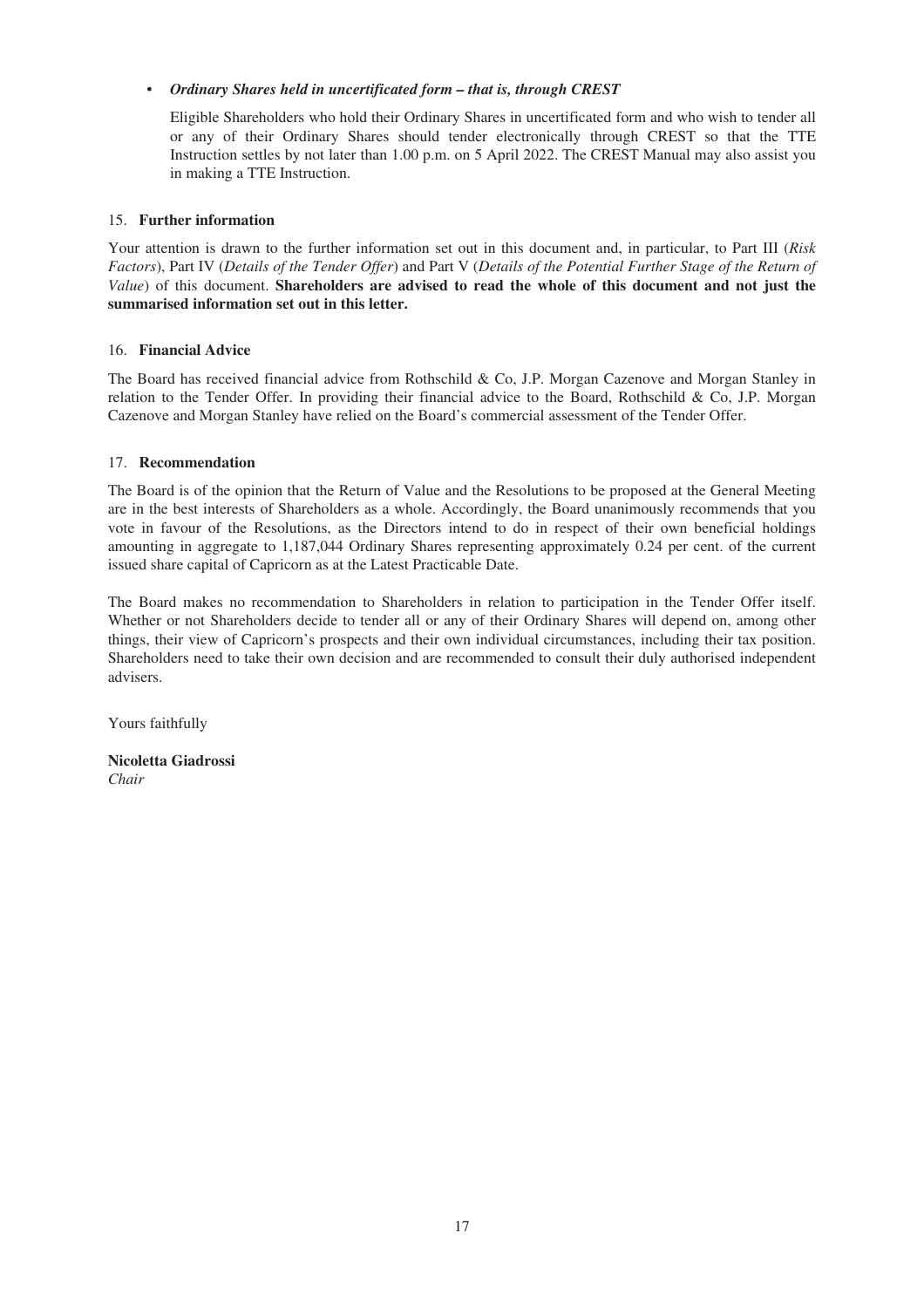# **PART II**

## **EXPECTED TIMETABLE FOR THE TENDER OFFER**

<span id="page-17-0"></span>

| Tender Offer opens                                          | 8 March 2022                |
|-------------------------------------------------------------|-----------------------------|
| Latest time and date for receipt of Electronic Proxy        | 10.00 a.m. on 23 March 2022 |
| Instructions, Form of Proxy or CREST Proxy                  |                             |
| Instruction in respect of General Meeting                   |                             |
| <b>General Meeting</b>                                      | 10.00 a.m. on 25 March 2022 |
| Latest time and date for receipt of Tender Forms and        | 1.00 p.m. on 5 April 2022   |
| share certificates or other documents of title for tendered |                             |
| certificated Ordinary Shares (i.e. close of the Tender      |                             |
| Offer)                                                      |                             |
| Latest time and date for settlement of TTE Instructions     | 1.00 p.m. on 5 April 2022   |
| for tendered uncertificated Ordinary Shares (i.e. close of  |                             |
| the Tender Offer)                                           |                             |
| Record Date for the Tender Offer                            | 6.00 p.m. on 5 April 2022   |
| Announcement of the Strike Price and the results of the     | 6 April 2022                |
| Tender Offer                                                |                             |
| Unconditional Date for the Tender Offer and purchase        | 6 April 2022                |
| of Ordinary Shares under the Tender Offer                   |                             |
| CREST accounts credited with unsuccessfully tendered        | 7 April 2022                |
| uncertificated Ordinary Shares                              |                             |
| CREST accounts credited in respect of Tender Offer          | 11 April 2022               |
| proceeds for uncertificated Ordinary Shares                 |                             |
| Cheques despatched in respect of Tender Offer proceeds      | 19 April 2022               |
| for certificated Ordinary Shares                            |                             |
| Return of share certificates in respect of unsuccessful     | 19 April 2022               |
| tenders of certificated Ordinary Shares                     |                             |
| Despatch of balance share certificates in respect of        | 19 April 2022               |
| unsold Ordinary Shares in certificated form                 |                             |

#### **Notes:**

- 1. Each Shareholder is advised to check with any broker, dealer, bank, custodian, trust company or other nominee or other intermediary through which it holds Ordinary Shares to confirm whether such intermediary needs to receive instructions from such Shareholder before the deadlines specified in this document in order for that Shareholder to be able to participate in the Tender Offer. The deadlines set by intermediaries for the submission instructions may be earlier than the relevant deadlines specified in this document.
- 2. All times and dates are indicative only and subject to change. If any of the above times or dates change, the revised times and/or dates will be notified to Shareholders by an announcement to a Regulatory Information Service.
- 3. References to time in this document are to London time.
- 4. All events in the above timetable following the General Meeting are conditional upon approval by Shareholders of Resolution 1 to be proposed at the General Meeting.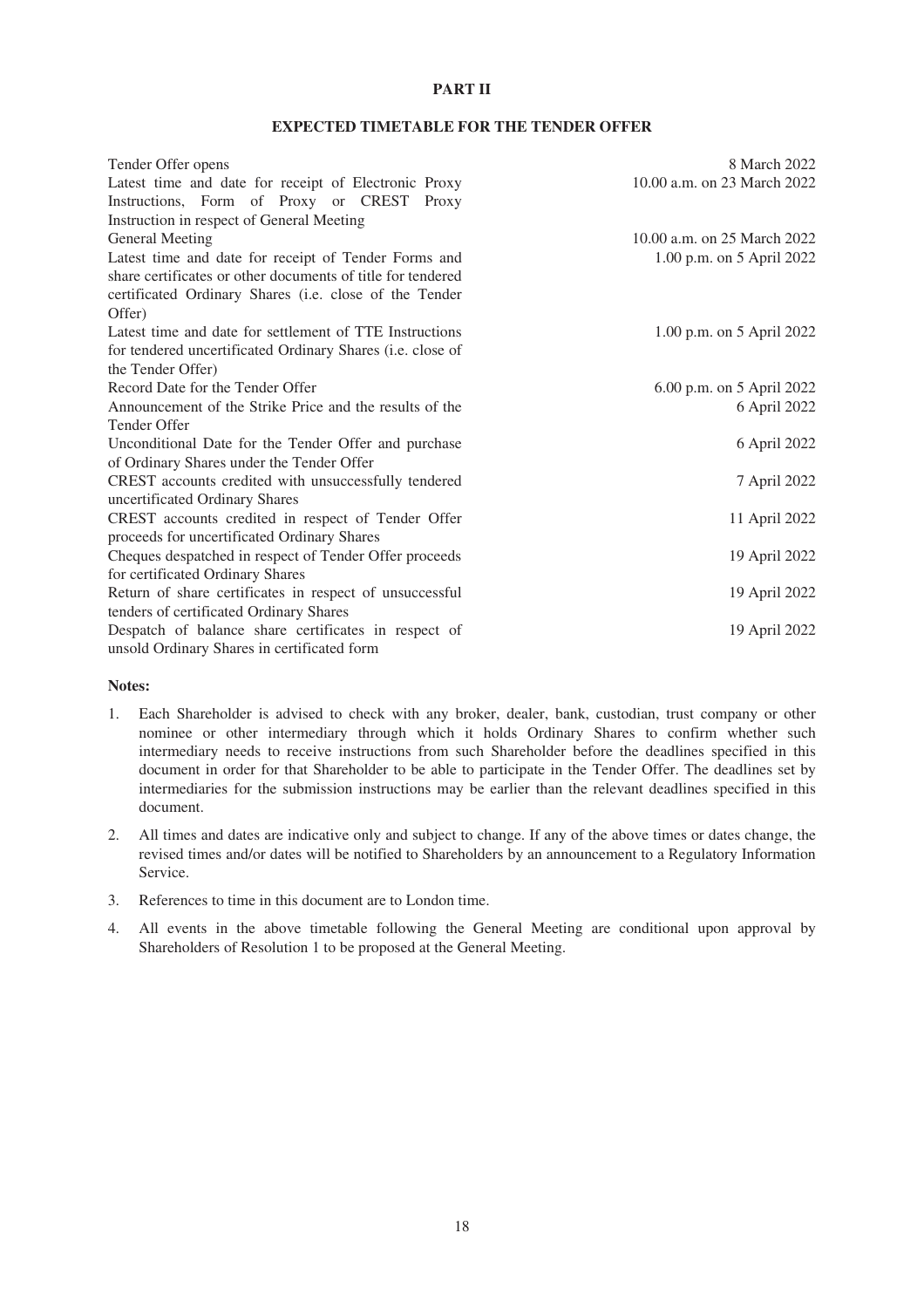### **PART III**

#### **RISK FACTORS**

<span id="page-18-0"></span>Shareholders should consider carefully all of the information set out in this document, including in particular the risks described below, as well as their personal circumstances, prior to making any decision as to whether or not to vote in favour of the Resolutions to be proposed at the General Meeting and/or to tender Ordinary Shares in the Tender Offer. The Group's business, results of operations, cash flow, financial condition, revenue, profits, assets, liquidity and capital resources could be materially adversely affected by any of the risks described below. In such case, the market price of the Ordinary Shares may decline and investors could lose all or part of their investment.

Additional risks and uncertainties in relation to the Group that are not currently known to it, or that it currently deems immaterial, may also have a material adverse effect on the Group's business, financial condition and operating results.

#### 1. **THE TENDER OFFER IS CONDITIONAL AND MAY BE TERMINATED OR WITHDRAWN**

There is no guarantee that the Tender Offer will take place. The Tender Offer is conditional on, amongst other things, the approval of Shareholders of Resolution 1 set out in the Notice of the General Meeting at the end of this document. The Tender Offer will not proceed if any of the conditions of the Tender Offer are not satisfied or if it is withdrawn by the Company at any point prior to the Unconditional Date.

Resolution 1 is proposed as a special resolution and, accordingly, requires the approval of not less than 75 per cent. of those voting at the General Meeting in person or by proxy to vote in favour of the resolution. It is possible that Shareholders do not pass Resolution 1 to approve the Tender Offer. If the Tender Offer does not occur, the Group will continue to hold the full amount of the Indian Tax Refund. The Board is of the opinion that US\$500 million of the Indian Tax Refund represents cash that is surplus to the requirements of the Group and that it is in the best interests of the Company and its Shareholders as a whole not to retain this cash on the Group's balance sheet.

If Shareholders do not approve the Tender Offer or the Tender Offer does not otherwise proceed, the Board would expect, but is not obliged, to consider an alternative method, including by way of a Special Dividend (potentially accompanied by a Share Consolidation) to return value to Shareholders. Any alternative method to return value to Shareholders, including by way of a Special Dividend may not be as beneficial for the Company or the Shareholders as a whole in respect of, among other things, relative costs, complexity and timeframes, as well as tax treatment for Shareholders.

There is no guarantee that, if the Tender Offer does not proceed, an alternative method to return value to Shareholders (including by way of a Special Dividend) will be undertaken by the Company, as such matters will be subject to the determination of the Board at the relevant time, (taking into account their assessment of prevailing equity market conditions, the capital needs of the Group, the sufficiency of distributable reserves and other factors), and the Board reserves the right to pursue alternative uses of the available funds, including for alternative share buybacks or dividends, or investment purposes.

# 2. **THE MARKET PRICE OF ORDINARY SHARES MAY BE AFFECTED DURING OR AFTER THE TENDER OFFER**

The market price of the Ordinary Shares is likely to change during the course of the period that the Tender Offer is open. Therefore, it cannot be certain whether the Price Range or the Strike Price will be greater or less than the price at which the Ordinary Shares could be sold in the market at any time. The impact on the market price of the Ordinary Shares as a result of the implementation of the Tender Offer cannot be predicted.

## 3. **IF THE FULL RETURN OF VALUE OF UP TO US\$500 MILLION IS NOT UTILISED IN THE TENDER OFFER THERE IS NO GUARANTEE THAT THE REMAINDER WILL BE RETURNED TO SHAREHOLDERS**

Should the number of Ordinary Shares validly tendered under the Tender Offer be less than the maximum permitted under the terms of the Tender Offer, and subject to circumstances prevailing following completion of the Tender Offer (including the level of take up of the Tender Offer), the Board currently expects to undertake a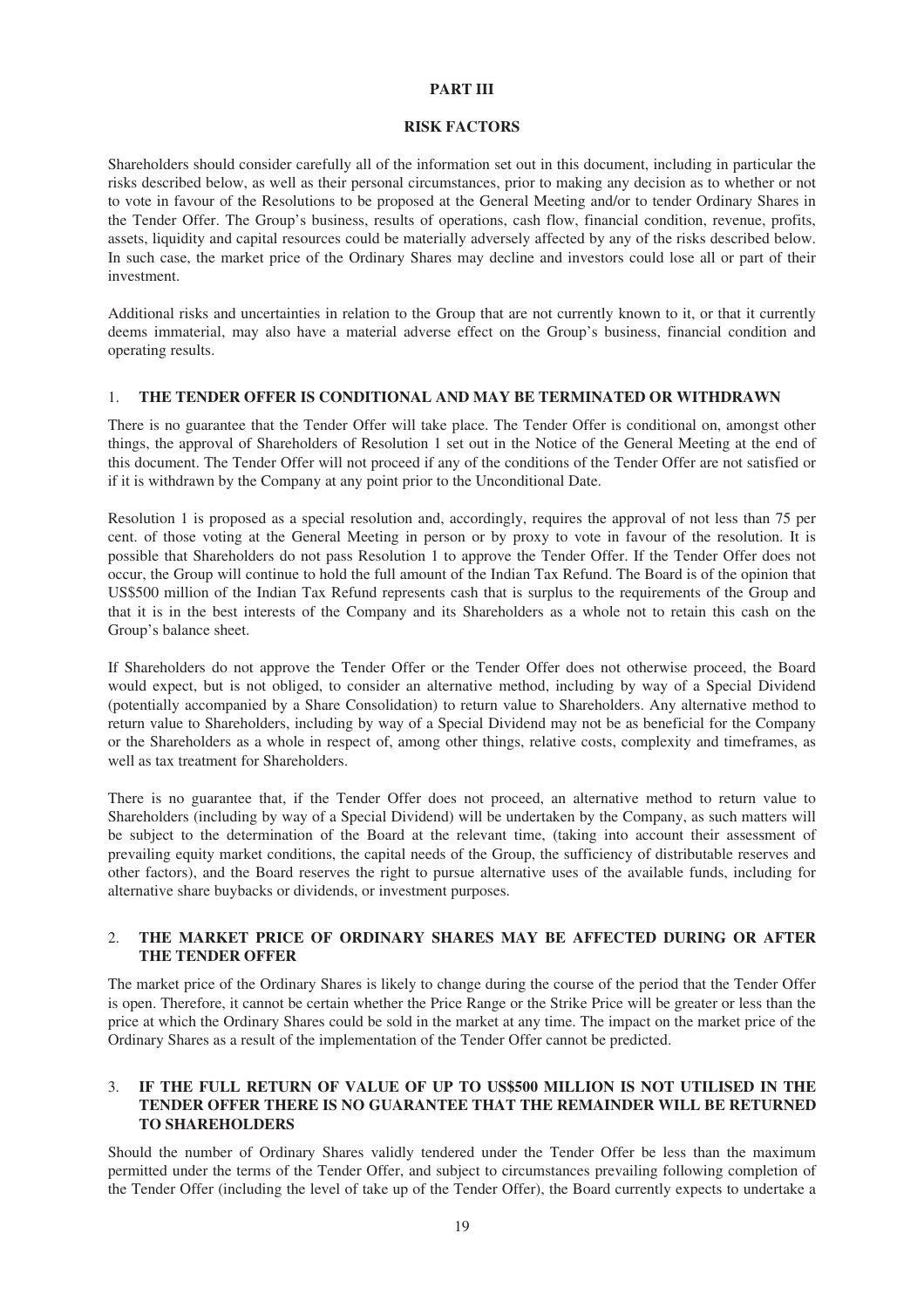further stage of the Return of Value to return any remaining balance of the up to the Value Limit proposed to be returned to Shareholders. In such circumstances, if there is sufficient surplus, the Board intends to return such additional balance by way of a Special Dividend (potentially accompanied by a Share Consolidation). However, the Board retains the discretion not to recommend or pay such a Special Dividend and, if it does choose to do so, to determine the size of Special Dividend. Any alternative method to return value to Shareholders, including by way of a Special Dividend which may not be as beneficial for the Company or the Shareholders as a whole in respect of, among other things, relative costs, complexity and timeframes, as well as tax treatment for **Shareholders** 

There is no guarantee that, if the full US\$500 million is not returned through the Tender Offer, any Special Dividend for any surplus not returned will be paid as such matters will be subject to the determination of the Board at the relevant time, including an assessment of prevailing equity market conditions, the capital needs of the Group, the sufficiency of distributable reserves and other factors, and the Board reserves the right to pursue alternative uses of the available funds, including for alternative share buybacks or dividends, or investment purposes.

### 4. **THE TENDER OFFER MAY ADVERSELY AFFECT THE MARKET VALUE OF ORDINARY SHARES AND REDUCE THE LIQUIDITY IN TRADING OF ORDINARY SHARES**

All Ordinary Shares validly tendered and accepted for purchase in the Tender Offer will be cancelled. To the extent that Ordinary Shares are validly tendered and accepted in the Tender Offer, the total volume of Ordinary Shares available for trading will be reduced by a corresponding amount. Furthermore, under its Share Buyback Programme, the Company has, prior to the commencement of the Tender Offer, made repurchases of its Ordinary Shares and, following the expiration of the Tender Offer, expects to continue to engage in further repurchases. Any Ordinary Shares purchased pursuant to the Share Buyback Programme will be cancelled. An equity security with a smaller volume of securities available for trading may command a lower price than would a comparable security with a greater trading volume. The reduced volume may also make the trading price of the Ordinary Shares more volatile. Consequently, the liquidity, market value and price volatility of Ordinary Shares not tendered in the Tender Offer could be adversely affected. There can be no assurance that the volumes of trading in the Ordinary Shares following the completion of the Tender Offer will match or exceed those prior to the Tender Offer, and may be lower. In addition, a market expectation of a reduction in the total number of Ordinary Shares can itself give rise to one or more of the foregoing adverse consequences even prior to the completion of the Tender Offer and/or the announcement of the level of tendering into the Tender Offer. Similarly, if the Company were to return value to Shareholders by way of a Special Dividend accompanied by a Share Consolidation, then the total volume of Ordinary Shares available for trading would be reduced, which could have similar effects on the liquidity, market value and price volatility of the resulting ordinary shares in the capital of the Company.

# 5. **IF IMPLEMENTED, THE TENDER OFFER COULD RESULT IN ELIGIBLE SHAREHOLDERS PARTICIPATING IN THE TENDER OFFER HAVING THEIR PROPORTIONATE HOLDING IN THE COMPANY DILUTED**

Eligible Shareholders that participate the Tender Offer who either (a) tender in excess of their Guaranteed Entitlement and part or all of such excess is accepted, or (b) tender any Ordinary Shares (including less than their Guaranteed Entitlement) in circumstances where the maximum aggregate number of Ordinary Shares permitted to be tendered into the Tender Offer by all Eligible Shareholders is not reached, will have their proportionate holding in the Company diluted.

# 6. **IF IMPLEMENTED, THE TENDER OFFER COULD RESULT IN EXISTING SHAREHOLDERS WITH SIGNIFICANT HOLDINGS OF ORDINARY SHARES THAT DO NOT PARTICIPATE IN THE TENDER OFFER HAVING THEIR PROPORTIONATE HOLDING IN THE COMPANY INCREASED**

Shareholders with significant holdings of Ordinary Shares that do not tender into the Tender Offer in circumstances where other Eligible Shareholders do participate in the Tender Offer will see their proportionate holding in the Company increased, with a corresponding increase in the voting power of the Ordinary Shares held by such Shareholders. Such holders of significant holdings of Ordinary Shares could exercise their voting rights in a manner that is not aligned with the interests of other Shareholders. In addition, a decision to sell the Ordinary Shares by such a significant Shareholder could have a materially greater adverse effect on the price for Ordinary Shares (due to greater proportionate supply) following the completion of the Tender Offer.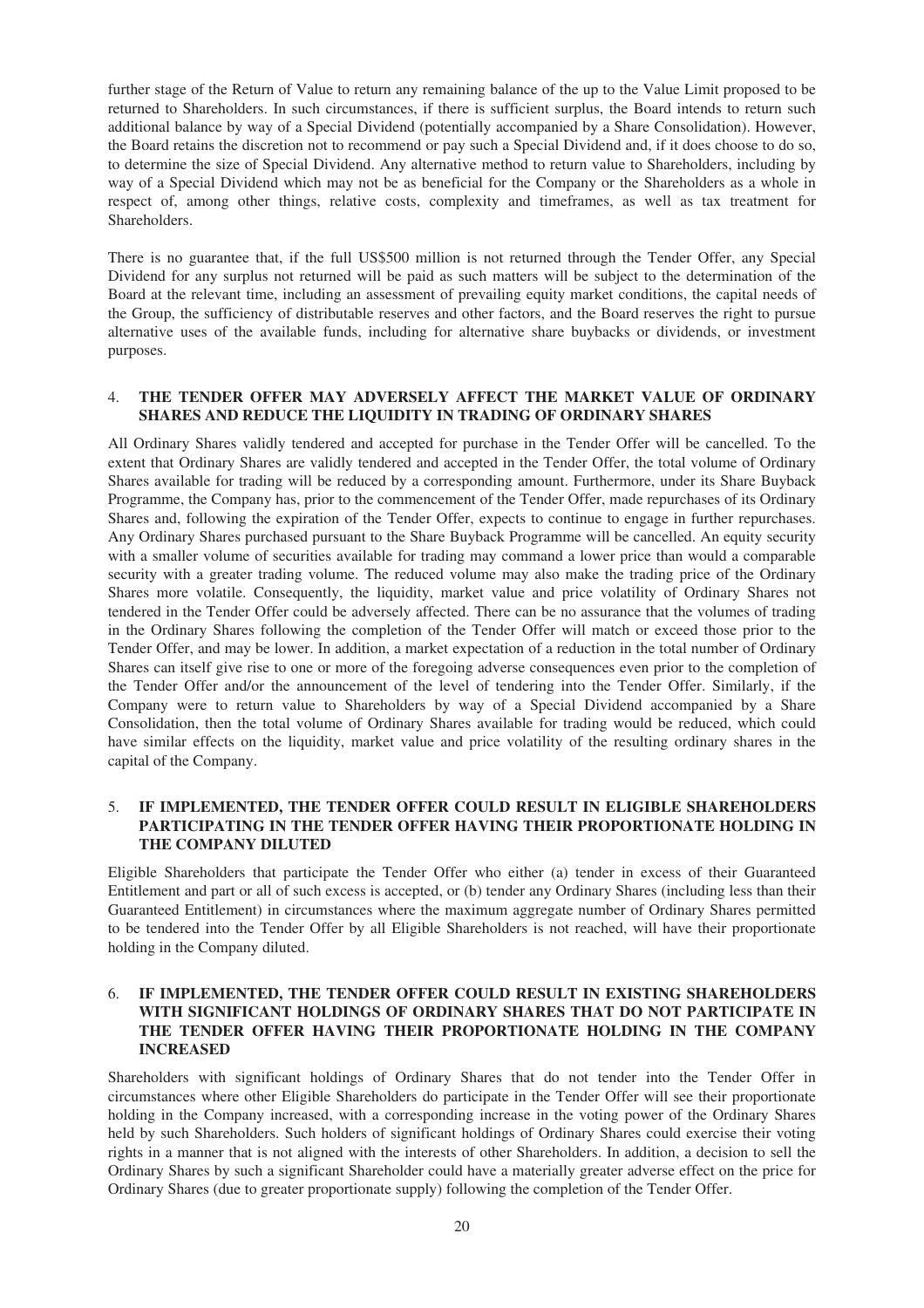Shareholders with a significant holding of Ordinary Shares should have regard to their obligations under Rule 9 of the Takeover Code (as described in paragraph 4 of Part VIII (*Additional information*) of this document) ("**Rule 9**"). Having regard to the maximum number of Ordinary Shares that may be acquired and cancelled by the Company under the Tender Offer and the Option Agreement and having regard to the interest in Ordinary Shares disclosed to the Company as at the Latest Practicable Date, the Board does not believe the provisions of Rule 9 will be triggered if Shareholders with existing material holdings in the Company do not participate in the Tender Offer (assuming they maintain their level of shareholding as at the Latest Practicable Date). Shareholders who acquire further Ordinary Shares could potentially trigger obligations under Rule 9 and should therefore, before making such an acquisition, be aware of the potential maximum increase in their proportionate holding as a result of such an acquisition following the completion of the Tender Offer and the cancellation of the Ordinary Shares tendered.

# **7. THERE CAN BE NO ASSURANCE THAT THE COMPANY WILL NOT BE CLASSIFIED AS A PASSIVE FOREIGN INVESTMENT COMPANY, WHICH COULD RESULT IN MATERIALLY ADVERSE US FEDERAL INCOME TAX CONSEQUENCES TO US SHAREHOLDERS OF THE ORDINARY SHARES.**

The Company would be classified as a passive foreign investment company ("**PFIC**") for any taxable year in which, after the application of certain "look-through" rules with respect to subsidiaries, either (i) 75 per cent. or more of its gross income consists of "passive income," or (ii) 50 per cent. or more of the average quarterly value of its assets consist of assets that produce, or are held for the production of, "passive income." For purposes of this test, the Company will be treated as owning a proportionate share of the assets and earning a proportionate share of the income of any other corporation of which the Company owns, directly or indirectly, at least 25% (by value) of the stock. There can be no assurances that the Company will not be considered a PFIC for the current taxable year or has not been a PFIC for any historical taxable year. In addition, it is possible that the US Internal Revenue Service (the "**IRS**") may take a contrary position with respect to the Company's determination in any particular year, and therefore, there can be no assurance that the Company will not be classified as a PFIC for the current taxable year or in the future. If the Company were a PFIC in any taxable year that a US Shareholder (as defined in Section 2 of Part VI (Taxation) of this document) is a shareholder, the US Shareholder be subject to materially adverse US tax consequences. US Shareholders should consult their tax advisers about the potential application of the PFIC rules to their investment in the Ordinary Shares. For further discussion, see "*Passive foreign investment company rules*" in Section 2 of Part VI (*Taxation*) of this document.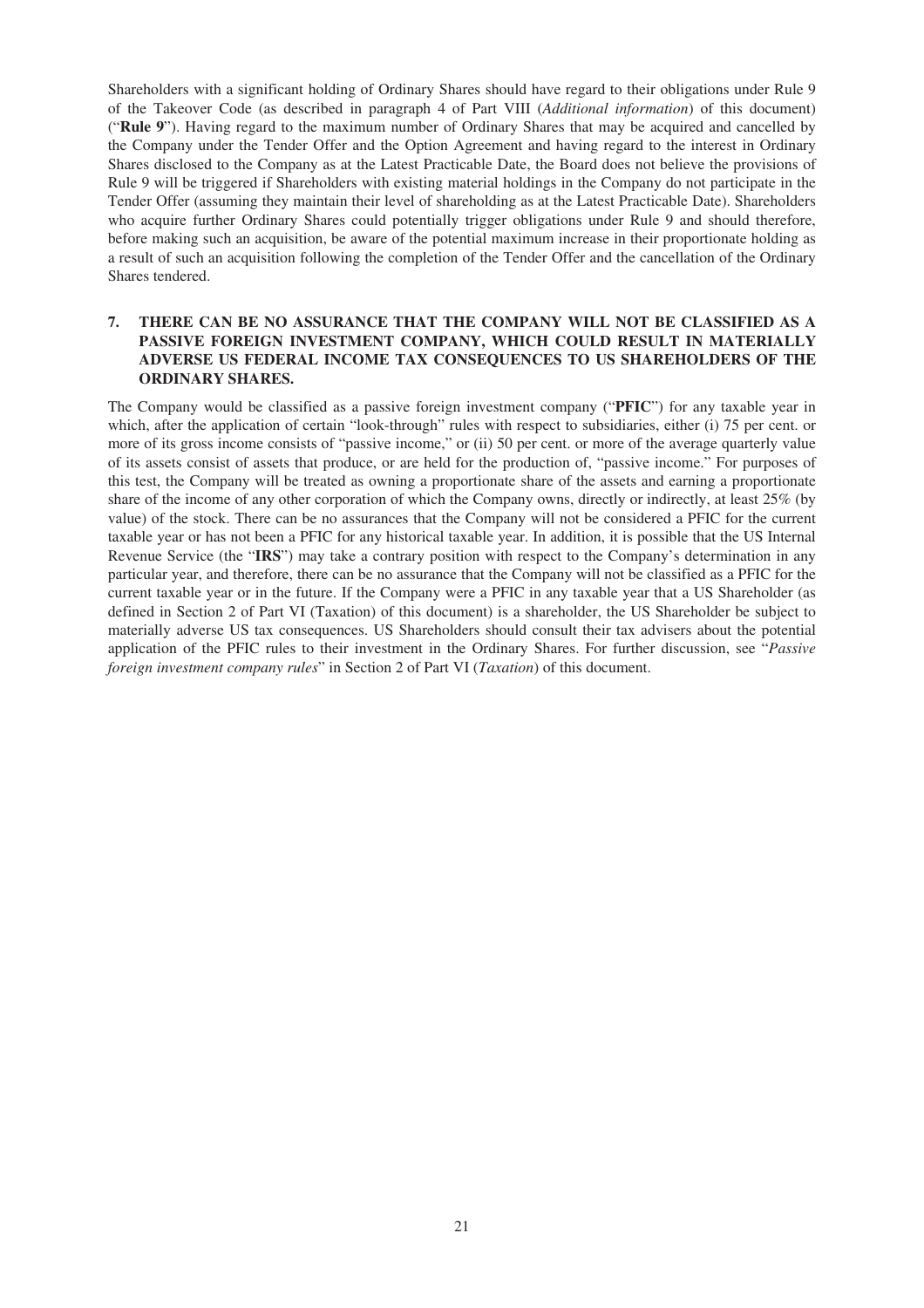## **PART IV**

#### **DETAILS OF THE TENDER OFFER**

#### <span id="page-21-0"></span>1. **INTRODUCTION**

Subject to the passing at the General Meeting of Resolution 1 set out in the Notice of General Meeting, Eligible Shareholders on the Register of Members at the Record Date are hereby invited to tender Ordinary Shares for purchase by Morgan Stanley on or after 8 March 2022 on the terms and subject to the conditions set out in this document and, in the case of Eligible Shareholders holding certificated Ordinary Shares, the accompanying Tender Form.

Eligible Shareholders are not obliged to tender any Ordinary Shares if they do not wish to do so. The rights of Eligible Shareholders who choose not to tender their Ordinary Shares will be unaffected.

Under the Option Agreement, the Company has granted a put option to Morgan Stanley which, on exercise by Morgan Stanley, obliges the Company to purchase from Morgan Stanley, at the Strike Price, the Ordinary Shares purchased by Morgan Stanley pursuant to the Tender Offer. Also under the Option Agreement, Morgan Stanley has granted the Company a call option which, on exercise by the Company, obliges Morgan Stanley to sell to the Company, at the Strike Price, the Ordinary Shares purchased by Morgan Stanley pursuant to the Tender Offer.

Under the Option Agreement and pursuant to the Tender Offer generally, Morgan Stanley will act as principal and not as agent, nominee or trustee.

# **2. TERMS AND CONDITIONS OF THE TENDER OFFER**

- 2.1 The Tender Offer is conditional on the following (the "**Conditions**"):
	- (A) the passing, as a special resolution, at the General Meeting of Resolution 1 set out in the Notice of General Meeting at the end of this document;
	- (B) receipt of valid tenders in respect of at least 4,955,182 Ordinary Shares (representing approximately one per cent. of the Issued Ordinary Share Capital as at the Latest Practicable Date) by 1.00 p.m. on the Closing Date and there continuing to be valid tenders in respect of at least such number of Ordinary Shares following any exclusion of tenders at Excluded Prices under or pursuant to paragraph 2.11 below;
	- (C) the Strike Price being at or above the nominal value of an Ordinary Share;
	- (D) the Tender Offer not having been terminated in accordance with paragraph 2.22 below and the Company confirming to Morgan Stanley that it will not exercise its right under that paragraph to require Morgan Stanley not to proceed with the Tender Offer; and
	- (E) Morgan Stanley being satisfied at all times up to immediately prior to the Unconditional Date that the Company has complied with its obligations and the conditions set out under the Option Agreement, and the Company is not in breach of any of the representations and warranties given by it under the Option Agreement.

Morgan Stanley will not purchase the Ordinary Shares pursuant to the Tender Offer unless the Conditions have been satisfied. Except for the Condition set out at paragraph 2.1(E) above (which may be waived by Morgan Stanley), the Conditions may not be waived by Morgan Stanley. Upon the Tender Offer becoming unconditional, Morgan Stanley will be obliged to acquire the relevant Ordinary Shares in accordance with the terms of the Tender Offer. Subject to paragraph 2.24 below, if the Conditions are not satisfied by 5.00 p.m. on 13 April 2022 (or such later time and/or date as the Company may, with the consent of Morgan Stanley, determine and announce via a Regulatory Information Service and subject to compliance with applicable legal and regulatory requirements), the Tender Offer will lapse.

- 2.2 (A) Ordinary Shares may be tendered under the Tender Offer in the following ways:
	- (i) as a tender at whichever of the prices within the Price Range ultimately proves to be the Strike Price (a "**Strike Price Tender**"), that is, a tender which is not made at one of the specified prices within the Price Range; or
	- (ii) as a tender at a single specified price within the Price Range, being one of the following:
		- (a) an amount (in pence per Ordinary Share) equal to Average VWAP (rounded down to the nearest whole penny);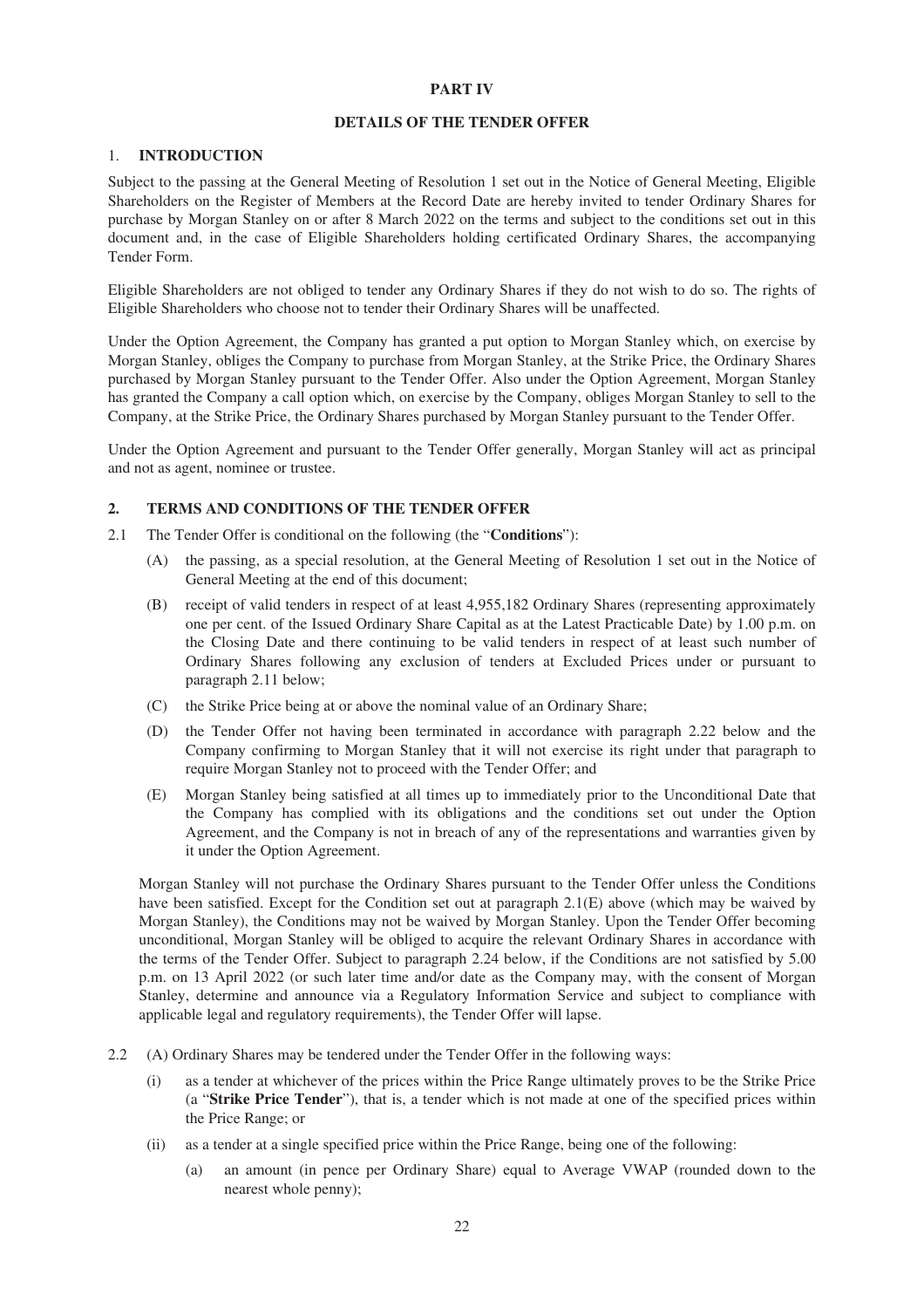- (b) an amount (in pence per Ordinary Share) equal to Average VWAP plus an amount equal to one per cent. of Average VWAP (rounded down to the nearest whole penny);
- (c) an amount (in pence per Ordinary Share) equal to Average VWAP plus an amount equal to three per cent. of Average VWAP (rounded down to the nearest whole penny); and
- (d) an amount (in pence per Ordinary Share) equal to Average VWAP plus an amount equal to five per cent. of Average VWAP (rounded down to the nearest whole penny); and
- (iii) subject always to paragraph 2.2(C) below, as tenders at more than one of the prices within the Price Range (which could include a Strike Price Tender).
- (B) Tenders other than Strike Price Tenders must be made at one of the specified prices within the Price Range, as set out in paragraph 2.2(A) above and as also indicated on the Tender Form (in the case of certificated Ordinary Shares) and as also explained in paragraph 3.3 below (in the case of uncertificated Ordinary Shares). Only tenders made at one of those specified prices within the Price Range (or as a Strike Price Tender) will be valid and capable of acceptance.
- (C) The total number of Ordinary Shares tendered by any Eligible Shareholder at the price(s) in the Price Range and/or as Strike Price Tenders must not exceed the total number of Ordinary Shares registered in the name of that Eligible Shareholder at the Record Date. If an Eligible Shareholder purports to tender more than the total number of Ordinary Shares registered in the name of that Eligible Shareholder at the Record Date, as a Strike Price Tender or at a single price within the Price Range, then the number of Ordinary Shares tendered will be reduced to the balance of the number of Ordinary Shares registered in the name of that Eligible Shareholder at the Record Date. If an Eligible Shareholder purports to tender more than the total number of Ordinary Shares registered in the name of that Eligible Shareholder at the Record Date, at different prices within the Price Range (which may include as a Strike Price Tender), then the number of Ordinary Shares tendered at each price will be scaled back pro rata until the total number of Ordinary Shares tendered equals the balance of the number of Ordinary Shares registered in the name of that Eligible Shareholder at the Record Date. If it is not possible to scale back a tender pro rata in equal proportions at each stated price, the excess will be deemed to be tendered one at a time at the highest price tendered by the relevant Eligible Shareholder.
- 2.3 The Tender Offer is only available to Eligible Shareholders on the Register of Members at the Record Date and in respect of the number of Ordinary Shares registered in their names at the Record Date.
- 2.4 Subject to paragraph 2.24 below, the Tender Offer will close at 1.00 p.m. on the 5 April 2022 and no tenders received after that time will be accepted.
- 2.5 All or any part of a holding of Ordinary Shares may be tendered. Ordinary Shares successfully tendered will be sold to Morgan Stanley fully paid and free from all liens, charges, equitable interests and encumbrances and with all rights attaching to the same. Under the Option Agreement, the Company has granted a put option to Morgan Stanley which, on exercise by Morgan Stanley, obliges the Company to purchase from Morgan Stanley, at the Strike Price, the Ordinary Shares purchased by Morgan Stanley pursuant to the Tender Offer. Also under the Option Agreement, Morgan Stanley has granted the Company a call option which, on exercise by the Company, obliges Morgan Stanley to sell to the Company, at the Strike Price, the Ordinary Shares purchased by Morgan Stanley pursuant to the Tender Offer. The Company intends to cancel such Ordinary Shares as are acquired by it under the Option Agreement. Ordinary Shares cancelled following purchase by Capricorn from Morgan Stanley pursuant to the Option Agreement will not rank for any future dividends.
- 2.6 (A) Tenders in respect of Ordinary Shares held in certificated form must be (i) made on the Tender Form, duly completed in accordance with the instructions set out in this Part IV (*Details of the Tender Offer*) and the instructions in the Tender Form itself, which together constitute part of the terms of the Tender Offer, and (ii) accompanied by the relevant share certificates and/or other document(s) of title or (where applicable) a satisfactory indemnity in lieu thereof. Such tenders will only be valid if the procedures contained in this document and in the Tender Form are followed in full.
	- (B) Tenders in respect of Ordinary Shares held in uncertificated form must be made by the input and settlement of a TTE Instruction in CREST in accordance with the instructions set out in this Part IV (*Details of the Tender Offer*) and the relevant procedures in the CREST Manual, which together constitute part of the terms of the Tender Offer. Such tenders will only be valid if the procedures contained in this document and in the relevant parts of the CREST Manual are followed in full.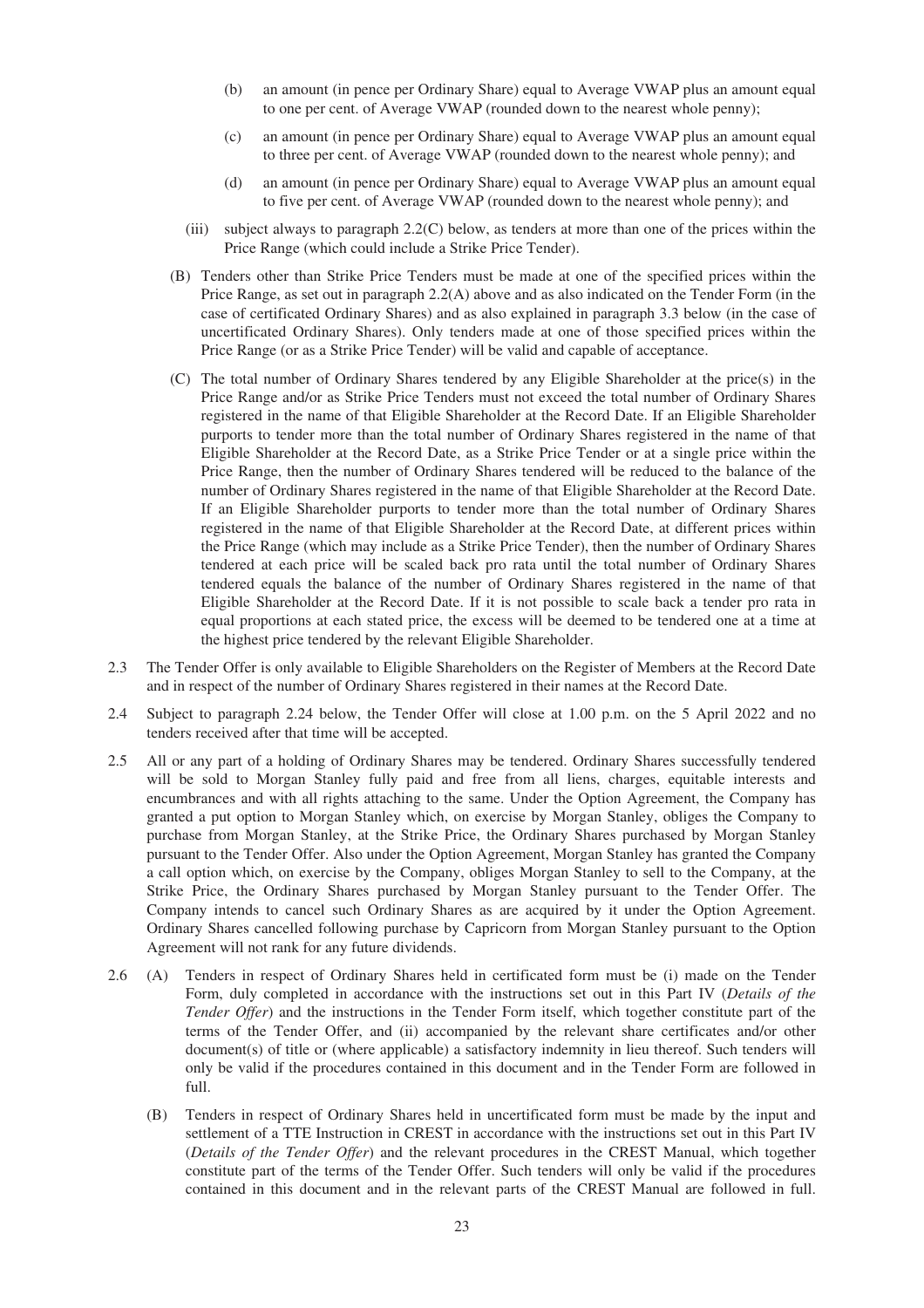- (C) The Tender Offer and all tenders will be governed by and construed in accordance with Scots law. Delivery of a Tender Form or the input of a TTE Instruction in CREST, as applicable, will constitute submission to the jurisdiction of the courts of Scotland in respect of all matters arising out of or in connection with the Tender Offer (including the Tender Form).
- 2.7 Subject to paragraph 2.24 below, the Strike Price and the results of the Tender Offer and (if applicable) the extent to, and manner in, which tenders will be scaled down, and (if applicable) the Guaranteed Entitlement will be announced on 6 April 2022. In addition, the Company intends to publish on its website the Daily VWAP for each of the five Trading Days during the Relevant Trading Period. Following the announcement of the Strike Price and the results of the Tender Offer (including, if applicable, details of any scaling-down and of any Guaranteed Entitlement), the Tender Offer will still be subject to the remaining Conditions described in paragraph 2.1. At such time as the Tender Offer becomes unconditional, which is expected to be on 6 April 2022, the Company will make an announcement to that effect through a Regulatory Information Service.
- 2.8 All documents and remittances sent by or to Eligible Shareholders and all instructions made by or on behalf of an Eligible Shareholder in CREST will be sent or made (as the case may be) at the risk of the Eligible Shareholder concerned. If the Tender Offer does not become unconditional and lapses or is withdrawn:
	- (A) in respect of Ordinary Shares held in certificated form, Tender Forms, share certificates and other documents of title will be returned by post not later than ten Business Days after the date of such lapse or withdrawal; and
	- (B) in respect of Ordinary Shares held in uncertificated form, the Escrow Agent will provide instructions to Euroclear to transfer all Ordinary Shares held in escrow balances by TFE Instruction to the original available balances to which those Ordinary Shares relate as soon as practicable after the date of such lapse or withdrawal.
- 2.9 If only part of a holding of Ordinary Shares is successfully tendered pursuant to the Tender Offer, the relevant Eligible Shareholder will be entitled to receive the following:
	- (A) for Ordinary Shares held in certificated form, a certificate in respect of the unsold Ordinary Shares, where the share certificate(s) submitted pursuant to the Tender Offer relate(s) to more Ordinary Shares than those successfully tendered by such Eligible Shareholder under the Tender Offer; or
	- (B) for Ordinary Shares held in uncertificated form, the transfer by the Escrow Agent by TFE Instruction of the unsold Ordinary Shares to the original available balances.
- 2.10 Further copies of the Tender Form may be obtained on request from the Equiniti Shareholder helpline on 0333-207-6505 (for calls from within the United Kingdom) and +44 333-207-6505 (for calls from outside the United Kingdom). Lines are open from 8.30 a.m. to 5.30 p.m. (UK time) Monday to Friday (excluding English and Welsh public holidays). Please note that calls to the helpline number may be monitored or recorded. Calls are charged at the standard geographic rate and will vary by provider. Calls from outside the UK will be charged at the applicable international rate.
- 2.11 In order to comply with applicable law, no Ordinary Share will be acquired under the Tender Offer at a price that exceeds £10. Once the Average VWAP and other relevant calculations to determine each of the prices in the Price Range in terms of pence per Ordinary Share have been made by Morgan Stanley (such determination to be final and binding on all of the parties), all tenders made at any price in the Price Range that exceeds £10 (any such price being an "**Excluded Price**") shall, from that point, be regarded as invalid tenders and shall be excluded for all purposes from the Tender Offer, including (for the avoidance of doubt) being omitted from the assessment of whether the condition specified in paragraph 2.1(B) above is satisfied and from the determination of the Strike Price pursuant to paragraph 2.13 below. Where the Minimum Price exceeds £10, all tenders will be deemed invalid and no Ordinary Shares will be acquired under the Tender Offer. Subject to the foregoing and without prejudice to the condition specified in paragraph 2.1(C) above, the lowest price at which tenders will be accepted is the Minimum Price and the highest price at which tenders will be accepted is the Maximum Price.
- 2.12 A single price per Ordinary Share will be paid in respect of all Ordinary Shares purchased by Morgan Stanley pursuant to the Tender Offer, that price being the Strike Price as determined pursuant to paragraph 2.13 below.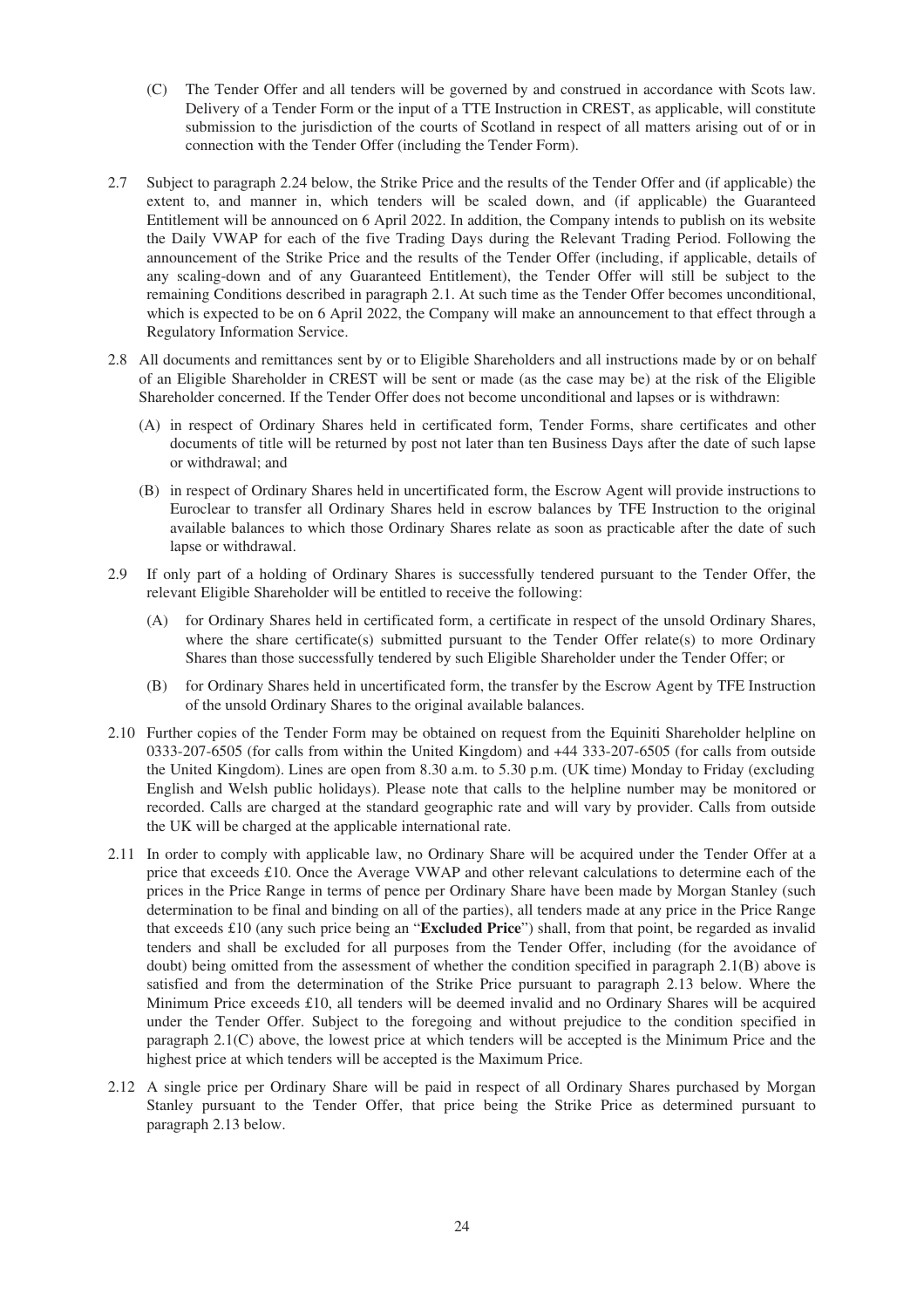- 2.13 The Strike Price will be:
	- (A) the lowest price per Ordinary Share in the Price Range at which any valid tender is made (but excluding tenders at Excluded Prices) that would allow Morgan Stanley to purchase the greatest number of Ordinary Shares for a total cost equal to at least an amount equal to the Value Limit; or
	- (B) if the aggregate value at the highest price of any valid tender (excluding tenders at Excluded Prices) of all Ordinary Shares validly tendered by Shareholders is less than the Value Limit, the highest price of any valid tender (excluding tenders at Excluded Prices); or
	- (C) if no valid tenders are made other than Strike Price Tenders, the Minimum Price (save where the Minimum Price is an Excluded Price, in which case no Ordinary Shares will be acquired under the Tender Offer),

provided that: (i) if the aggregate value at the Strike Price (as determined pursuant to paragraph 2.13(A)) of all Ordinary Shares validly tendered at a price below the Strike Price (as determined pursuant to such paragraph) or tendered as Strike Price Tenders would exceed the Value Limit, then the Strike Price shall instead be set at the preceding price in the Price Range (rather than at the price determined pursuant to paragraph 2.13(A)) such that the Value Limit is not exceeded; and (ii) otherwise, the scaling-down arrangements set out in paragraphs 2.16 to 2.17 below shall apply in circumstances where the aggregate value at the Strike Price of all Ordinary Shares validly tendered by Shareholders at or below the Strike Price (including as Strike Price Tenders) exceeds the Value Limit.

- 2.14 All Shareholders who tender Ordinary Shares at a price at or below the Strike Price (including as Strike Price Tenders) will receive the Strike Price for all successful tenders accepted subject, where applicable, to the scaling-down arrangements set out in paragraphs 2.16 to 2.17 below. All Ordinary Shares tendered at a price higher than the Strike Price will be rejected and will not be purchased.
- 2.15 If the aggregate value at the Strike Price of all Ordinary Shares validly tendered by Shareholders at or below the Strike Price (including as Strike Price Tenders) is equal to the Value Limit or less, then all Ordinary Shares validly tendered at or below the Strike Price (including as Strike Price Tenders) will be accepted and purchased at the Strike Price, regardless of the price within the Price Range at which individual Shareholders choose to tender their Ordinary Shares. All Ordinary Shares tendered at a price higher than the Strike Price will be rejected and will not be purchased, and the Guaranteed Entitlement arrangements will not apply to such Ordinary Shares.
- 2.16 If the aggregate value at the Strike Price of all Ordinary Shares validly tendered by Shareholders at or below the Strike Price (including as Strike Price Tenders) exceeds the Value Limit, then not all of the Ordinary Shares validly tendered at or below the Strike Price (including as Strike Price Tenders) will be accepted and purchased and, in these circumstances, tenders will be accepted (or, as the case may be, rejected) as follows:
	- (i) where the Strike Price is above the Minimum Price, tenders will be accepted (or, as the case may be, rejected) in the following order:
		- (a) all Ordinary Shares validly tendered at a price below the Strike Price or tendered as a Strike Price Tender will be accepted and purchased in full;
		- (b) Ordinary Shares validly tendered at the price in the Price Range which is determined to be the Strike Price will be scaled down pro rata to the total number of Ordinary Shares tendered in that way at that price such that the total cost of Ordinary Shares purchased pursuant to the Tender Offer does not exceed the Value Limit (and the amount of Ordinary Shares remaining after such scaling-down will be accepted and purchased, with the rest being rejected and not purchased); and
		- (c) all Ordinary Shares tendered at a price which ends up being higher than the Strike Price will be rejected and will not be purchased in the Tender Offer, and the Guaranteed Entitlement arrangements will not apply to such Ordinary Shares; and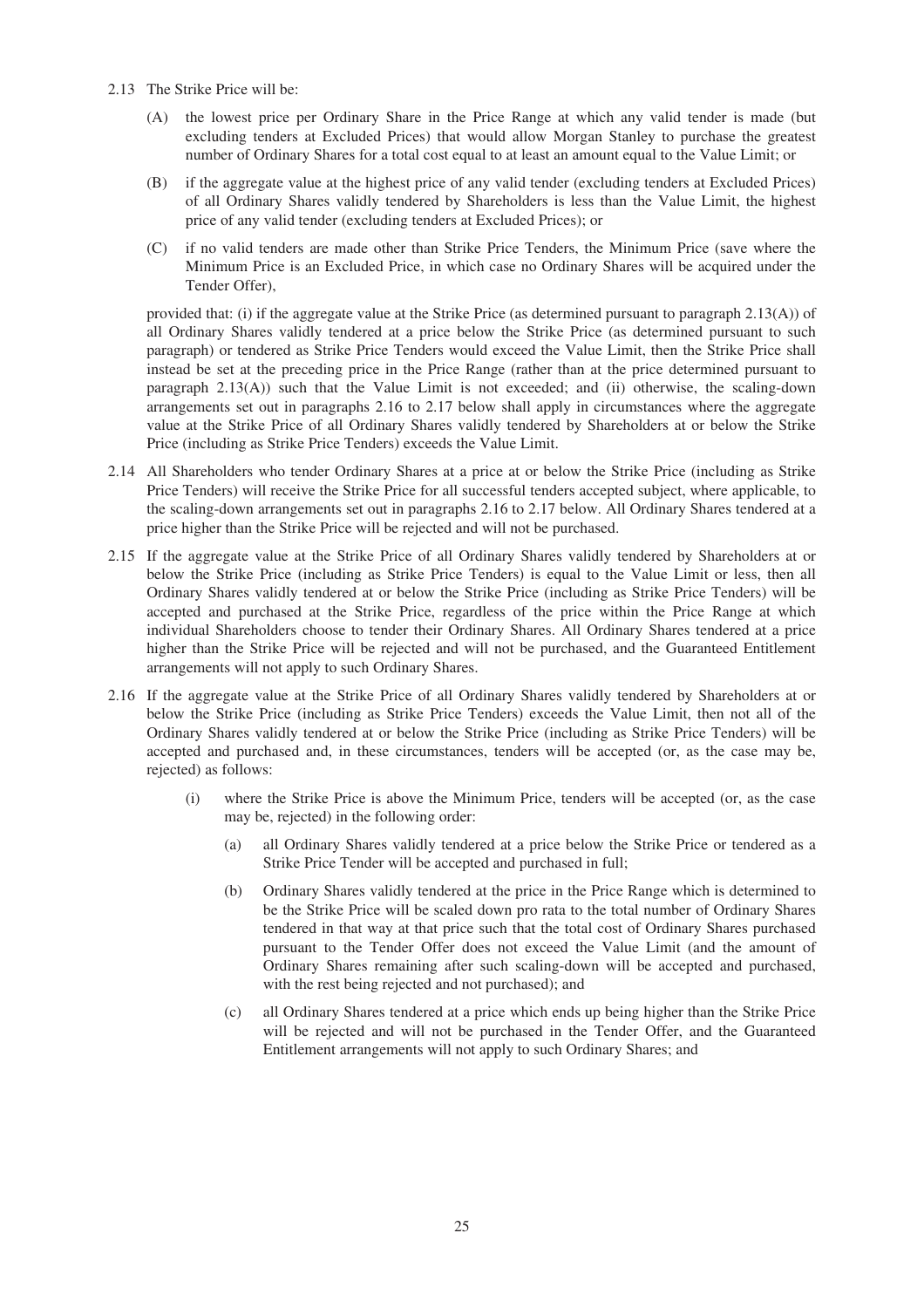- (ii) where the Strike Price is determined to be the Minimum Price, tenders will be accepted (or, as the case may be, rejected) in the following order:
	- (a) where the aggregate value at the Strike Price of all Ordinary Shares validly tendered as a Strike Price Tender or at the Minimum Price that are within the Guaranteed Entitlement for any holding of Ordinary Shares does not exceed the Value Limit then:
		- (1) all Ordinary Shares validly tendered as a Strike Price Tender or at the Minimum Price up to the Guaranteed Entitlement for each relevant holding of Ordinary Shares will be accepted and purchased in full;
		- (2) Ordinary Shares validly tendered as a Strike Price Tender or at the Minimum Price that are in excess of the Guaranteed Entitlement for a relevant holding of Ordinary Shares will be scaled down pro rata to the total number of Ordinary Shares validly tendered in those ways that are in excess of the applicable Guaranteed Entitlements for the relevant holdings such that the total cost of Ordinary Shares purchased pursuant to the Tender Offer does not exceed the Value Limit (and the amount of Ordinary Shares remaining after such scalingdown will be accepted and purchased, with the rest being rejected and not purchased); and
		- (3) all Ordinary Shares tendered at a price higher than the Minimum Price will be rejected and will not be purchased in the Tender Offer, and the Guaranteed Entitlement arrangements will not apply to such Ordinary Shares; and
		- (b) where the aggregate value at the Strike Price of all Ordinary Shares validly tendered as a Strike Price Tender or at the Minimum Price that are within the Guaranteed Entitlement for any holding of Ordinary Shares exceeds the Value Limit, then:
		- (1) all Ordinary Shares validly tendered as a Strike Price Tender or at the Minimum Price that are in excess of the Guaranteed Entitlement for a holding of Ordinary Shares will be rejected and will not be purchased in the Tender Offer;
		- (2) Ordinary Shares validly tendered as a Strike Price Tender or at the Minimum Price that are within the Guaranteed Entitlement for a holding of Ordinary Shares will be scaled down pro rata to the total number of Ordinary Shares validly tendered in those ways that are within the applicable Guaranteed Entitlements for the relevant holdings such that the total cost of Ordinary Shares purchased pursuant to the Tender Offer does not exceed the Value Limit (and the amount of Ordinary Shares remaining after such scaling-down will be accepted and purchased, with the rest being rejected and not purchased); and
		- (3) all Ordinary Shares tendered at a price higher than the Minimum Price will be rejected and will not be purchased in the Tender Offer, and the Guaranteed Entitlement arrangements will not apply to such Ordinary Shares.

Where this paragraph 2.16 applies, the Guaranteed Entitlement arrangements are only relevant if the Strike Price is determined to be the Minimum Price. In that situation, tenders in respect of Ordinary Shares representing up to a percentage (which will be the same for each Eligible Shareholder) of each holding of Ordinary Shares of each Eligible Shareholder on the Record Date will (subject, if applicable, to scaling-down in accordance with paragraph 2.16(ii)(b) above) be accepted in full and will not (other than as provided in paragraph 2.16(ii)(b) above) be scaled down, provided that such Ordinary Shares are validly tendered as Strike Price Tenders or at the Minimum Price. This percentage is known as the "**Guaranteed Entitlement**" and will, if relevant, be calculated once the Minimum Price is known and will be announced by the Company at the same time as the Strike Price and the results of the Tender Offer (expected to be 6 April 2022). The Guaranteed Entitlement shall be equal (or as near as may be reasonably practicable) to the percentage that the Value Limit bears to the market capitalisation of the Company at the Minimum Price. If the application of such percentage to any holding of Ordinary Shares produces a fraction of a share, then the Guaranteed Entitlement for such holding shall be rounded down to the nearest whole number of Ordinary Shares (or to nil as the case may be). Eligible Shareholders may tender Ordinary Shares in excess of their Guaranteed Entitlement. However, where this paragraph 2.16 applies and the Strike Price is determined to be the Minimum Price, they will only successfully tender such excess Ordinary Shares where paragraph 2.16(ii)(a) applies and then only to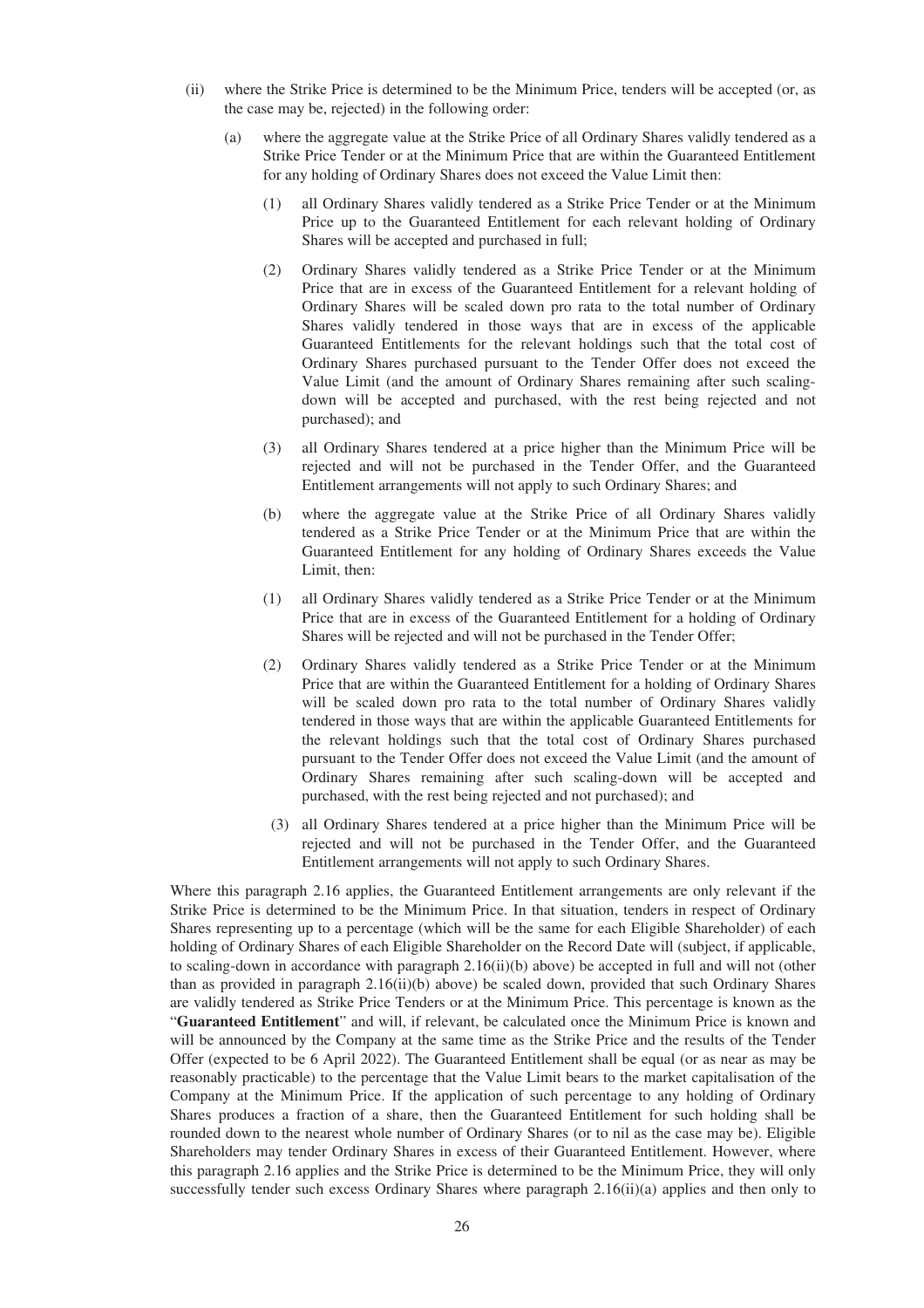the extent other Eligible Shareholders have tendered less than their Guaranteed Entitlement at the Minimum Price or as a Strike Price Tender. For the avoidance of doubt, where this paragraph 2.16 applies and the Strike Price is above the Minimum Price, all Ordinary Shares that are validly tendered as Strike Price Tenders or at the Minimum Price will be accepted in full.

- 2.17 (A) Further, in the event that, notwithstanding the application of the provisions of paragraph 2.16, the aggregate value at the Strike Price of all Ordinary Shares validly tendered by Shareholders at or below the Strike Price (including as Strike Price Tenders) that would, following the application of such provisions, fall to be accepted and purchased still exceeds the Value Limit and/or the purchase by the Company of such Ordinary Shares from Morgan Stanley would result in the aggregate nominal value of all issued Ordinary Shares being less than £50,000 (the "**Authorised Minimum**"), then, notwithstanding any provision within paragraph 2.16, Morgan Stanley will apply additional or alternative scaling-down and/or guaranteed entitlement arrangements in order to ensure such limit is not exceeded and / or the aggregate nominal value of all issued Ordinary Shares is not less than the Authorised Minimum (as applicable). Morgan Stanley will apply such additional or alternative scaling-down and/or guaranteed entitlement arrangements as, in its absolute discretion, it considers to be appropriate (taking account, to the extent it considers appropriate and possible, of the purpose of paragraph 2.16). Any such additional or alternative scaling-down and/or guaranteed entitlement arrangements shall only be applied to the extent necessary to ensure that the limit described above is not exceeded and/or the aggregate nominal value of all issued Ordinary Shares is not less than the Authorised Minimum (as applicable). Once applied, the results of such additional or alternative arrangements shall be final and binding on all of the parties.
	- (B) Should any fractions arise from any scaling-down or Guaranteed Entitlement arrangements under paragraph 2.16 or the application of any additional or alternative arrangements under paragraph 2.17(A), the number of Ordinary Shares accepted shall be rounded down to the nearest whole Ordinary Share (or to nil, as the case may be).
- 2.18 All Ordinary Shares successfully tendered and accepted will be purchased by Morgan Stanley pursuant to the Tender Offer, as principal and not as agent, nominee or trustee, at the Strike Price.
- 2.19 The decisions of Morgan Stanley and/or the Company as to the results of the Tender Offer shall be final and binding on all Shareholders (except as otherwise required under applicable law). All questions as to the number of Ordinary Shares tendered and/or accepted (including the application of the scaling-down and Guaranteed Entitlement arrangements under paragraph 2.16 and/or any additional or alternative arrangements under paragraph  $2.17(A)$ ), the price to be paid therefor and the validity, form, eligibility (including the time of receipt) and acceptance of payment of any tender of Ordinary Shares will be determined by Morgan Stanley in its sole discretion, which determination shall be final and binding on all of the parties (except as otherwise required under applicable law). Morgan Stanley reserves the absolute right to reject any or all tenders it determines not to be in proper form or the acceptance of which may, in the opinion of Morgan Stanley, be unlawful. Morgan Stanley also reserves the absolute right to reject any or all tenders it determines have been made in breach of the terms of the Tender Offer, including but not limited to, where any Shareholder's offer to sell Ordinary Shares to Morgan Stanley, and any acceptance thereof, and/or the settlement of consideration, is considered by Morgan Stanley (in its absolute discretion) to be unlawful under the laws of any jurisdiction, including the Shareholder (or any of its beneficial owners affiliates, directors, officers or employees) being the subject or target of any sanctions administered or enforced by the U.S. Government, (including, without limitation, the Office of Foreign Assets Control of the U.S. Department of the Treasury or the U.S. Department of State and including, without limitation, the designation as a "specially designated national" or "blocked person"), the United Nations Security Council, the European Union, Her Majesty's Treasury, or other relevant governmental or regulatory authority, institution or agency which administers economic, financial or trade sanctions (collectively, "**Sanctions**") or the Shareholder (or any of its beneficial owners, affiliates, directors, officers or employees) being located, organised or resident in a country, region or territory that is (or may become prior to settlement of consideration) the subject of Sanctions. Morgan Stanley also reserves the absolute right to waive any defect or irregularity in the tender of any particular Ordinary Share or by any particular holder thereof. No tender of Ordinary Shares will be deemed to be validly made until all defects or irregularities have been cured or waived. In the event of a waiver, the consideration under the Tender Offer will not be paid to the Eligible Shareholder until after (in the case of certificated Ordinary Shares) the Tender Form is complete in all respects and the share certificates and/or other document(s) of title satisfactory to Morgan Stanley have been received or (in the case of uncertificated Ordinary Shares) the relevant TTE Instruction has settled. None of Capricorn, Morgan Stanley, the Receiving Agent, or any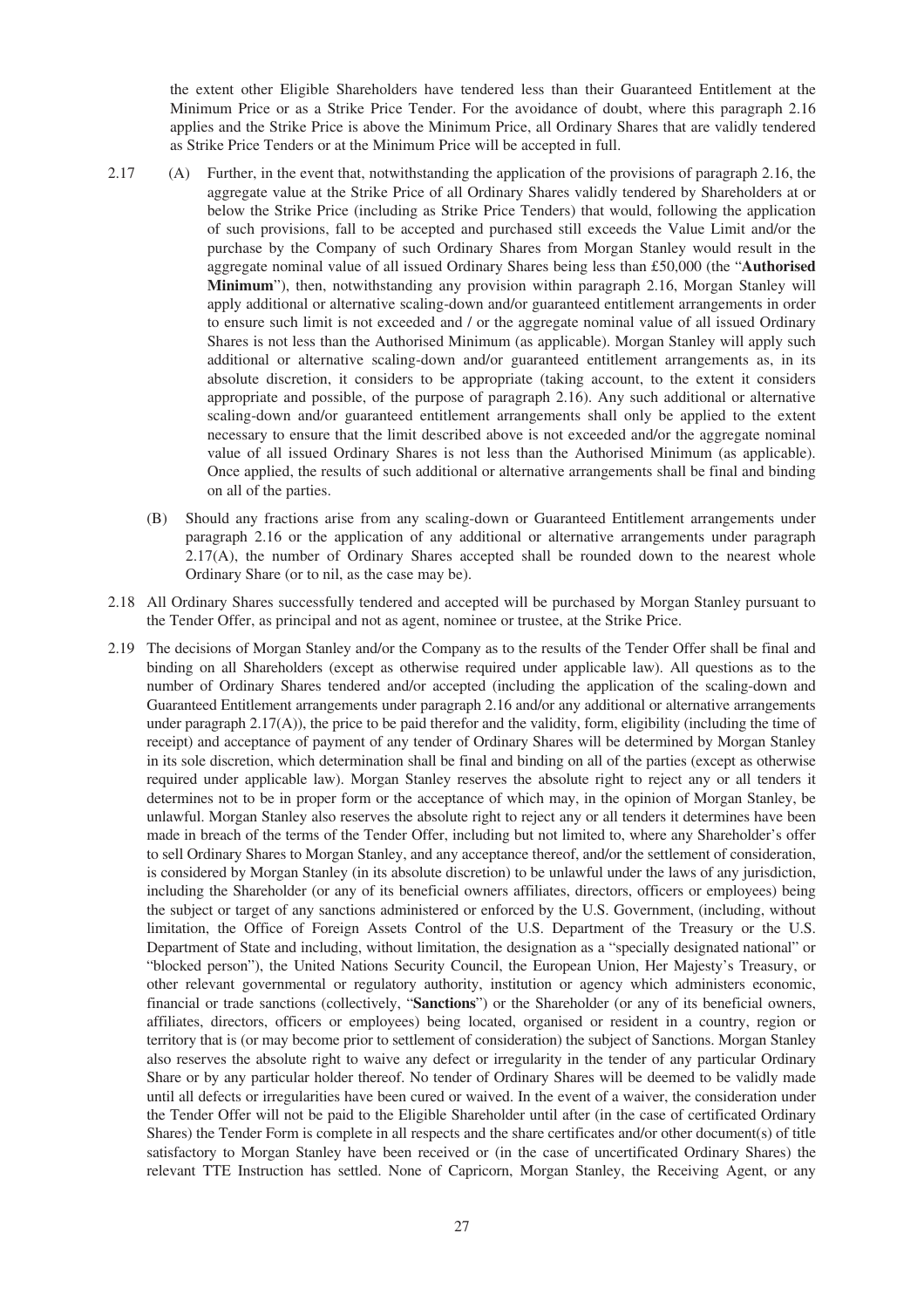other person is or will be obliged to give notice of any defects or irregularities in any tender, and none of them will incur any liability for failure to give any such notice.

- 2.20 Shareholders will not be obliged to pay any fees, commission or dealing charges to the Company or Morgan Stanley in connection with the Tender Offer. Certain payments made in connection with the Tender Offer may be subject to US backup withholding. All Eligible Shareholders who choose to participate in the Tender Offer are referred to the guide to certain aspects of the US information reporting and backup withholding rules and the relevant forms required to be completed, if any, set out under the heading "US information reporting and backup withholding" in paragraph 2 of Part VI (*Taxation*) of this document.
- 2.21 The failure of any person to receive a copy of this document or the Tender Form shall not invalidate any aspect of the Tender Offer. None of Capricorn, Morgan Stanley, the Receiving Agent or any other person will incur any liability in respect of any Eligible Shareholder failing to receive this document and/or, in respect of an Eligible Shareholder who holds Ordinary Shares in certificated form, the Tender Form. Eligible Shareholders may obtain additional copies of this document and the Tender Form from the Receiving Agent by calling the Shareholder helpline, details of which are set out on page 6 of this document.
- 2.22 The Company reserves the right to require that Morgan Stanley does not proceed with the Tender Offer if the Directors conclude, at any time prior to the Unconditional Date, that its implementation is no longer in the best interests of the Company and/or the Shareholders as a whole.
- 2.23 The Company reserves the right, at any time prior to the announcement of the results of the Tender Offer, subject to compliance with applicable legal and regulatory requirements and with the prior consent of Morgan Stanley, to revise the aggregate value of the Tender Offer, based on market conditions and/or other factors, provided that the period during which the Tender Offer remains open shall be at least 10 Business Days from the date that notice of such revision is first published or sent or given to Shareholders in accordance with the following sentence. The Company shall notify Shareholders of any such revision without delay by announcement through a Regulatory Information Service.
- 2.24 The Company reserves the right, at any time prior to the announcement of the results of the Tender Offer, with the prior consent of Morgan Stanley, to extend the period during which the Tender Offer is open, in which event the term "**Closing Date**" shall mean the latest time and date at which the Tender Offer, as so extended, shall close. The Company shall promptly notify Shareholders of any extension by announcement through a Regulatory Information Service and such extension shall commence immediately following such announcement.
- 2.25 Morgan Stanley reserves the right to treat any Tender Forms and/or TTE Instructions not strictly complying with the terms and conditions of the Tender Offer as nevertheless valid.
- 2.26 The terms of the Tender Offer shall have effect subject to such non-material modifications in compliance with applicable legal and regulatory requirements as Capricorn and Morgan Stanley may from time to time approve in writing. The times and dates referred to in this document may (subject to any applicable requirements of the Listing Rules or applicable law or regulation) be changed by Capricorn, in which event details of the new times and dates will be notified to Shareholders by announcement through a Regulatory Information Service.
- 2.27 No acknowledgment of receipt of any Tender Form, share certificate(s), other document(s) of title and/or TTE Instructions (as appropriate) will be given.

## 3. **PROCEDURE FOR TENDERING**

#### 3.1 **Different procedures for Ordinary Shares in certificated and uncertificated form**

If you hold Ordinary Shares in certificated form, you may only tender such Ordinary Shares by completing and returning the Tender Form in accordance with the instructions set out in paragraph 3.2 below and the instructions printed on the form itself.

If you hold Ordinary Shares in certificated form, but under different designations, you should complete a separate Tender Form in respect of each designation. Additional Tender Forms are available from Equiniti by calling the Shareholder helpline, details of which are set out on page 6 of this document.

If you hold Ordinary Shares in uncertificated form (that is, in CREST), you may only tender such Ordinary Shares by TTE Instruction in accordance with the procedures set out in paragraph 3.3 below and, if those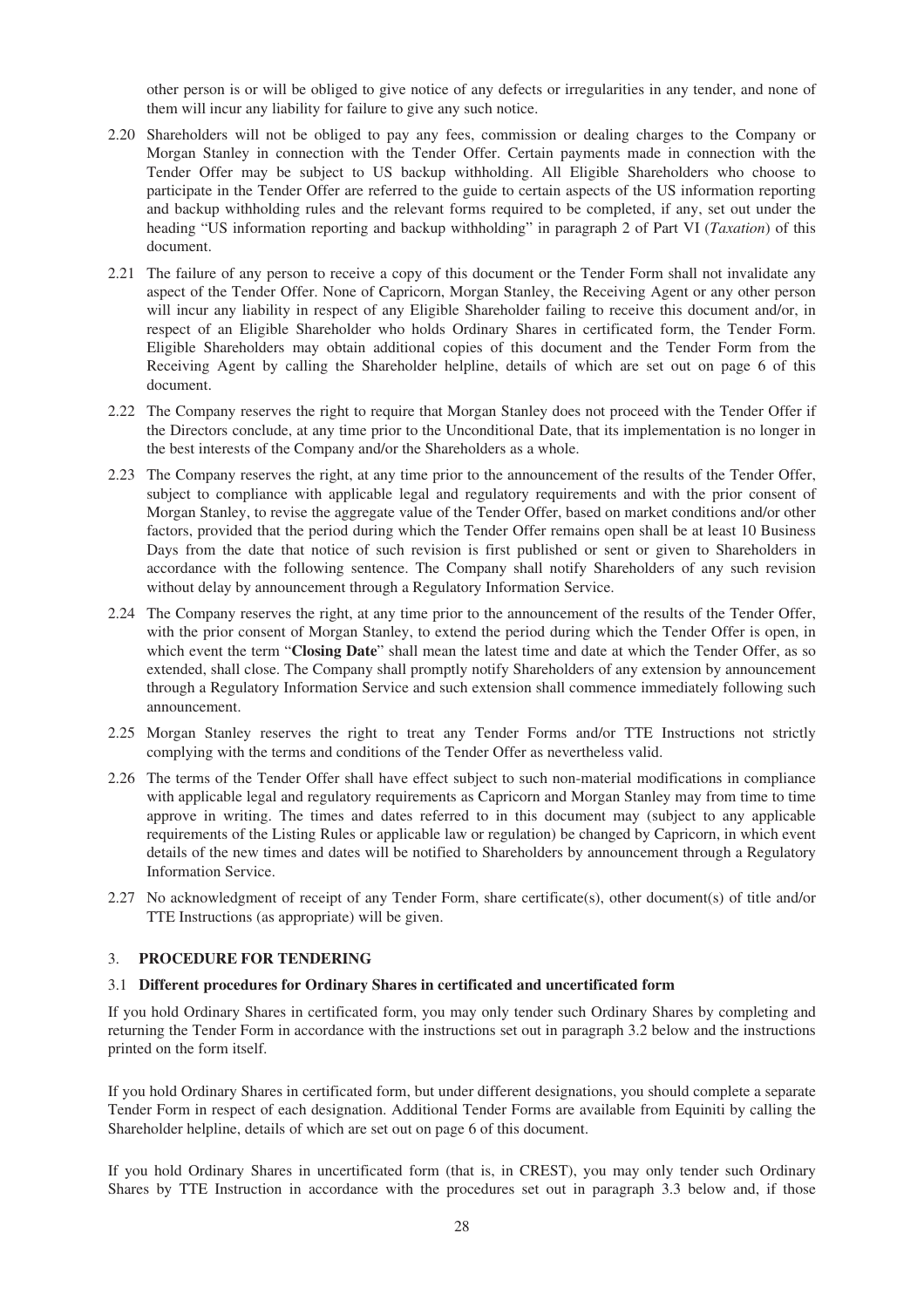Ordinary Shares are held under different Member Account IDs, you should send a separate TTE Instruction for each Member Account ID.

If you hold Ordinary Shares in both certificated and uncertificated forms, and you wish to tender Ordinary Shares in both forms, you should complete a Tender Form for the certificated holding(s) in accordance with paragraph 3.2 below and tender your Ordinary Shares held in uncertificated form by TTE Instruction in accordance with the procedure set out in paragraph 3.3 below.

All Eligible Shareholders who choose to participate in the Tender Offer are referred to the guide to certain aspects of the US information reporting and backup withholding rules set out in paragraph 2 of Part VI (*Taxation*) of this document.

## 3.2 **Ordinary Shares held in certificated form**

To tender your Ordinary Shares held in certificated form you must complete, sign and have witnessed the Tender Form as appropriate.

The completed, signed and witnessed Tender Form should be sent either by post in the accompanying pre-paid envelope (for use in the UK only) or by hand (during normal business hours only) to the Receiving Agent, Equiniti, Corporate Actions, Aspect House, Spencer Road, Lancing, West Sussex BN99 6DA, so as to be received not later than by 1.00 p.m. on 5 April 2022. No tenders received after that time will be accepted (unless the Closing Date is extended). No acknowledgement of receipt of documents will be given. Any Tender Form received in an envelope postmarked in any Restricted Jurisdiction or otherwise appearing to Morgan Stanley or its agents to have been sent from any Restricted Jurisdiction may be rejected as an invalid tender. For further information on Overseas Shareholders, see paragraph 6 below of this Part IV (*Details of the Tender Offer*). In addition, the attention of Eligible Shareholders resident in the United States is drawn to the Notice for US Shareholders on page 4 of this document.

A Tender Form, once received by the Receiving Agent, will be irrevocable. The completed and signed Tender Form should be accompanied, where possible, by the relevant share certificate(s) and/or other document(s) of title in respect of the tendered Ordinary Shares.

Where your share certificate(s) and/or other document(s) of title is/are with your bank, stockbroker or other agent:

- if the share certificate(s) and/or other document(s) of title is/are readily available, arrange for the Tender Form to be lodged by such agent at Equiniti, Corporate Actions, Aspect House, Spencer Road, Lancing, West Sussex BN99 6DA, so as to be received by Equiniti by not later than 1.00 p.m. on 5 April 2022; and
- if the share certificate(s) and/or other document(s) of title is/are not readily available, lodge the duly completed Tender Form with Equiniti at the address above, together with a note saying "share certificate(s) and/or other document(s) of title to follow" and arrange for the share certificate(s) and/or other document(s) of title to be forwarded to Equiniti as soon as possible thereafter and, in any event, so as to be received by Equiniti by not later than 1.00 p.m. on 5 April 2022.

If you hold 500 or more Ordinary Shares in certificated form in total as at the Record Date and you have lost the share certificate(s) in relation to any or all of your tendered Ordinary Shares, you will need to provide a letter of indemnity to the Company, a template for which can be obtained by writing to Equiniti, Corporate Actions, Aspect House, Spencer Road, Lancing, West Sussex BN99 6DA, or by contacting the Shareholder helpline, details of which are set out on page 6 of this document. You will then need to return the letter of indemnity, duly completed, to Equiniti with your Tender Form, so as to be received by Equiniti not later than 1.00 p.m. on 5 April 2022.

If you hold fewer than 500 Ordinary Shares in certificated form in total as at the Record Date and you have lost the share certificate(s) in relation to any or all of your tendered Ordinary Shares, there is no need to provide a letter of indemnity or any other documentation relating to the lost share certificate(s). Please be aware that, if, following submission of a Tender Form and prior to the Record Date, you acquire further Ordinary Shares which bring your total holding of Ordinary Shares in certificated form to 500 or more, but you have not provided a letter of indemnity relating to your lost share certificate(s), your tender may be rejected as an invalid tender.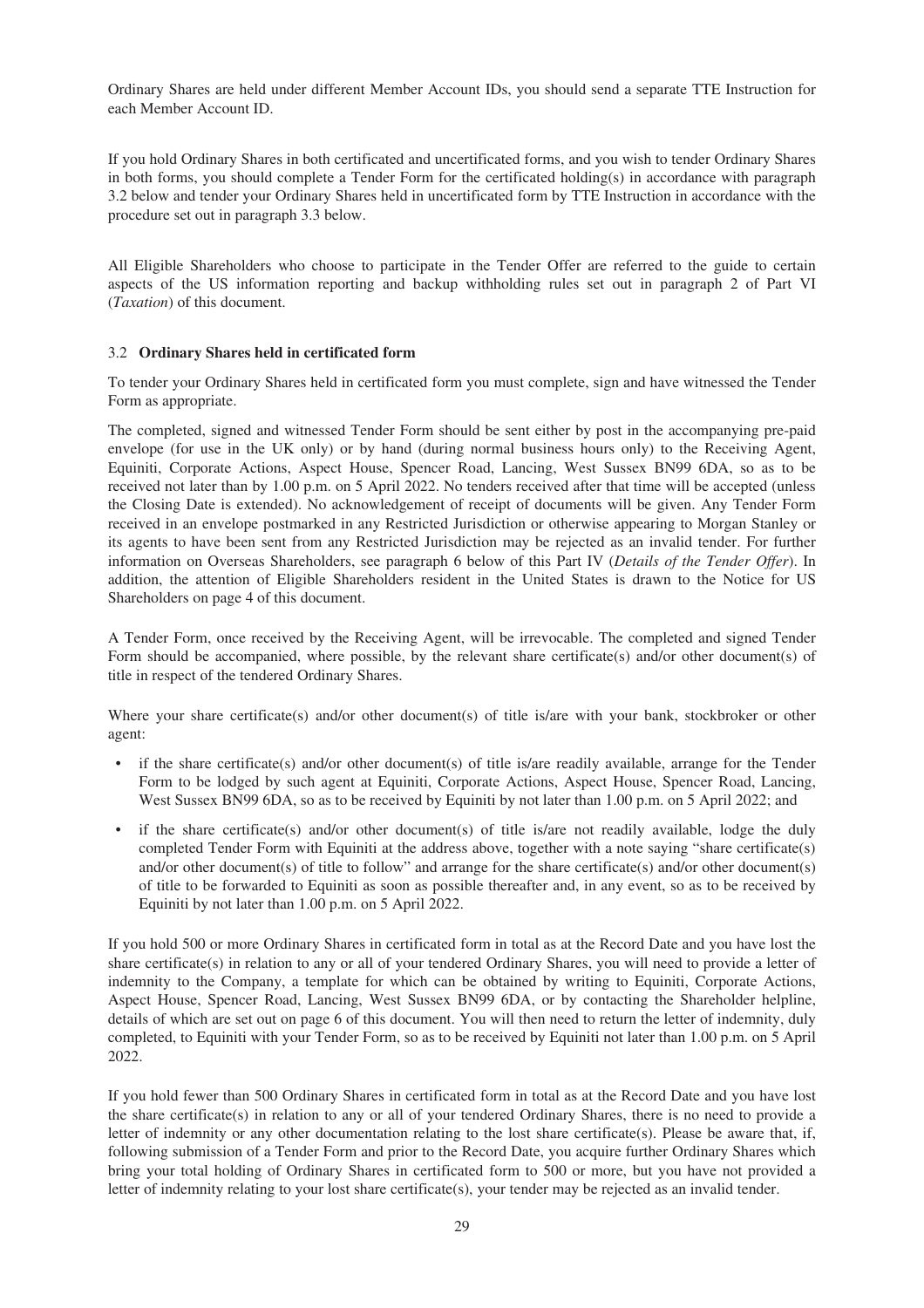Where you have completed and returned a letter of indemnity in respect of unavailable share certificate(s) and/or other document(s) of title and you subsequently find or obtain the relevant share certificate(s) and/or other document(s) of title, you should immediately send it/them by post or (during normal business hours only) by hand to the Receiving Agent at Equiniti, Corporate Actions, Aspect House, Spencer Road, Lancing, West Sussex BN99 6DA.

## 3.3 **Ordinary Shares held in uncertificated form**

If your Ordinary Shares are held in uncertificated form, to tender such Ordinary Shares you should take (or procure the taking of) the action set out below to transfer (by means of a TTE Instruction) the number of Ordinary Shares which you wish to tender under the Tender Offer to the appropriate escrow account, specifying Equiniti (in its capacity as a CREST Participant under the relevant Participant ID(s) and Member Account ID(s) referred to below) as the Escrow Agent, so that the TTE Instruction settles by not later than 1.00 p.m. on 5 April 2022. Please note that settlement cannot take place on weekends or bank holidays (or other times at which the CREST system is non-operational) and you should therefore ensure you time the input of any TTE Instructions accordingly.

The input and settlement of a TTE Instruction in accordance with this paragraph 3.3 shall constitute an offer to sell the number of Ordinary Shares at the price(s) indicated on the terms of the Tender Offer, by transferring such Ordinary Shares to the relevant escrow account as detailed in paragraph 3.3(vi) below (an "**Electronic Tender**").

If you are a CREST Sponsored Member, you should refer to your CREST Sponsor before taking any action. Your CREST Sponsor will be able to confirm details of your Participant ID and the Member Account ID under which your Ordinary Shares are held. In addition, only your CREST Sponsor will be able to send the TTE Instruction to Euroclear in relation to the Ordinary Shares that you wish to tender.

To tender Ordinary Shares in uncertificated form, you should send (or if you are a CREST Sponsored Member, procure your CREST Sponsor sends) to Euroclear a TTE Instruction in relation to such Ordinary Shares so that the TTE Instruction settles by not later than 1.00 p.m. on 5 April 2022.

A TTE Instruction to Euroclear must be properly authenticated in accordance with Euroclear's specifications for transfers to escrow and must contain, in addition to the other information that is required for the TTE Instruction to settle in CREST, the following details:

- (i) the ISIN for the Ordinary Shares which is GB00BN0SMB92;
- (ii) the number of Ordinary Shares which you wish to tender and transfer to an escrow account;
- (iii) your Member Account ID;
- (iv) your Participant ID;
- (v) the Participant ID of Equiniti, in its capacity as a CREST receiving agent, which is 5RA78;
- (vi) the Member Account ID of Equiniti, in its capacity as Escrow Agent. For the purposes of the Tender Offer this will be dependent on the price you wish to tender at, as set out below in this paragraph (vi).

The following table sets out the different escrow accounts by price within the Price Range (or for Strike Price Tenders) and the relevant Member Account ID for each price:

| <b>Tender at price</b>                                                        | <b>Member Account ID</b> |
|-------------------------------------------------------------------------------|--------------------------|
| Strike Price Tender, i.e. a tender at whatever price is ultimately determined | <b>CASTRIKE</b>          |
| under the terms of the Tender Offer to be the Strike Price                    |                          |
| an amount (in pence per Ordinary Share) equal to Average VWAP (rounded        | CAPVWAP0                 |
| down to the nearest whole penny)                                              |                          |
| an amount (in pence per Ordinary Share) equal to Average VWAP plus an         | CAPVWAP1                 |
| amount equal to one per cent. of Average VWAP (rounded down to the nearest    |                          |
| whole penny)                                                                  |                          |
| an amount (in pence per Ordinary Share) equal to Average VWAP plus an         | CAPVWAP3                 |
| amount equal to three per cent. of Average VWAP (rounded down to the nearest  |                          |
| whole penny)                                                                  |                          |
| an amount (in pence per Ordinary Share) equal to Average VWAP plus an         | CAPVWAP5                 |
| amount equal to five per cent. of Average VWAP (rounded down to the nearest   |                          |
| whole penny)                                                                  |                          |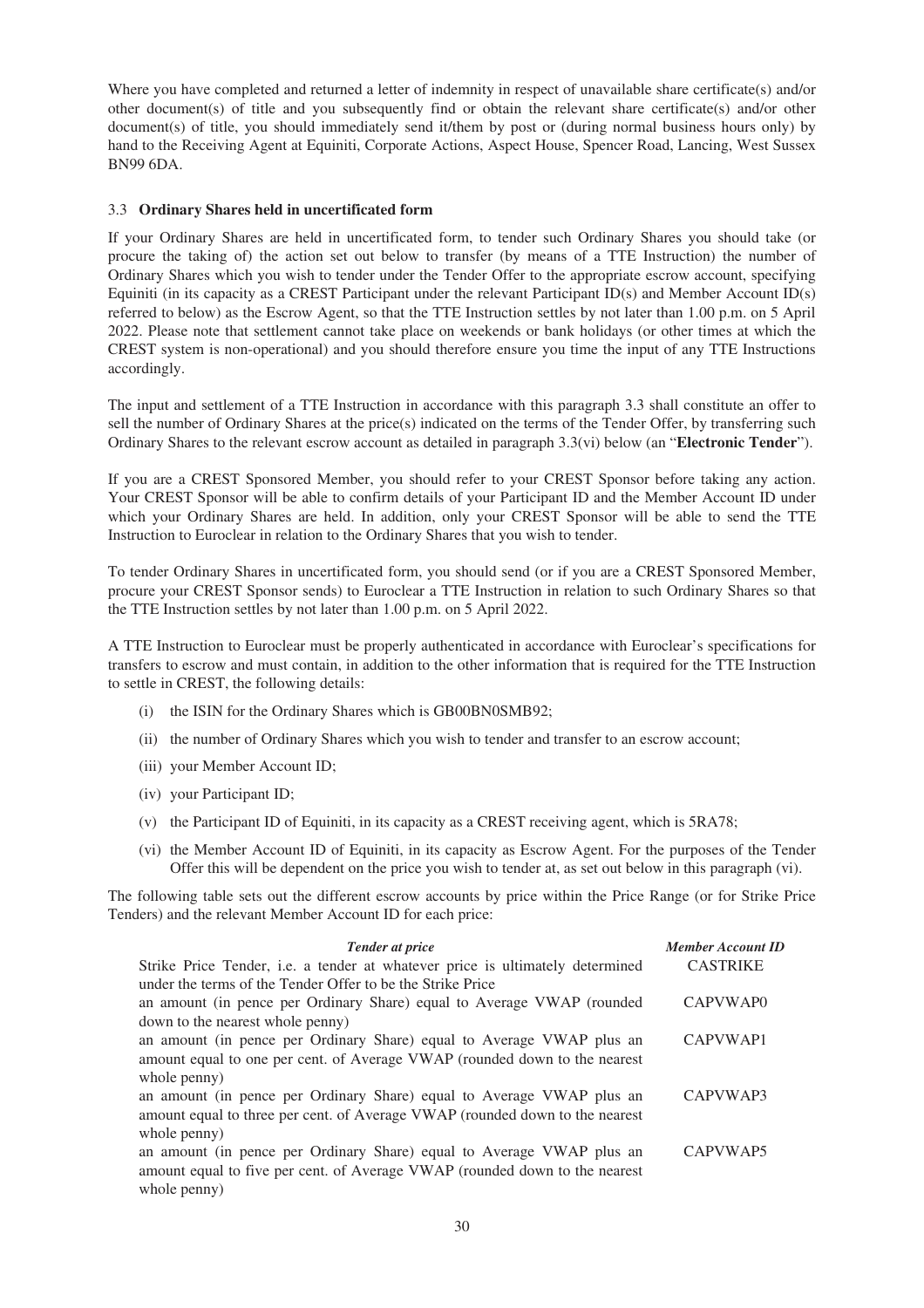- (vii) the corporate action number for the Tender Offer which is allocated by Euroclear and can be found by viewing the corporate action details on screen in CREST;
- (viii) the intended settlement date for the transfer to escrow. This should be not later than 1.00 p.m. on 5 April 2022;
- (ix) the standard delivery instruction with priority 80; and
- (x) the contact name and telephone number inserted in the shared note field.

After settlement of a TTE Instruction, you will not be able to access in CREST for any transaction or charging purposes the Ordinary Shares the subject of such TTE Instruction, notwithstanding that they will be held by Equiniti, in its capacity as Escrow Agent, until completion or lapsing of the Tender Offer. If the Tender Offer becomes unconditional, the Escrow Agent, will transfer the successfully tendered Ordinary Shares to Morgan Stanley, returning any Ordinary Shares not successfully tendered in the Tender Offer to you.

You are recommended to refer to the CREST Manual for further information on the CREST procedures outlined above.

You should note that Euroclear does not make available special procedures in CREST for any particular corporate action. Normal system timings and limitations will therefore apply in connection with a TTE Instruction and its settlement. You should therefore ensure that all necessary action is taken by you (or by your CREST Sponsor) to enable a TTE Instruction relating to your Ordinary Shares to settle prior to 1.00 p.m. on 5 April 2022. In this regard, you are referred in particular to those sections of the CREST Manual concerning practical limitations of the CREST system and timings. Withdrawals of tenders submitted via CREST are not permitted once submitted.

You are advised to check with any broker, dealer, bank, custodian, trust company or other nominee or other intermediary through which you hold Ordinary Shares to confirm whether such intermediary needs to receive instructions from you before the deadlines specified herein in order for you to be able to participate in the Tender Offer. The deadlines set by intermediaries for the submission instructions may be earlier than the relevant deadlines specified in this document.

#### 3.4 **Deposits of Ordinary Shares into, and withdrawals of Ordinary Shares from, CREST**

Normal CREST procedures (including timings) apply in relation to any Ordinary Shares that are, or are to be, converted from uncertificated to certificated form, or from certificated to uncertificated form, during the course of the Tender Offer (whether such conversion arises as a result of a transfer of Ordinary Shares or otherwise). Eligible Shareholders who are proposing to convert any such Ordinary Shares are recommended to ensure that the conversion procedures are implemented in sufficient time to enable the person holding or acquiring the Ordinary Shares as a result of the conversion to take all necessary steps in connection with such person's participation in the Tender Offer (in particular, as regards delivery of share certificates and/or other documents of title or transfers to an escrow balance as described above) prior to 1.00 p.m. on 5 April 2022.

## 3.5 **Validity of tenders**

#### *(A) Validity of Tender Forms*

Notwithstanding the powers in paragraph 2.19 of this Part IV (*Details of the Tender Offer*), Morgan Stanley reserves the right to treat as valid only Tender Forms which are received entirely in order not later than 1.00 p.m. on 5 April 2022 and which are accompanied by the relevant share certificate(s) and/or other document(s) of title or (where applicable) a satisfactory indemnity in lieu thereof in respect of all the Ordinary Shares tendered.

An appropriate announcement will be made if any of the details contained in this paragraph 3.5(A) are altered.

#### *(B) Validity of Electronic Tenders*

A Tender Form which is received in respect of Ordinary Shares held in uncertificated form will not constitute a valid tender and will be disregarded. Eligible Shareholders who hold Ordinary Shares in uncertificated form and who wish to tender such Ordinary Shares should note that a TTE Instruction will only be a valid tender as at 5 April 2022 if it has settled on or before 1.00 p.m. on that date.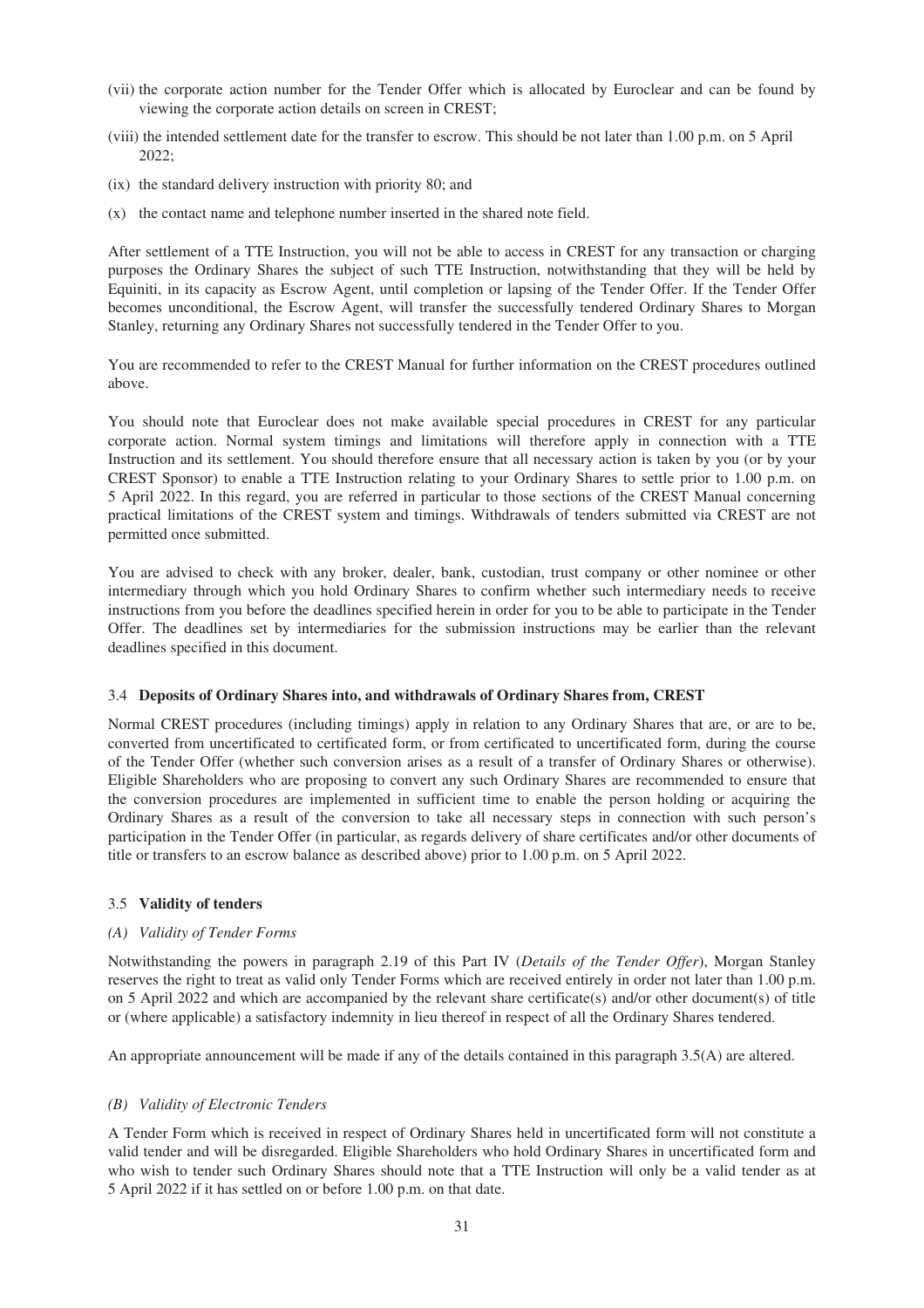An appropriate announcement will be made if any of the details contained in this paragraph 3.5(B) are altered.

# *(C) General*

Notwithstanding the completion of a valid Tender Form or settlement of a TTE Instruction, as applicable, the Tender Offer may lapse in accordance with the Conditions or be withdrawn.

Morgan Stanley reserves the absolute right to inspect (either itself or through its agents) all Tender Forms. The decision of Morgan Stanley as to which Ordinary Shares have been validly tendered shall be conclusive and binding on all Shareholders.

If you are in any doubt as to how to complete the Tender Form or as to the procedure for making an Electronic Tender, please telephone the Shareholder Helpline, details of which are set out on page 6 of this document. You are reminded that, if you are a CREST Sponsored Member, you should contact your CREST Sponsor before taking any action.

Shareholders should note that, once their Ordinary Shares are tendered, they may not be sold, transferred, charged or otherwise disposed of.

# 3.6 **Settlement**

Subject to and following the Tender Offer becoming unconditional, settlement of the consideration to which any Eligible Shareholder is entitled pursuant to valid tenders accepted by Morgan Stanley will be made as follows.

## *(A) Ordinary Shares held in certificated form*

Where an accepted tender relates to Ordinary Shares held in certificated form cheques for the consideration due will be despatched on 19 April 2022 by the Receiving Agent by first class post to the Eligible Shareholder at the address set out in Box 1 or, if applicable, Box 4 of the Tender Form. All payments will be made in Sterling by cheque drawn on a branch of a UK clearing bank made payable to the sole or first-named registered holder in Box 1 of the Tender Form.

The Receiving Agent will act for tendering Eligible Shareholders for the purpose of receiving the monies from Morgan Stanley and transmitting such monies to tendering Eligible Shareholders. The receipt of the consideration by the Receiving Agent shall be deemed to be receipt, for the purposes of the Tender Offer, by the Eligible Shareholders. Under no circumstances will interest be paid on the monies to be paid by Morgan Stanley or the Receiving Agent regardless of any delay in making such payment.

## *(B) Ordinary Shares held in uncertificated form*

Where an accepted tender relates to Ordinary Shares held in uncertificated form, the consideration due will be paid on 11 April 2022 by means of CREST by the Receiving Agent (acting on behalf of Morgan Stanley) procuring that a CREST payment is made in favour of the tendering Eligible Shareholder's payment bank in accordance with the CREST payment arrangements.

Morgan Stanley reserves the right to settle all or any part of the consideration referred to in this paragraph 3.6(B), for all or any accepted tenders, in the manner referred to in paragraph 3.6(A) (*Ordinary Shares held in certificated form*) above, if, for any reason, it wishes to do so.

The Receiving Agent will act for tendering Eligible Shareholders for the purpose of receiving the monies from Morgan Stanley and transmitting such monies to tendering Eligible Shareholders. The receipt of the consideration by the Receiving Agent shall be deemed to be receipt, for the purposes of the Tender Offer, by the Eligible Shareholders. Under no circumstances will interest be paid on the monies to be paid by Morgan Stanley or the Receiving Agent regardless of any delay in making such payment.

## *(C) US backup withholding*

Certain payments made in connection with the Tender Offer may be subject to US backup withholding. All Eligible Shareholders who choose to participate in the Tender Offer are referred to the guide to certain aspects of the US information reporting and backup withholding rules and the relevant forms required to be completed, if any, set out under the heading "US information reporting and backup withholding" in paragraph 2 of Part VI (*Taxation*) of this document.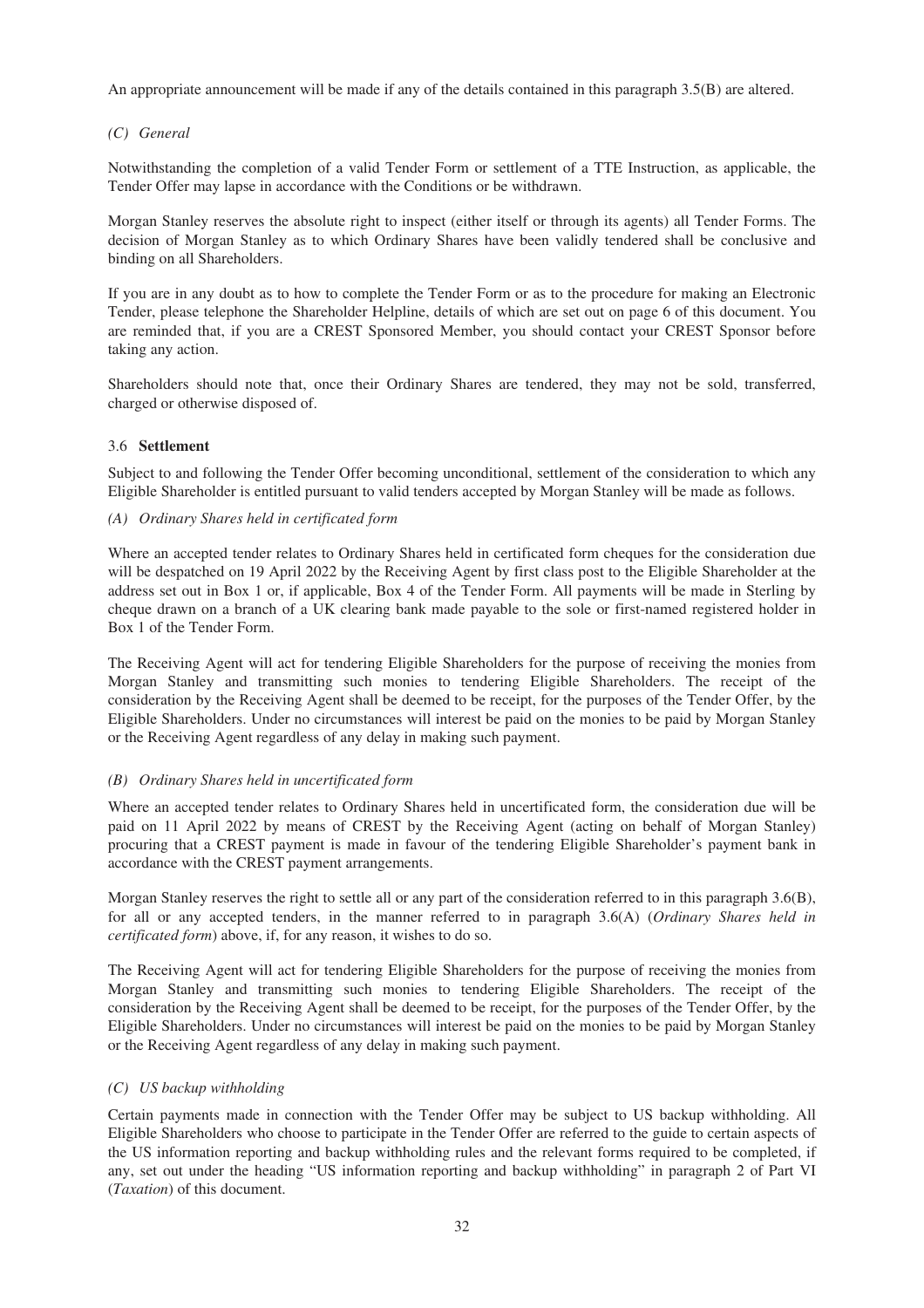#### 4. **TENDER FORMS**

Each Shareholder by whom, or on whose behalf, a Tender Form is executed irrevocably undertakes, represents, warrants and agrees to and with Morgan Stanley (for itself and on behalf of Capricorn), so as to bind such Shareholder and its, his or her personal representatives, heirs, successors and assigns, that:

- (A) the execution of the Tender Form will constitute an offer to sell to Morgan Stanley such number of Ordinary Shares as are inserted in Box 2 of the Tender Form, on and subject to the terms and conditions set out or referred to in this document and the Tender Form, as applicable, and that, once lodged, such tender shall be irrevocable;
- (B) such Shareholder is the legal and beneficial owner and has full power and authority to tender, sell, assign or transfer any or all of the Ordinary Shares in respect of which such offer is accepted (together with all rights attaching thereto) and, when the same are purchased by Morgan Stanley, Morgan Stanley will acquire such Ordinary Shares with full title guarantee and free from all liens, charges, encumbrances, equitable interests, rights of pre-emption or other third party rights of any nature and together with all rights attaching thereto on or after the Closing Date, including the right to receive all dividends and other distributions declared, paid or made after that date;
- (C) the execution of the Tender Form will, subject to the Tender Offer becoming unconditional, constitute the irrevocable appointment of any director or officer of Morgan Stanley as such Shareholder's attorney and/or agent ("**Attorney**"), and an irrevocable instruction to the Attorney to complete and execute all or any instruments of transfer and/or other documents at the Attorney's discretion in relation to the Ordinary Shares referred to in paragraph (A) above in favour of Morgan Stanley or such other person or persons as Morgan Stanley may direct, and to deliver such instrument(s) of transfer and/or other documents at the discretion of the Attorney, together with the share certificate(s) and/or other document(s) relating to such Ordinary Shares, for registration within six months of the Tender Offer becoming unconditional, and to do all such other acts and things as may in the opinion of such Attorney be necessary or expedient for the purpose of, or in connection with, the Tender Offer and to vest in Morgan Stanley or its nominee(s) or such other person(s) as Morgan Stanley may direct such Ordinary Shares;
- (D) such Shareholder agrees to ratify and confirm each and every act or thing which may be done or effected by Morgan Stanley or any of its directors or officers or any person nominated by Morgan Stanley in the proper exercise of its or his or her powers and/or authorities hereunder;
- (E) in respect of tendered Ordinary Shares held in certificated form, such Shareholder will deliver to the Receiving Agent its, his or her share certificate(s) and/or other document(s) of title, or (where applicable) an indemnity acceptable to Morgan Stanley in lieu thereof, or will procure the delivery of such document(s) to the Receiving Agent as soon as possible thereafter and, in any event, not later than the Closing Date;
- (F) the terms of this Part IV (*Details of the Tender Offer*) shall be deemed to be incorporated in, and form part of, the Tender Form which shall be read and construed accordingly;
- (G) if so required by Morgan Stanley, such Shareholder shall do all such acts and things as shall be necessary or expedient and execute any additional documents deemed by Morgan Stanley to be desirable, in each case to complete the purchase of the Ordinary Shares and/or to perfect any of the authorities expressed to be given hereunder;
- (H) such Shareholder, if an Overseas Shareholder, is also an Eligible Shareholder and has fully observed any applicable legal requirements, obtained any requisite consents and complied with all applicable formalities and that the invitation under the Tender Offer may be made to such Shareholder under the laws of the relevant jurisdiction, and has not taken or omitted to take any action which would result in Morgan Stanley or Capricorn acting in breach of any applicable legal or regulatory requirement in respect of the purchase by Morgan Stanley of the Ordinary Shares tendered by such Shareholder under the Tender Offer;
- (I) such Shareholder's offer to sell Ordinary Shares to Morgan Stanley is made by such Shareholder in the full knowledge of all information released or otherwise notified as being available for inspection by the Company via a regulatory information service at any time prior to such Shareholder's offer to sell Ordinary Shares to Morgan Stanley;
- (J) such Shareholder's offer to sell Ordinary Shares to Morgan Stanley, and any acceptance thereof, and/or any settlement of consideration, is not (and shall not be) unlawful under the laws of any jurisdiction,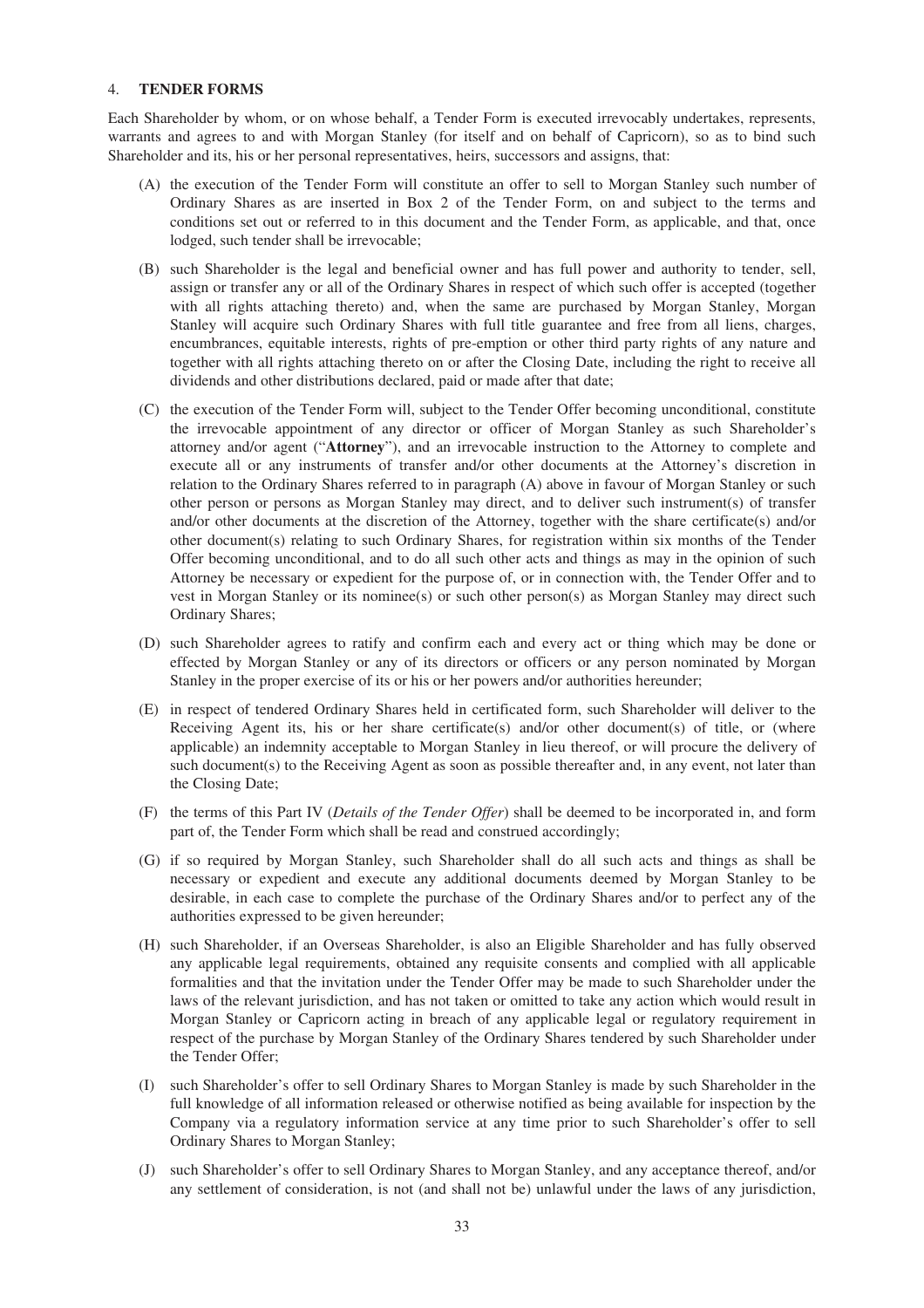including as a result of the Shareholder (or any of its beneficial owners, affiliates, directors, officers or employees) being the subject or target of any Sanctions or the Shareholder (or any of its beneficial owners, affiliates, directors, officers or employees) being located, organised or resident in a country, region or territory that is (or may become prior to settlement of consideration) the subject of any Sanctions and the Shareholder will not, directly or indirectly, use, lend, contribute or otherwise make available the proceeds to any individual or entity to fund any activities of or business with any individual or entity, or in any country or territory that is (or may become prior to settlement of consideration) the subject of any embargo or comprehensive Sanctions, including, in each case and without limitation, Cuba, Iran, North Korea, Syria, Russia, the Crimea Region of Ukraine, the so-called Donetsk People's Republic and the so-called Luhansk People's Republic;

- (K) such Shareholder has a net long position in the Ordinary Shares being tendered pursuant to the Tender Offer with the meaning of Rule 14e-4 under the US Securities Exchange Act of 1934, as amended (the "**Exchange Act**") and the tender of such Ordinary Shares complies with Rule 14e-4 under the Exchange Act, pursuant to which it is unlawful for any person, directly or indirectly, to tender securities in a partial tender offer unless such person making the tender (i) has a net long position equal to or greater than the aggregate principal amount of the securities being tendered and (ii) will cause such securities to be delivered in accordance with the terms of the tender offer;
- (L) such Shareholder has not received or sent copies or originals of this document, the Tender Form or any related documents in, into or from a Restricted Jurisdiction and has not otherwise utilised in connection with the Tender Offer, directly or indirectly, the mails of, or any means or instrumentality (including, without limitation, facsimile transmission, telex, telephone and e-mail) of interstate or foreign commerce of, or any facilities of a national securities exchange of, a Restricted Jurisdiction and that the Tender Form has not been mailed or otherwise sent in, into or from a Restricted Jurisdiction and such Shareholder is accepting the Tender Offer from outside a Restricted Jurisdiction;
- (M) the execution of the Tender Form will, subject to the Tender Offer becoming unconditional, constitute the irrevocable appointment of the Receiving Agent as the paying agent for the purposes of receipt of the consideration payable to such Shareholder pursuant to the Tender Offer and that the receipt by the Receiving Agent of such consideration will discharge fully any obligation of Morgan Stanley to pay such Shareholder the consideration to which it, he or she is entitled under the Tender Offer;
- (N) on execution the Tender Form takes effect as a deed;
- (O) the execution of the Tender Form will constitute such Shareholder's submission to the jurisdiction of the courts of Scotland in relation to all matters arising out of or in connection with the Tender Offer or the Tender Form; and
- (P) if the appointment of Attorney provision under paragraph (C) above shall be unenforceable or invalid or shall not operate so as to afford any director or officer of Morgan Stanley the benefit or authority expressed to be given therein, the Shareholder shall with all practicable speed do all such acts and things and execute all such documents that may be required to enable Morgan Stanley to secure the full benefits of paragraph (C) above.

Each Shareholder to which this paragraph 4 applies hereby consents to the assignment by Morgan Stanley of all such benefit as Morgan Stanley may have in any covenants, representations and warranties in respect of the Ordinary Shares which are successfully tendered under the Tender Offer.

A reference in this paragraph to a Shareholder includes a reference to the person or persons executing the Tender Form and in the event of more than one person executing a Tender Form, the provisions of this paragraph will apply to them jointly and severally.

## 5. **CREST TENDERS**

Each Shareholder by whom, or on whose behalf, an Electronic Tender is made irrevocably undertakes, represents, warrants and agrees to and with Morgan Stanley (for itself and on behalf of Capricorn), so as to bind such Shareholder and its, his or her personal representatives, heirs, successors and assigns, that:

(A) the input of the TTE Instruction will constitute an offer to sell to Morgan Stanley such number of Ordinary Shares as are specified in the TTE Instruction, on and subject to the terms and conditions set out or referred to in this document and that, once the TTE Instruction has settled, such tender shall be irrevocable;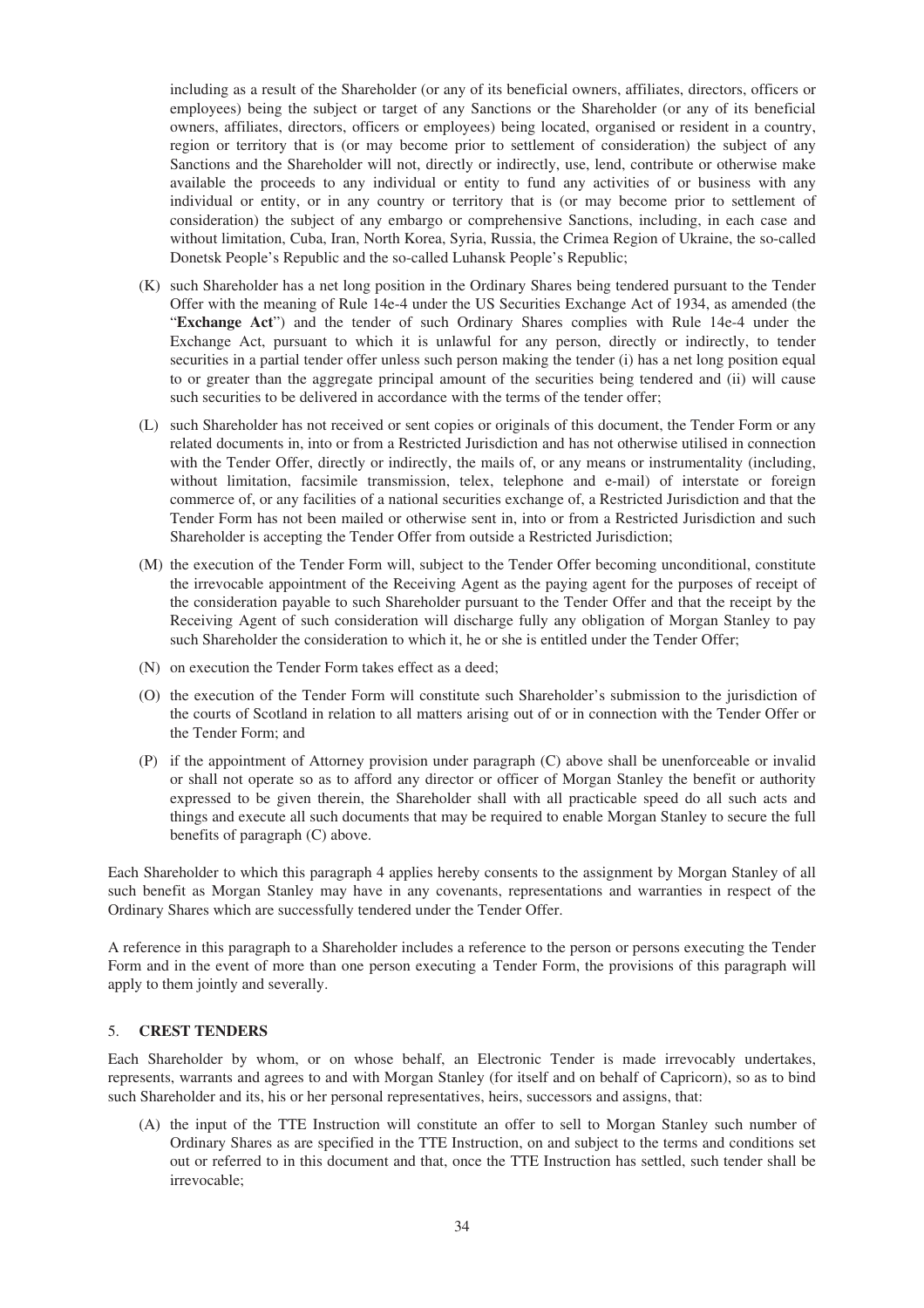- (B) such Shareholder is the legal and beneficial owner and has full power and authority to tender, sell, assign or transfer any or all of the Ordinary Shares in respect of which such offer is accepted (together with all rights attaching thereto) and, when the same are purchased by Morgan Stanley, Morgan Stanley will acquire such Ordinary Shares with full title guarantee and free from all liens, charges, encumbrances, equitable interests, rights of pre-emption or other third party rights of any nature and together with all rights attaching thereto on or after the Closing Date, including the right to receive all dividends and other distributions declared, paid or made after that date;
- (C) the input of the TTE instruction will, subject to the Tender Offer becoming unconditional, constitute the irrevocable appointment of any director or officer of Morgan Stanley as such Shareholder's attorney and/or agent ("**Agent**"), and an irrevocable instruction to the Agent to complete and execute all or any documents or input any instruction into CREST at the Agent's discretion in relation to the Ordinary Shares referred to in paragraph (A) above in favour of Morgan Stanley or such other person or persons as Morgan Stanley may direct, and to deliver any documents or input any instruction into CREST at the discretion of the Agent relating to such Ordinary Shares, and to do all such other acts and things as may in the opinion of such Agent be necessary or expedient for the purpose of, or in connection with, the Tender Offer and to vest in Morgan Stanley or its nominee(s) or such other person(s) as Morgan Stanley may direct such Ordinary Shares;
- (D) the input of the TTE Instruction will, subject to the Tender Offer becoming unconditional, constitute the irrevocable appointment of Equiniti as such Shareholder's escrow agent and an irrevocable instruction and authority to the Escrow Agent: (i) subject to the Tender Offer becoming unconditional, to transfer to Morgan Stanley by means of CREST (or to such person or persons as Morgan Stanley may direct) all of the Ordinary Shares referred to in paragraph (A) above; and (ii) if the Tender Offer does not become unconditional and lapses or is terminated, or such Ordinary Shares include Ordinary Shares which have not been successfully tendered under the Tender Offer, as promptly as practicable after the lapsing or termination of the Tender Offer, or after the unsuccessful tender, to transfer the said Ordinary Shares back to the original available balances from which those Ordinary Shares came;
- (E) such Shareholder agrees to ratify and confirm each and every act or thing which may be done or effected by Morgan Stanley or any of its directors or officers or any person nominated by Morgan Stanley in the proper exercise of its or his or her powers and/or authorities hereunder;
- (F) if so required by Morgan Stanley, such Shareholder shall do all such acts and things as shall be necessary or expedient and execute any additional documents deemed by Morgan Stanley to be desirable, in each case to complete the purchase of the Ordinary Shares referred to in paragraph (A) and/or to perfect any of the authorities expressed to be given hereunder;
- (G) such Shareholder, if an Overseas Shareholder, is also an Eligible Shareholder and has fully observed any applicable legal requirements, obtained any requisite consents and complied with all applicable formalities and that the invitation under the Tender Offer may be made to such Shareholder under the laws of the relevant jurisdiction;
- (H) such Shareholder's offer to sell Ordinary Shares to Morgan Stanley is made by such Shareholder in the full knowledge of all information released or otherwise notified as being available for inspection by the Company via a regulatory information service at any time prior to such Shareholder's offer to sell Ordinary Shares to Morgan Stanley;
- (I) such Shareholder's offer to sell Ordinary Shares to Morgan Stanley, including the input of the TTE Instruction, and any acceptance thereof, and/or any settlement of consideration, is not (and shall not be) unlawful under the laws of any jurisdiction, including as a result of the Shareholder (or any of its beneficial owners, affiliates, directors, officers or employees) being the subject or target of any Sanctions or the Shareholder (or any of its beneficial owners, affiliates, directors, officers or employees) being located, organised or resident in a country, region or territory that is (or may become prior to settlement of consideration) the subject of any Sanctions and the Shareholder will not, directly or indirectly, use, lend, contribute or otherwise make available the proceeds to any individual or entity to fund any activities of or business with any individual or entity, or in any country or territory that is (or may become prior to settlement of consideration) the subject of any embargo or comprehensive Sanctions, including, in each case and without limitation, Cuba, Iran, North Korea, Syria, Russia, the Crimea Region of Ukraine, the so-called Donetsk People's Republic and the so-called Luhansk People's Republic;
- (J) such Shareholder has a net long position in the Ordinary Shares being tendered pursuant to the Tender Offer with the meaning of Rule 14e-4 under the Exchange Act and the tender of such Ordinary Shares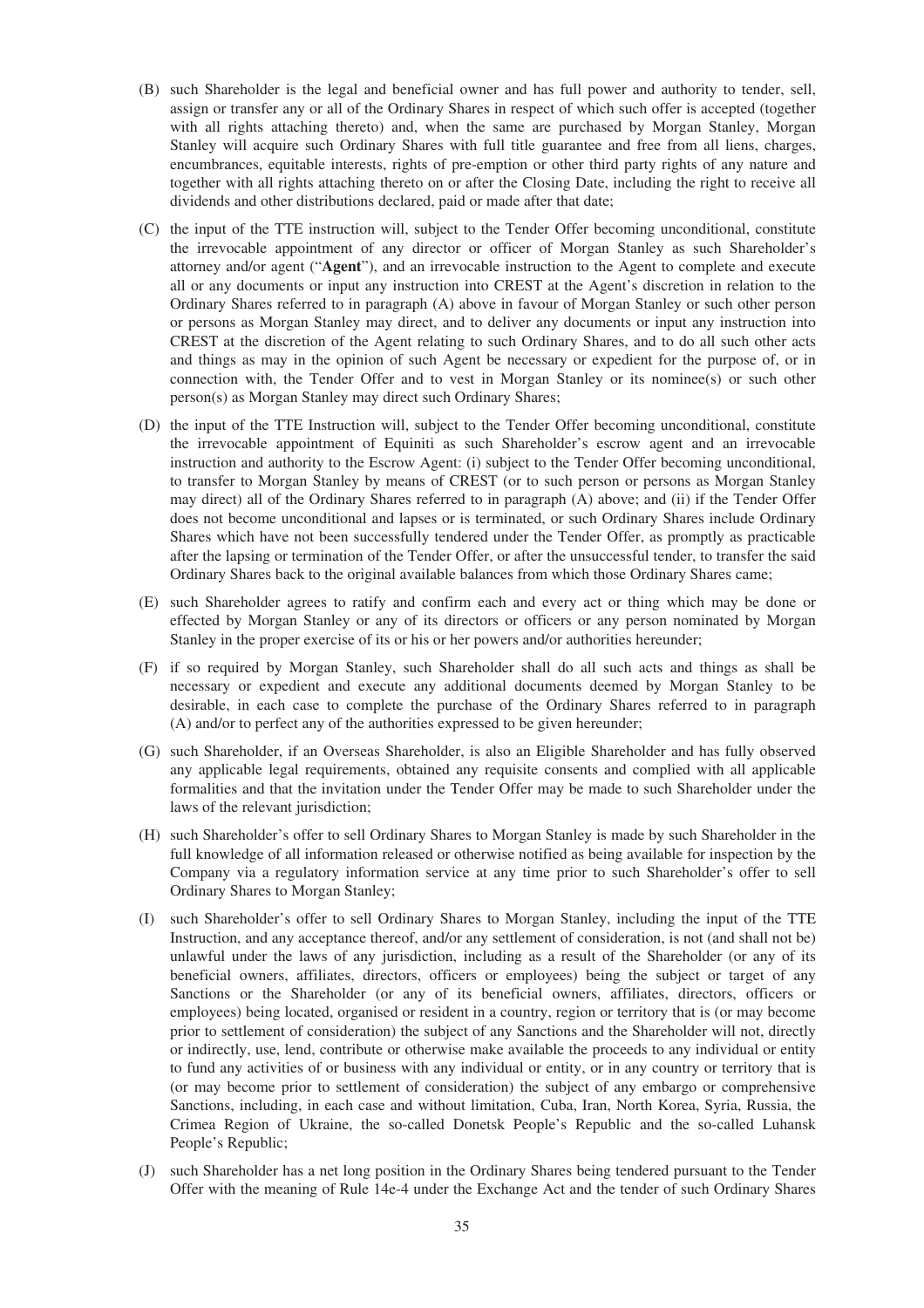complies with Rule 14e-4 under the Exchange Act, pursuant to which it is unlawful for any person, directly or indirectly, to tender securities in a partial tender offer unless such person making the tender (i) has a net long position equal to or greater than the aggregate principal amount of the securities being tendered and (ii) will cause such securities to be delivered in accordance with the terms of the tender offer;

- (K) such Shareholder has not received or sent copies or originals of this document, the Tender Form or any related documents in, into or from a Restricted Jurisdiction and has not otherwise utilised in connection with the Tender Offer, directly or indirectly, the mails of, or any means or instrumentality (including, without limitation, facsimile transmission, telex, telephone and e-mail) of interstate or foreign commerce of, or any facilities of a national securities exchange of, any Restricted Jurisdiction at the time of the input of and settlement of the relevant TTE Instruction and that the TTE Instruction has not been sent from a Restricted Jurisdiction and such Shareholder is accepting the Tender Offer from outside any Restricted Jurisdiction;
- (L) the input of the TTE Instruction constitutes the irrevocable appointment of the Receiving Agent as the paying agent for the purposes of receipt of the consideration payable to such Shareholder pursuant to the Tender Offer and the receipt by the Receiving Agent of such consideration will discharge fully any obligation of Morgan Stanley to pay such Shareholder the consideration to which it, he or she is entitled under the Tender Offer;
- (M) the input of the TTE Instruction will constitute such Shareholder's submission to the jurisdiction of the courts of Scotland in relation to all matters arising out of or in connection with the Tender Offer;
- (N) if, for any reason, any Ordinary Shares in respect of which a TTE Instruction has been made are, prior to the Closing Date, converted into certificated form, the Electronic Tender in respect of such Ordinary Shares shall cease to be valid and the Shareholder will need to comply with the procedures for tendering Ordinary Shares in certificated form as set out in this Part IV (*Details of the Tender Offer*) in respect of the Ordinary Shares so converted, if it, he or she wishes to make a valid tender of such Ordinary Shares pursuant to the Tender Offer; and
- (O) if the appointment of Agent provision under paragraph (C) above shall be unenforceable or invalid or shall not operate so as to afford any director or officer of Morgan Stanley the benefit or authority expressed to be given therein, the Shareholder shall with all practicable speed do all such acts and things and execute all such documents that may be required to enable Morgan Stanley to secure the full benefits of paragraph (C) above.

Each Shareholder to which this paragraph 5 applies hereby consents to the assignment by Morgan Stanley of all such benefit as Morgan Stanley may have in any covenants, representations and warranties in respect of the Ordinary Shares which are successfully tendered under the Tender Offer.

## 6. **OVERSEAS SHAREHOLDERS**

- 6.1 Overseas Shareholders should inform themselves about and observe any applicable legal regulatory requirements. In addition, the attention of Shareholders who are resident in the United States is drawn to the Notice for US Shareholders on page 4 of this document. If you are in any doubt about your position, you should consult your professional adviser in the relevant jurisdiction.
- 6.2 The making of the Tender Offer in, or to persons who are citizens or nationals of, or resident in, jurisdictions outside the United Kingdom or to custodians, nominees or trustees for citizens, nationals or residents of jurisdictions outside the United Kingdom may be prohibited or affected by the laws of the relevant overseas jurisdiction. Shareholders who are Overseas Shareholders should inform themselves about and observe any applicable legal requirements. It is the responsibility of any such Shareholder wishing to tender Ordinary Shares to satisfy itself, himself or herself as to the full observance of the laws of the relevant jurisdiction in connection therewith, including the obtaining of any governmental, exchange control or other consents which may be required, the compliance with other necessary formalities and the payment of any transfer or other taxes or other requisite payments due in such jurisdiction. Any such Shareholder will be responsible for payment of any such transfer or other taxes or other requisite payments due by whomsoever payable and Morgan Stanley and Capricorn and any person acting on their behalf shall be fully indemnified and held harmless by such Shareholder for any such transfer or other taxes or other requisite payments such person may be required to pay. No steps have been taken to qualify the Tender Offer or to authorise the extending of the Tender Offer or the distribution of this document or any Tender Form in any territory outside the United Kingdom.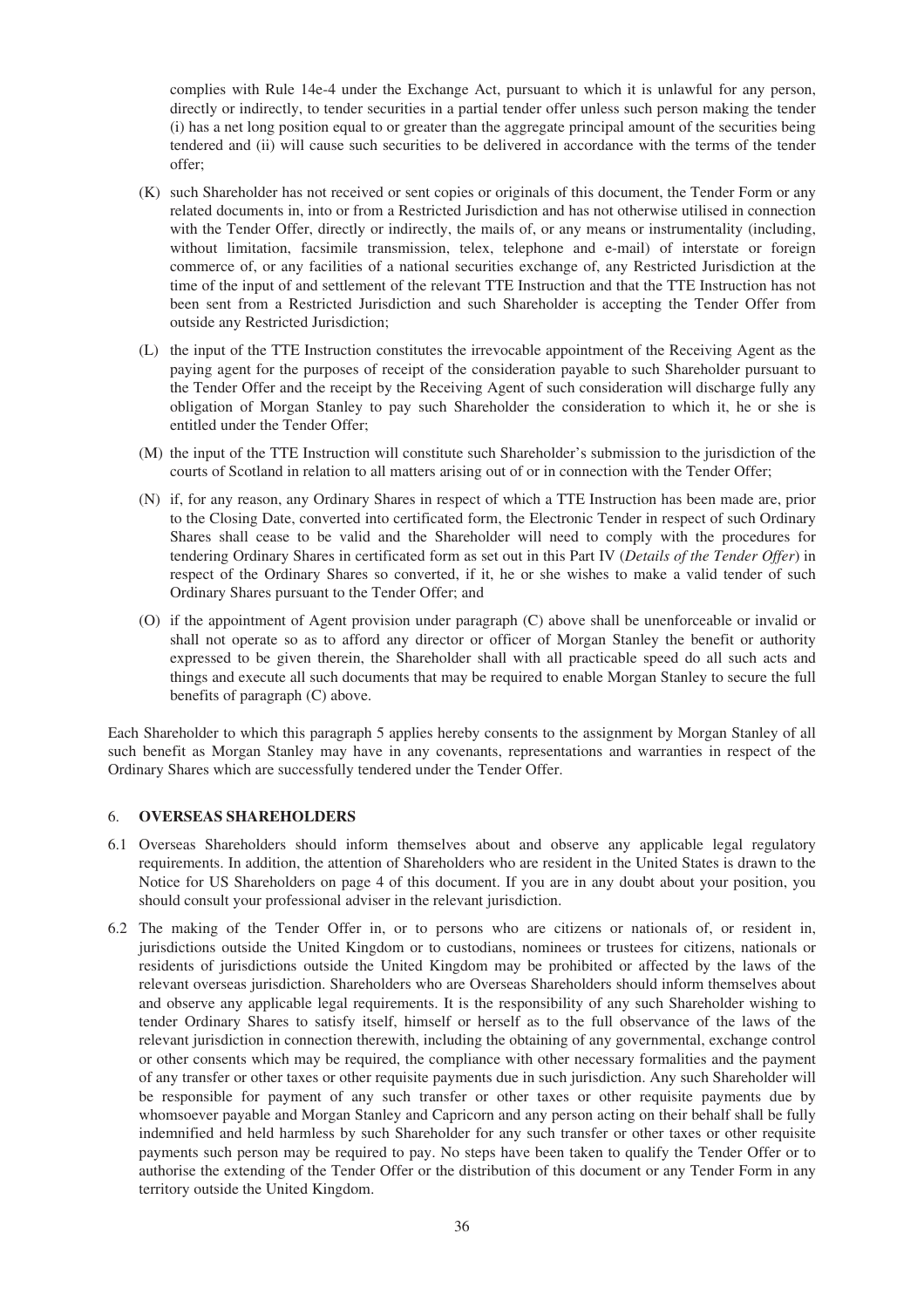- 6.3 In particular, the Tender Offer is not being made, directly or indirectly, in or into, or by use of the mails of, or by any means or instrumentality (including, without limitation, facsimile transmission, telex, telephone and email) of interstate or foreign commerce of, or any facilities of a national securities exchange of, any Restricted Jurisdiction and the Tender Offer cannot be accepted by any such use, means, instrumentality or facility or from within any Restricted Jurisdiction. Accordingly, copies of this document, the Tender Forms and any related documents must not be mailed or otherwise distributed or sent in, into or from any Restricted Jurisdiction, including to Shareholders with registered addresses in any Restricted Jurisdiction other than the mailing by the Company of this document for the purposes of giving notice of the General Meeting. Persons receiving such documents (including, without limitation, custodians, nominees and trustees) should not distribute, send or mail them in, into or from any Restricted Jurisdiction or use such mails or any such means, instrumentality or facility in connection with the Tender Offer, and so doing will render invalid any related purported acceptance of the Tender Offer. Persons wishing to tender pursuant to the Tender Offer must not use such mails or any such means, instrumentality or facility for any purpose directly or indirectly relating to any tender pursuant to the Tender Offer.
- 6.4 To the knowledge of the Company, certain financial institutions have established American Depositary Receipt programs in respect of the Ordinary Shares. The Tender Offer is not being made for American Depositary Shares ("**ADSs**") representing the Ordinary Shares, nor for American Depositary Receipts evidencing such ADSs. However, the Tender Offer is being made for the Ordinary Shares underlying the ADSs. Holders of ADSs and ADRs are encouraged to consult with the appropriate depositary about tendering Ordinary Shares that are represented by ADSs into the Tender Offer. Alternatively, holders of ADSs may present their ADSs to the appropriate depositary bank for cancellation and (upon compliance with the terms of the relevant deposit agreement relating to the ADR program concerning the Ordinary Shares, including payment of the depositary's fees and any applicable transfer fees, taxes and governmental charges) delivery of the underlying Ordinary Shares to them. The Tender Offer may then be accepted in accordance with its terms for such Ordinary Shares delivered to holders of ADSs upon such cancellation. Holders of ADSs should adhere to the timelines that may be imposed on their cancellation of the ADSs in order to be able to tender the underlying Ordinary Shares into the Tender Offer.
- 6.5 Envelopes containing Tender Forms should not be postmarked in any Restricted Jurisdiction or otherwise despatched from any Restricted Jurisdiction and all Shareholders who wish to participate in the Tender Offer must provide addresses outside any Restricted Jurisdiction for the remittance of cash or for the return of Tender Forms, share certificates and/or other documents of title.
- 6.6 If, in connection with making the Tender Offer, notwithstanding the restrictions described above, any person (including, without limitation, custodians, nominees and trustees), whether pursuant to a contractual or legal obligation or otherwise, forwards this document, any personalised Tender Form or any related documents in, into or from any Restricted Jurisdiction or uses the mails of, or any means or instrumentality (including, without limitation, facsimile transmission, telex, telephone and e-mail) of interstate or foreign commerce of, or any facilities of a national securities exchange of, any Restricted Jurisdiction in connection with such forwarding, such persons should (a) inform the recipient of such fact; (b) explain to the recipient that such action may invalidate any purported acceptance by the recipient; and (c) draw the attention of the recipient to this paragraph 6 (*Overseas Shareholders*).
- 6.7 The provisions of this paragraph 6 (*Overseas Shareholders*) and any other terms of the Tender Offer relating to Overseas Shareholders may be waived, varied or modified as regards specific Shareholders or on a general basis by Morgan Stanley in its absolute discretion, but only if Morgan Stanley is satisfied that such waiver, variation or modification will not constitute or give rise to a breach of applicable securities or other laws. Subject to this, the provisions of this paragraph 6 (*Overseas Shareholders*) supersede any terms of the Tender Offer inconsistent herewith.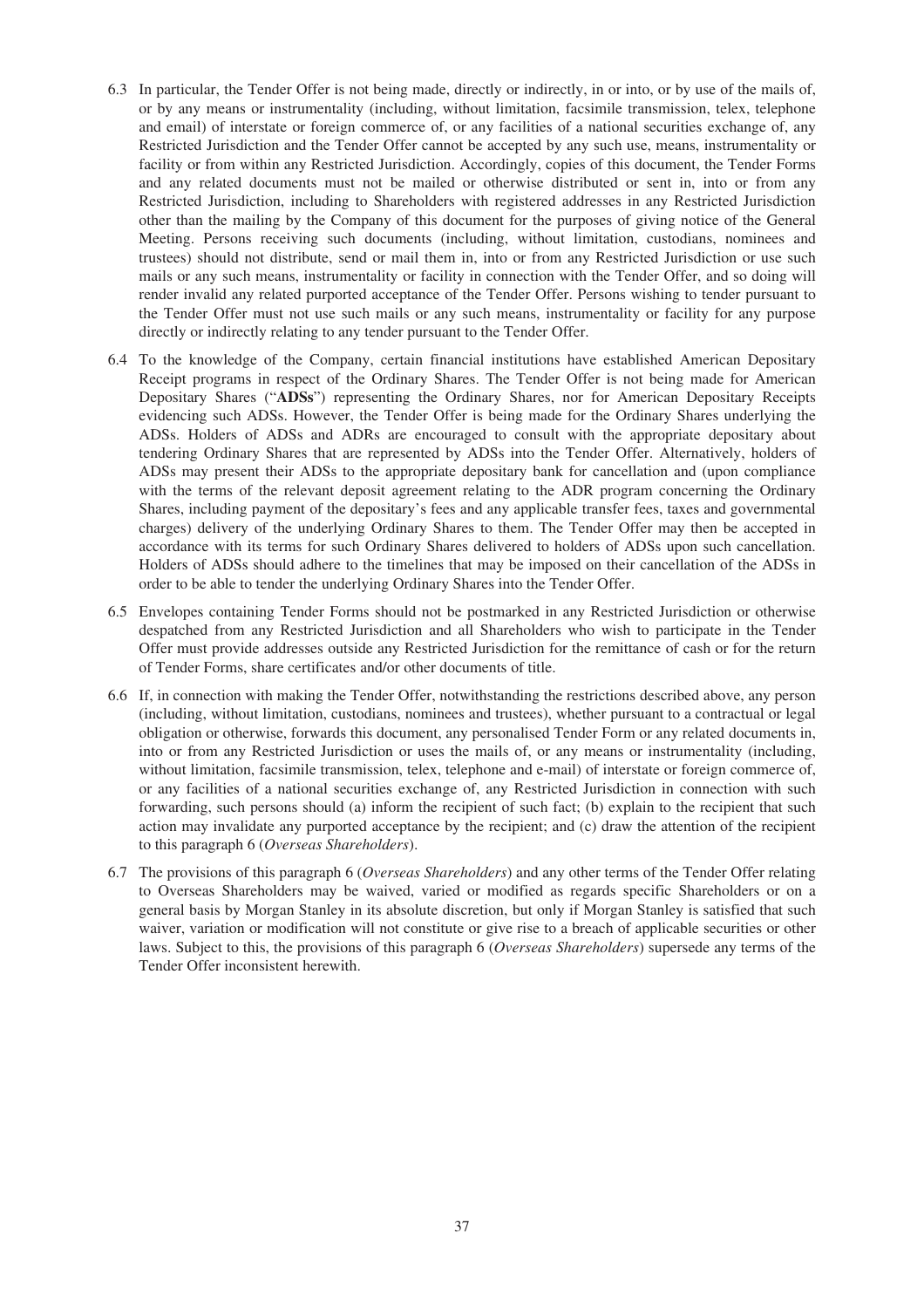### **PART V**

# **POTENTIAL FURTHER STAGE OF THE RETURN OF VALUE**

If a material amount of the US\$500 million is not returned to Shareholders through the Tender Offer, the Board has considered whether and how best to return the remaining amount to Shareholders in light of the circumstances prevailing following completion of the Tender Offer, including the anticipated level of interest the Tender Offer, the relative cost and convenience of available methods of returning the balance, and whether there are any more value-creating alternative uses for the cash.

# **1. SPECIAL DIVIDEND**

Following this consideration the Board considers it likely that part or all of any balance remaining of the proposed Return of Value not returned to Shareholders through the Tender Offer will be the subject of a further stage of the Return of Value by payment of one or more Special Dividends. Any Special Dividend would return cash to all Shareholders pro rata to the size of their holdings of Ordinary Shares.

### 1.1 **Share Consolidation**

In the event that all or part of any further stage of the Return of Value were to be undertaken by payment of the Special Dividend, it may be appropriate for such Special Dividend to be accompanied by a Share Consolidation. As any Share Consolidation requires shareholder approval, that authority is being sought now so that, if the Board does subsequently decide to pay a Special Dividend to return all or part of any amount not returned by the Tender Offer, the Company would be in a position to do so quickly and without the delay and cost of convening a separate general meeting at that time. The terms of the relevant resolution only allow the Board to use the authority to effect a Share Consolidation in connection with the payment of the Special Dividend(s).

The purpose of any Share Consolidation would be to seek to ensure that, to the extent reasonably practicable and subject to normal market movements, the market price of one New Ordinary Share immediately after the payment of a Special Dividend would be comparable to the market price of one Ordinary Share immediately beforehand. The Share Consolidation should also assist the comparability of financial information in relation to the Company that is expressed on a per-share basis before and after any Special Dividend.

Accordingly, under any Share Consolidation, the number of Ordinary Shares in issue would be reduced by a percentage broadly equivalent to the quantum of the Special Dividend as a proportion of the Company's market capitalisation at that time.

Following any Share Consolidation, Shareholders would own the same proportion of the Company as they did immediately prior to the Share Consolidation taking effect (subject to the treatment of fractional entitlements) but would hold a smaller number of New Ordinary Shares than the number of Ordinary Shares held immediately prior to the Share Consolidation.

Application would be made for the New Ordinary Shares resulting from the Share Consolidation to be admitted to the Official List and to trading on the Main Market. Subject to their admission, New Ordinary Shares would be traded on the Main Market in the same way as Ordinary Shares and would be equivalent in all respects to Ordinary Shares (including as to dividend, voting and other rights), with the exception of the difference in nominal value. General market transactions would continue to be settled within the CREST system. Holders of existing Ordinary Shares in CREST would automatically have any New Ordinary Shares credited to their CREST accounts. Certificates in respect of certificated New Ordinary Shares would be issued following the Share Consolidation.

## 1.2 **Consolidation ratio**

The consolidation ratio cannot be set at this time as it will depend on various matters, including the level of take-up under the Tender Offer, the quantum of any proposed Special Dividend and the future price of an Ordinary Share at the time of any proposed Special Dividend. As provided in Resolution 2 to be proposed at the General Meeting, the consolidation ratio would be set by the Directors. The ratio, once set, would be notified to Shareholders via a Regulatory Information Service. The consolidation ratio would be expected to be calculated by dividing (i) the Company's market capitalisation at the record date for the Special Dividend (the "**Special Dividend Record Date**") less the quantum of the Special Dividend by (ii) the Company's market capitalisation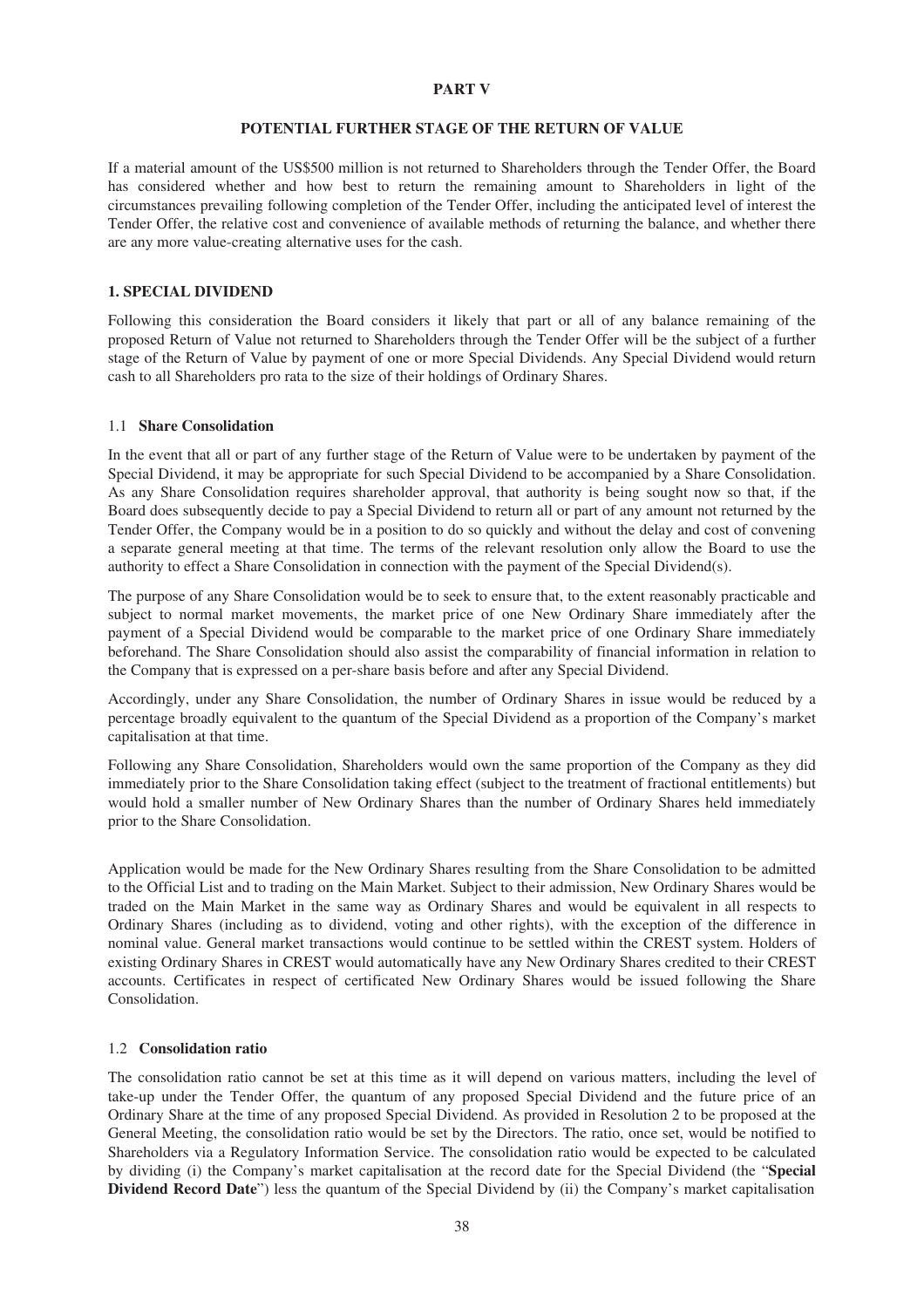at the Special Dividend Record Date, subject to such amendments as the Directors may determine to deal with fractions, rounding or other practical problems or matters which may result from such division and/or to achieve a ratio which in their judgment is the most appropriate to seek to maintain comparability of the Company's share price and/or earnings per share before and after the Special Dividend.

In order to ensure that a whole number of New Ordinary Shares is created following the implementation of the Share Consolidation, it is proposed that the Company issue a small number of Ordinary Shares to one of the Company's employee benefit trusts or may repurchase a small number of Ordinary Shares under an existing authority, immediately prior to the Special Dividend Record Date. The number of Ordinary Shares to be issued or repurchased would be such as will result in the total number of Ordinary Shares (including any held in treasury) being exactly divisible in accordance with the consolidation ratio.

# 1.3 **Fractional entitlements to New Ordinary Shares following any Share Consolidation**

A Shareholder may have a fractional entitlement to a New Ordinary Share following the Share Consolidation. For example, if the consolidation ratio were 3:4 (New Ordinary Shares: existing Ordinary Shares), a Shareholder holding 11 Ordinary Shares would, after such a Share Consolidation, be entitled to 8 New Ordinary Shares and a fractional entitlement of one-quarter of a New Ordinary Share. By contrast, a Shareholder holding 12 Ordinary Shares would, after such a Share Consolidation, be entitled to 9 New Ordinary Shares and no fractional entitlement. A further example of how the Share Consolidation could work in practice is set out in paragraph 27 of Part VII (*Questions and Answers on the Return of Value*) of this document.

Under a Share Consolidation, no fractions of New Ordinary Shares would be received by any Shareholder. The number of New Ordinary Shares to which a Shareholder is entitled will be rounded down to the nearest whole New Ordinary Share. Fractional entitlements to New Ordinary Shares would be aggregated and sold as soon as practicable by instructing a broker to sell them in the open market at the then-available prices. The net proceeds of the sale (after deduction of all expenses and commissions incurred) will be distributed to the Shareholders entitled to them, save that, where the net proceeds from the sale of any such fractional entitlement are less than £3.00, Shareholders would have no entitlement or right to the proceeds of sale but instead any such proceeds would be retained by the Company (or, at the discretion of the Directors, donated to charity).

# 2. **AGM BUYBACK AUTHORITY AND SHARE BUYBACK PROGRAMME**

The AGM Buyback Authority currently in force was granted at the Company's 2021 AGM held on 11 May 2021, constituting a general authority to repurchase up to a maximum of 49,926,765 Ordinary Shares, representing approximately 10 per cent. of the Issued Ordinary Share Capital at that time.

As stated in paragraph 7 of Part I (*Letter from the Chair of Capricorn Energy PLC*) of this document, the Company has, as at the Latest Practicable Date, repurchased 4,432,805 Ordinary Shares since 15 November 2021 using the AGM Buyback Authority. The Company now intends that, including those Ordinary Shares already repurchased, it will, following expiration of the Tender Offer, pursue an ongoing Share Buyback Programme of up to a total value of US\$200m to provide a continuing value-accretive return of capital to Shareholders. The Share Buyback Programme is independent of the Tender Offer and the Return of Value, and is expected to be undertaken using the AGM Buyback Authority and subsequent authorities to repurchase Ordinary Shares granted at future AGMs.

Although the Share Buyback Programme and the Return of Value are independent of one another, if the Tender Offer is successfully implemented, the Issued Ordinary Share Capital will be reduced. The AGM Buyback Authority was taken on the basis of the Issued Ordinary Share Capital before the Tender Offer, and such any reduction as a result of the Tender Offer will also result in a corresponding reduction of the number of Ordinary Shares representing 10 per cent. of the Issued Ordinary Share Capital. In view of this, the Board intends to restrict its use of the AGM Buyback Authority to market purchases of Ordinary Shares representing a maximum of 10 per cent. of the Issued Ordinary Share Capital as it is after completion of the Tender Offer. The Board would then expect to seek a new authority from Shareholders to make market purchases of Ordinary Shares at the 2022 AGM. Subject to this restriction, following expiration of the Tender Offer, the Board intends to continue making market purchases of its own shares under the Share Buyback Programme using the AGM Buyback Authority.

# 3. **UK TAXATION**

As the requirement for and timing of a Special Dividend and Share Consolidation is uncertain at the moment, we have not included in this document a summary of the UK tax position in anticipation of a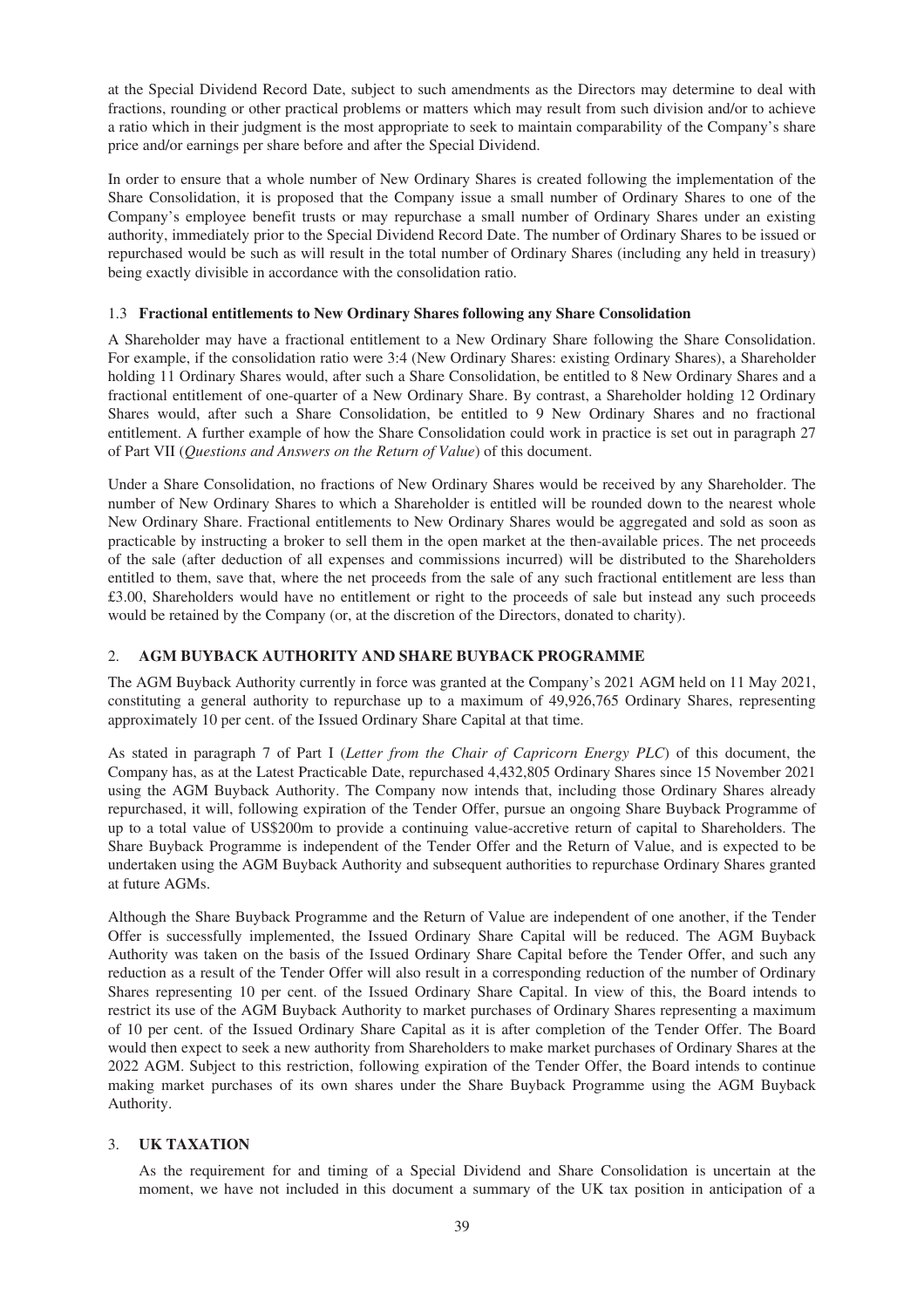potential future Special Dividend and Share Consolidation. The Company would expect to include such a summary in any announcement of such a Special Dividend and Share Consolidation though a Regulatory Information Service. In any event, you are urged to consult an appropriate professional adviser in respect of your tax position.

Shareholders who are not tax resident in the United Kingdom or who are otherwise taxable outside of the United Kingdom should consult their own professional advisers on the possible application of taxation laws in their individual countries of residence.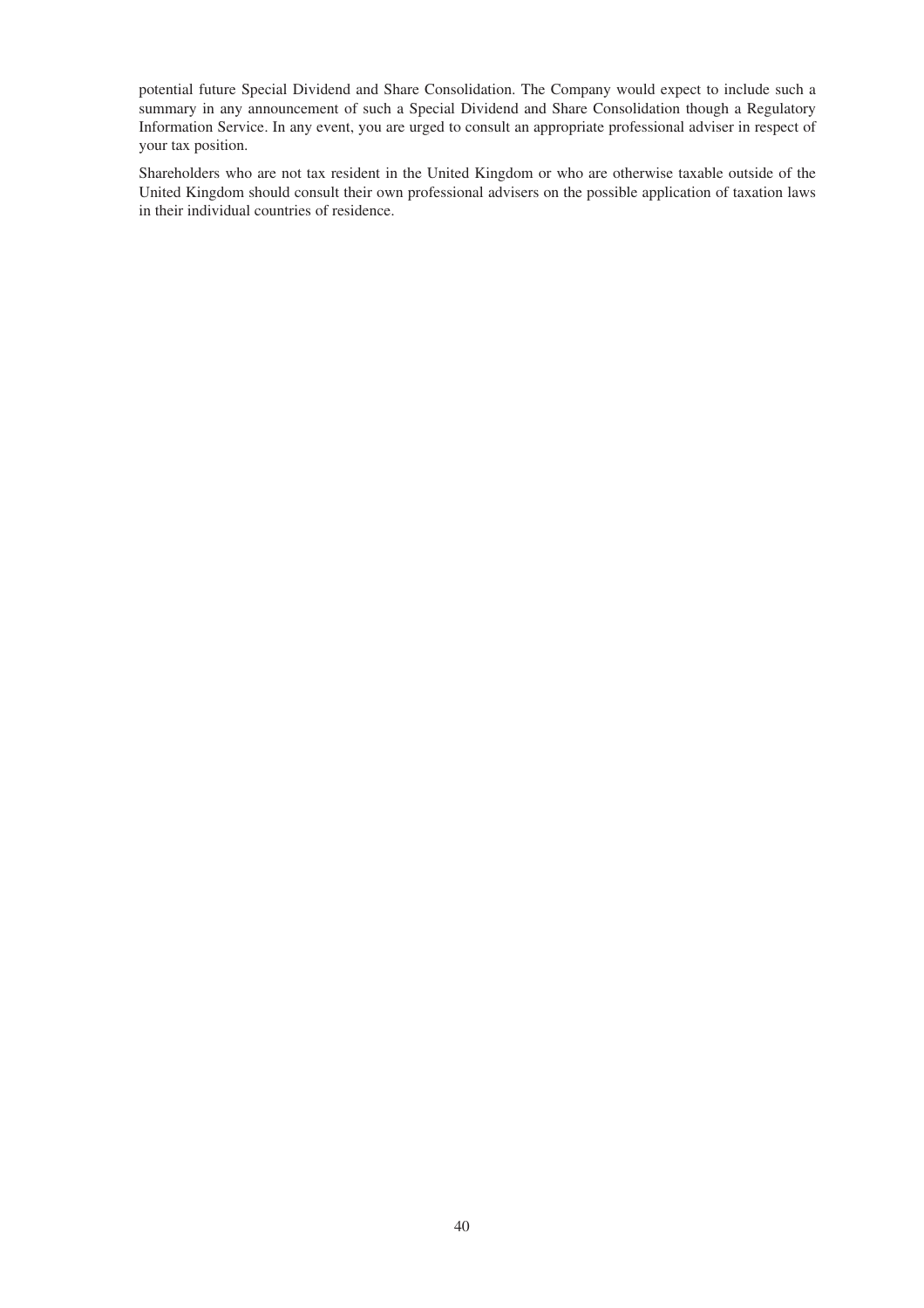## **PART VI**

### **TAXATION**

#### 1. **UNITED KINGDOM**

**THE FOLLOWING COMMENTS DO NOT CONSTITUTE TAX ADVICE AND ARE INTENDED ONLY AS A GUIDE TO CURRENT UNITED KINGDOM LAW AND H.M. REVENUE & CUSTOMS' PUBLISHED PRACTICE (WHICH ARE BOTH SUBJECT TO CHANGE AT ANY TIME, POSSIBLY WITH RETROSPECTIVE EFFECT). THEY RELATE ONLY TO CERTAIN LIMITED ASPECTS OF THE UNITED KINGDOM TAXATION TREATMENT OF SHAREHOLDERS WHO ARE RESIDENT IN THE UNITED KINGDOM FOR UNITED KINGDOM TAX PURPOSES (AND, IF INDIVIDUALS, DOMICILED IN AND ONLY IN THE UNITED KINGDOM FOR UNITED KINGDOM TAX PURPOSES), WHO HOLD, AND WILL HOLD, THEIR ORDINARY SHARES AS INVESTMENTS (AND NOT AS ASSETS TO BE REALISED IN THE COURSE OF A TRADE, PROFESSION OR VOCATION). THEY MAY NOT RELATE TO CERTAIN SHAREHOLDERS, SUCH AS DEALERS IN SECURITIES OR SHAREHOLDERS WHO HAVE (OR ARE DEEMED TO HAVE) ACQUIRED THEIR ORDINARY SHARES BY VIRTUE OF AN OFFICE OR EMPLOYMENT OR SHAREHOLDERS WHO ARE TREATED AS HOLDING THEIR ORDINARY SHARES AS CARRIED INTEREST. SHAREHOLDERS ARE ADVISED TO TAKE INDEPENDENT ADVICE IN RELATION TO THE TAX IMPLICATIONS FOR THEM OF SELLING ORDINARY SHARES PURSUANT TO THE TENDER OFFER.**

### **Taxation of chargeable gains**

The sale of Ordinary Shares by a Shareholder to Morgan Stanley pursuant to the Tender Offer should be treated as a disposal of those shares for United Kingdom tax purposes. This may, subject to the Shareholder's individual circumstances and any available exemption or relief, give rise to a chargeable gain (or allowable loss) for the purposes of United Kingdom taxation of chargeable gains ("**CGT**").

The amount of CGT payable by a Shareholder who is an individual as a consequence of the sale of Ordinary Shares, if any, will depend on his or her own personal tax position. Broadly, a Shareholder whose total taxable gains and income in a given year, including any gains made on the sale of the Ordinary Shares ("**Total Taxable** Gains and Income"), are less than or equal to the upper limit of the income tax basic rate band applicable in respect of that tax year (the "**Band Limit**") (£37,700 for 2021/2022 and 2022/2023) will normally be subject to CGT at a rate of 10 per cent. in respect of any gain arising on the sale of his or her Ordinary Shares. A Shareholder whose Total Taxable Gains and Income are more than the Band Limit will normally be subject to CGT at a rate of 10 per cent. in respect of any gain arising on the sale of his or her Ordinary Shares (to the extent that, when added to the Shareholder's other taxable gains and income, the gain is less than or equal to the Band Limit) and at a rate of 20 per cent. in respect of the remainder of the gain arising on the sale of his or her Ordinary Shares.

However, no tax will be payable on any gain arising on the sale of Ordinary Shares if the amount of the chargeable gain realised by a Shareholder in respect of the sale, when aggregated with other chargeable gains realised by that Shareholder in the year of assessment (and after taking into account aggregate losses), does not exceed the annual exemption (£12,300 for 2021/2022 and 2022/2023).

A corporate Shareholder is normally subject to corporation tax on all of its chargeable gains, subject to any relief and exemptions. Corporate Shareholders should be entitled to indexation allowance, calculated only up to and including December 2017.

### **Transactions in securities**

Under the provisions of Part 15 of the Corporation Tax Act 2010, H.M. Revenue & Customs can in certain circumstances counteract corporation tax advantages arising in relation to a transaction or transactions in securities. If these provisions were to be applied by H.M. Revenue & Customs to the Tender Offer, Shareholders who are subject to corporation tax might be liable to corporation tax as if they had received an income amount rather than a capital amount.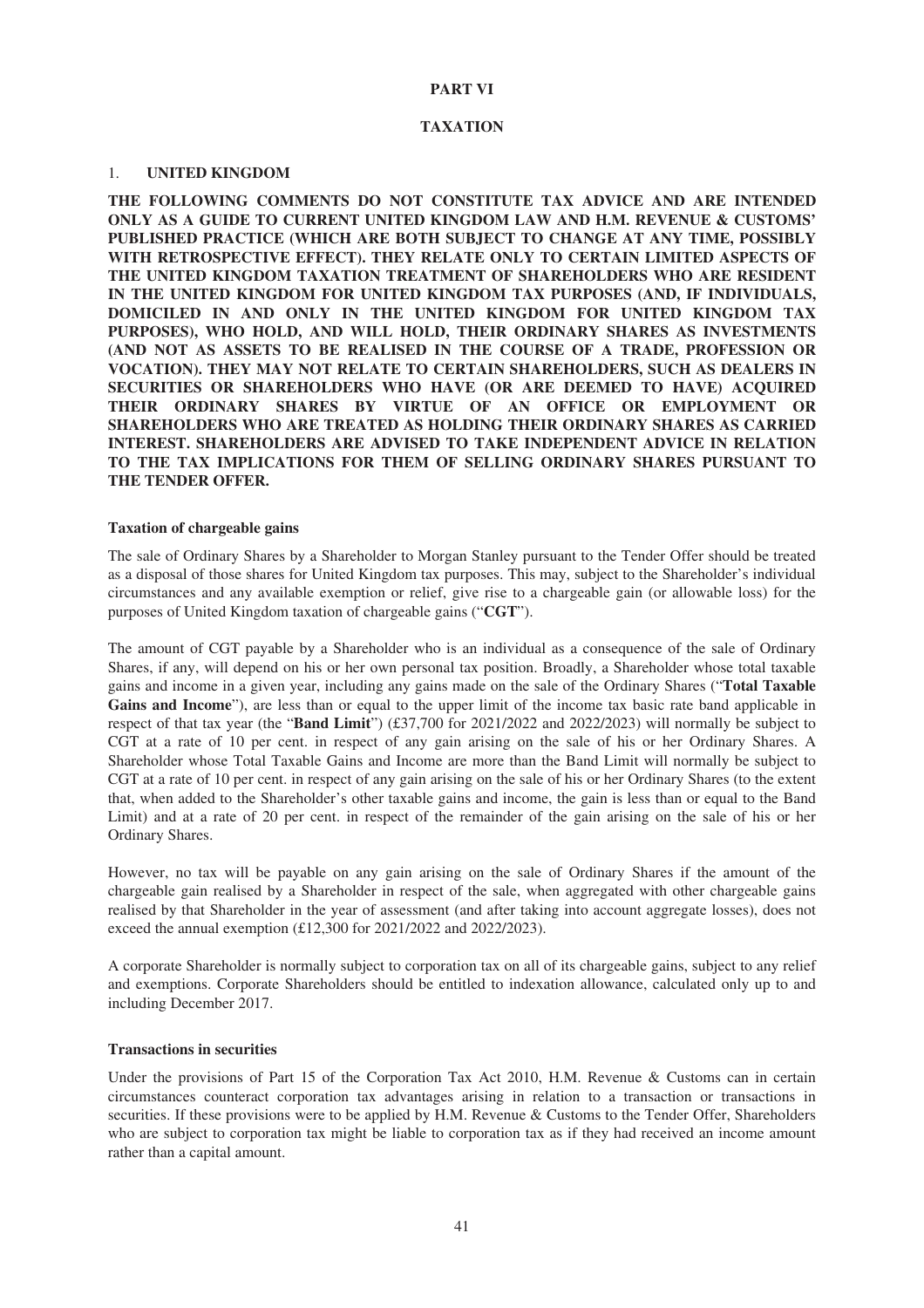No application has been made to H.M. Revenue & Customs for the clearance in respect of the application of Part 15 of the Corporation Tax Act 2010 to the Tender Offer.

Shareholders who are within the charge to corporation tax are advised to take independent advice as to the potential application of the above provisions in light of their own particular motives and circumstances.

### **Stamp duty and stamp duty reserve tax ("SDRT")**

The sale of Ordinary Shares pursuant to the Tender Offer will not give rise to any liability to stamp duty or SDRT for the selling Shareholder.

Stamp duty at a rate of 0.5 per cent. on the Ordinary Shares repurchased, rounded up to the nearest £5.00 if necessary, will be payable by the Company on its purchase of Ordinary Shares from Morgan Stanley.

## 2. **UNITED STATES OF AMERICA**

**This discussion applies only to a US Shareholder (as defined below) that holds Ordinary Shares as a capital asset within the meaning of Section 1221 of the Internal Revenue Code of 1986, as amended (the "Code") (generally, property held for investment). It does not describe all of the US federal tax consequences other than US federal income taxation, such as the estate and gift tax, alternative minimum tax or the Medicare tax on net investment income. In addition, it does not address tax consequences applicable to US Shareholders subject to special rules, such as (i) certain financial institutions, (ii) dealers or traders in securities who use a mark-to-market method of tax accounting, (iii) persons holding Ordinary Shares as part of a hedging transaction, straddle, conversion transaction or other integrated transaction for US federal income tax purposes, (iv) persons whose functional currency for US federal income tax purposes is not the US dollar, (v) entities classified as partnerships for US federal income tax purposes, (vi) tax-exempt entities (vii) persons that own or are deemed to own ten per cent. or more of the Company's shares, by vote or value, or (viii) persons holding Ordinary Shares in connection with a permanent establishment or fixed base outside of the United States.**

**If an entity or arrangement treated as a partnership for US federal income tax purposes holds Ordinary Shares, the US federal income tax treatment of a partner will generally depend on the status of the partner and the activities of the partnership. An entity or an arrangement treated as a partnership holding Ordinary Shares and partners in such entity or arrangement should consult their tax advisers as to the particular US federal income tax consequences of disposing of the Ordinary Shares. This discussion is based on the Code, administrative pronouncements, judicial decisions, final, temporary and proposed Treasury regulations, all as of the date hereof, any of which is subject to change or differing interpretations, possibly with retroactive effect. No ruling will be sought from the US Internal Revenue Service (the "IRS") with respect to any statement or conclusion in this discussion, and there can be no assurance that the IRS will not challenge such statement or conclusion in the following discussion or, if challenged, a court will uphold such statement or conclusion.**

**A "US Shareholder" is a Shareholder who, for US federal income tax purposes, is a beneficial owner of Ordinary Shares and who is: (i) an individual that is a citizen or resident of the United States, (ii) a corporation, or other entity taxable as a corporation, created or organized in or under the laws of the United States, any state therein or the District of Columbia, or (iii) an estate, the income of which is subject to US federal income taxation regardless of its source or (iv) a trust if (x) a court within the United States is able to exercise primary supervision over its administration and one or more United States persons (as defined in the Code Section 7701(a)(30)) have the authority to control all of the substantial decisions of such trust or (y) it has a valid election in effect under applicable US Treasury regulations to be treated as a "United States person." All US Shareholders should consult with their tax advisers concerning the US federal, state, local and non-US tax consequences of disposing of Ordinary Shares in their particular circumstances.**

### **Passive foreign investment company rules**

**Under the Code, the Company will be a PFIC for any taxable year in which, after the application of certain "look-through" rules with respect to subsidiaries, either (i) 75 per cent. or more of its gross income consists of "passive income," or (ii) 50 per cent. or more of the average quarterly value of its assets consist of assets that produce, or are held for the production of, "passive income."**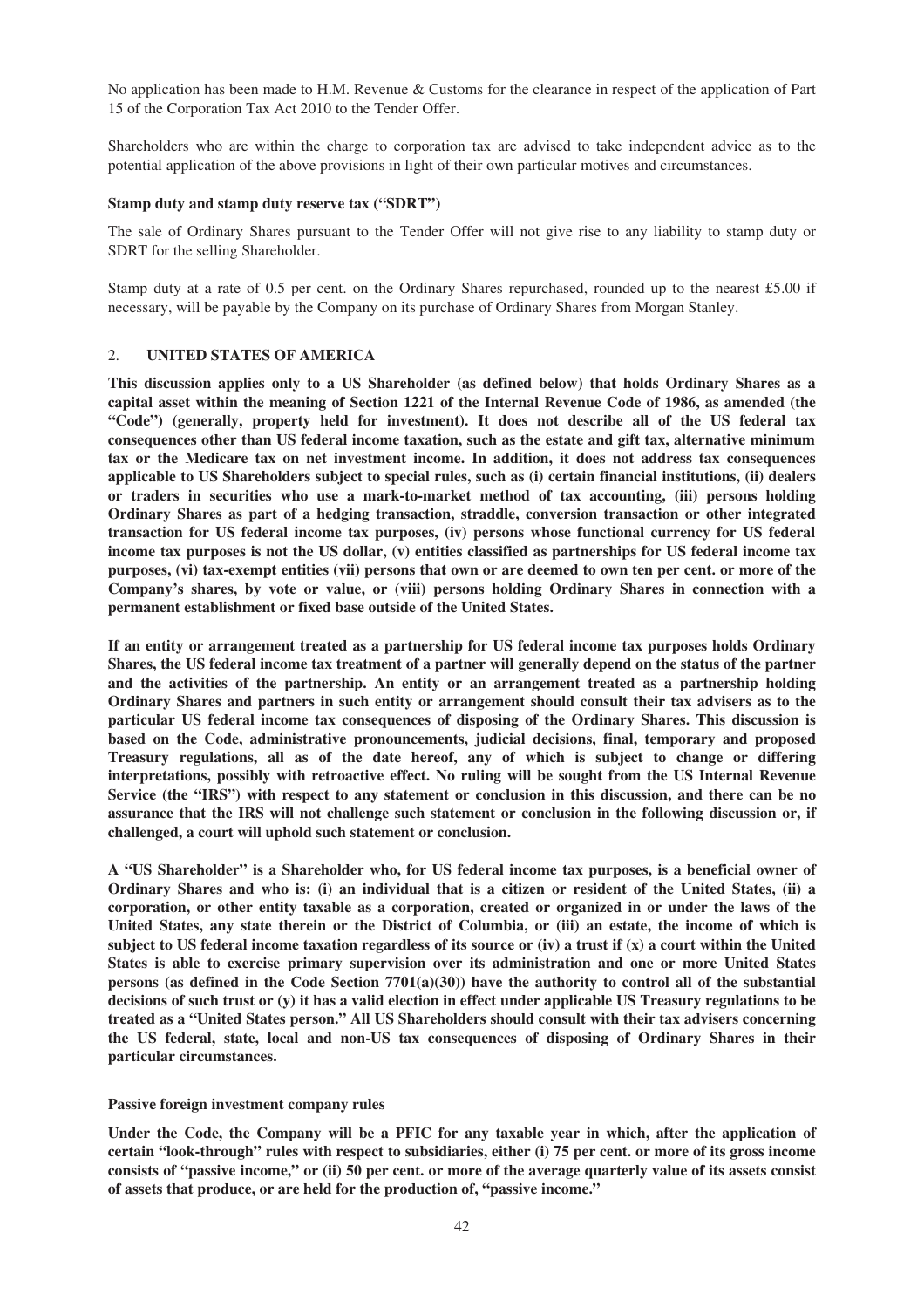**For purposes of this test, the Company will be treated as owning a proportionate share of the assets and earning a proportionate share of the income of any other corporation of which the Company owns, directly or indirectly, at least 25% (by value) of the stock.**

**There can be no assurances that the Company will not be considered a PFIC for the current taxable year or has not been a PFIC for any historical taxable year. In addition, it is possible that the IRS may take a contrary position with respect to the Company's determination in any particular year, and therefore, there can be no assurance that the Company will not be classified as a PFIC for the current taxable year or in the future. If the Company were a PFIC for any year during which a US Shareholder held Ordinary Shares, the Company generally would continue to be treated as a PFIC with respect to that US Shareholder for all succeeding years during which the US Shareholder holds the Ordinary Shares, even if it ceased to meet the threshold requirements for PFIC status, unless (i) the Company ceases to be a PFIC, and (ii) the US Shareholder has made a "deemed sale" election under the PFIC rules.**

**If the Company were a PFIC for any taxable year during which a US Shareholder held Ordinary Shares (assuming such US Shareholder has not made certain elections), gain recognised by a US Shareholder on the disposition of Ordinary Shares pursuant to the Tender Offer would be allocated rateably over the US Shareholder's holding period for those Ordinary Shares. The amounts allocated to the taxable year of the sale or other disposition and to any year before the Company became a PFIC would be taxed as ordinary income. The amount allocated to each other taxable year would be subject to tax at the highest rate in effect for individuals or corporations, as appropriate, for that taxable year, and an interest charge would be imposed on the tax on such amount. Further, to the extent that any distribution received by a US Shareholder on its Ordinary Shares exceeds 125 per cent. of the average of the annual distributions on the Ordinary Shares received during the preceding three years or the US Shareholder's holding period, whichever is shorter, that distribution would be subject to taxation in the same manner as gain on the disposition of Ordinary Shares if the Company were a PFIC, described immediately above.**

**If the Company were a PFIC, certain elections may be available that would result in alternative tax consequences (such as mark-to-market treatment and qualified electing fund election) of owning and disposing of the Ordinary Shares. However, the Company has not historically prepared or provided, and does not intend to prepare or provide, the information that would enable US Shareholders to make a qualified electing fund election. US Shareholders should consult their tax advisers to determine whether any of these elections would be available and, if so, what the consequences of the alternative treatments would be in their particular circumstances.**

**If a US Shareholder owns Ordinary Shares during any year in which the Company is a PFIC, the Shareholder generally must file annual reports containing such information as the US Treasury may require on IRS Form 8621 (or any successor form) with respect to the Company, generally with the Shareholder's federal income tax return for that year. US Shareholders should consult their tax advisers concerning the Company's potential PFIC status and the potential application of the PFIC rules.**

**Treatment of the Tender Offer as sale of Ordinary Shares**

**The Company's purchase of Ordinary Shares from a US Shareholder pursuant to the Tender Offer will be treated either as a sale of the Ordinary Shares or as a distribution by the Company.**

**Such Company's purchase will be treated as a sale of the Ordinary Shares by a US Shareholder if: (i) the purchase completely terminates the US Shareholder's equity interest in the Company, (ii) the receipt of cash by the US Shareholder is "not essentially equivalent to a dividend," or (iii) as a result of the purchase there is a "substantially disproportionate" reduction in the US Shareholder's equity interest in the Company. If none of these tests are met with respect to a particular US Shareholder, then the Company's purchase of Ordinary Shares from that US Shareholder pursuant to the Tender Offer will be treated as a distribution (as described below in** *"—Treatment of Tender Offer as Distribution on Ordinary Shares***").**

**In applying these tests, the constructive ownership rules of Section 318 of the Code apply, subject to certain exceptions. A US Shareholder is treated as owning not only shares of the Company actually owned by the US Shareholder but also such shares actually (and in some cases constructively) owned by others. Under the constructive ownership rules, a US Shareholder will be considered to own shares of the Company owned, directly or indirectly, by certain members of the US Shareholder's family and certain entities (such as corporations, partnerships, trusts and estates) in which the US Shareholder has an equity interest, as well as shares of the Company that the US Shareholder has an option to purchase.**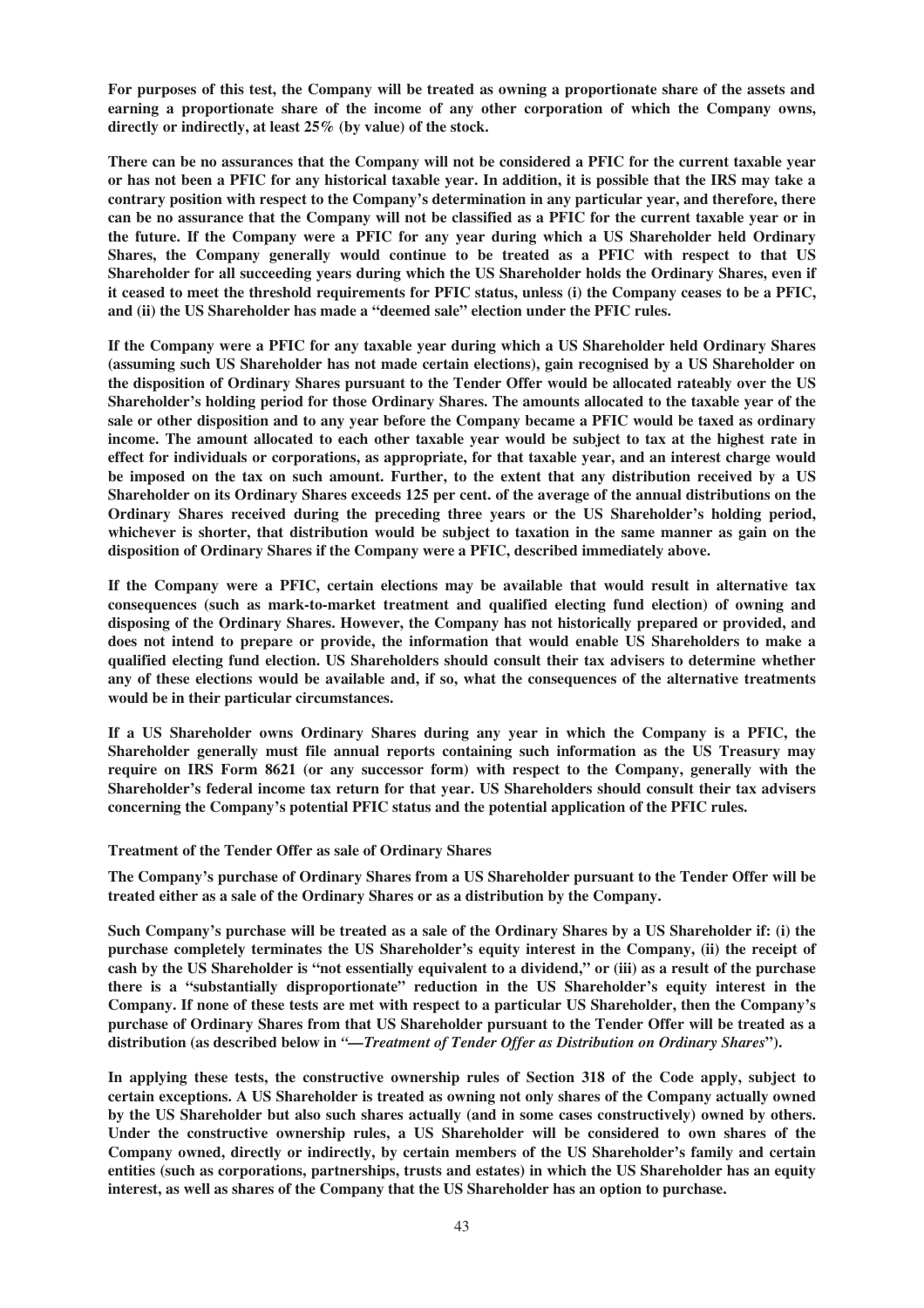*Complete termination.* **A purchase of Shares pursuant to the Tender Offer will result in a ''complete termination" of the US Shareholder's interest in the Company if, immediately after the sale, either: (a) the US Shareholder owns, actually and constructively, no shares of the Company; or (b) the US Shareholder owns no shares of the Company other than by attribution under Section 318(a)(1) and effectively waives constructive ownership of any constructively owned shares of the Company under the procedures described in Section 302(c)(2) of the Code. If a US Shareholder desires to file such a waiver, the US Shareholder should consult his or her own tax adviser.**

*Not essentially equivalent to a dividend.* **A purchase of Ordinary Shares pursuant to the Tender Offer will be treated as "not essentially equivalent to a dividend" if it results in a "meaningful reduction" in the selling US Shareholder's proportionate interest in the Company. Whether a US Shareholder meets this test will depend on relevant facts and circumstances. In measuring the change, if any, in a US Shareholder's proportionate interest in the Company, the meaningful reduction test is applied by taking into account all Ordinary Shares that the Company purchases pursuant to the Tender Offer, including Ordinary Shares purchased from other US Shareholders.**

**The IRS has held in a published ruling that, under the particular facts of that ruling, a small reduction in the percentage share ownership of a small minority shareholder in a publicly and widely held corporation who did not exercise any control over corporate affairs constituted a "meaningful reduction." US Shareholders should consult their own tax advisers with respect to the application of the test in their particular circumstances.**

*Substantially disproportionate.* **A purchase of Ordinary Shares pursuant to the Tender Offer will be "substantially disproportionate" as to a US Shareholder if (i) the percentage of the then outstanding common stock (voting or non-voting) actually and constructively owned by such US Shareholder immediately after the purchase is less than 80 per cent. of the percentage of the outstanding common stock (voting or non-voting) actually and constructively owned by such US Shareholder immediately before the purchase, and (ii) the percentage of the outstanding voting stock of the Company actually and constructively owned by such US Shareholder immediately after the purchase is less than 80 per cent. of the percentage of the outstanding voting stock of the Company actually and constructively owned by such US Shareholder immediately before the purchase. Shareholders should consult their own tax advisers with respect to the application of the "substantially disproportionate" test in their particular circumstances.**

**It may be possible for a tendering US Shareholder to satisfy one of these three tests by contemporaneously selling or otherwise disposing of all or some of the shares that such US Shareholder actually or constructively owns that are not purchased pursuant to the Tender Offer.**

**Correspondingly, a tendering US Shareholder may not be able to satisfy one of these three tests because of contemporaneous acquisitions of shares of the Company by such US Shareholder or a related party whose shares are attributed to such US Shareholder. Shareholders should consult their own tax advisers regarding the tax consequences of such sales or acquisitions in their particular circumstances.**

**The Company cannot predict whether or the extent to which the Tender Offer will be undersubscribed or oversubscribed. If the Tender Offer is oversubscribed, proration of tenders pursuant to the Tender Offer will cause the Company to accept fewer Ordinary Shares than are tendered. Consequently, the Company can give no assurance that a sufficient number of any US Shareholder's Ordinary Shares will be purchased pursuant to the Tender Offer to ensure that such purchase will be treated as a sale, rather than as a distribution, for US federal income tax purposes under the rules discussed above.**

**If the purchase of Ordinary Shares from a US Shareholder is treated as a sale, the US Shareholder will recognise gain or loss equal to the difference between the amount of cash received by the US Shareholder and the US Shareholder's adjusted tax basis in the Ordinary Shares sold. The gain or loss will be capital gain or loss and will be long-term capital gain or loss if the Ordinary Shares were held for more than one year. In general, long-term capital gains recognised by a non-corporate US Shareholder (including an individual) are subject to a lower tax rate under current law. The deductibility of capital losses is subject to limitations.**

**If the consideration received from the Tender Offer is paid in foreign currency, the amount realized will be the US dollar value of the payment received, translated at the spot rate of exchange on the date of taxable sale, exchange or disposition. If Ordinary Shares are treated as traded on an established securities market, a cash basis US Shareholder and an accrual basis US Shareholder who has made a special election**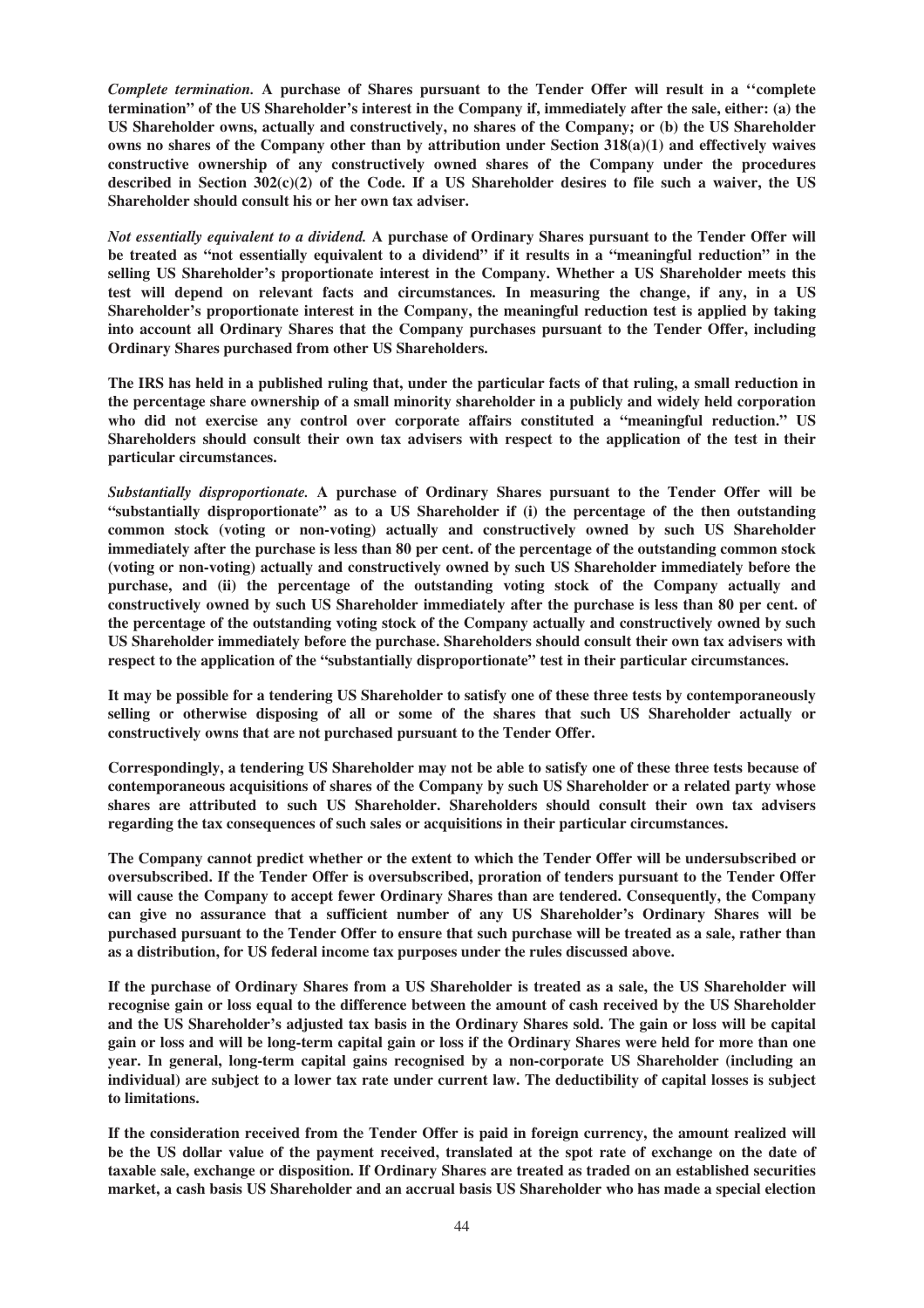**(which must be applied consistently from year to year and cannot be changed without the consent of the IRS) will determine the US dollar value of the amount realized in foreign currency by translating the amount received at the spot rate of exchange on the settlement date of the sale. An accrual basis US Shareholder that does not make the special election will recognise exchange gain or loss to the extent attributable to the difference between the exchange rates on the sale date and the settlement date, and such exchange gain or loss generally will constitute ordinary income or loss.**

**The gain or loss will be US-source for foreign tax credit purposes. In the event any non-US tax is imposed upon the proceeds from the disposition of Ordinary Shares pursuant to the Tender Offer, a US Shareholder may not be able to utilise a foreign tax credit unless such US Shareholder has foreign-source income or gain in the same category from other sources. The relevant rules are complex, and US Shareholders should consult their tax advisers to determine whether a foreign tax credit or itemized deduction (in lieu of the foreign tax credit) would be available in their particular circumstances.**

## **Treatment of Tender Offer as distribution on Ordinary Shares**

**If Tender Offer does not satisfy any of the tests listed above and, as a result, the purchase of Ordinary Shares from a US Shareholder is treated as a distribution by the Company, the full amount of cash received by the US Shareholder for the Ordinary Shares (without any offset for the US Shareholder's tax basis in the purchased Ordinary Shares) will be treated as a dividend to the extent of the Company's current and accumulated earnings and profits allocable to the distribution. The tax basis of the US Shareholder's sold Ordinary Shares will be added to the tax basis of his or her remaining shares of the Company, if any. To the extent, if any, that payments made by the Company exceed a US Shareholder's allocable share of the Company's current and accumulated earnings and profits, the distribution will first be treated as a non-taxable return of capital, causing a reduction in the US Shareholder's adjusted basis in his or her Ordinary Shares, and thereafter as capital gain. Because the Company does not currently maintain calculations of earnings and profits for US federal income tax purposes, it is expected that the distributions with respect to the Ordinary Shares will generally be reported as dividends even if that distribution would otherwise be treated as a non-taxable return of capital or as capital gain under the rules described above. For non-corporate US Shareholders, such dividends may be "qualified dividend income" that is taxed at the lower applicable capital gains rate provided that certain conditions are satisfied, including certain holding period requirements. However, if the Company were a PFIC or, with respect to a particular US Shareholder, were treated as a PFIC for the taxable year in which the Company paid a dividend or for the prior taxable year, such qualified dividend income treatment would not apply. In the case of a corporate US Shareholder, if cash received pursuant to the Tender Offer is treated as a dividend, the resulting dividend income will not qualify for the dividends-received deduction otherwise generally available to corporate US Shareholders.**

**Assuming that the Company is not a "United-States-Owned Foreign Corporation" for US federal income tax purposes, the dividend will generally be income from sources outside the United States and will generally be "passive" income, in each case for purposes of computing the foreign tax credit allowable to a US Shareholder. US Shareholders should consult their own tax advisers concerning the rules discussed in this paragraph in their particular circumstances.**

**Consequences to US Shareholders who do not sell Ordinary Shares pursuant to the Tender Offer**

**US Shareholders who do not sell Ordinary Shares pursuant to the Tender Offer will not incur any US federal income tax liability as a result of the consummation of the Tender Offer.**

### **US information reporting and backup withholding**

**A US Shareholder may be subject to information reporting on amounts received by such Shareholder from sales of Ordinary Shares pursuant to the Tender Offer which are not considered to be effected at an office outside the US or are conducted through certain US-related financial intermediaries under US Treasury regulations. In addition, a backup withholding tax at the rate of 24 per cent. may be deducted from amounts described in the preceding sentence if the relevant Shareholder fails to provide a taxpayer identification number, make other required certifications and otherwise comply with the requirements of the backup withholding rules.**

**A sale of Ordinary Shares pursuant to the Tender Offer should be considered to be effected at an office outside the US for these purposes (and consequently payments in respect of them not be subject to US**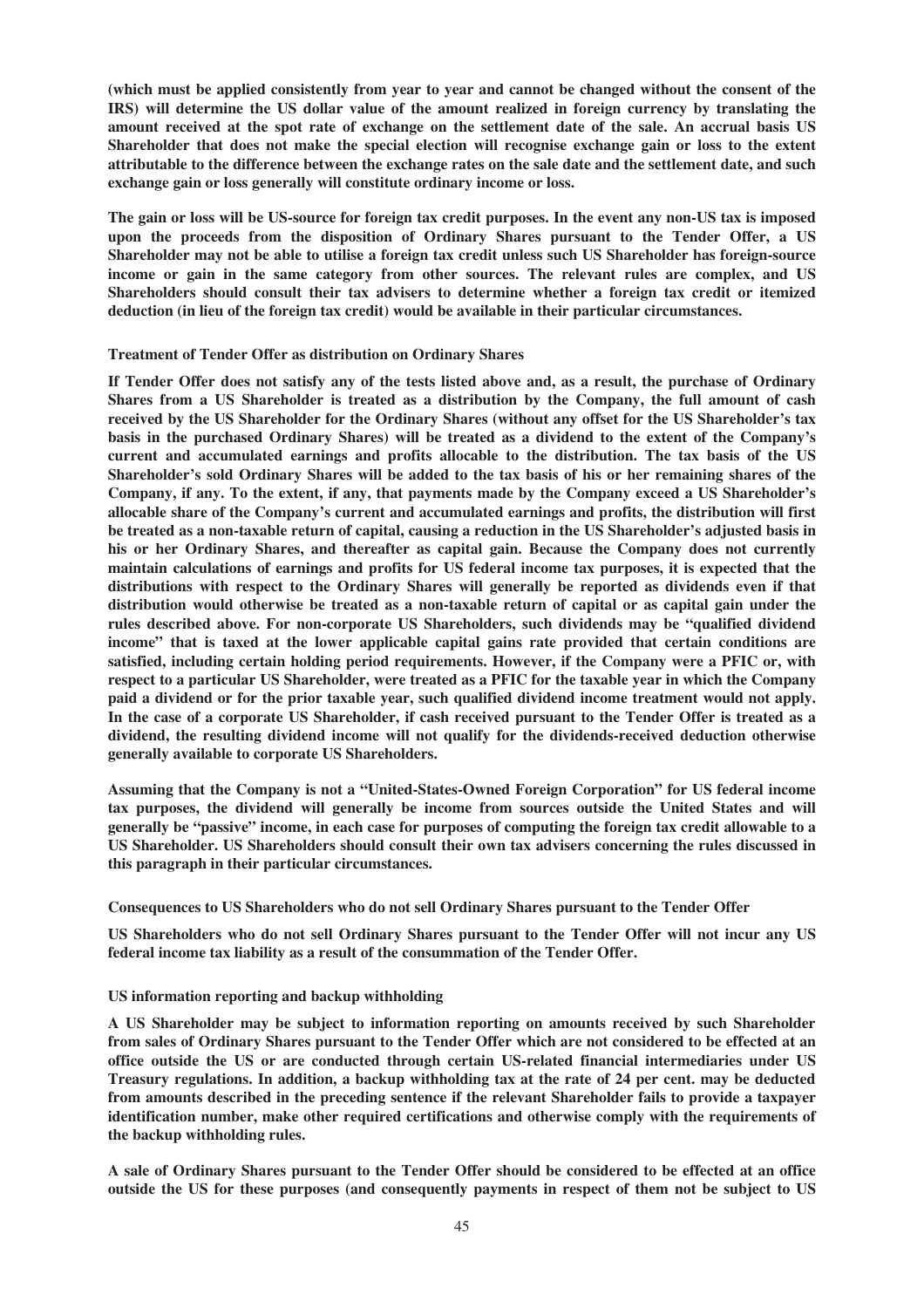**information reporting and backup withholding) unless: (i) the proceeds of sale by the relevant Shareholder are paid to an account maintained in the United States, (ii) the proceeds of sale are despatched to the relevant Shareholder at an address in the United States, (iii) the relevant Shareholder has accepted the Tender Offer from within the United States (by, for example, mailing the completed and signed Tender Form from within the United States), or (iv) a confirmation of sale is sent to the relevant Shareholder at an address within the United States.**

**To prevent the imposition of the backup withholding tax, Shareholders whose sale of their Ordinary Shares would not be considered to be effected at an office outside the United States should return the appropriate IRS Form W-9 or Form W-8 with the acceptance of the Tender Offer. If they are a US Shareholder, they should submit a duly executed IRS Form W-9. If they are not a US Shareholder, they should submit a duly executed IRS Form W-8BEN or other IRS Form W-8, as appropriate. Copies of IRS Form W-9 and Form W-8 are available on the IRS's website at www.irs.gov/forms-instructions.**

**Notwithstanding the foregoing, certain Shareholders may be exempt from US information reporting and backup withholding even though the appropriate tax form has not been returned. In addition, certain Shareholders that own their Ordinary Shares through a custodian, nominee or trustee may be able to avoid the imposition of backup withholding by providing an appropriate IRS Form W-9 or Form W-8 to the applicable custodian, nominee or trustee. Shareholders should consult their tax advisers as to their qualification for these exemptions.**

**Copies of the information returns filed with the IRS may be made available to the tax authorities in the country in which the relevant Shareholder resides.**

**The backup withholding tax is not an additional tax. A Shareholder may generally obtain a refund or credit of any amounts withheld under the backup withholding rules that exceed its US federal income tax liability, if any, provided that the required information is filed with the IRS in a timely manner.**

## **Additional information reporting requirements**

**Certain US Shareholders who are individuals (and certain entities) that hold an interest in "specified foreign financial assets" (which may include the Ordinary Shares) are required to report information relating to such assets, subject to certain exceptions (including an exception for ordinary shares held in accounts maintained by certain financial institutions). Penalties can apply if US Shareholders fail to satisfy such reporting requirements. US Shareholders should consult their tax advisers regarding the applicability of these requirements to their ownership and disposition of Ordinary Shares.**

**THE DISCUSSION ABOVE IS A GENERAL SUMMARY. IT DOES NOT COVER ALL TAX MATTERS THAT MAY BE OF IMPORTANCE TO A PARTICULAR INVESTOR. EACH PROSPECTIVE INVESTOR IS URGED TO CONSULT ITS OWN TAX ADVISER ABOUT THE TAX CONSEQUENCES TO IT OF AN INVESTMENT IN ORDINARY SHARES IN LIGHT OF THE INVESTOR'S OWN CIRCUMSTANCES.**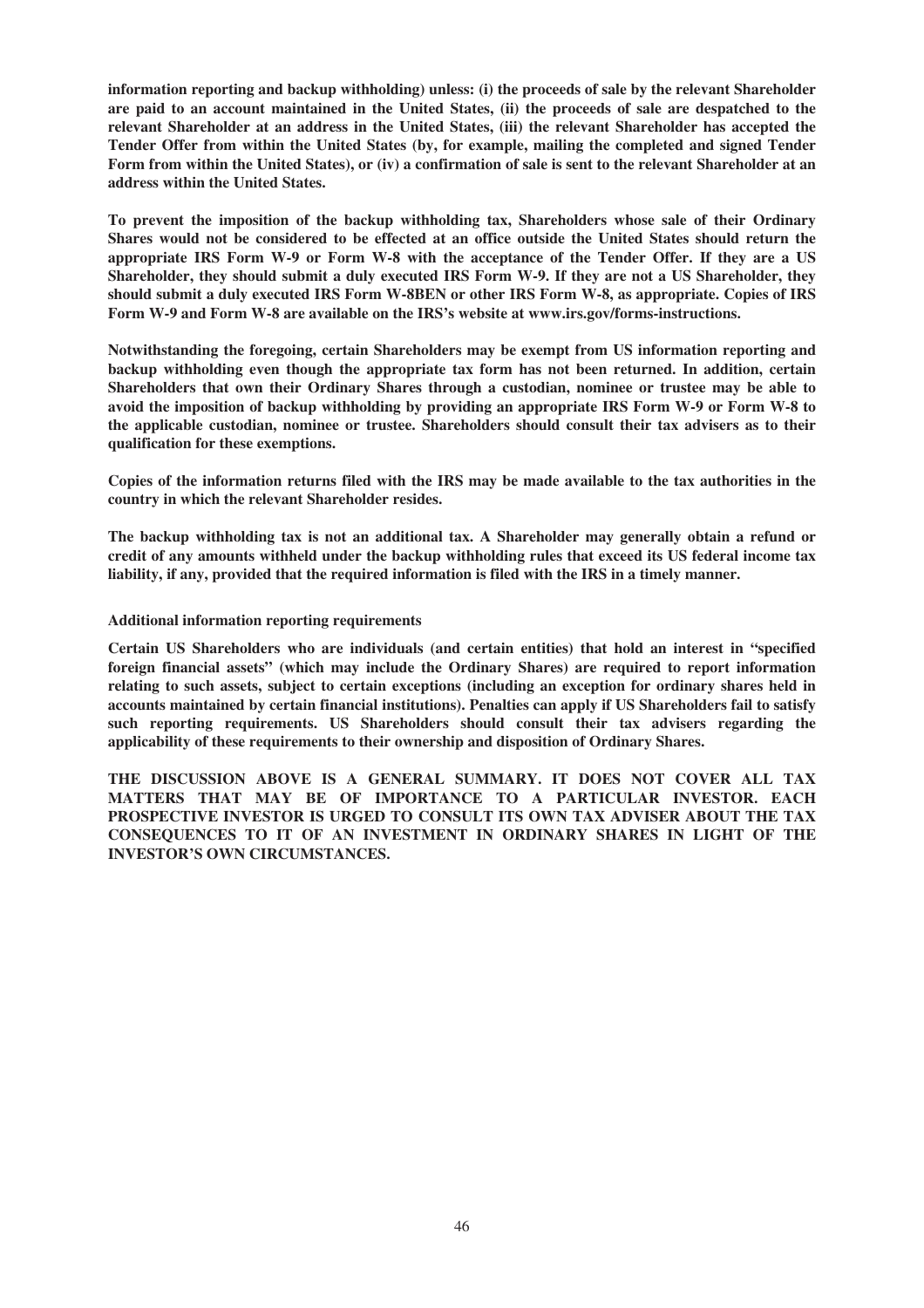## **PART VII**

### **QUESTIONS AND ANSWERS ON THE RETURN OF VALUE**

This document explains the proposed Return of Value of up to approximately US\$500 million that Capricorn proposes to make to its Shareholders. To help you understand what is proposed we have prepared the summary below in the questions with answers. These questions and answers are aimed particularly at Shareholders who are individuals. **You should read the whole of this document carefully and not rely solely on the summary information below.**

Part I (*Letter from the Chair of Capricorn Energy PLC*) of this document contains a letter from the Chair of the Company in relation to the Return of Value and Part lV (*Details of the Tender Offer*) of this document sets out the detailed terms and conditions of the Tender Offer. In the event of any inconsistency between the contents of this Part VII and the terms and conditions set out in Part IV (*Details of the Tender Offer*) of this document, the terms and conditions set out in Part IV shall prevail.

If, having read the summary below and the rest of this document, you still have any questions, you may call the Shareholder helpline on 0333-207-6505 (from within the United Kingdom) or +44 333-207-6505 (if calling from outside the United Kingdom) between 8.30 a.m. and 5.30 p.m. (London time) Monday to Friday (excluding English and Welsh public holidays). Calls to +44 333-207-6505 from outside the United Kingdom are charged at applicable international rates. Calls to these numbers may be monitored or recorded for security and training purposes. Please note that, for legal reasons, the Shareholder helpline will not be able to provide advice on the merits of the Resolutions to be proposed at the General Meeting or the Return of Value or give personal, legal, financial or tax advice.

All dates stated below are subject to change. The questions with answers below assume you do not hold your shares through CREST unless CREST is specifically mentioned. If you hold your shares through CREST and would like some further information on the Tender Offer, please contact the Shareholder helpline.

### 1. **What is being proposed?**

Capricorn intends to return up to an amount equal to approximately US\$500 million to Shareholders by means of a Tender Offer and, if appropriate a further stage involving a Special Dividend. The Special Dividend may be accompanied by a Share Consolidation with the objective of ensuring that the price of an Ordinary Share stays about the same immediately before and after the Special Dividend, subject to normal market movements.

Independently of, and in addition to, the Tender Offer and any potential Special Dividend to effect the Return of Value, prior to the commencement and following the expiration of the Tender Offer, the Company intends to continue its current Share Buyback Programme with the objective of returning up to a further US\$200 million to Shareholders by seeking the authority to make market purchases annually at its AGM. The current authority for the Share Buyback Programme is under the AGM Buyback Authority granted at the 2021 AGM.

### 2. **Why is Capricorn returning this cash?**

On 24 February 2022, Capricorn announced that its expected tax refund of approximately INR79 billion had been paid by the Government of India and that net proceeds of approximately US\$1.06 billion had been received by the Group. The Board believes it is appropriate to return approximately US\$500 million of that cash to Shareholders. The Board has taken full account of the Group's development and growth plans and access to funding in reaching its decision that up to US\$500 million was an appropriate amount to return to Shareholders, with the potential for a further US\$200 million to be returned through the ongoing Share Buyback Programme.

The remainder of the Indian Tax Refund will be retained to augment working capital and to assist with the further expansion of the Group's low cost, sustainable production base.

# 3. **How is this being done?**

After consultation with certain Shareholders, we have chosen the Tender Offer as the principal method of returning an amount up to the Value Limit to Eligible Shareholders. We believe that this is the best option for returning value as:

• it is available to all Eligible Shareholders regardless of the size of their holdings;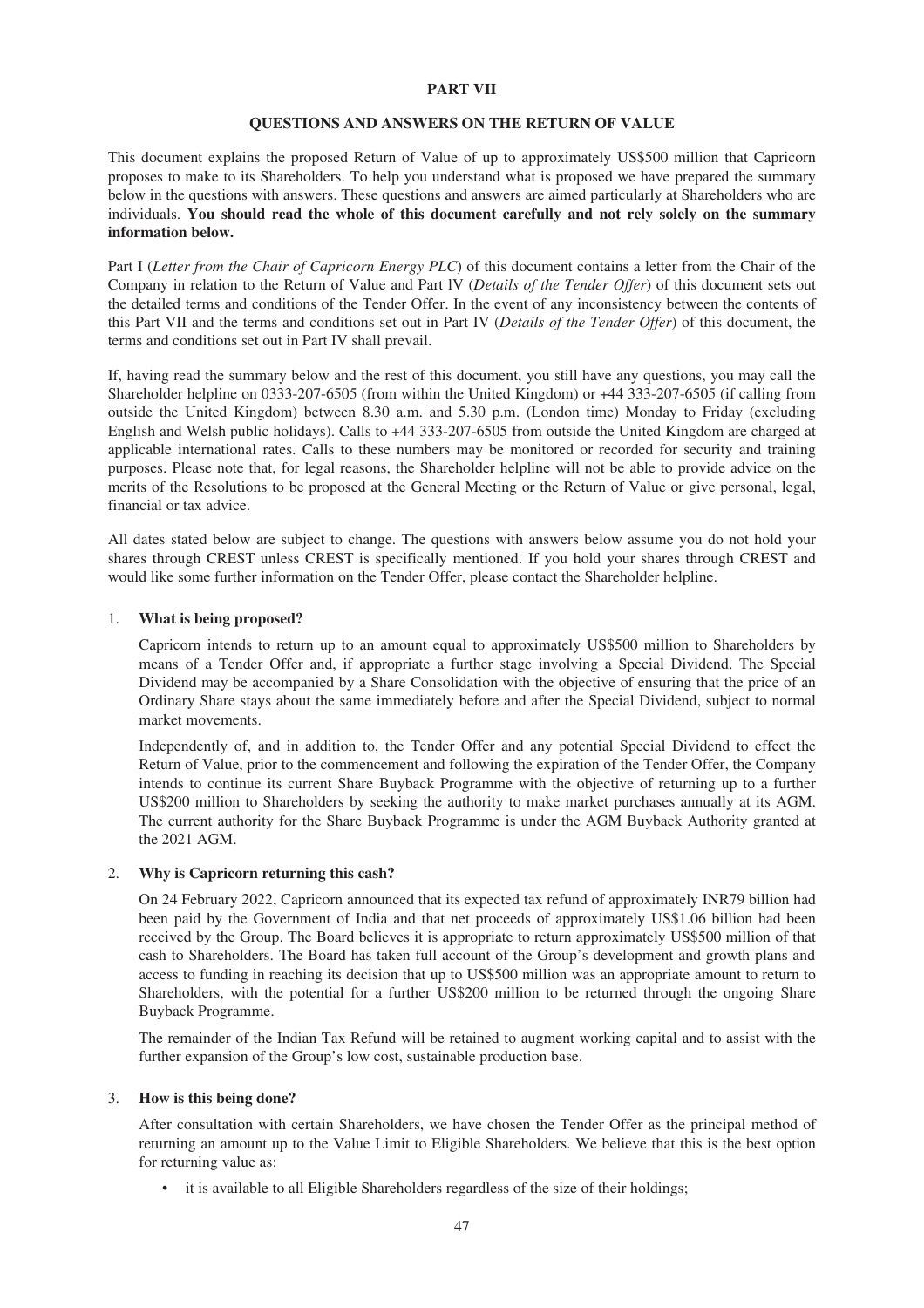- it provides Eligible Shareholders who wish to reduce their holdings of Ordinary Shares with an opportunity to do so at a market-driven price at premium of between  $1\%$  and  $5\%$  over the volumeweighted average price of an Ordinary Share; and
- it permits Shareholders who wish to retain their current investment in Capricorn and their Ordinary Shares to do so, and no Shareholder is required to participate in the Tender Offer.

In addition to the Tender Offer and any potential Special Dividend to effect the Return of Value, prior to the commencement and following the expiration of the Tender Offer, the Company intends to continue its current Share Buyback Programme with the objective returning up to a further US\$200 million to Shareholders by seeking the authority to make market purchases annually at its AGM.

# 4. **Is there a meeting to approve the Tender Offer and, if so, how do I vote?**

As the Tender Offer requires the approval of Shareholders, a general meeting of the Company has been convened for 10.00 a.m. on 25 March 2022 at 50 Lothian Road, Edinburgh EH3 9BY. The notice of the General Meeting is set out at the end of this document. The resolution to approve the Tender Offer, being Resolution 1 in the notice of the General Meeting, will be proposed as a special resolution. This means that, in order to be passed, the resolution requires a majority of 75 per cent. or more of the votes cast to vote in favour.

All Shareholders are entitled to attend and vote at the General Meeting. Shareholders have a choice whether to attend the meeting and, in that context, we would ask you to consider the prevailing public health guidance and law in place at the time of the General Meeting as a result of the COVID-19 pandemic. If you choose not to attend, we would encourage you to exercise your right to vote at the meeting either (if applicable) by signing and returning the enclosed Form of Proxy or by submitting an electronic proxy appointment via the internet at www.sharevote.co.uk or (if you hold your Ordinary Shares in uncertificated form) by completing and transmitting a CREST Proxy Instruction to the Registrar, Equiniti (CREST Participant ID RA19). For your convenience, the address of the Registrar is printed on the back of the Form of Proxy and postage is pre-paid from within the United Kingdom. To be valid, the completed Form of Proxy or proxies submitted electronically must be sent as soon as possible and in any event so as to be received by Equiniti by no later than 10.00 a.m. on 23 March 2022.

### 5. **Do I need to vote at the General Meeting?**

You are not obliged to vote at the General Meeting, but if you fail to do so the Return of Value may not take place, as it requires the approval of Shareholders.

### 6. **Should I tender my Ordinary Shares?**

You should make your own decision as to whether or not you participate in the Tender Offer and are recommended to consult an appropriate independent adviser. The Board makes no recommendation to Shareholders in relation to participation in the Tender Offer itself. Whether or not you decide to tender all or any of your Ordinary Shares will depend on, among other things, your view of Capricorn's prospects and your own individual circumstances, including your tax position.

### 7. **What do I need to do next?**

First, we would encourage you either (if applicable) to sign and return the enclosed Form of Proxy or to submit an electronic proxy appointment or (if you hold your Ordinary Shares in uncertificated form) to take the necessary steps within CREST to vote at the General Meeting.

Secondly, you should consider whether you want to tender all or any of your Ordinary Shares.

If you do decide to tender Ordinary Shares and you hold those Ordinary Shares in certificated form, you will need to return the completed Tender Form together with your Capricorn share certificate(s) and/or other document(s) of title or (where applicable) a satisfactory indemnity in lieu thereof in respect of the tendered Ordinary Shares. Completed Tender Forms (along with your share certificate(s) and/or other document(s) of title) should be submitted to the Receiving Agent at Equiniti, Corporate Actions, Aspect House, Spencer Road, Lancing, West Sussex BN99 6DA so as to be received by not later than 1.00 p.m. on 5 April 2022, as set out in paragraph 3.2 of Part IV (*Details of the Tender Offer*) of this document.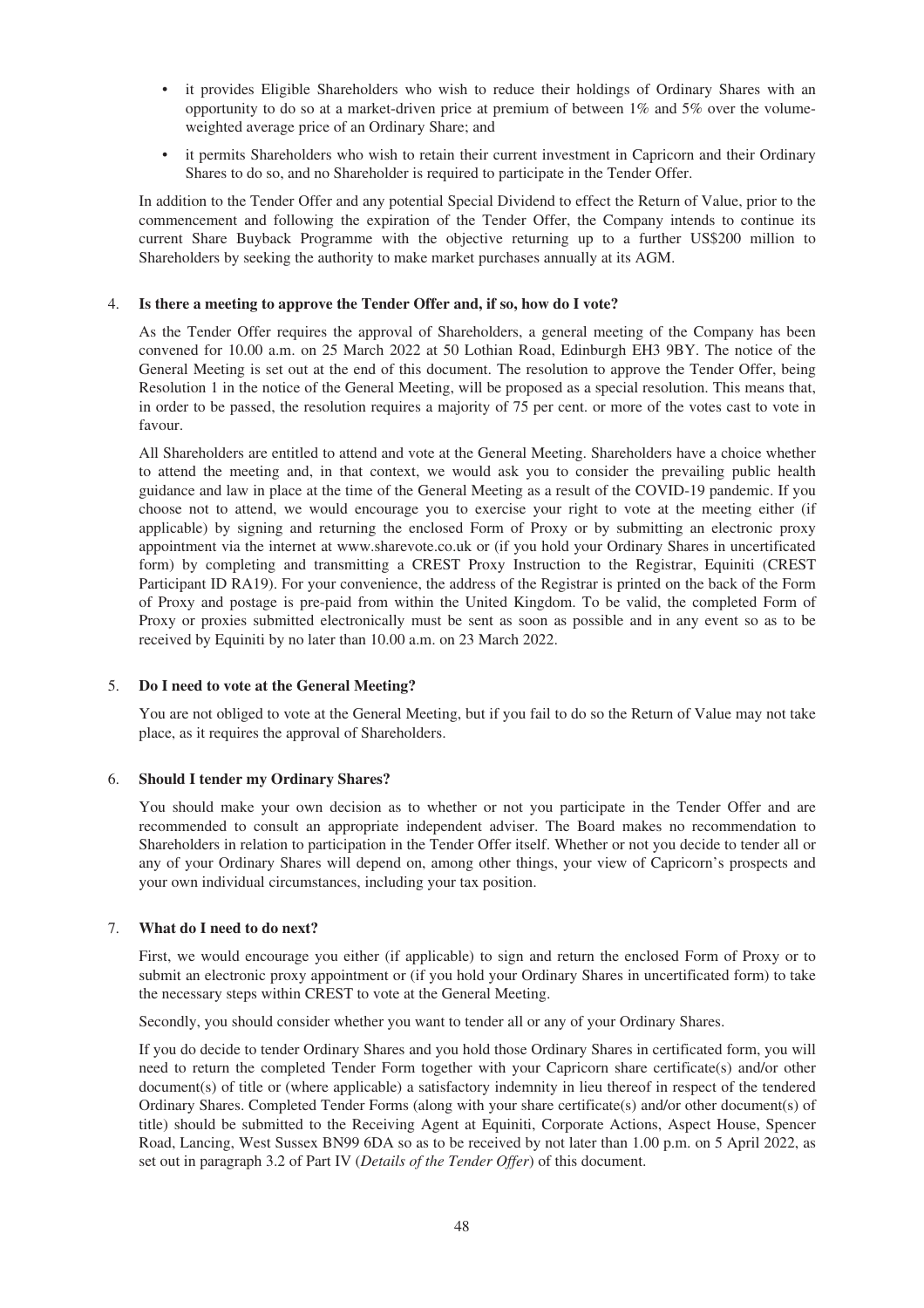If you decide to tender Ordinary Shares and you hold those shares in uncertificated form – that is, through CREST – you should read paragraph 3.3 of Part IV (*Details of the Tender Offer*) of this document which details specific procedures applicable to the holders of uncertificated Ordinary Shares.

# 8. **Am I obliged to tender my Ordinary Shares and what happens if I do not tender?**

No, you are not obliged to tender any of your Ordinary Shares. If you choose not to tender your Ordinary Shares under the Tender Offer, your holding will be unaffected, save for the fact that the cancellation of the Ordinary Shares which are bought under the Tender Offer will mean that, subsequent to that cancellation, you will own a greater percentage of the Company than you did before the Tender Offer, as there will be fewer Ordinary Shares in issue. The same would apply if you tender Ordinary Shares unsuccessfully.

Non-participation in the Tender Offer will not stop you from participating in any potential further stage of the Return of Value. There may not, however, be a further stage of the Return of Value in certain circumstances, including where the Tender Offer is fully subscribed, where any requisite shareholder approval is not obtained or where the decision is made not by the Board to undertake any further stage. In these circumstances, those Shareholders who do not successfully tender any of their Ordinary Shares under the Tender Offer will not participate in the Return of Value. The Board has reserved the right not to proceed with, or to modify, any further stage of the Return of Value if it determines that it would be in the interests of Shareholders as a whole to do so.

# 9. **Will I be entitled to trade my Ordinary Shares during the Tender Offer period?**

- (A) *If you do not tender any of your Ordinary Shares:* You will be free to trade your Ordinary Shares in the normal way during the Tender Offer period.
- (B) *If you tender all of your Ordinary Shares (whether in certificated or uncertificated form):* Once you have submitted your tender, you should not trade any of your Ordinary Shares during the Tender Offer period.
- (C) *If you tender some but not all of your Ordinary Shares (whether in certificated or uncertificated form*): Once you have submitted your tender, you should only trade in the normal way during the Tender Offer period those Ordinary Shares which have not been tendered pursuant to the Tender Offer.

### 10. **Which Shareholders are eligible to participate in the Tender Offer?**

The Tender Offer is open to both private and institutional Shareholders alike who are on the Register of Members at the Record Date. For legal and regulatory reasons we are unable to make the opportunity to participate in the Tender Offer available to Shareholders who are resident in the Restricted Jurisdictions, and these Shareholders are excluded from the term "**Eligible Shareholders**" used in this document.

Shareholders resident outside the UK, or who are nationals or citizens of jurisdictions other than the UK, should read the information set out in paragraph 6 of Part IV (*Details of the Tender Offer*) of this document. In addition, the attention of Shareholders who are resident in the United States is drawn to the Notice for US Shareholders on page 4 of this document. The Tender Offer will not be extended to holders of American Depositary Shares representing Ordinary Shares, nor for American Depositary Receipts evidencing such American Depositary Shares.

### 11. **What are my options for participation in the Tender Offer?**

As stated above, you are not obliged to tender any of your Ordinary Shares if you do not wish to do so. Eligible Shareholders who do wish to participate in the Tender Offer can tender their Ordinary Shares in the following ways:

- (A) submit a tender at whichever of the prices within the Price Range is ultimately determined to be the Strike Price (referred to as a "**Strike Price Tender**"), that is a tender which is not made at one of the specified prices within the Price Range;
- (B) submit a tender at a single specified price within the Price Range; or
- (C) submit a tender at more than one of the prices within the Price Range (which could include a Strike Price Tender).

The total number of Ordinary Shares that you tender must not exceed the total number of Ordinary Shares registered in your name at the Record Date. As described in the answer to Question 14 below, there can be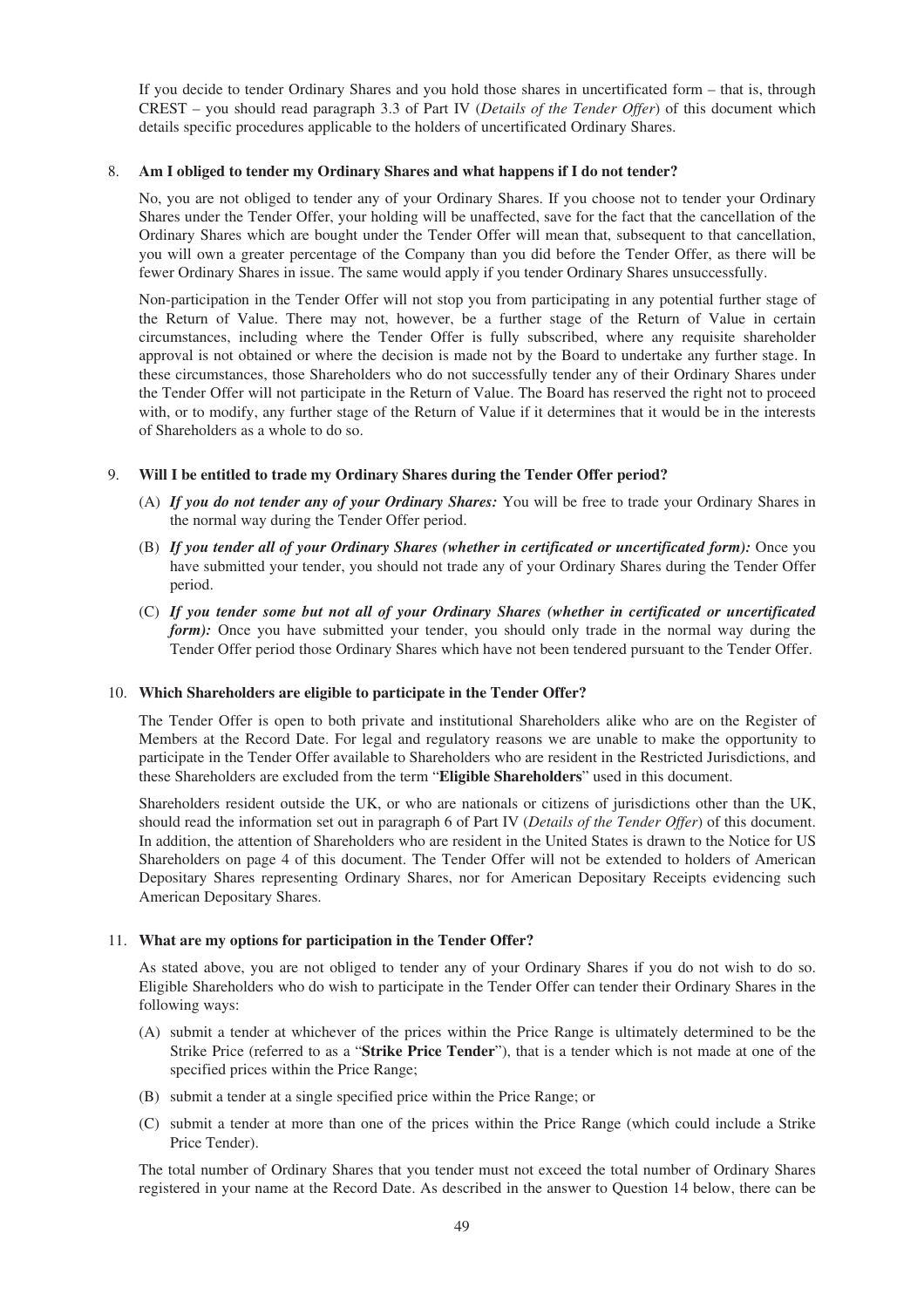no certainty that any or all of the Ordinary Shares that you tender will be accepted for purchase in the Tender Offer.

## 12. **What pricing formula will be used for the Tender Offer?**

Eligible Shareholders will be able to select the price at which they wish to tender their Ordinary Shares for purchase within a range of prices which are based on and expressed by reference to the average market price at which the Ordinary Shares trade (known as the "**volume-weighted average price**" or "**VWAP**") in the five Trading Days up to and including the Closing Date. The VWAP-based prices in the Price Range extend from a price that is equal to VWAP to a price that is a five per cent. premium over the VWAP-based price (in each case rounded down to the nearest whole penny).

The reason for using an average market price in the five Trading Days up to and including the Closing Date as the base for each price in the Price Range is to ensure that, as far as possible, the pricing of the Tender Offer remains connected to the then-market price of the Ordinary Shares. Setting a fixed price, or a fixed range, in pence per Ordinary Share at the outset of the Tender Offer would risk the tender price or range becoming disconnected from the prevailing market price, i.e. higher or lower than the market price at the time of the Tender Offer closing, which could mean that (where the market price is above the tender price or range) the offer would not be generally attractive to Shareholders and take-up would likely be low, or (where the market price is well below the tender price or range) the tendered shares would be purchased at a material premium to the prevailing market price, effectively at the expense of those Shareholders who choose not to tender. By contrast, this risk should be reduced by the dynamic pricing structure where the base for each price in the Price Range is set by taking an average of the actual VWAP trading prices over a five-day trading period up to and including the Closing Date. While we expect the Price Range to track the market price of an Ordinary Share. However, in order to comply with applicable law, it is also a term of the Tender Offer that no Ordinary Shares will be acquired at a price that exceeds £10. Tenders at prices that exceed £10 will be disregarded for the purpose of the Tender Offer.

The use of a dynamic VWAP-based pricing structure means that the absolute price in pounds and pence per Ordinary Share will not be known until after the Tender Offer has closed for acceptances. The Company will announce the absolute price to be paid to successfully participating Eligible Shareholders as soon as this has been determined, which is expected to be on 6 April 2022, together with the results of the Tender Offer. During the calculation period for Average VWAP, the Company intends to publish on the investor microsite section of its website the Daily VWAP for each of the relevant Trading Days as soon as reasonably practicable on each day following trading closing.

Additional information about the pricing of the Tender Offer is set out in paragraph 4 of Part I (*Letter from the Chair of Capricorn Energy PLC*) and in Part IV (*Details of the Tender Offer*) of this document.

### **13. If I tender my Ordinary Shares, what price will I receive for each share I sell?**

A single price per Ordinary Share, known as the Strike Price, will be paid in respect of all Ordinary Shares purchased by Morgan Stanley pursuant to the Tender Offer. The Strike Price will be set once the VWAPbased prices in the Price Range have been calculated and once tenders received have been reviewed.

Accordingly, once the relevant calculations to determine the prices in the Price Range in pence per Ordinary Share have been finalised following the Closing Date.

The Strike Price will be:

- (A) the lowest price per Ordinary Share in the Price Range at which any valid tender is made (but excluding tenders made at levels that are above £10, known as **"Excluded Prices**") which would enable the greatest number of Ordinary Shares to be purchased for a total cost equal to at the Value Limit;
- (B) if the aggregate value at the highest price of any valid tender (excluding tenders at Excluded Prices) of all Ordinary Shares validly tendered by Shareholders is less than the Value Limit, the highest price of any valid tender (excluding tenders at Excluded Prices); or
- (C) if no valid tenders are made other than Strike Price Tenders, the Minimum Price (save where the Minimum Price is an Excluded Price, in which case no Ordinary Shares will be acquired under the Tender Offer),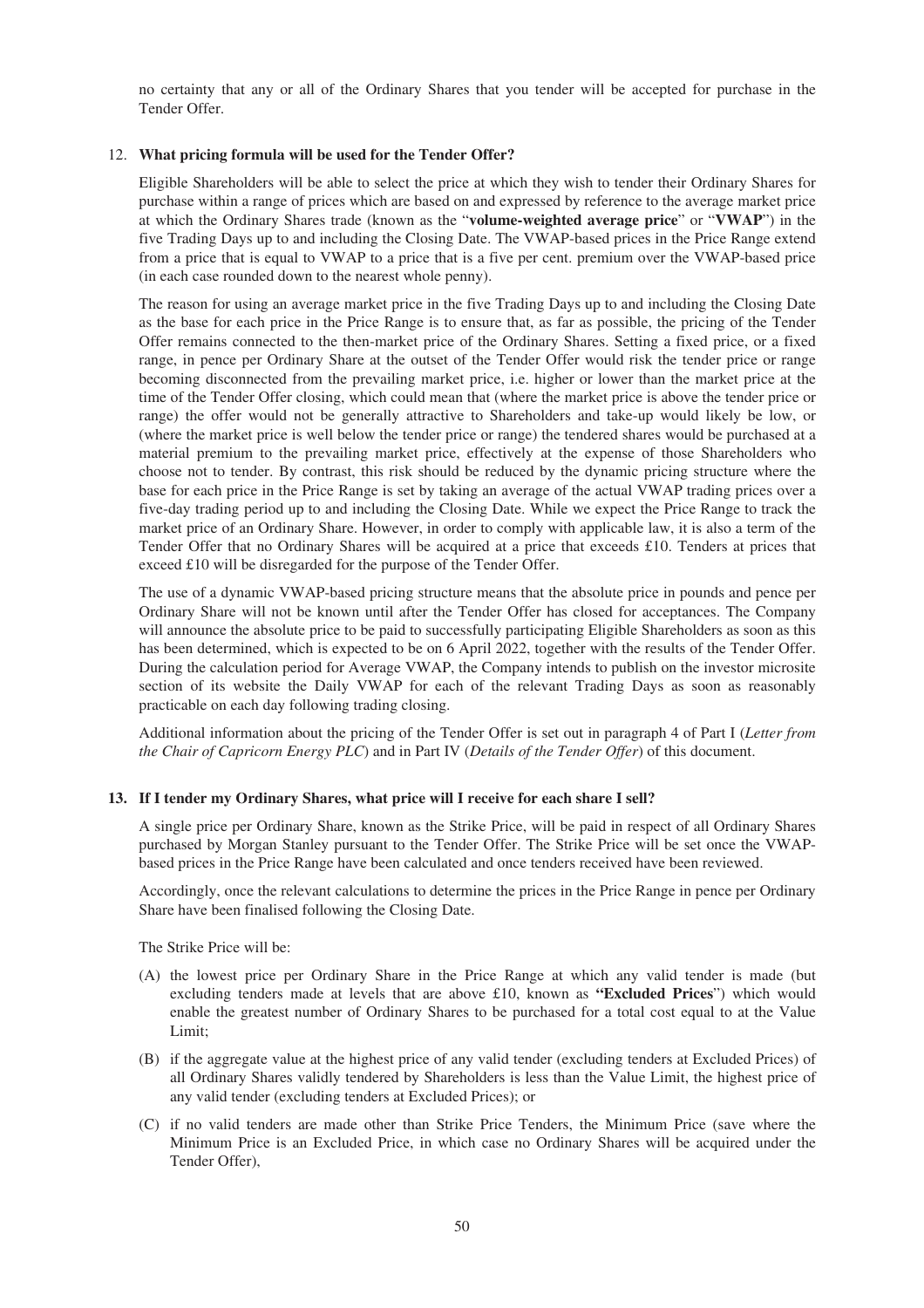save that if the aggregate value at the Strike Price (as determined pursuant to paragraph (A) above) of all Ordinary Shares validly tendered at a price below the Strike Price (as determined pursuant to such paragraph) or tendered as Strike Price Tenders would exceed the Value Limit, then the Strike Price shall instead be set at the preceding price in the Price Range (rather than at the price determined pursuant to paragraph (A)) such that the Value Limit is not exceeded. In addition, the Strike Price will in no circumstances exceed £10.

Once the Strike Price is set, the scaling-down arrangements set out in paragraphs 2.16 to 2.17 of Part IV (*Details of the Tender Offer*) of this document will apply in circumstances where the aggregate value at the Strike Price of all Ordinary Shares validly tendered by Shareholders would exceed the Value Limit.

All Shareholders who tender Ordinary Shares at a price at or below the Strike Price (including as Strike Price Tenders) will receive the Strike Price for all successful tenders accepted subject, where applicable, to the scaling-down arrangements described in paragraphs 2.16 to 2.17 of Part IV (*Details of the Tender Offer*) of this document.

Shares that you tender above the Strike Price will not be acquired.

# 14. **How many Ordinary Shares can I tender?**

There is no limit on how many Ordinary Shares you can tender, save that any Eligible Shareholder should not seek to tender more than the total number of Ordinary Shares registered in the name of that Eligible Shareholder at the Record Date.

There can, however, be no certainty that any or all of the Ordinary Shares that you tender will be accepted for purchase in the Tender Offer. First, your tender may be at a price that exceeds the Strike Price, meaning that it would be rejected. Secondly, even if your tender is at or below the Strike Price there are circumstances in which the terms of the Tender Offer will scale down your tender and, in those circumstances, not all of the Ordinary Shares that you tender will be acquired. This is principally where the Ordinary Shares tendered at or below the Strike Price would exceed the Value Limit. The scaling-down provisions of the Tender Offer are relatively complex and should be read in full. They are set out in detail in paragraphs 2.16 to 2.17 of Part IV (*Details of the Tender Offer*) of this document.

### **15. What is my Guaranteed Entitlement?**

The Guaranteed Entitlement is relevant in certain situations where the Tender Offer is over-subscribed by value at the Minimum Price - that is where the Value Limit would be exceeded. In those situations, the Guaranteed Entitlement ensures that each Eligible Shareholder has some protected level of participation (expressed as a percentage of an Eligible Shareholder's shareholding on the Record Date) in the Tender Offer. If it becomes relevant, the level of that guaranteed participation will be calculated by the Company and announced at the same time as the Strike Price and the results of the Tender Offer (expected to be 6 April 2022). Like the scaling-down provisions referred to in the answer to Question 14 above, these arrangements are relatively complex and should be read in full. They are set out in full in paragraphs 2.16 to 2.17 of Part IV (*Details of the Tender Offer*) of this document.

### 16. **If I participate in the Tender Offer, when will I receive payment for my shares?**

Under the expected timetable of events set out in Part II (*Expected Timetable for the Tender Offer*) of this document, it is anticipated that a cheque would be despatched to certificated Eligible Shareholders on 19 April 2022. CREST account holders would have their CREST accounts credited on 11 April 2022.

Certain payments made in connection with the Tender Offer may be subject to US backup withholding. All Eligible Shareholders who choose to participate in the Tender Offer are referred to the guide to certain aspects of the US information reporting and backup withholding rules and the relevant forms required to be completed, if any, set out under the heading "US information reporting and backup withholding" in paragraph 2 of Part VI (*Taxation*) of this document.

### 17. **What do I do if I have sold or transferred all of my Ordinary Shares?**

Please forward this document, together with the accompanying documents (but not any personalised Form of Proxy or Tender Form), at once to the purchaser or transferee or to the bank, stockbroker or other agent through whom the sale or transfer was effected, for delivery to the purchaser or transferee. Those documents should not, however, be forwarded to or sent in or into any Restricted Jurisdiction.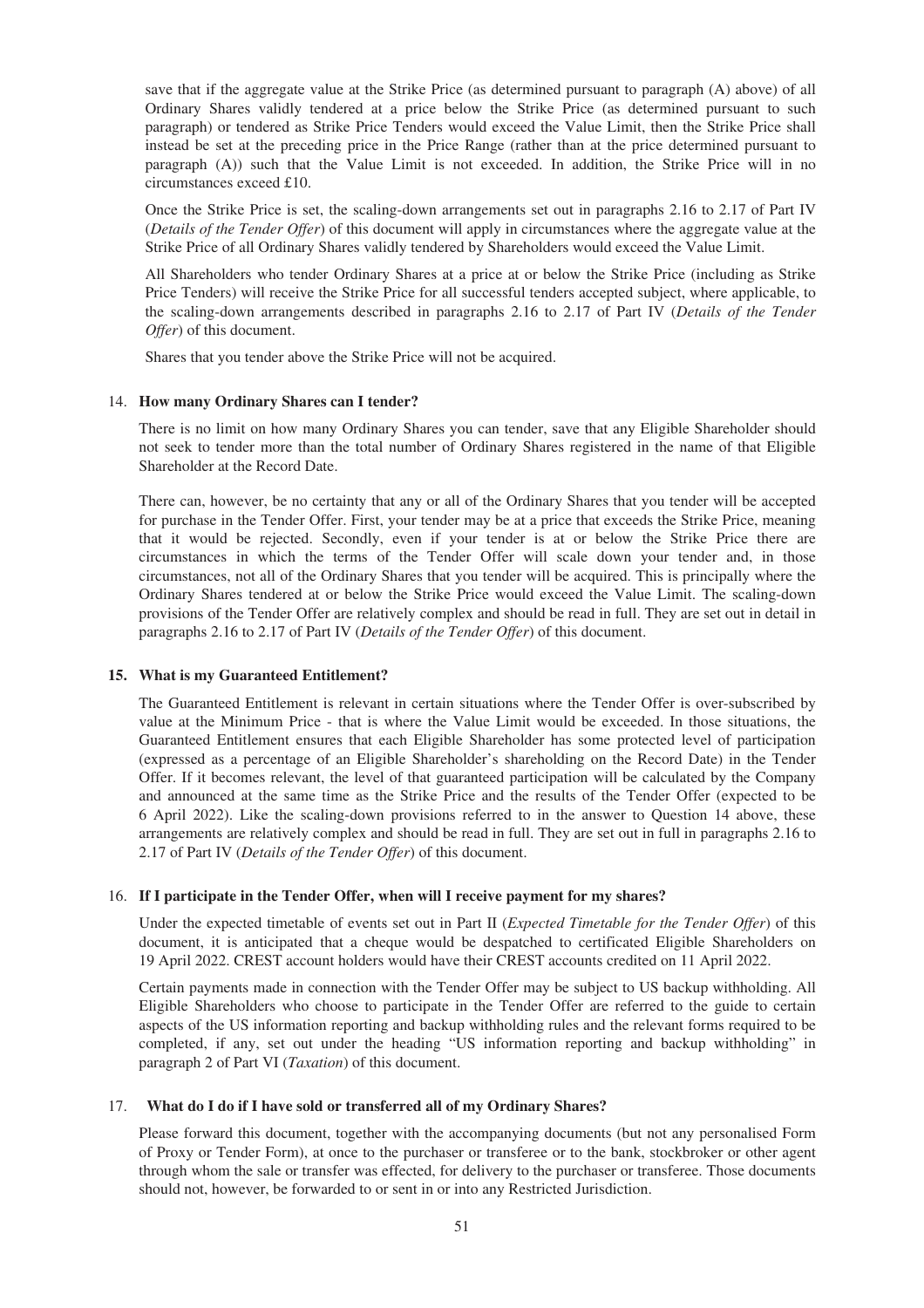## 18. **What is the impact of the Tender Offer on the Capricorn Share Schemes?**

Share options and awards which remain outstanding under the Capricorn Share Schemes (other than the SIP) at the Record Date do not entitle the holders of such options and awards to participate in the Tender Offer. The Tender Offer will not affect the legal rights of the holders of such options and awards.

An individual that is the beneficial owner of Ordinary Shares held in the SIP will be able to instruct the trustee of that arrangement to participate in the Tender Offer, but only in respect of such of those shares (if any) as are not subject to a "holding period" under the SIP's rules as at the Unconditional Date.

# 19. **What happens if I have lost my share certificate(s) or other documents(s) of title but wish to participate in the Tender Offer?**

If you hold 500 or more Ordinary Shares in certificated form in total as at the Record Date and you have lost the share certificate(s) in relation to any or all of your tendered Ordinary Shares, you will need to provide a letter of indemnity to the Company, a template for which can be obtained by writing to the Registrar, Equiniti, at Aspect House, Spencer Road, Lancing, West Sussex BN99 6DA or by contacting the Shareholder Helpline, details of which are set out at the front of this document. You will then need to return the letter of indemnity, duly completed, to Equiniti with your Tender Form, so as to be received by Equiniti not later than 1.00 p.m. on 5 April 2022.

If you hold fewer than 500 Ordinary Shares in certificated form in total as at the Record Date and you have lost the share certificate(s) in relation to any or all of your tendered Ordinary Shares, there is no need to provide a letter of indemnity or any other documentation relating to the lost share certificate(s). Please be aware that, if, following submission of your Tender Form and prior to the Record Date, you acquire further Ordinary Shares which bring your total holding of Ordinary Shares in certificated form to 500 or more, but you have not provided a letter of indemnity relating to your lost share certificate(s), your tender may be rejected as an invalid tender.

## 20. **What if I am resident outside the UK?**

Shareholders resident outside the UK, or who are nationals or citizens of jurisdictions other than the UK, should read the additional information set out in paragraph 6 of Part IV (*Details of the Tender Offer*) of this document as there may be legal and regulatory restrictions on such Shareholders participating in the Tender Offer.

For legal and regulatory reasons we are unable to offer Shareholders who are resident in a Restricted Jurisdiction the ability to participate in the Tender Offer. Shareholders in the United States should read the information in the Notice for US Shareholders on page 4 of this document and the information in paragraph 6 of Part IV (*Details of the Tender Offer*) and paragraph 2 of Part VI (*Taxation*) of this document. The Tender Offer will not be extended to holders of American Depositary Shares representing Ordinary Shares, nor for American Depositary Receipts evidencing such American Depositary Shares.

# 21. **What happens if the Tender Offer does not return the full US\$500 million subject to the Return of Value proposals?**

If a material amount of US\$500 million is not returned to Shareholders through the Tender Offer, the Board will consider whether and how best to return such balance to Shareholders in light of the circumstances prevailing following completion of the Tender Offer, including the level of take up of the Tender Offer, the extent of any amount not returned to Shareholders, the relative cost and convenience of available methods of returning the balance and any more value-creating alternative uses for the cash. As stated in Part V (*Potential Further Stage of the Return of Value*) of this document, the Board considers it likely that part or all of any balance remaining of the proposed Return of Value not returned to Shareholders through the Tender Offer will be the subject of a further stage of the Return of Value by payment of one or more Special Dividends paid to all Shareholders pro rata to the size of their holdings of Ordinary Shares.

Please note that, unlike the Tender Offer, if a Special Dividend is paid as part of the Return of Value, it will not be possible for a Shareholder to decline to participate in the Special Dividend.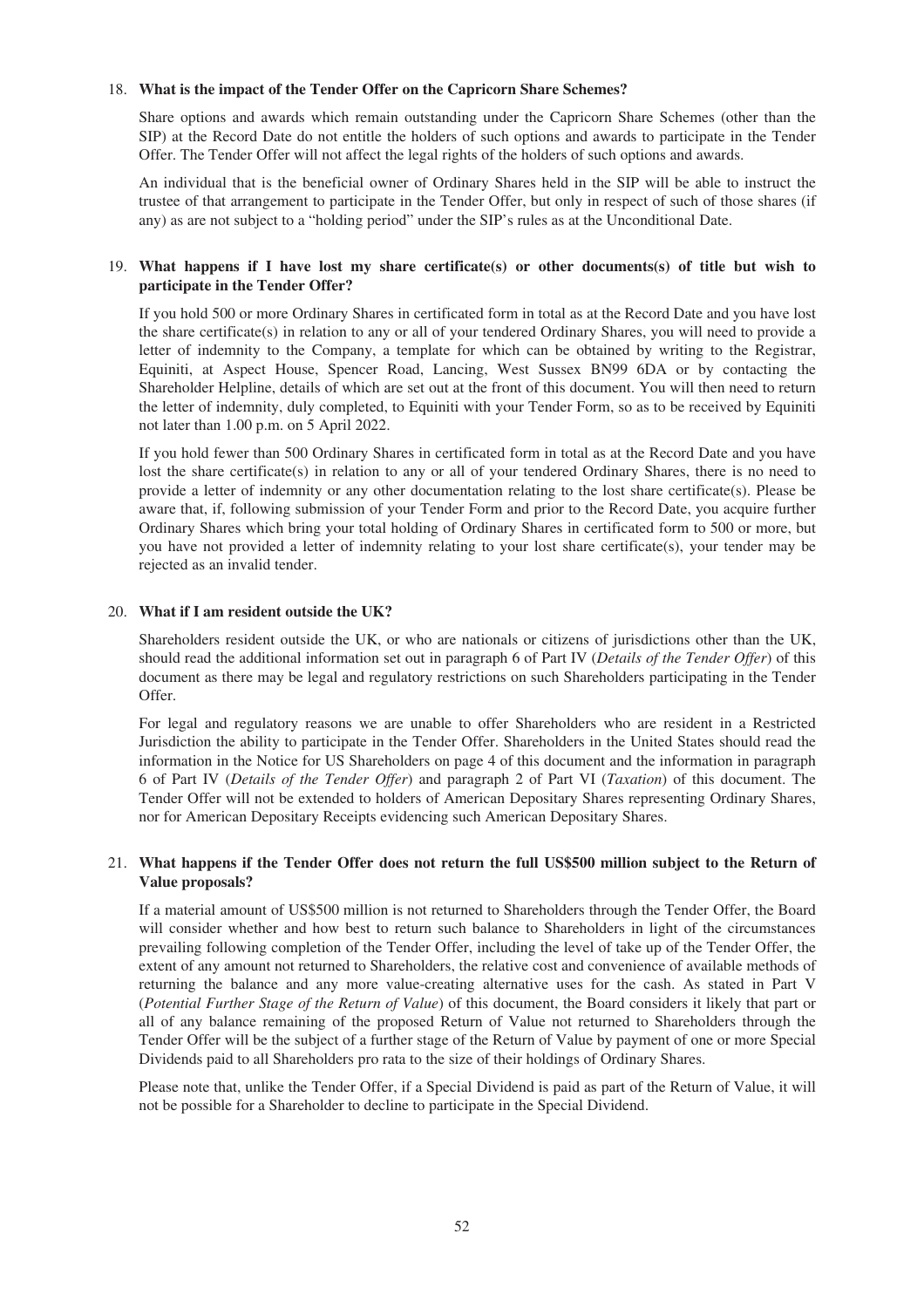# **22. What is United States Information Reporting and Backup Withholding? Do I need to fill out any forms?**

As set out under the heading "US information reporting and backup withholding" in paragraph 2 of Part VI (*Taxation*) of this document, US information reporting and backup withholding may apply to payments made in respect of sales of Ordinary Shares pursuant to the Tender Offer. In particular, where such payments are not considered to be effected at an office outside the US or are conducted through certain USrelated financial intermediaries under US Treasury Regulations, backup withholding at a rate of 24 per cent. may apply to the gross proceeds unless the relevant Shareholder provides a properly completed IRS Form W-9 (in the case of a US Shareholder) or an appropriate IRS Form W-8 (in the case of a Shareholder other than a US Shareholder), or otherwise establishes an exemption from information reporting and backup withholding. Shareholders should return the appropriate IRS Form W-9 or Form W-8 with the acceptance of the Tender Offer. Copies of IRS Form W-9 and Form W-8 are available on the IRS's website at www.irs.gov/forms-instructions.

Notwithstanding the foregoing, certain Shareholders may be exempt from US information reporting and backup withholding even though the appropriate tax form has not been returned. In addition, certain Shareholders that own their Ordinary Shares through a custodian, nominee or trustee may be able to avoid the imposition of backup withholding by providing an appropriate IRS Form W-9 or Form W-8 to the applicable custodian, nominee or trustee.

Shareholders are strongly advised to consult with their tax advisers as to the application of the information reporting and backup withholding rules to their individual situations.

## 23. **Why are Shareholders also being asked to approve a Share Consolidation?**

If a material amount of the US\$500 million is not returned through the Tender Offer, the Board will at that point consider whether and how best to return such balance to Shareholders, which is expected to take the form of a Special Dividend.

We are therefore also taking the opportunity at the General Meeting to seek Shareholder approval of a resolution authorising the Board to effect a Share Consolidation, if appropriate following payment of a Special Dividend. The purpose of the Share Consolidation would be to ensure that the price of an Ordinary Share stays about the same immediately before and after the Special Dividend (subject to normal market movements following the date of this document) by reducing the total number of shares owned by all Shareholders. The terms of the resolution seeking authority for the Share Consolidation only allow the Board to use the authority to effect a Share Consolidation in connection with any Special Dividend(s) paid for the purposes of any further stage of the Return of Value.

By requesting this authority now, the Board is seeking to ensure that the Company will be able to act quickly and without the delay and cost of convening a further general meeting at a later stage, if the Board does subsequently decide to use a Special Dividend to return some or all of any surplus from the up to US\$500 million not returned by the Tender Offer. Further information about the Share Consolidation is set out in Part V (*Potential further stage of the Return of Value*) of this document.

# 24. **If there is a Share Consolidation, what happens to my Ordinary Shares?**

As stated above, if the Return of Value involves payment of a Special Dividend, this might also involve a consolidation of Ordinary Shares to reduce the number of Ordinary Shares that you and all other Shareholders hold. These New Ordinary Shares would have a higher nominal value to reflect the lower number of Ordinary Shares in issue. If we were to do nothing more than return the cash to Shareholders through the Special Dividend, this would have an effect on the price of Ordinary Shares, reflecting the value being returned to Shareholders. Therefore, to help ensure that the share price stays about the same immediately before and after the Special Dividend (subject to normal market movements following the date of this document), we intend to reduce the total number of shares owned by all Shareholders.

As a result of the Share Consolidation, you may be left with a fractional entitlement to a New Ordinary Share. Please see the answer to question 25 below for guidance on how this fractional entitlement will be treated.

In the event of a Share Consolidation, you will continue to own the same proportion of Ordinary Shares immediately after the Share Consolidation as you did before, subject to fractional entitlements arising on the Share Consolidation, which will be sold in the market as described in more detail in the answer to question 25 below. The value of any one Shareholder's fractional entitlement will not exceed the value of one New Ordinary Share.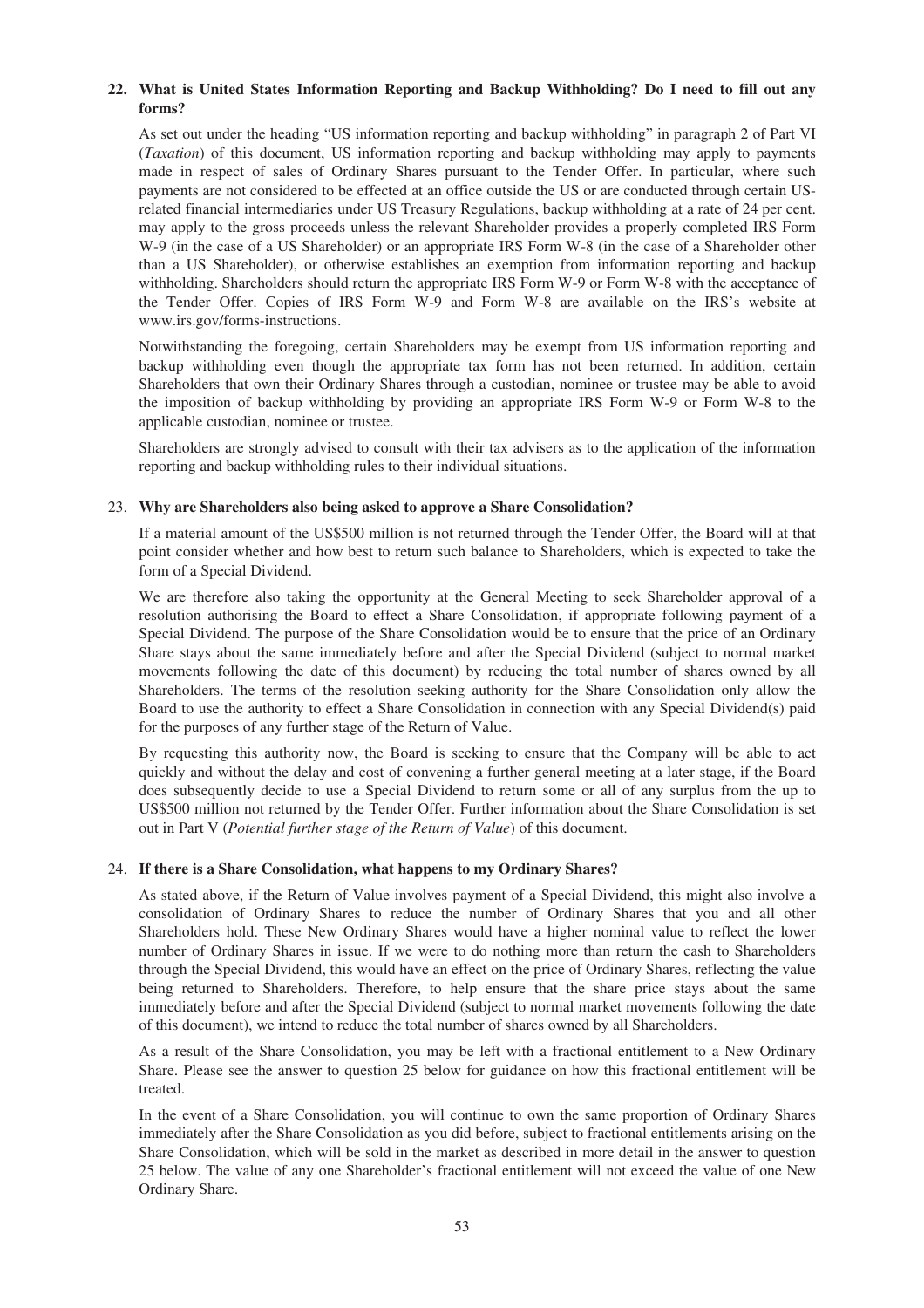Further information about the impact that a Special Dividend and any associated Share Consolidation will have on outstanding entitlements granted under the Capricorn Share Schemes is set out in paragraph 9 of Part I (*Letter from the Chair of Capricorn Energy PLC*) of this document.

# 25. **If there is a Share Consolidation, what if the number of Capricorn shares I hold does not divide exactly by the denominator of the relevant consolidation ratio?**

If, immediately before the Share Consolidation, your holding of Capricorn shares does not divide exactly by the denominator of the relevant consolidation ratio, you will be left with a fractional entitlement to a New Ordinary Share. So, for example, in a Share Consolidation with 10:13 ratio (that is, 10 New Ordinary Shares for every 13 existing Ordinary Shares held), a Shareholder with 100 Existing Ordinary Shares would, after the Share Consolidation, be entitled to 76 New Ordinary Shares and a fractional entitlement to 0.923 of a New Ordinary Share. Capricorn will combine all the fractions and arrange to have them sold in the market. The value of any one Shareholder's fractional entitlement will not exceed the value of one New Ordinary Share.

# 26. **If there is a Share Consolidation, what happens to my CREST Account and/or my current share certificate(s)?**

If there is a Share Consolidation and you hold Ordinary Shares in uncertificated form, your CREST account will be automatically credited with New Ordinary Shares as soon as practicable after it takes effect, under ISIN GB00BN0SMB92**.**

If there is a Share Consolidation and you currently hold your Ordinary Shares in certificated form, the share certificate that you hold for your existing Ordinary Shares will not be valid after the New Ordinary Shares have been listed on the London Stock Exchange. Accordingly, when you receive your New Ordinary Share certificate you should destroy the one that you currently hold as it will be worthless.

## 27. **Could you provide a practical example of a Share Consolidation?**

For illustrative purposes only, in the event that the Board pays a Special Dividend of 15 pence per Ordinary Share and proposes a 9 to 8 Share Consolidation, the example below sets out the number of Ordinary Shares and the cash payment received in respect of a specified holding of Ordinary Shares:

| <b>Number of Ordinary Shares</b> | <b>Number of New Ordinary</b><br>Shares you will receive | <b>Fractional</b><br>entitlement* | <b>Special Dividend</b> |
|----------------------------------|----------------------------------------------------------|-----------------------------------|-------------------------|
|                                  | 4                                                        | 0.444                             | £ 0.75                  |
| 10                               | 8                                                        | 0.889                             | £ 1.50                  |
| 50                               | 44                                                       | 0.444                             | £ 7.50                  |
| 100                              | 88                                                       | 0.889                             | £15.00                  |
| 200                              | 177                                                      | 0.778                             | £30.00                  |

\* *Any net proceeds of sale of fractional entitlements less than £3.00 per individual Shareholder will be retained by the Company or, at the Board's discretion, donated to charity.*

### 28. **What is my tax position in relation to any Special Dividend and Share Consolidation?**

As the requirement for and timing of a Special Dividend and Share Consolidation is uncertain at the moment, we have not included in this document a summary of the UK tax position in anticipation of a potential future Special Dividend and Share Consolidation. The Company would expect to include such a summary in any announcement of such a Special Dividend and Share Consolidation though a Regulatory Information Service. In any event, you are urged to consult an appropriate professional adviser in respect of your tax position.

Shareholders who are not tax resident in the United Kingdom or who are otherwise taxable outside of the United Kingdom should consult their own professional advisers on the possible application of taxation laws in their individual countries of residence.

### 29. **What is the effect if I hold my Capricorn shares in an ISA?**

If a Share Consolidation takes place and you hold your existing Ordinary Shares in an ISA, you should be able to hold the New Ordinary Shares which you receive in place of your existing Ordinary Shares in an ISA (subject to the terms and conditions of your ISA). You should contact your plan manager who will be able to advise you of the procedure for voting on the Resolutions to be proposed at the General Meeting.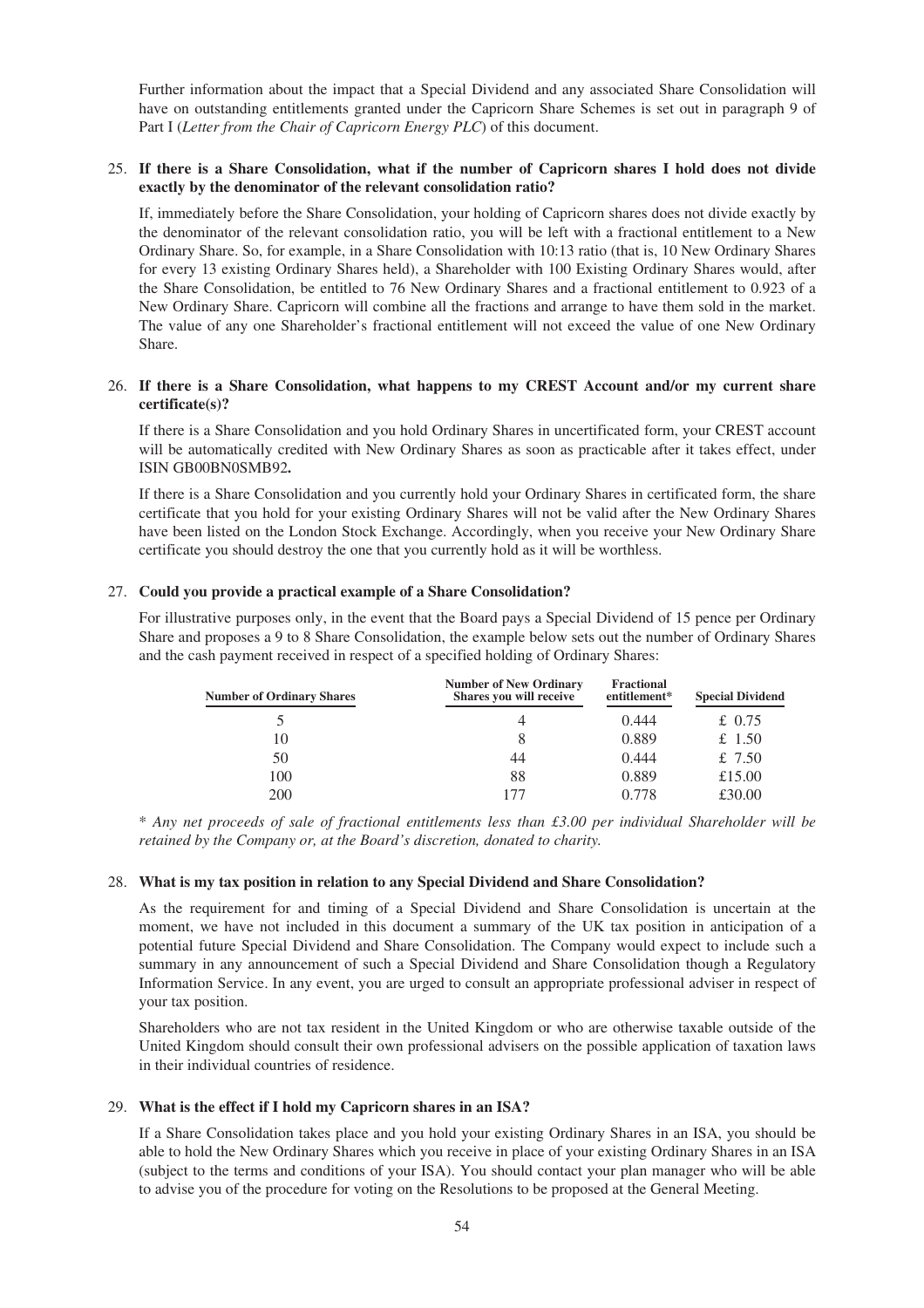# 30. **Why have I been sent so much paperwork?**

Capricorn is required by law and the Listing Rules to provide all Shareholders with full details of the Tender Offer and to obtain Shareholder approval of the Tender Offer and any potential Share Consolidation associated with a Special Dividend. This document contains important information and we recommend that you read it carefully as you have a right to vote on the Return of Value.

## 31. **What if I have any more questions?**

If you have read this document and have any further questions, you may telephone the Shareholder helpline, which is available between the hours of 8.30 a.m. and 5.30 p.m. Monday to Friday (excluding English and Welsh public holidays). The Shareholder helpline numbers are: 0333-207-6505 (from inside the UK) or  $+44$ 333-207-6505 (if calling from outside the UK). Calls to the Shareholder helpline from outside the United Kingdom will be charged at the applicable international rates. Calls to these numbers may be monitored or recorded for security and training purposes.

For legal reasons the Shareholder helpline will be unable to give advice on the merits of the Resolutions to be proposed at the General Meeting**,** the Return of Value, or give personal, legal, financial or tax advice to Shareholders. Shareholders are recommended to consult their own independent professional adviser.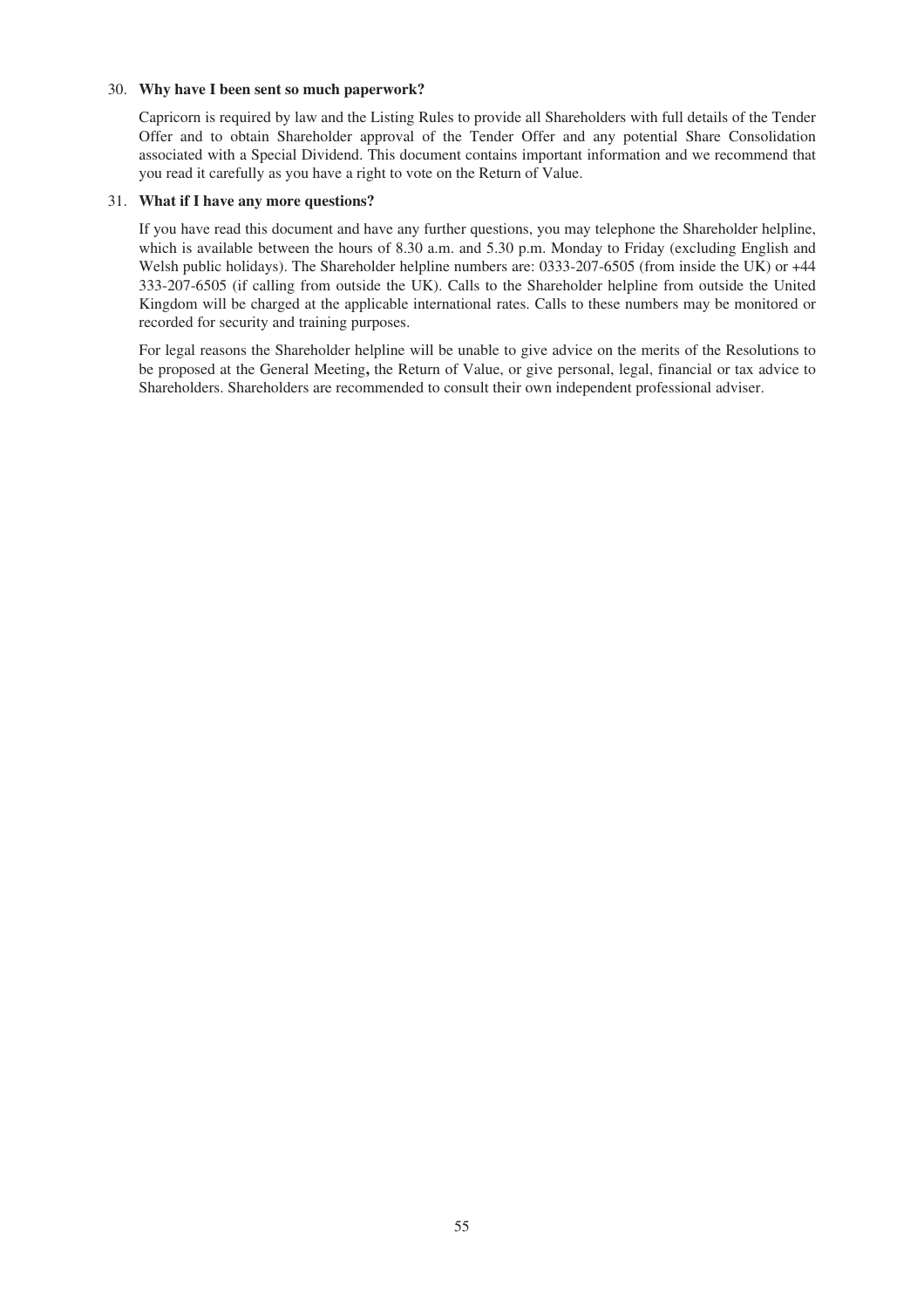## **PART VIII**

## **ADDITIONAL INFORMATION**

### 1. **DIRECTORS AND REGISTERED OFFICE**

The names and principal functions of the Directors are as follows:

The Company was incorporated and registered in Scotland on 7 January 2002 as a private company limited by shares with registered number SC226712 with the name of "Randotte (No. 507) Limited". On 5 December 2002 the Company was re-registered as a public limited company and changed its name to "New Cairn Energy PLC". The Company changed its registered name to "Cairn Energy PLC" on 19 February 2003 and subsequently to "Capricorn Energy PLC" on 10 December 2021.

The principal legislation under which the Company was formed and under which the Company operates is the Companies Act 1985 and the Companies Act 2006 respectively. The Company is domiciled in the United Kingdom.

The registered office of the Company is 50 Lothian Road, Edinburgh EH3 9BY and its telephone number is +44 (0)131 475 3000. The Company is the ultimate holding company of the Group, and its principal activity is the extraction of crude petroleum.

# **2. OPTIONS AND WARRANTS**

As at the Latest Practicable Date, the total number of outstanding options to subscribe for Ordinary Shares, and the proportions of the Issued Ordinary Share Capital that they currently represent and that they will represent if the full authority to buy back shares is used pursuant to the Tender Offer, are set out in the table below:

**Percentage of Issued Ordinary Share**

| Number of Ordinary Shares under option | <b>Percentage of Issued Ordinary Share</b><br><b>Capital as at the Latest Practicable Date</b> | Capital if the maximum permitted<br>number of Ordinary Shares is<br>purchased pursuant to the Tender Offer<br>(see note) |
|----------------------------------------|------------------------------------------------------------------------------------------------|--------------------------------------------------------------------------------------------------------------------------|
| 1.752.142                              | $0.354\%$                                                                                      | 56.608%                                                                                                                  |

### **Notes:**

(1) The table set out above includes only those options granted under the 2009 Option Plans which were outstanding as at the Latest Practicable Date. Entitlements under the other Capricorn Share Schemes are currently satisfied utilising existing Ordinary Shares previously purchased in the market by the Company's employee benefit trust.

As at the Latest Practicable Date, the number of Ordinary Shares repurchased pursuant to the AGM Buyback Authority was 4,432,805 and the number of Ordinary Shares which could be repurchased pursuant to the remaining authority under the AGM Buyback Authority was 45,493,960.

As at the Latest Practicable Date, there are no outstanding warrants to subscribe for Ordinary Shares.

# **3. OPTION AGREEMENT**

On 7 March 2022, the Company entered into the Option Agreement with Morgan Stanley. Pursuant to the terms of the Option Agreement, and conditional on the Tender Offer becoming unconditional in all respects and not lapsing or terminating in accordance with its terms and on Morgan Stanley being registered as the holder of the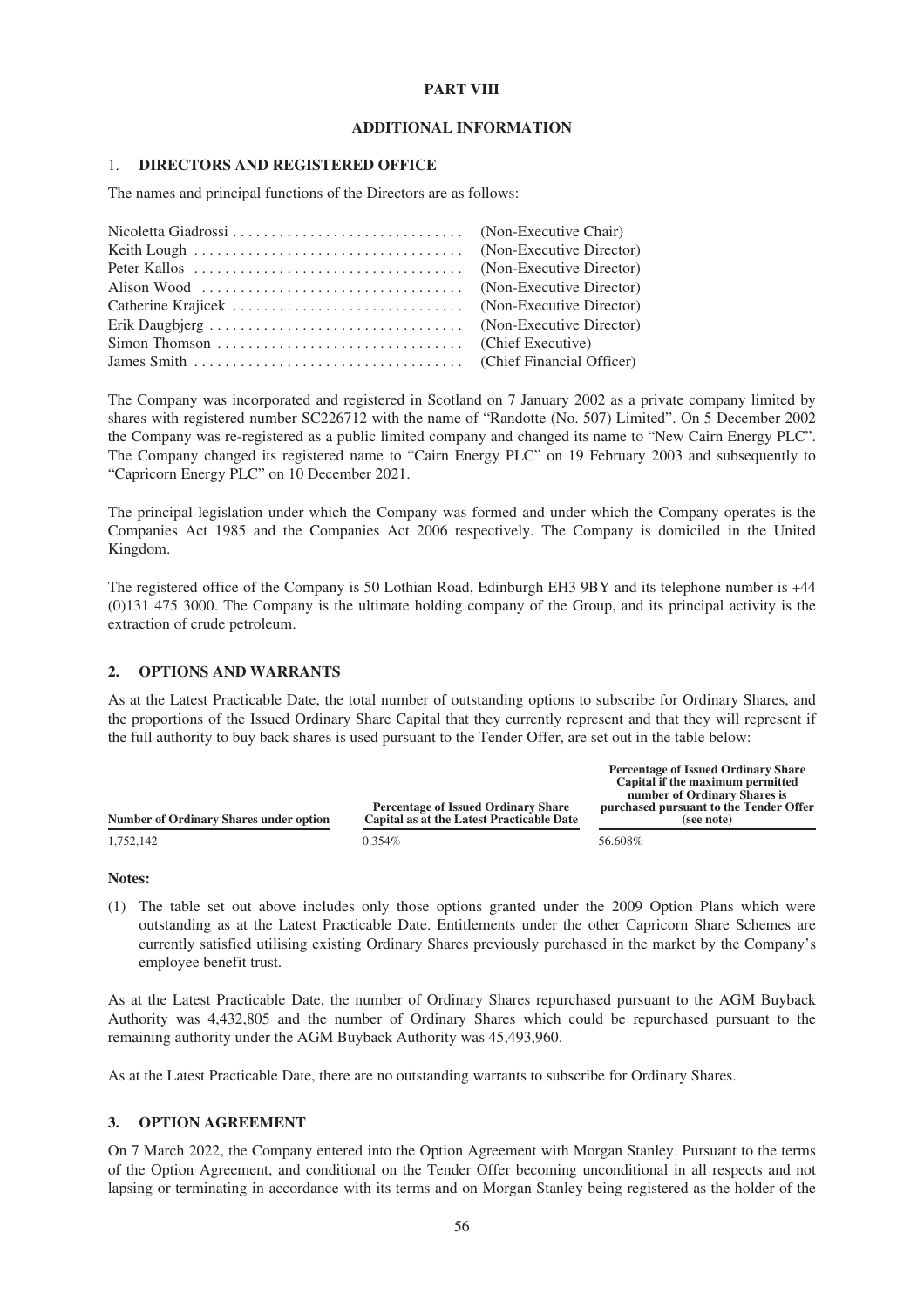Ordinary Shares purchased by Morgan Stanley pursuant to the Tender Offer, the Company has granted a put option to Morgan Stanley which, on exercise, obliges the Company to purchase from Morgan Stanley at a price equal to the Strike Price the Ordinary Shares purchased by Morgan Stanley pursuant to the Tender Offer. Also under the Option Agreement, Morgan Stanley has granted the Company a call option which, on exercise, obliges Morgan Stanley to sell to the Company, at a price equal to the Strike Price, the Ordinary Shares purchased by Morgan Stanley pursuant to the Tender Offer.

# **4. TAKEOVER CODE**

Rule 9 of the Takeover Code ("**Rule 9**") requires, except with the consent of the Panel, that when (a) any person acquires, whether by a series of transactions over a period of time or not, an interest in shares which (taken together with shares in which persons acting in concert with him are interested) carry 30 per cent. or more of the voting rights of a company; or (b) any person, together with persons acting in concert with him, is interested in shares which in the aggregate carry not less than 30 per cent. of the voting rights of a company but does not hold shares carrying more than 50 per cent. of such voting rights and such person, or any person acting in concert with him, acquires an interest in any shares which increases the percentage of shares carrying voting rights in which he is interested, such person to extend offers to the holders of any class of equity share capital whether or nonvoting and also to holders of any other class of transferable securities carrying voting rights.

When a company purchases its own voting shares, any resulting increase in the percentage of voting rights held by a shareholder, or group of shareholders acting in concert, will be treated as an acquisition for the purpose of Rule 9.

The Tender Offer is to be effected by Morgan Stanley, acting as principal and not as agent, nominee or trustee, purchasing Ordinary Shares from Eligible Shareholders, and therefore, depending on the level of participation by Eligible Shareholders in the Tender Offer, this could result in Morgan Stanley owning over 30 per cent of the Issued Ordinary Share Capital. Accordingly, Morgan Stanley could become subject to a requirement to make a general offer under Rule 9.

Pursuant to the terms of the Option Agreement, Morgan Stanley has the right to require the Company to purchase from it, and can be required by the Company to sell to it, such Ordinary Shares at the Strike Price. Shortly after the purchase of the Ordinary Shares from Shareholders under the Tender Offer, Morgan Stanley will exercise this right under the Option Agreement and sell such Ordinary Shares to the Company, which will then be cancelled. Morgan Stanley will not exercise any of the voting rights attached to the Ordinary Shares acquired by it pursuant to the Tender Offer.

Accordingly, following discussions between Morgan Stanley and the Panel on Takeovers and Mergers (the "**Panel**") in respect of the application of Rule 9, the Panel has agreed that Morgan Stanley will not be required to make an offer under Rule 9 as a result of purchasing Ordinary Shares from Eligible Shareholders pursuant to the Tender Offer.

# **5. TREND INFORMATION**

On 25 January 2022, the Company released an update on its operations and trading containing, *inter alia*, the following statements:

# *Corporate and Finance Highlights*

- "Group net cash at year end was US\$133m, comprising US\$314m cash and US\$181m debt drawn to fund the Egypt acquisition
- Special dividend of US\$257m paid following completion of Senegal sale
- Net cash outflow in year of US\$133m on acquisition of Egypt with a further US\$21m to be settled in Q1 2022
- Oil and gas revenue in Egypt from acquisition completion on 23 September to 31 December was US\$56m, from net entitlement production of 1.5 mmboe of which  $\sim$ 38% was liquids. Oil sales averaged US\$77.5/boe and gas sales averaged US\$2.9/mcf. Production costs over the period were ~US\$22m, or ~US\$6/boe (on a WI basis)
- Group capital expenditure on continuing operations during the year was ~US\$75m, below guidance, including US\$20m post acquisition expenditure in Egypt
- Net cash inflow from UK producing assets of US\$296m, comprising US\$213m net cashflow generated during the year, US\$53m received on completion of sale and US\$30m realised on sale of bonds issued by the purchaser as consideration
- Cash outflows in respect of capital activity totalled US\$65m (producing assets ~US\$25m, exploration and appraisal activities ~US\$40m)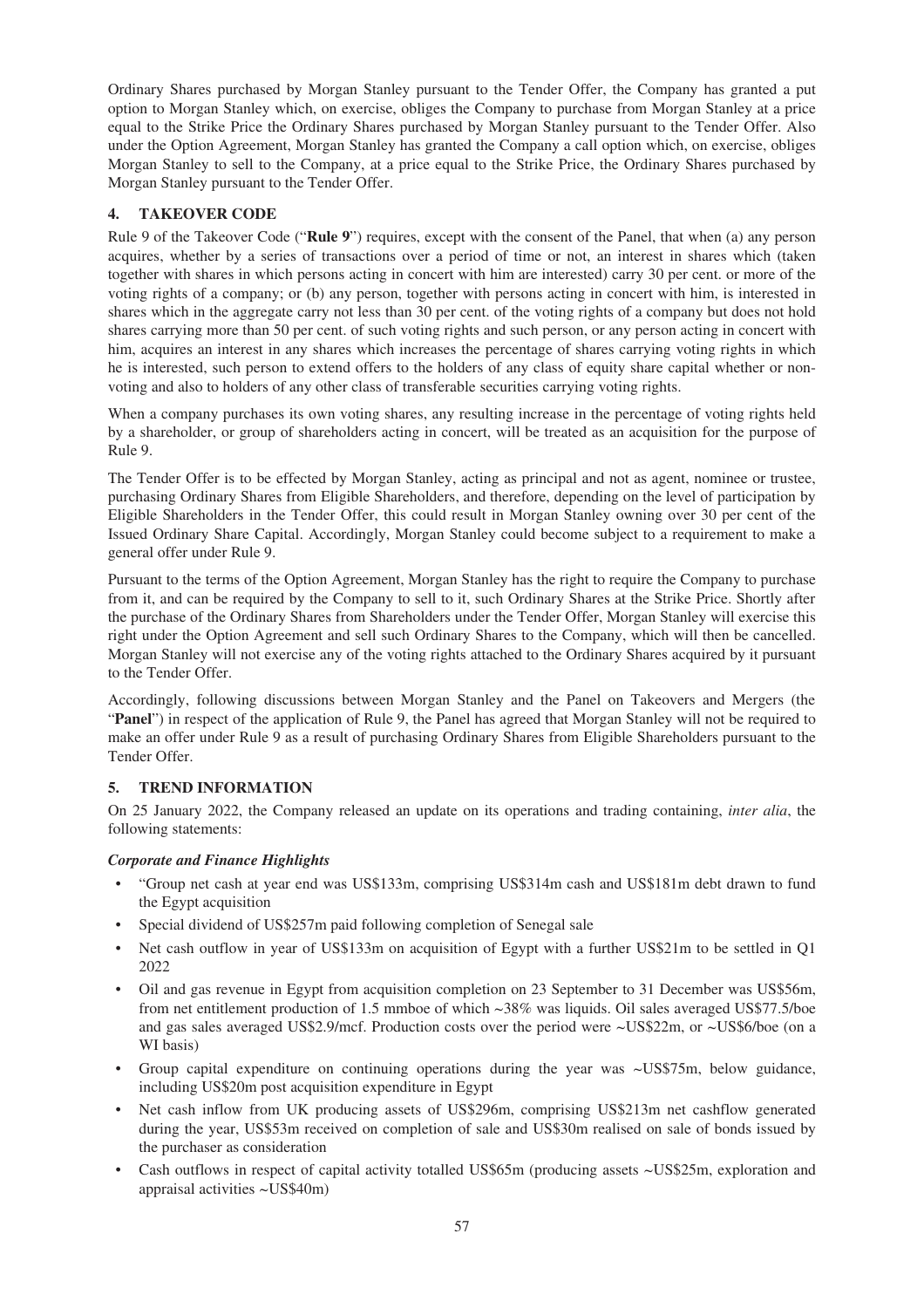- Current estimates of 2022 capital expenditure total approximately US\$200m, including:
	- Egypt production and development expenditure of US\$90-110m targeted at delivering substantial production growth during 2022
	- Egypt exploration expenditure of US\$30-35m to sustain the resource base over time
	- UK infrastructure-led exploration expenditure of  $\sim$ US\$40m, predominantly on the Jaws and Diadem wells, with no further well commitments beyond 2022
	- Other international exploration of US\$30-35m, principally in Mexico, with no further commitments beyond 2022 and any further investment contingent on farm-downs"

# *Production: Egypt*

- "Working interest production across the four main concession areas of Obaiyed (Capricorn 50% WI), Badr El Din (Capricorn 50% WI), North East Abu Gharadig (Capricorn 26% WI) and Alam El Shawish West (Capricorn 20% WI) averaged  $\sim 36,300$  boepd during the period from acquisition completion on 23 September to year end 2021, with  $\sim 38\%$  of the production mix comprising oil and condensate. This was within the guidance range for WI production of 33,000-38,000 boepd announced in March 2021.
- Across the operations, a full assessment of emissions reduction opportunities is being developed. As well as agreement to undertake an emissions baseline study and reduction strategy, several decarbonisation projects are already underway including gas replacement for diesel, centralisation of power and electrification. The application of renewable power in-field is under consideration and good progress is being made on identifying flare reduction opportunities.
- During H1 2022, an additional three drilling rigs are expected to be contracted to further support early production ramp-up activities. The first of these additional rigs is undergoing acceptance and is in the field preparing for operations. Up to 40 new production or injection wells are scheduled for drilling and completion in 2022, with a number of field extension well opportunities also identified."

# *Production: UK North Sea*

- "Capricorn announced completion of the sale of its UK North Sea production interests to Waldorf Production in November 2021. Estimated 2021 annual production from these interests was approximately 18,300 bopd, towards the upper end of our original guidance of 16,000 – 19,000 bopd. Under earn-out provisions, based on 2021 production levels and average oil prices, a payment of ~US\$76m is due to be made by Waldorf to Capricorn in Q2 2022.
- Uncapped further earn-out consideration will be payable in respect of calendar years 2022 to 2025, based on meeting minimum production volumes and average oil prices."

# *Exploration*

- "In Egypt, the prospect portfolio has been matured with drilling targets identified. The first of three Capricorn-operated wells (Capricorn 50% WI) to be drilled in 2022 is expected to be in the South Abu Sennan concession, commencing in H2 2022.
- In Mexico, Block 10 (Capricorn 15% WI) operations were completed in Q4 2021 on the Eni-operated Saasken-2DEL appraisal well. The well has been temporarily plugged and abandoned with the acquired data being evaluated as part of the ongoing Saasken Evaluation Programme. The Eni-operated Yatzil exploration well in Block 7 Offshore Mexico (Capricorn 30% WI) is planned for H2 2022.
- In the UK, the Jaws exploration well (Capricorn 50% WI) spudded in November 2021. Drilling operations continue with well results expected later in Q1 2022. In the Southern North Sea, the acquisition of 3D seismic data over licence P2428 (60% Capricorn WI) has concluded. Final processed data due in Q2 2022 will enable Capricorn and its JV partner Deltic Energy to fast-track an assessment of prospectivity in the licence area.
- In addition, preparations continue on the Capricorn operated licence P2379 (Capricorn 50% WI) targeting drilling of the Diadem exploration well in Q2 2022."

On 24 February 2022, the Company published an update in relation to the tax refund from the Indian Government, reported extensively in various public announcements recently. The announcement contained the following statements:

• Capricorn is pleased to confirm that the expected Indian tax refund of INR79 billion has now been paid and net proceeds of US\$1.06 billion have been received.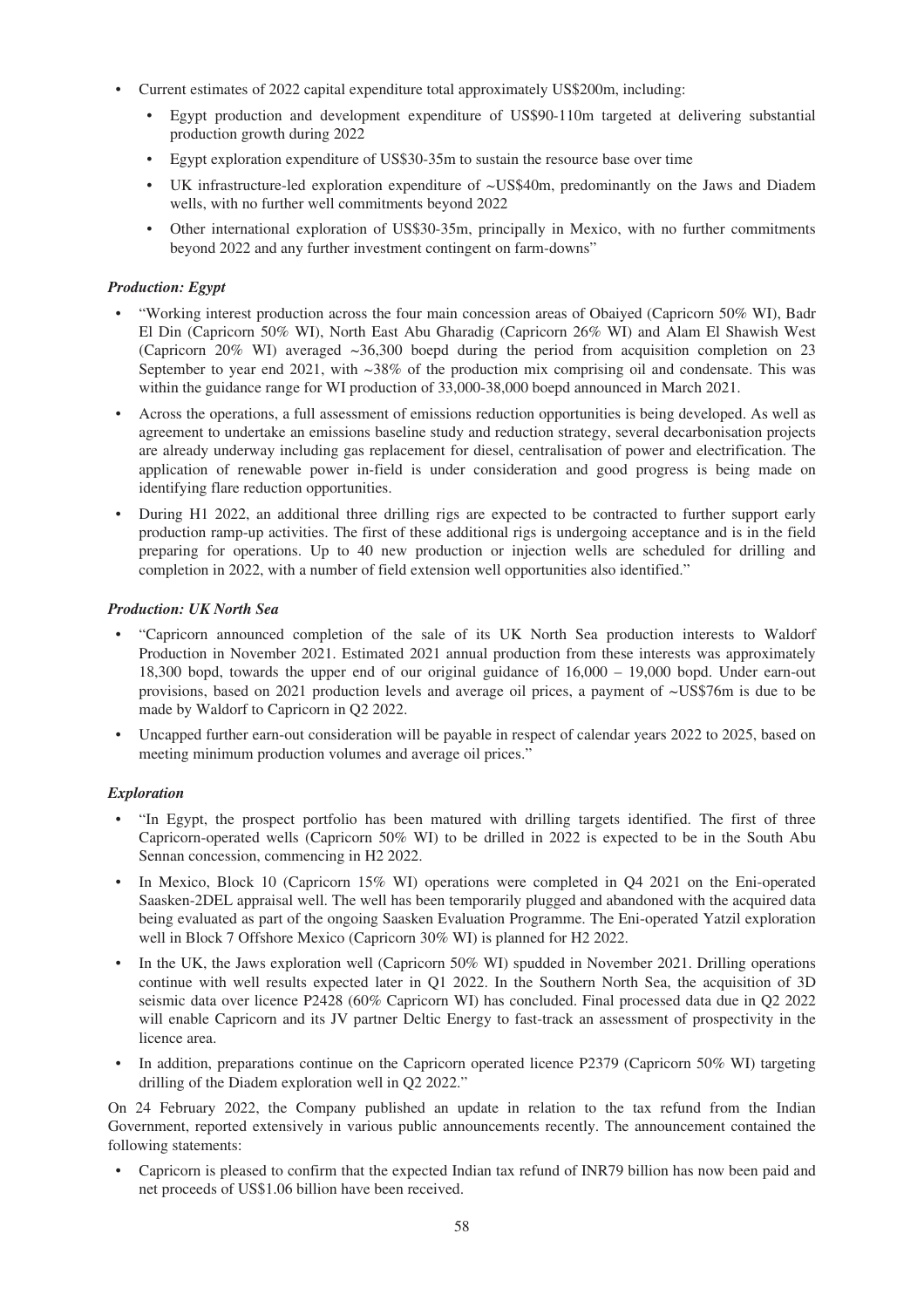• A circular is expected to be issued in early March detailing the shareholder resolutions required in connection with the proposed shareholder return of up to US\$700 million, comprising a US\$500 million tender offer and US\$200 million ongoing share repurchase programme.

## **6. DIRECTORS' AND SENIOR MANAGEMENT'S INTERESTS IN SHARES**

Save as set out below, none of the Directors or other persons discharging managerial responsibilities ("**PDMRs**") has any interest in the share capital of the Company or any of its subsidiary undertakings.

The interests (all of which are beneficial) of the Directors, of their respective immediate families and (so far as is known or could with reasonable diligence be ascertained by the relevant Director) of any person connected with a Director in the share capital of the Company as at the Latest Practicable Date are as follows:

| <b>Director</b>     | <b>Number of Shares</b> | <b>Percentage of issued</b><br>ordinary share<br>capital* |
|---------------------|-------------------------|-----------------------------------------------------------|
| Nicoletta Giadrossi | $\theta$                | $0.000\%$                                                 |
|                     | $\theta$                | $0.000\%$                                                 |
|                     | 9.292                   | $0.002\%$                                                 |
|                     | $\theta$                | $0.000\%$                                                 |
| Cathy Krajicek      | $\theta$                | $0.000\%$                                                 |
| Erik Daugbjerg      | $\theta$                | $0.000\%$                                                 |
|                     | 1,150,319               | $0.232\%$                                                 |
|                     | 27,433                  | $0.006\%$                                                 |

\* (rounded to the nearest third decimal place)

Notes:

- (1) The table set out above assumes no dealings by the Directors or their connected persons and that no further Shares are issued, whether pursuant to the exercise of options or otherwise, in each case after the Latest Practicable Date.
- (2) The interests of the Directors in Shares together represent 0.240% (rounded to the nearest third decimal place) of the Issued Ordinary Share Capital as at the Latest Practicable Date.
- (3) The interests of the Executive Directors include Shares awarded to them under the SIP. These awards consist of "partnership shares" purchased using deductions from the relevant Director's salary and also "free shares" and free "matching shares" awarded by the Company. These shares are beneficially owned by the Director from the date of purchase/award and, as a consequence, are included in the numbers of Shares shown above.

The interests (all of which are beneficial) of the PDMRs (other than the Directors) in the share capital of the Company as at the Latest Practicable Date are as follows:

| <b>PDMR</b>                                          | <b>Number of Shares</b> | <b>Percentage of Issued</b><br><b>Ordinary Share</b><br>$Canital*$ |
|------------------------------------------------------|-------------------------|--------------------------------------------------------------------|
| Eric Hathon, Director of Exploration <sup>(2)</sup>  | 47.496                  | $0.010\%$                                                          |
| Paul Mayland, Chief Operating Officer <sup>(2)</sup> | 45,464                  | $0.009\%$                                                          |

\* (rounded to the nearest third decimal place)

Notes:

- (1) The table set out above assumes no dealings by the PDMRs or their connected persons and that no further Shares are issued, whether pursuant to the exercise of options or otherwise, in each case after the Latest Practicable Date.
- (2) The interests of these PDMRs include Shares awarded to them under the SIP. These awards consist of "partnership shares" purchased using deductions from the relevant PDMR's salary and also "free shares" and free "matching shares" awarded by the Company.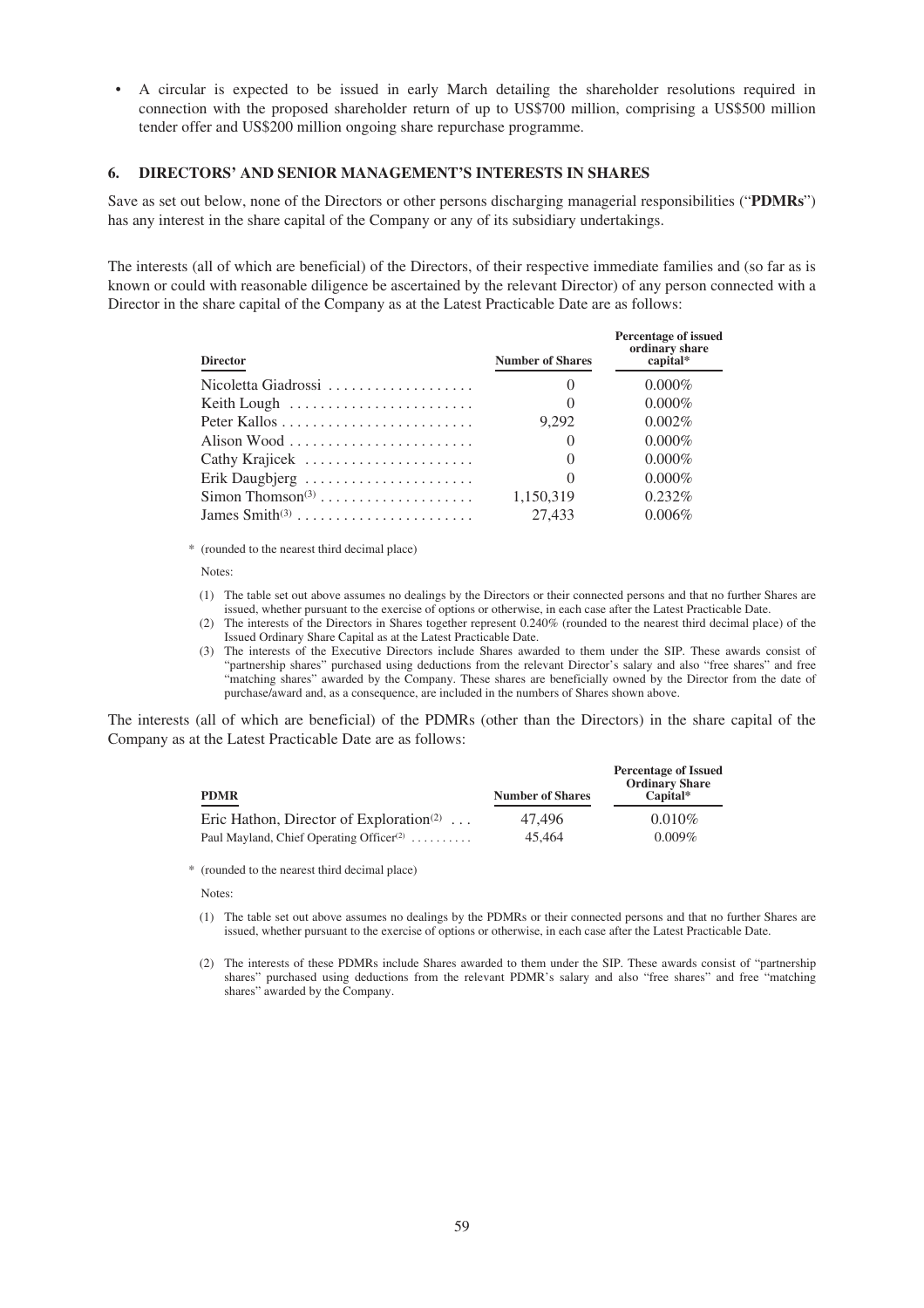As at the Latest Practicable Date, the Directors and other PDMRs held the following outstanding rights to acquire Shares under the 2017 LTIP:

|                                                                                      | <b>Outstanding awards under</b><br>the 2017 LTIP (Shares)                  |                                                    |
|--------------------------------------------------------------------------------------|----------------------------------------------------------------------------|----------------------------------------------------|
|                                                                                      | <b>Unvested</b><br>Awards still<br>subject to<br>performance<br>conditions | <b>Vested but</b><br>unexercised<br>$Awards^{(1)}$ |
| <b>Director</b>                                                                      |                                                                            |                                                    |
| $Simon Thomson$                                                                      | 2.569.262                                                                  | 629,600                                            |
|                                                                                      | 1.671.063                                                                  | 409,496                                            |
| <b>PDMR</b>                                                                          |                                                                            |                                                    |
| Eric Hathon $\ldots, \ldots, \ldots, \ldots, \ldots, \ldots, \ldots, \ldots, \ldots$ | 1,376,551                                                                  | 337,324                                            |
|                                                                                      | 1.427.817                                                                  | 352,055                                            |

Notes:

(1) This column includes all outstanding Awards that have vested following the expiry of the applicable performance period, regardless of whether or not they are currently capable of being exercised under the rules of the 2017 LTIP.

As at the Latest Practicable Date the aggregate number of Shares in respect of which options or other rights to subscribe had been granted by the Company was 1,752,142 (representing approximately 0.354% of the Issued Ordinary Share Capital at that date).

# 7. **MAJOR SHAREHOLDERS**

Other than the interests of the Directors and members of the senior management disclosed in paragraph 6 of this Part VIII (*Additional Information*), as at the Latest Practicable Date the Company had been notified of the following holdings in the Issued Ordinary Share Capital pursuant to DTR 5 (each, a "**Notifiable Interest**"):

| <b>Shareholder</b>        | <b>Number of Shares</b> | Percentage of<br>voting rights<br>attached to<br>the Shares as<br>at the Latest<br><b>Practicable</b><br>$\mathbf{Date}^{(1)}$ |
|---------------------------|-------------------------|--------------------------------------------------------------------------------------------------------------------------------|
| MFS Investment Management | 67.822.144              | 13.687%                                                                                                                        |
|                           | 46,895,888              | $9.464\%$                                                                                                                      |
| abrdn                     | 27.481.042              | 5.546\%                                                                                                                        |
| Vanguard Group            | 17.389.093              | 3.509%                                                                                                                         |

Notes:

(1) Calculated by reference to the issued share capital of the Company as at the Latest Practicable Date.

Save as set out above, the Company is not aware of any other Notifiable Interests.

### 8. **WORKING CAPITAL**

The Company is of the opinion that, on the assumption that the authority sought by Resolution 1 will be used in full (at the Maximum Price) and taking into account the Indian Tax Refund to be retained by the Company and the loan facilities available to the Group, the Group has sufficient working capital for its present requirements, that is, for at least the next 12 months from the date of publication of this document.

# 9. **SIGNIFICANT CHANGE**

Save as set out below, there has been no significant change in the financial position or the financial performance of the Group since 30 June 2021, being the date to which the last unaudited published financial information for the Capricorn Group was published.

• On 24 September 2021, Capricorn announced the completion of the acquisition of a portfolio of upstream oil and gas production, development and exploration interests in the Western Desert, the Arab Republic of Egypt, from Shell Egypt NV and Shell Austria GmbH. The acquisition was part funded through the drawdown of US\$181.0 million from the Acquisition RBL Facility and the Junior Debt Facility, both new debt finance facilities entered into jointly with Cheiron Energy for this purpose.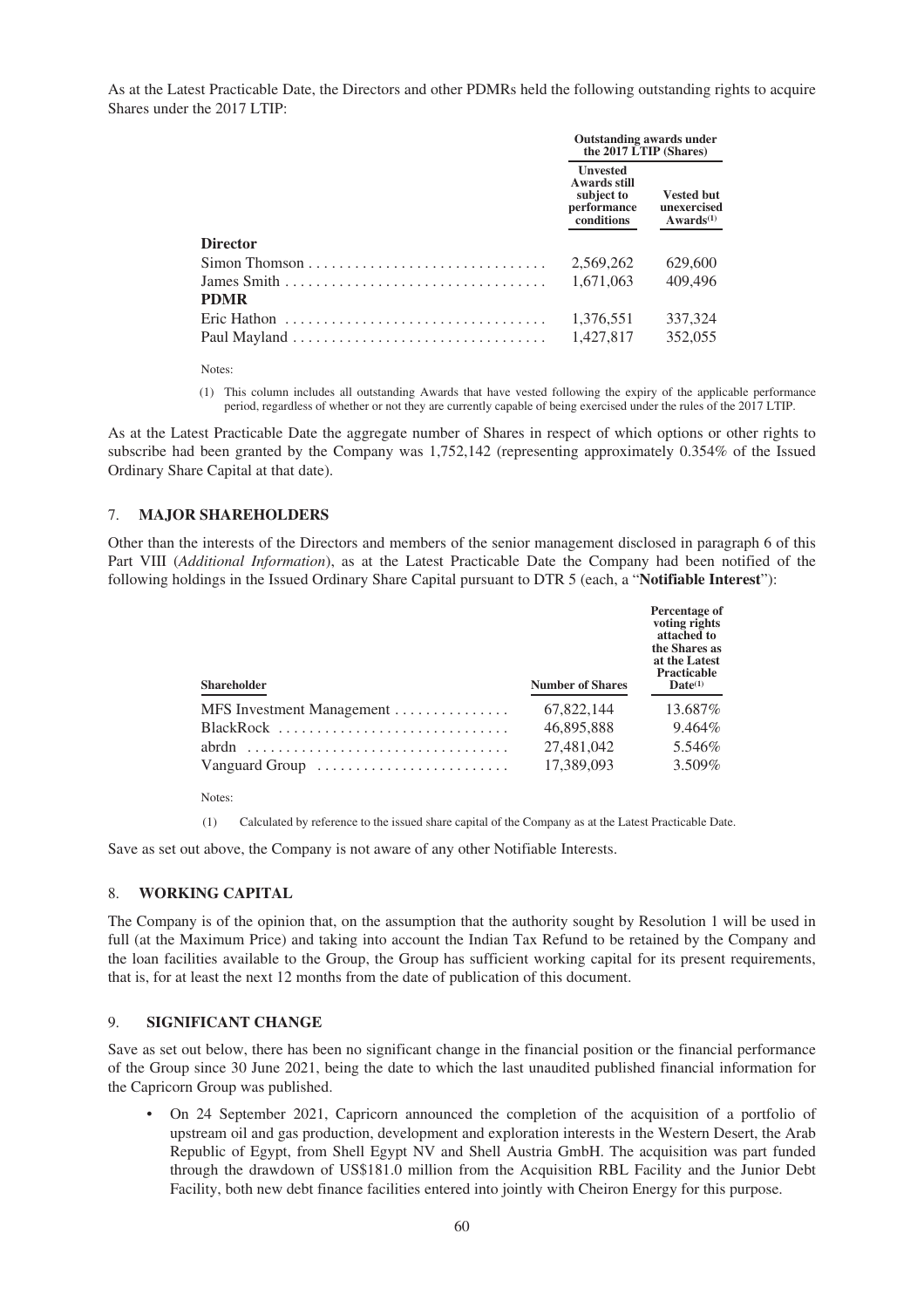- On 2 November 2021, Capricorn announced the completion of the sale of its interests in the UK Catcher and Kraken Fields to Waldorf Production Limited. The firm consideration payable to Capricorn was US\$53m, following adjustments for working capital and interim period cashflows from the economic date of 1 January 2020, with additional uncapped contingent consideration when Brent exceeds US\$52/bbl on average in any of the five years 2021 to 2025.
- On 15 November 2021, Capricorn announced the commencement of an initial share repurchase programme of its ordinary shares of 21/13 pence each of up to £20m.
- On 25 January 2022, Capricorn released an update on its operations and trading.

On 24 February 2022, Capricorn confirmed receipt of net proceeds from the Government of India in relation to its tax refund of US\$1.06 billion

# 10. **CONSENTS**

Rothschild & Co, which has acted as sponsor and joint financial adviser to Capricorn in connection with the Return of Value, has given and has not withdrawn its written consent to the inclusion in this document of references to its name in the form and context in which it appears.

J.P. Morgan Cazenove, which has acted as joint financial adviser and joint corporate broker to Capricorn in connection with the Tender Offer, has given and has not withdrawn its written consent to the inclusion in this document of references to its name in the form and context in which it appears.

Morgan Stanley, which has acted as joint financial adviser and joint corporate broker to Capricorn in connection with the Tender Offer and Return of Value, has given and has not withdrawn its written consent to the inclusion in this document of references to its name in the form and context in which it appears.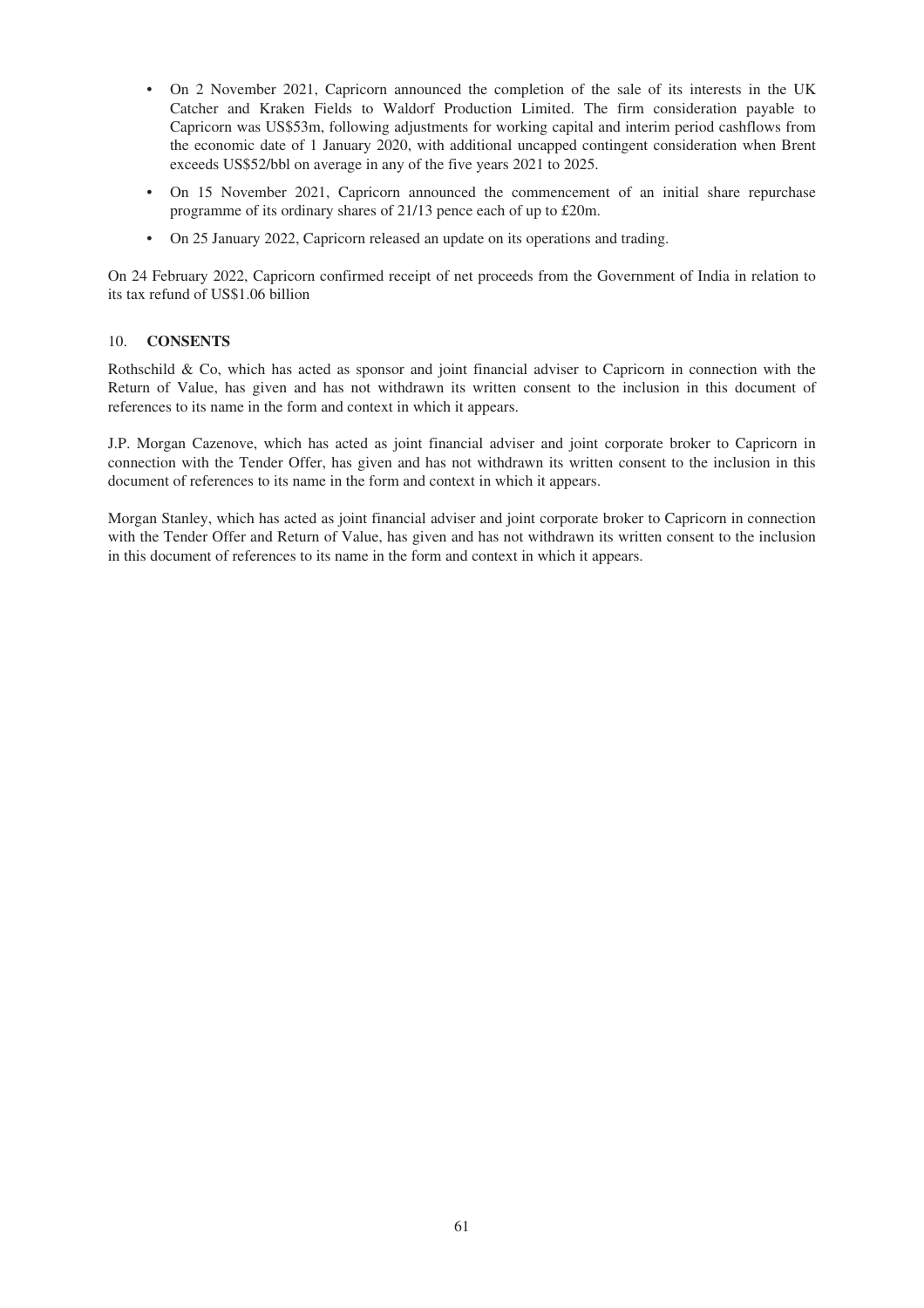# **DEFINITIONS**

The following definitions apply throughout this document and in the accompanying Form of Proxy and (if one is enclosed) Election Form, unless the context requires otherwise:

|                                       | "2009 Option Plans"  the Capricorn Energy PLC Approved Share Option Plan (2009) and<br>the Capricorn Energy PLC Unapproved Share Option Plan (2009);                                                                                              |
|---------------------------------------|---------------------------------------------------------------------------------------------------------------------------------------------------------------------------------------------------------------------------------------------------|
|                                       |                                                                                                                                                                                                                                                   |
|                                       |                                                                                                                                                                                                                                                   |
| "ADR"  American depositary receipt;   |                                                                                                                                                                                                                                                   |
|                                       |                                                                                                                                                                                                                                                   |
| " $AGM$ "                             | annual general meeting;                                                                                                                                                                                                                           |
| "AGM Buyback Authority"               | the existing general and unconditional authority of the Company to<br>make market purchases of up to 49,926.765 Ordinary Shares granted<br>by Shareholders by resolution 16, passed at the 2021 AGM;                                              |
| "Articles of Association"             | the articles of association of the Company from time to time;                                                                                                                                                                                     |
| "Average VWAP"                        | the arithmetic average of the Daily VWAPs for the Trading Days<br>comprising the Relevant Trading Period, as determined by Morgan<br>Stanley (acting reasonably and on the basis of industry standard<br>metrics and information);                |
| "Board" or "Directors"                | the board of directors of Capricorn from time to time, or, where<br>appropriate, any duly authorised committees of it;                                                                                                                            |
| "Business Day"                        | a day (not being a Saturday, Sunday or public holiday) on which the<br>banks are open for normal banking business in London;                                                                                                                      |
| "Capricorn Share Schemes"             | the 2009 Option Plans, the Capricorn Energy PLC Long Term<br>Incentive Plan (2009), the SIP, the Capricorn Energy PLC Employee<br>Share Award Scheme (2015) and the 2017 LTIP;                                                                    |
|                                       | with paragraph 2.24 of Part IV (Details of the Tender Offer) of this<br>document;                                                                                                                                                                 |
|                                       |                                                                                                                                                                                                                                                   |
|                                       | "Company" or "Capricorn"  Capricorn Energy PLC (formerly Cairn Energy PLC), a company<br>incorporated in Scotland with registered number SC226712;                                                                                                |
| "CREST" $\ldots$                      | the relevant system for the paperless settlement of trades in securities<br>and the holding of uncertificated securities (as defined in the<br>Uncertificated Securities Regulations 2001 (SI. 2001 No. 3775))<br>operated by Euroclear;          |
| "CREST Manual"                        | the current version of the CREST manual from time to time which at<br>the date of this document is available on www.crestco.co.uk;                                                                                                                |
| "CREST Proxy Instruction"             | a properly authenticated CREST message appointing and instructing a<br>proxy to attend and vote in the place of the Shareholder at the General<br>Meeting and containing the information required to be contained<br>therein by the CREST Manual; |
| "CTA 2010"  Corporation Tax Act 2010; |                                                                                                                                                                                                                                                   |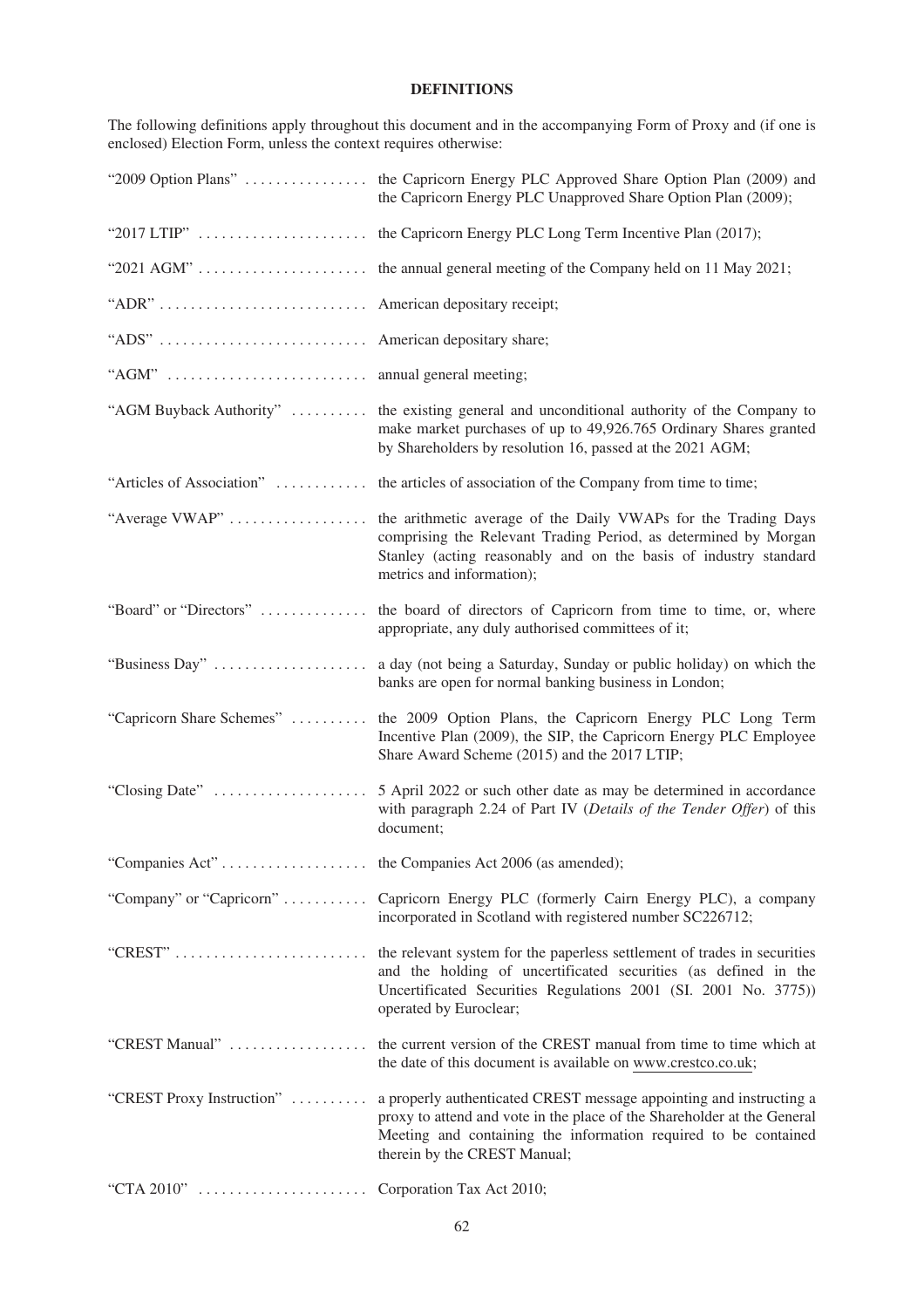| "Daily VWAP"                        | the daily volume-weighted average price per Ordinary Share for a<br>particular Trading Day as derived from the trading in the Ordinary<br>Shares on the Main Market on the relevant Trading Day and taken<br>from Bloomberg page VWAP (or such other Bloomberg page that<br>may replace it from time to time) with Custom Condition Codes<br>referencing all electronically matched trades automatically executed<br>on the Main Market, including all trades executed during the opening<br>and closing auctions on the Main Market but excluding any off-order<br>book transactions (and where any such matters require the exercise of<br>discretion, such discretion shall be exercised by Morgan Stanley<br>(acting reasonably and on the basis of industry standard metrics and<br>available information)); |
|-------------------------------------|-------------------------------------------------------------------------------------------------------------------------------------------------------------------------------------------------------------------------------------------------------------------------------------------------------------------------------------------------------------------------------------------------------------------------------------------------------------------------------------------------------------------------------------------------------------------------------------------------------------------------------------------------------------------------------------------------------------------------------------------------------------------------------------------------------------------|
| "Disclosure and Transparency Rules" | the Disclosure Guidance and Transparency Rules of the FCA;                                                                                                                                                                                                                                                                                                                                                                                                                                                                                                                                                                                                                                                                                                                                                        |
| "Electronic Proxy Instruction"      | a proxy instruction submitted electronically at www.sharevote.co.uk<br>using the numbers included in the Form of Proxy;                                                                                                                                                                                                                                                                                                                                                                                                                                                                                                                                                                                                                                                                                           |
| "Eligible Shareholders"             | Shareholders other than those with a registered address in any of the<br>Restricted Jurisdictions;                                                                                                                                                                                                                                                                                                                                                                                                                                                                                                                                                                                                                                                                                                                |
| "Equiniti"                          | Equiniti Limited, a limited company incorporated in England and<br>Wales with registered number 6226088 and having its registered<br>office at Aspect House, Spencer Road, Lancing, West Sussex, BN99<br>6DA;                                                                                                                                                                                                                                                                                                                                                                                                                                                                                                                                                                                                     |
|                                     |                                                                                                                                                                                                                                                                                                                                                                                                                                                                                                                                                                                                                                                                                                                                                                                                                   |
|                                     | "Euroclear"  Euroclear UK & International Limited (formerly Euroclear UK &<br>Ireland Limited), the operator of CREST;                                                                                                                                                                                                                                                                                                                                                                                                                                                                                                                                                                                                                                                                                            |
|                                     |                                                                                                                                                                                                                                                                                                                                                                                                                                                                                                                                                                                                                                                                                                                                                                                                                   |
|                                     | Shareholders in connection with the General Meeting;                                                                                                                                                                                                                                                                                                                                                                                                                                                                                                                                                                                                                                                                                                                                                              |
|                                     |                                                                                                                                                                                                                                                                                                                                                                                                                                                                                                                                                                                                                                                                                                                                                                                                                   |
|                                     | "General Meeting"  the general meeting of Capricorn to be held at 50 Lothian Road,<br>Edinburgh EH3 9BY at 10.00 a.m. on 25 March 2022, notice of<br>which is set out at the end of this document;                                                                                                                                                                                                                                                                                                                                                                                                                                                                                                                                                                                                                |
|                                     |                                                                                                                                                                                                                                                                                                                                                                                                                                                                                                                                                                                                                                                                                                                                                                                                                   |
|                                     | "Guaranteed Entitlement"  has the meaning given to that term in paragraph 5.4 of Part I (Letter<br>from the Chair of Capricorn Energy PLC) of this document;                                                                                                                                                                                                                                                                                                                                                                                                                                                                                                                                                                                                                                                      |
|                                     | "Indian Tax Refund"  has the meaning given to that term in the introduction to Part I (Letter<br>from the Chair of Capricorn Energy PLC) of this document;                                                                                                                                                                                                                                                                                                                                                                                                                                                                                                                                                                                                                                                        |
| "INR"  Indian Rupees;               |                                                                                                                                                                                                                                                                                                                                                                                                                                                                                                                                                                                                                                                                                                                                                                                                                   |
|                                     |                                                                                                                                                                                                                                                                                                                                                                                                                                                                                                                                                                                                                                                                                                                                                                                                                   |
|                                     | "ISIN"  International Security Identification Number;                                                                                                                                                                                                                                                                                                                                                                                                                                                                                                                                                                                                                                                                                                                                                             |
|                                     | "Issued Ordinary Share Capital"  the Company's issued ordinary share capital, excluding any shares<br>held in treasury;                                                                                                                                                                                                                                                                                                                                                                                                                                                                                                                                                                                                                                                                                           |
| "ITA 2007"  Income Tax Act 2007;    |                                                                                                                                                                                                                                                                                                                                                                                                                                                                                                                                                                                                                                                                                                                                                                                                                   |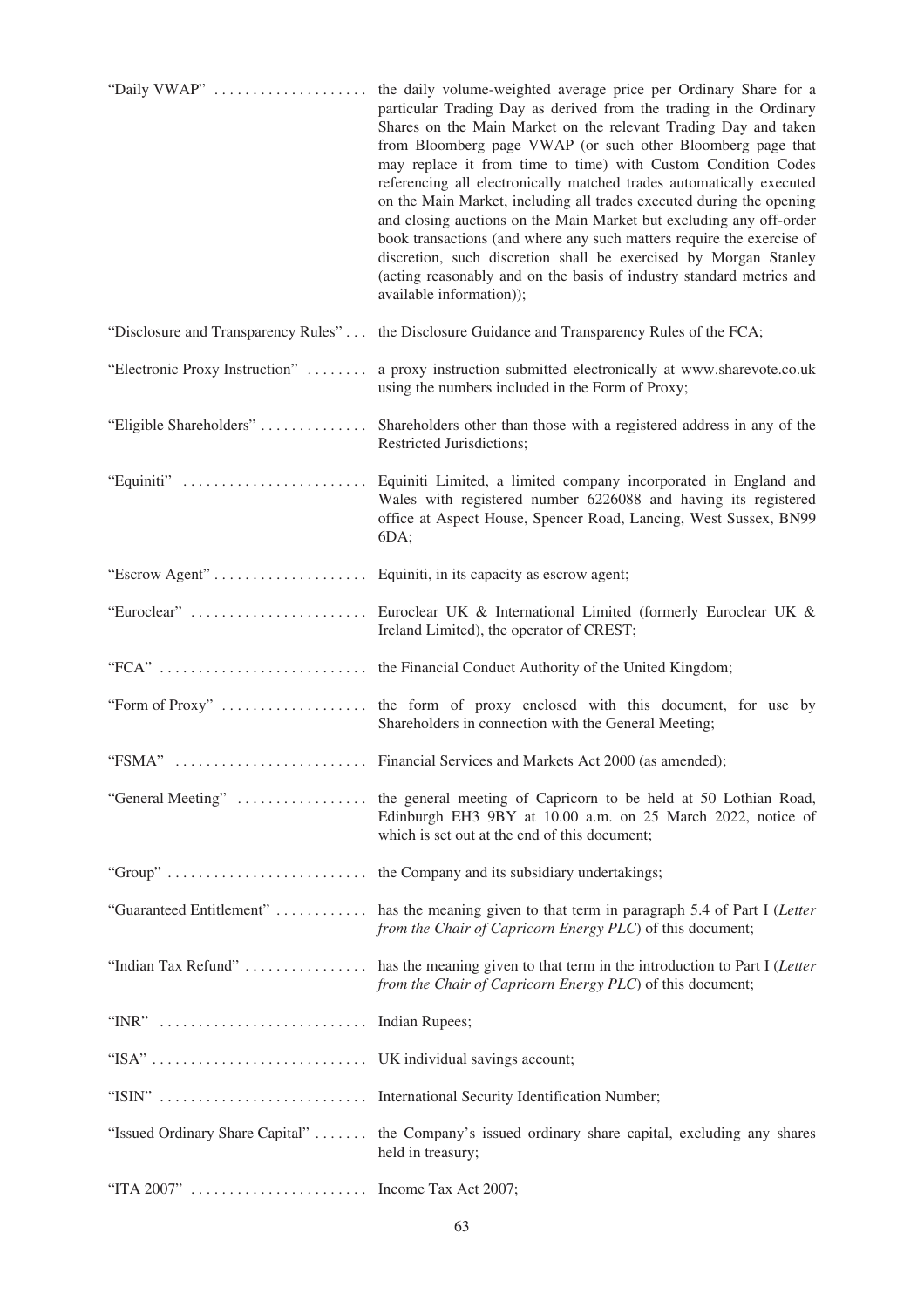|                                                                | "J.P. Morgan Cazenove"  J.P. Morgan Securities plc (which conducts its UK banking business<br>as J.P. Morgan Cazenove);                                                                                                                                            |
|----------------------------------------------------------------|--------------------------------------------------------------------------------------------------------------------------------------------------------------------------------------------------------------------------------------------------------------------|
|                                                                | "Latest Practicable Date"  3 March 2022, being the latest practicable date prior to the<br>publication of this document;                                                                                                                                           |
|                                                                | FSMA from time to time;                                                                                                                                                                                                                                            |
| "London Stock Exchange"  London Stock Exchange plc;            |                                                                                                                                                                                                                                                                    |
|                                                                | Exchange;                                                                                                                                                                                                                                                          |
|                                                                | "Market Abuse Regulation"  Regulation (EU) 596/2014 as it forms part of domestic law by virtue<br>of the European Union (Withdrawal) Act 2018;                                                                                                                     |
|                                                                | plus an amount equal to five per cent. of Average VWAP (rounded<br>down to the nearest whole penny);                                                                                                                                                               |
|                                                                | "Minimum Price"  an amount (in pence per Ordinary Share) equal to Average VWAP<br>(rounded down to the nearest whole penny);                                                                                                                                       |
| "Morgan Stanley"  Morgan Stanley & Co. International plc;      |                                                                                                                                                                                                                                                                    |
|                                                                | "New Ordinary Shares"  the ordinary shares in the capital of the Company following any Share<br>Consolidation;                                                                                                                                                     |
| "Official List"                                                | the official list maintained by the FCA for the purposes of Part VI of<br>FSMA;                                                                                                                                                                                    |
|                                                                | of the Company currently admitted to the premium segment of the<br>Official List under the ISIN GB00BN0SMB92 (or, where the context<br>requires, with such other nominal value as an ordinary share in the<br>Company may have following any Share Consolidation); |
|                                                                |                                                                                                                                                                                                                                                                    |
|                                                                |                                                                                                                                                                                                                                                                    |
|                                                                | from the Chair of Capricorn Energy PLC) of this document;                                                                                                                                                                                                          |
| "Receiving Agent"  Equiniti;                                   |                                                                                                                                                                                                                                                                    |
|                                                                | (or such other time as the Directors may determine);                                                                                                                                                                                                               |
| "Register of Members"  the register of members of the Company; |                                                                                                                                                                                                                                                                    |
| "Registrar"  Equiniti;                                         |                                                                                                                                                                                                                                                                    |
|                                                                | "Regulatory Information Service"  a regulatory information service as defined by the Listing Rules;                                                                                                                                                                |
|                                                                | "Relevant Trading Period"  the period of five Trading Days up to and including the Closing Date;                                                                                                                                                                   |
|                                                                | Meeting, as set out in the notice of General Meeting, which is set out<br>at the end of this document;                                                                                                                                                             |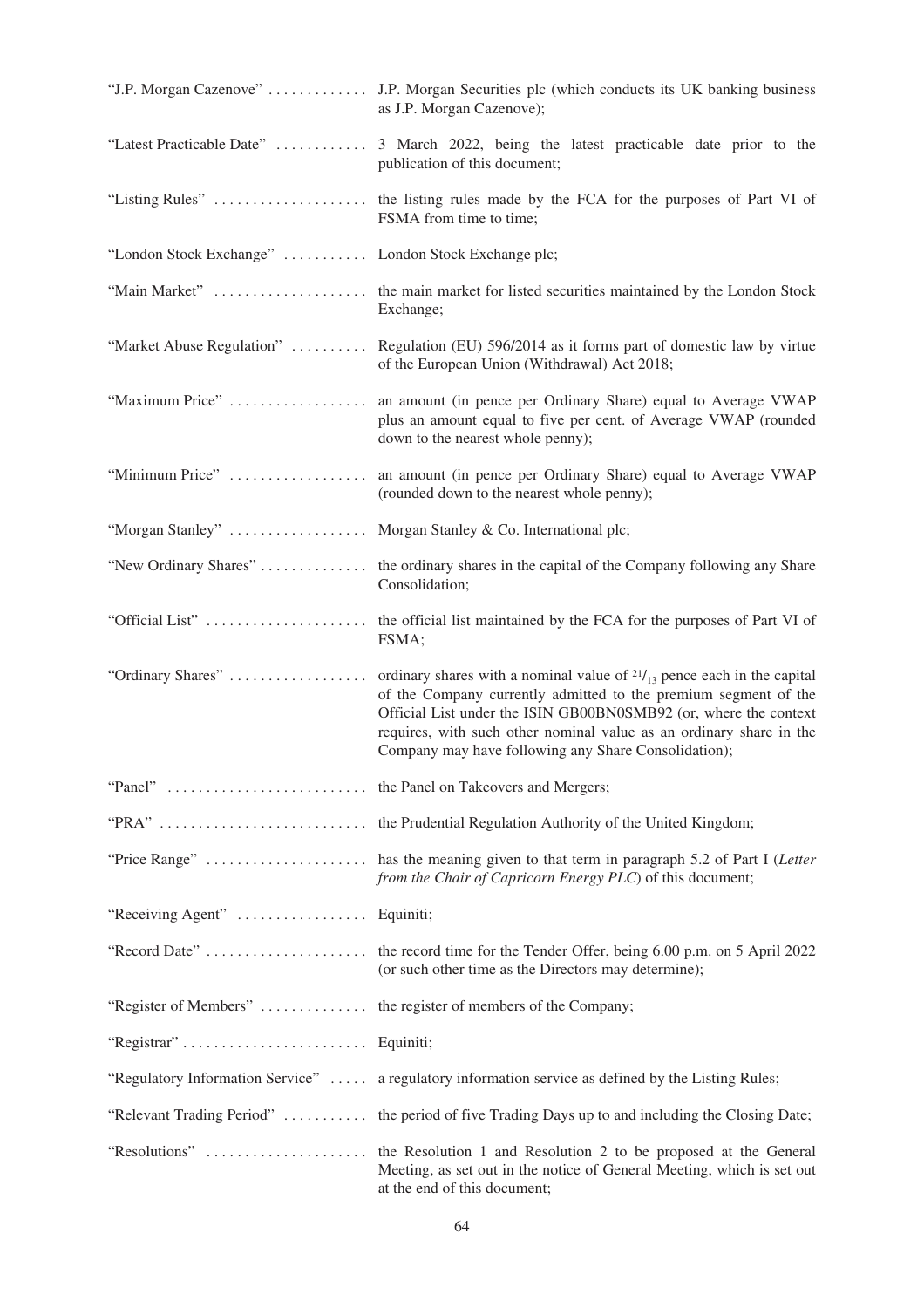| "Restricted Jurisdictions"                                             | Australia, Canada, Japan, New Zealand, the Republic of South Africa<br>and the Republic of Ireland and any country, region or territory which<br>is the subject of any comprehensive Sanctions (including, in each case<br>and without limitation, Cuba, Iran, North Korea, Syria, Russia, the<br>Crimea Region of Ukraine, the so-called Donetsk People's Republic<br>and the so-called Luhansk People's Republic);                                                                                                                                                   |
|------------------------------------------------------------------------|------------------------------------------------------------------------------------------------------------------------------------------------------------------------------------------------------------------------------------------------------------------------------------------------------------------------------------------------------------------------------------------------------------------------------------------------------------------------------------------------------------------------------------------------------------------------|
| "Return of Value"                                                      | the proposed return to Shareholders of approximately US\$500 million<br>through the Tender Offer and, if applicable, a Special Dividend;                                                                                                                                                                                                                                                                                                                                                                                                                               |
| "Rothschild & Co"                                                      | N. M. Rothschild & Sons Limited;                                                                                                                                                                                                                                                                                                                                                                                                                                                                                                                                       |
| "Sanctions"                                                            | any sanctions administered or enforced by the U.S. Government,<br>(including, without limitation, the Office of Foreign Assets Control of<br>the U.S. Department of the Treasury or the U.S. Department of State<br>and including, without limitation, the designation as a "specially<br>designated national" or "blocked person"), the United Nations<br>Security Council, the European Union, Her Majesty's Treasury, or<br>other relevant governmental or regulatory authority, institution or<br>agency which administers economic, financial or trade sanctions; |
| "Share Buyback Programme"                                              | has the meaning given to that term in paragraph 7 of Part I (Letter<br>from the Chair of Capricorn Energy PLC) of this document;                                                                                                                                                                                                                                                                                                                                                                                                                                       |
|                                                                        | "Share Consolidation"  has the meaning given to that term in paragraph 6 of Part I (Letter<br>from the Chair of Capricorn Energy PLC) of this document;                                                                                                                                                                                                                                                                                                                                                                                                                |
|                                                                        | context may require;                                                                                                                                                                                                                                                                                                                                                                                                                                                                                                                                                   |
| "SIP" $\ldots \ldots \ldots \ldots \ldots \ldots \ldots \ldots \ldots$ | The Capricorn Energy PLC 2010 Share Incentive Plan;                                                                                                                                                                                                                                                                                                                                                                                                                                                                                                                    |
| "Special Dividend"                                                     | has the meaning given to that term in paragraph 6 of Part I (Letter<br>from the Chair of Capricorn Energy PLC) of this document, and such<br>term shall, if a series of such dividends are to be paid, mean each such<br>dividend;                                                                                                                                                                                                                                                                                                                                     |
|                                                                        | Shares pursuant to the Tender Offer, which will be determined in<br>accordance with the provisions set out in Part IV (Details of the<br>Tender Offer) of this document and which in any event shall not<br>exceed £10;                                                                                                                                                                                                                                                                                                                                                |
|                                                                        | "Strike Price Tender"  has the meaning given to that term in paragraph 5.2 of Part I (Letter<br>from the Chair of Capricorn Energy PLC) of this document;                                                                                                                                                                                                                                                                                                                                                                                                              |
|                                                                        |                                                                                                                                                                                                                                                                                                                                                                                                                                                                                                                                                                        |
|                                                                        | who hold their Ordinary Shares in certificated form;                                                                                                                                                                                                                                                                                                                                                                                                                                                                                                                   |
|                                                                        | Shares for purchase by Morgan Stanley on the terms and subject to<br>the conditions set out in this document and also, in the case of<br>certificated Ordinary Shares only, the Tender Form;                                                                                                                                                                                                                                                                                                                                                                           |
|                                                                        | during normal market hours;                                                                                                                                                                                                                                                                                                                                                                                                                                                                                                                                            |
| "TTE Instruction"                                                      | a transfer to escrow instruction (as defined by the CREST Manual);                                                                                                                                                                                                                                                                                                                                                                                                                                                                                                     |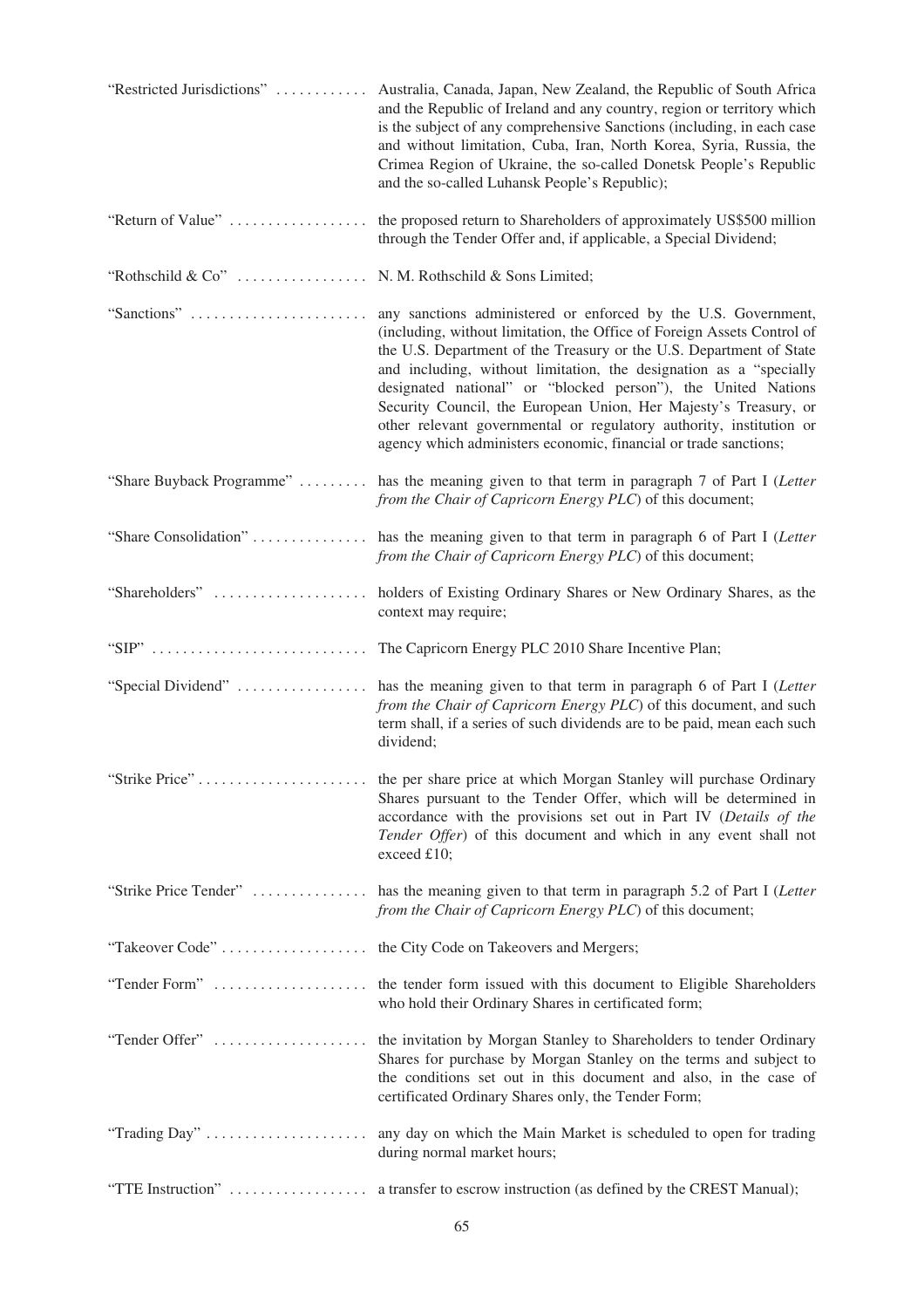| "UK" or "United Kingdom"  the United Kingdom of Great Britain and Northern Ireland;                                                                             |
|-----------------------------------------------------------------------------------------------------------------------------------------------------------------|
| "Unconditional Date"  the date on which the Tender Offer becomes unconditional, which is<br>expected to be 6 April 2022;                                        |
| "US" or "United States"  the United States of America, its territories, possessions, any State of<br>the United States of America and the District of Columbia; |
| time                                                                                                                                                            |
|                                                                                                                                                                 |
| document;                                                                                                                                                       |
| exchanged US\$500 million for GBP on the Business Day<br>immediately prior to the Closing Date (as determined by the<br>Company in its discretion); and         |
|                                                                                                                                                                 |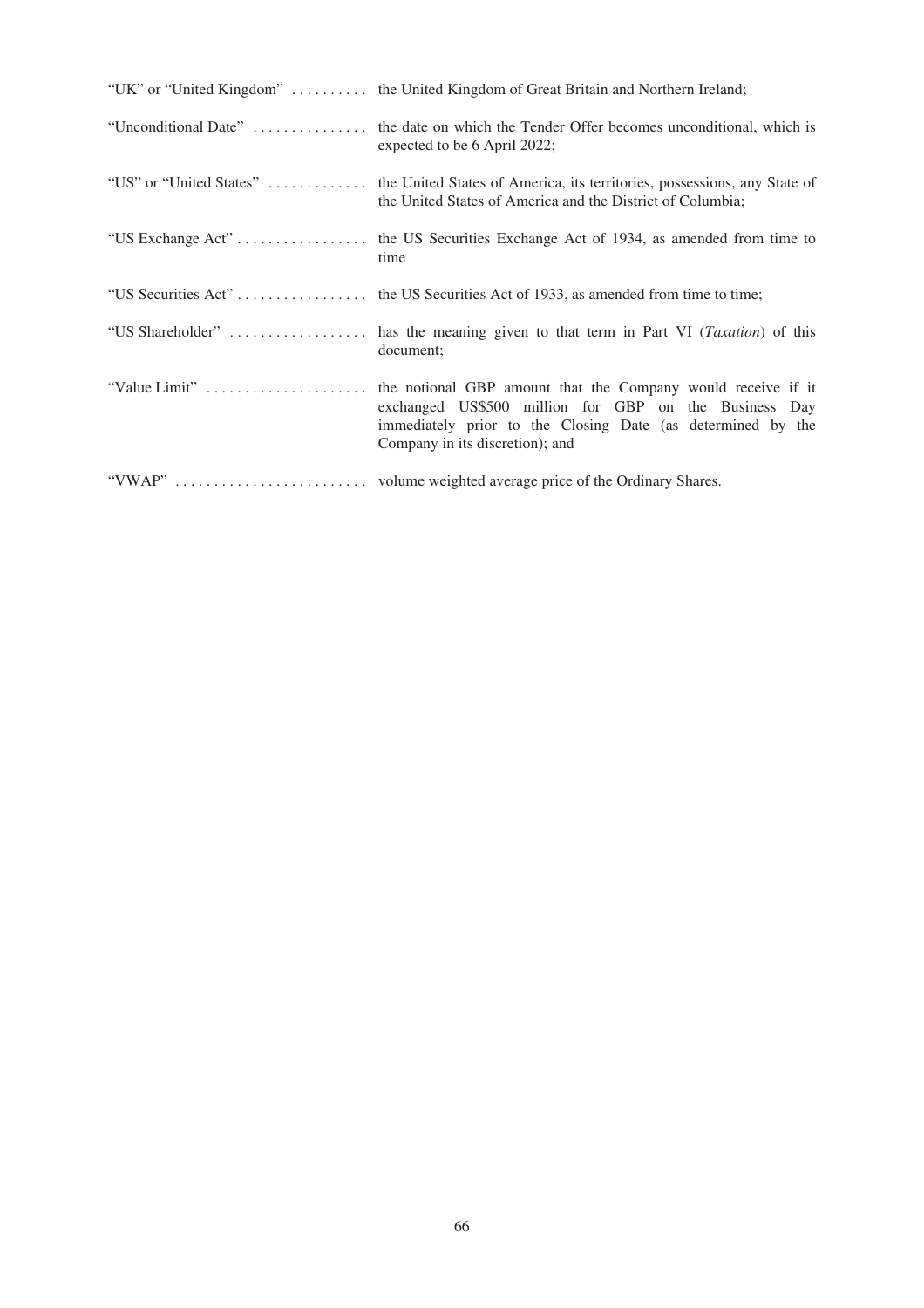### **CAPRICORN ENERGY PLC**

#### *(Incorporated in Scotland with registered number SC226712)*

### **NOTICE OF GENERAL MEETING**

NOTICE IS HEREBY GIVEN that a general meeting of Capricorn Energy PLC (the "**Company**") will be held at 50 Lothian Road, Edinburgh EH3 9BY at 10.00 a.m. on 25 March 2022 for the purposes of considering and, if thought fit, passing the resolutions set out below, of which Resolution 1 will be proposed as a special resolution and Resolution 2 will be proposed as an ordinary resolution.

Unless otherwise defined herein, capitalised terms used in the following resolutions shall have the meaning ascribed to them in the Company's circular to shareholders dated 7 March 2022 (the "**Circular**") of which this notice forms part.

### **RESOLUTION 1: SPECIAL RESOLUTION**

- 1. THAT, in addition to (i) the authority for the purpose of section 701 of the Companies Act 2006 (the "**Act**") which was approved by special resolution passed at the annual general meeting of the Company held on 11 May 2021 and (ii) any authority pursuant to section 701 of the Act as may be approved at the annual general meeting of the Company in 2022, the Company be and is hereby generally and unconditionally authorised for the purposes of section 701 of the Act to make one or more market purchases (within the meaning of section 693(4) of the Act) of its own ordinary shares of  $21/13$  pence each in the capital of the Company ("ordinary shares") pursuant to, for the purposes of, or in connection with a tender offer for ordinary shares on the terms and in accordance with the arrangements set out or referred to in the Circular (a copy of which is produced to the meeting and signed for identification purposes by the chair of the meeting) or otherwise as contemplated by arrangements set out or referred to in the Circular, provided that:
	- (A) the maximum number of ordinary shares hereby authorised to be purchased is 492,422,932;
	- (B) the minimum price, exclusive of all expenses, which may be paid for an ordinary share is the nominal value of an ordinary share;
	- (C) the maximum price, exclusive of all expenses, which may be paid for an ordinary share is £10; and
	- (D) the authority conferred by this resolution shall expire on 31 December 2022, save that the Company may before the expiry of such authority make a contract to purchase ordinary shares which will or may be executed wholly or partly after such expiry and the Company may make a purchase of such ordinary shares after such expiry pursuant to such contract.

# **RESOLUTION 2: ORDINARY RESOLUTION**

- 2. THAT, in connection with any Special Dividend paid or proposed to be paid by the Company, the Company and its directors be authorised to, on one or more than one occasion:
	- (A) (i) consolidate each of the ordinary shares from time to time in the capital of the Company into one or more (such number being at the discretion of the directors) ordinary shares in the capital of the Company (such share or shares being "intermediate share(s)"), and (ii) immediately after such consolidation, divide or sub-divide the intermediate share(s) into new ordinary shares in the capital of the Company of such nominal value as the directors may determine; or
	- (B) (i) sub-divide each of the ordinary shares from time to time in the capital of the Company into such number of ordinary shares in the capital of the Company as the directors may determine (such shares being "intermediate shares"), and (ii) immediately after such sub-division, consolidate the intermediate shares into new ordinary shares in the capital of the Company of such nominal value as the directors may determine,
	- on the basis that:
		- (1) the directors shall have discretion to determine the record date and time by reference to which any such consolidation and/or division or sub-division shall take place;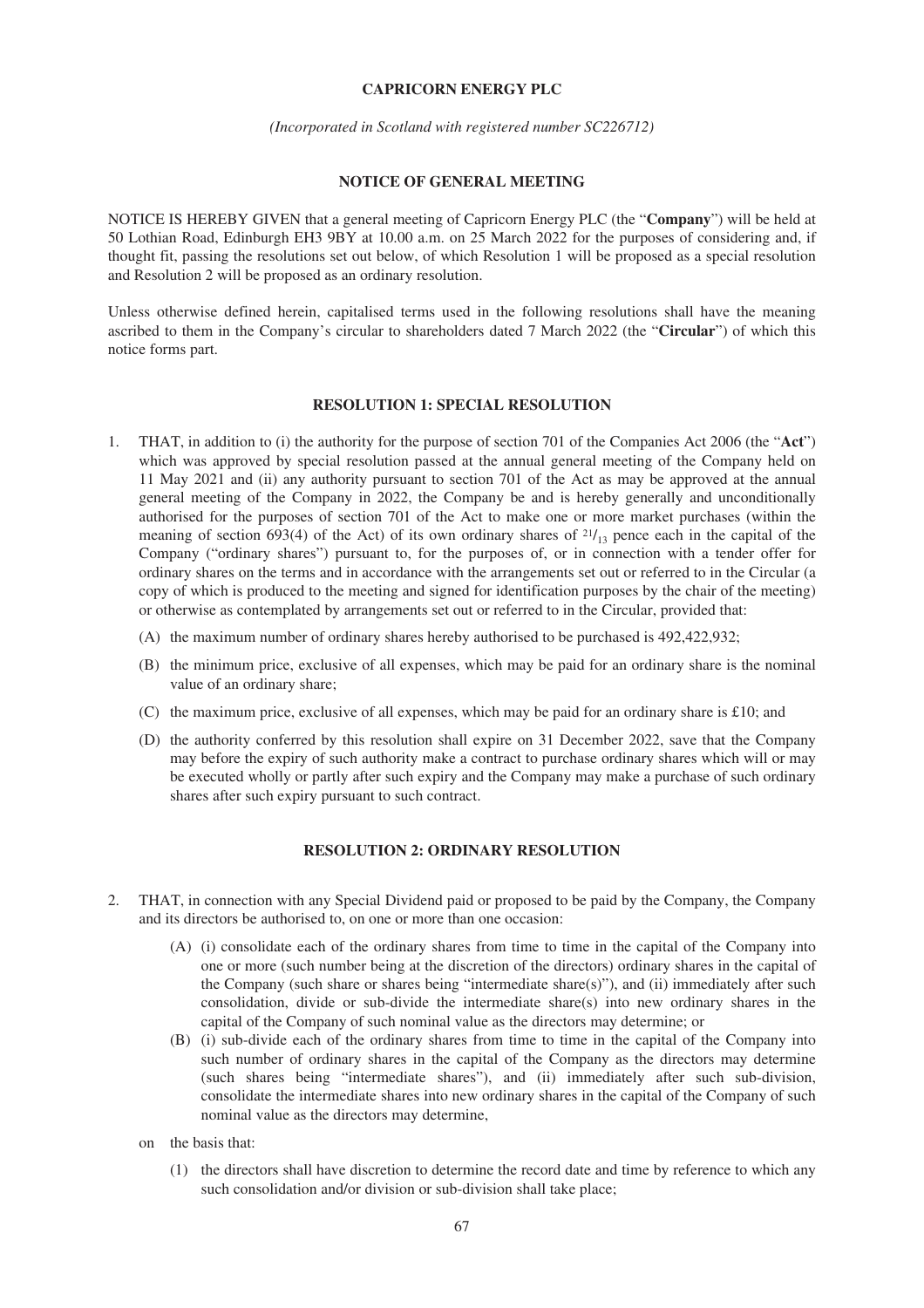- (2) the directors shall have discretion to make any arrangements which they consider necessary, appropriate or expedient (i) to deal with fractions, rounding or other practical problems or matters which may result from any such consolidation and/or division or sub-division, or (ii) for the purpose of giving effect to any such consolidation and/or division or sub-division; and
- (3) in particular and without prejudice to the general discretion of the directors under paragraph (2) above, where any such consolidation and/or division or sub-division would result in any shareholder being entitled to a fraction of a new ordinary share, such fraction shall, so far as possible, be aggregated with the fractions of a new ordinary share (if any) to which other shareholders of the Company would be similarly so entitled and the directors of the Company be and are hereby authorised to sell (or appoint any other person to sell) to any person all the new ordinary shares representing such fractions in the open market at the price prevailing at the time of sale to any person(s), and to distribute the proceeds of sale (net of expenses) in due proportion among the relevant shareholders who would otherwise be entitled to the fractions so sold, save that (i) any fraction of a penny (or equivalent) which would otherwise be payable shall be rounded up or down in accordance with the usual practice of the registrar of the Company and (ii) any due proportion of such proceeds that would pursuant to the foregoing fall for distribution to any shareholder which is an amount that is less than  $\text{\pounds}3.00$  (net of expenses) shall be retained by the Company (or, at the discretion of the directors, donated to charity) and the relevant shareholder shall not be entitled thereto (and in order to implement the provisions of this paragraph, any director (or any person appointed by the directors) shall be and is hereby authorised to execute one or more instrument(s) of transfer in respect of such new ordinary shares on behalf of the relevant shareholder(s) and to do all acts and things the directors consider necessary or desirable to effect the transfer of such new ordinary shares to, or in accordance with the directions of, any buyer of such new ordinary shares).

By Order of the Board

**Anne McSherry** Company Secretary 50 Lothian Road Edinburgh EH3 9BY

7 March 2022

## **Shareholder Notes:**

- 1. As at 3 March 2022 (being the last practicable date prior to the publication of the circular of which this notice of General Meeting forms part), there are only limited restrictions on public gatherings in Scotland as a consequence of the COVID-19 pandemic. This means that Capricorn is able to facilitate the attendance of Shareholders in person at the General Meeting, although face coverings will be required to be worn indoors in line with current Scottish restrictions. Whilst attendance in person at the General Meeting is possible, in order to minimise public health risks, refreshments will not be served, and the Directors may not be available to meet with Shareholders, before or after the General Meeting. Should Shareholders wish to attend the General Meeting in person, they are requested to pre-register by sending an email to IR.Mailbox@capricornenergy.com. Shareholders are responsible for understanding and complying with any restrictions applicable to their own journey and should bear in mind that at the time of the General Meeting these rules may differ between different parts of the UK. Capricorn will continue to monitor the situation and, in particular, any changes to the applicable law or guidance in force as a consequence of the COVID-19 pandemic. If circumstances change such that it is necessary to change the arrangements for the General Meeting, Capricorn will communicate such change via its website and (where appropriate) through the release of an announcement to a Regulatory Information Service. Shareholders are therefore encouraged to check Capricorn's website and the latest Scottish and UK Government guidance before finalising their travel arrangements to attend the General Meeting.
- 2. A member of the Company entitled to attend and vote at the General Meeting is entitled to appoint a proxy or proxies to attend, speak and vote instead of him or her. A proxy need not be a member of the Company, but must attend the General Meeting to represent you. A form of proxy (the "Form of Proxy") accompanies this Notice of General Meeting and must be lodged with the Company at the office of its registrar, Equiniti Limited, Aspect House, Spencer Road, Lancing, West Sussex BN99 6DA (the "**Registrar**") or received via the Sharevote service (see Note 3 below) or lodged using the CREST proxy voting service (see Note 4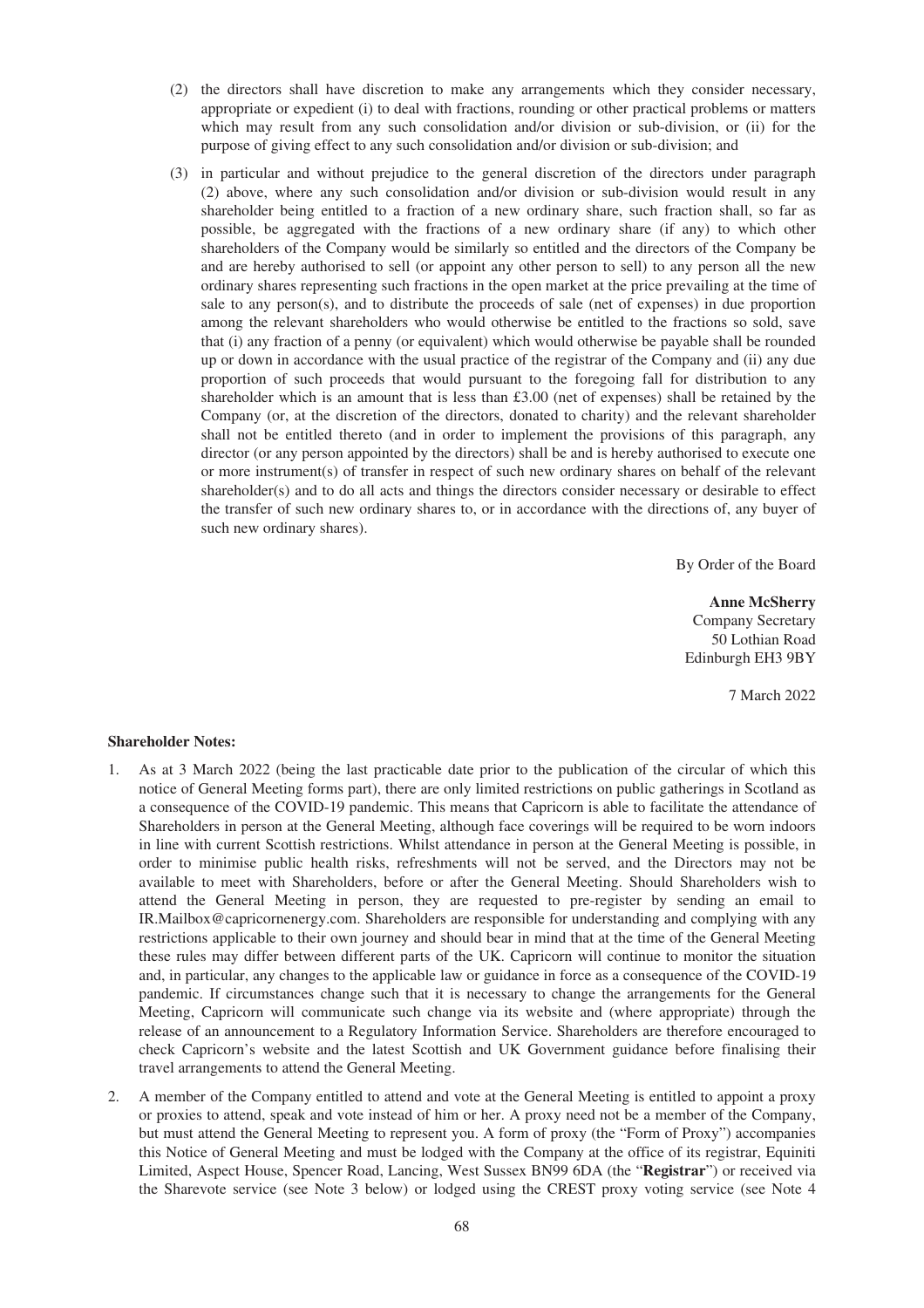below) not less than 48 hours before the time appointed for the General Meeting or any adjournment(s) thereof (excluding any part of any day that is not a working day). The appointment of a proxy or submission of an electronic voting direction will not preclude a member entitled to attend and vote at the General Meeting from doing so if he or she wishes. You can only appoint a proxy using the procedures set out in these notes and the notes to the Form of Proxy. If you wish to change or revoke your proxy appointment, please contact the Registrar on 0333-207-6505 (for calls from within the United Kingdom) and +44 333- 207-6505 (for calls from outside the United Kingdom) between 8.30 a.m. and 5.30 p.m. Monday to Friday (excluding English and Welsh public holidays). Calls to +44 333-207-6505 from outside the United Kingdom are charged at applicable international rates.

- 3. Members may register their proxy appointments or voting directions electronically via the www.sharevote.co.uk website, where full details of the procedure are given. Members will need the Voting ID, Task ID and Shareholder Reference Number set out on the Form of Proxy which accompanies this Notice of General Meeting. Members are advised to read the terms and conditions of use carefully. Electronic communication facilities are available to all shareholders and those who use them will not be disadvantaged. The Company will not accept any communication that is found to contain a computer virus.
- 4. CREST members who wish to appoint a proxy or proxies through the CREST electronic proxy appointment service may do so for the General Meeting to be held on 25 March 2022 and any adjournment(s) thereof by using the procedures described in the CREST Manual. CREST personal members or other CREST sponsored members, and those CREST members who have appointed a voting service provider(s), should refer to their CREST sponsor or voting service provider(s), who will be able to take the appropriate action on their behalf.
- 5. In order for a proxy appointment or instruction made using the CREST service to be valid, the appropriate CREST message (a "**CREST Proxy Instruction**") must be properly authenticated in accordance with Euroclear UK & International Limited's specifications and must contain the information required for such instructions, as described in the CREST Manual. The message, regardless of whether it constitutes the appointment of a proxy or an amendment to the instruction given to a previously appointed proxy must, in order to be valid, be transmitted so as to be received by the Registrar (ID RA19) by no later than 10.00 a.m. on 23 March 2022, or, in the event that the General Meeting is adjourned, not less than 48 hours before the time appointed for the adjourned General Meeting (excluding any part of any day that is not a working day). No such message received through the CREST network after this time will be accepted. For this purpose, the time of receipt will be taken to be the time (as determined by the timestamp applied to the message by the CREST core processor) from which the issuer's agent is able to retrieve the message by enquiry to CREST in the manner prescribed by CREST. After this time, any change of instructions to proxies appointed through CREST should be communicated to the appointee through other means.
- 6. CREST members and, where applicable, their CREST sponsors or voting service provider(s) should note that Euroclear UK & International Limited does not make available special procedures in CREST for any particular messages. Normal system timings and limitations will therefore apply in relation to the input of CREST Proxy Instructions. It is the responsibility of the CREST member concerned to take (or, if the CREST member is a CREST personal member or sponsored member or has appointed a voting service provider(s), to procure that his or her CREST sponsor or voting service provider(s) take(s)) such action as shall be necessary to ensure that a message is transmitted by means of the CREST system by any particular time. In this connection, CREST members and, where applicable, their CREST sponsors or voting service provider(s) are referred, in particular, to those sections of the CREST Manual concerning practical limitations of the CREST system and timings, which can be viewed at www.euroclear.com. The Company may treat as invalid a CREST Proxy Instruction in the circumstances set out in regulation 35(5)(a) of the Uncertificated Securities Regulations 2001.
- 7. You may appoint more than one proxy provided that each proxy is appointed to exercise rights attached to different Shares. You may not appoint more than one proxy to exercise rights attached to any one Share. To appoint more than one proxy, please contact the Registrar on 0333-207-6505 (for calls from within the United Kingdom) and +44 333-207-6505 (for calls from outside the United Kingdom) between 8.30 a.m. and 5.30 p.m. Monday to Friday (excluding English and Welsh public holidays). Please note that calls to these numbers may be monitored and recorded for security and training purposes. Calls from outside the United Kingdom are charged at applicable international rates.
- 8. The right to appoint a proxy does not apply to persons whose shares are held on their behalf by another person and who have been nominated to receive communications from the Company in accordance with section 146 of the Companies Act 2006 ("**Nominated Persons**"). Nominated Persons may have a right under an agreement with the registered shareholder who holds the shares on their behalf to be appointed (or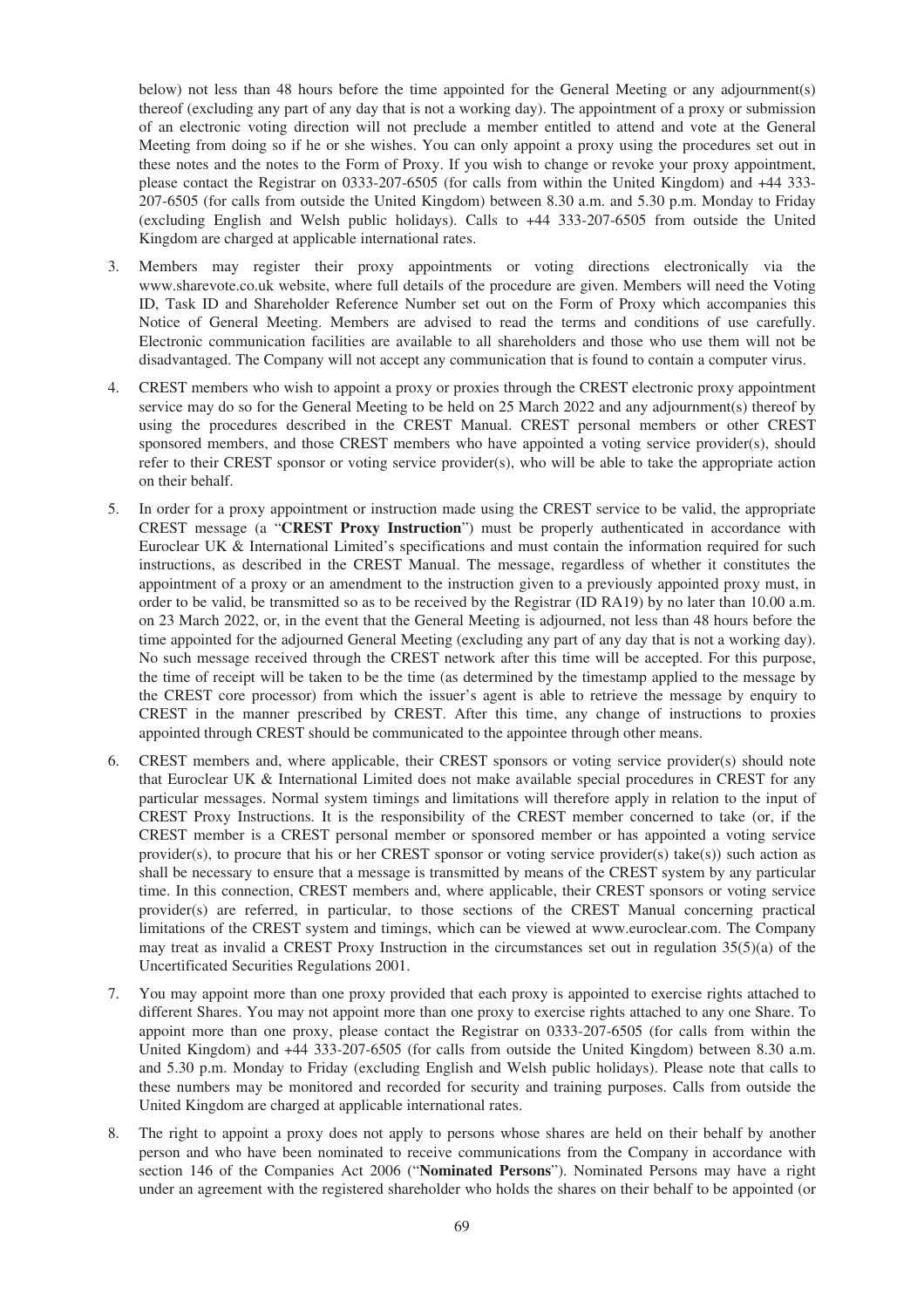to have someone else appointed) as a proxy. Alternatively, if Nominated Persons do not have such a right, or do not wish to exercise it, they may have a right under such an agreement to give instructions to the person holding the shares as to the exercise of voting rights.

- 9. Any corporation which is a shareholder can appoint one or more corporate representative(s) who may exercise on its behalf all of its powers as a shareholder provided that they do not do so in relation to the same Shares.
- 10. To be entitled to vote at the General Meeting (and for the purpose of the determination by the Company of the votes they may cast), shareholders must be registered in the register of members of the Company at 6.30 p.m. on 23 March 2022 (or, in the event of any adjournment, on the date which is two days (excluding any part of a day that is not a working day) before the time of the adjourned meeting). Changes to the register of members of the Company after the relevant deadline shall be disregarded in determining the rights of any person to vote at the meeting.
- 11. On 3 March 2022 (being the last practicable prior to the publication of this document), the Company's issued share capital comprised 495,518,171 ordinary shares of  $21/13$  pence each. Each such ordinary share carries the right to one vote at a general meeting of the Company. Therefore, the total number of voting rights in the Company as at 6.00 p.m. on 3 March 2022 was 495,518,171. It is proposed that all votes on the Resolutions to be proposed at the General Meeting will be taken by way of a poll rather than on a show of hands. The Company considers that a poll is more representative of Shareholders' voting intentions because (a) votes are counted according to the number of shares held and all votes tendered are taken into account, and (b) only a limited number of Shareholders may be able to attend the General Meeting in person as a result of the current COVID-19 pandemic. The results of the voting will be announced through a Regulatory Information Service and will be published on the Company's website, http://www.capricornenergy.com, as soon as reasonably practicable thereafter.
- 12. In accordance with section 311A of the Companies Act 2006, the contents of this Notice of General Meeting, details of the total number of shares in respect of which members are entitled to exercise voting rights at the General Meeting and, if applicable, any members' statements, members' resolutions or members' matters of business received by the Company after the date of this Notice of General Meeting will be available on the Company's website at http://www.capricornenergy.com.
- 13. Pursuant to section 319A of the Companies Act 2006, the Company must cause to be answered at the General Meeting any question relating to the business being dealt with at the General Meeting which is put by a member attending the General Meeting, except in certain circumstances, including if it is undesirable in the interests of the Company or the good order of the General Meeting that the question be answered or if to do so would involve the disclosure of confidential information. In view of the intention to hold the General Meeting as a closed meeting at which Shareholders are not permitted to attend in person, the Company will offer Shareholders the facility to ask questions before the General Meeting by email to IR.Mailbox@capricornenergy.com**.** The board of directors of the Company will endeavour to answer key themes of these questions on the Company's website as soon as is practical.
- 14. A member may not use any electronic address provided either in this Notice of General Meeting or any related documents (including the Chair's letter and the Form of Proxy), to communicate with the Company for any purpose other than those expressly stated.